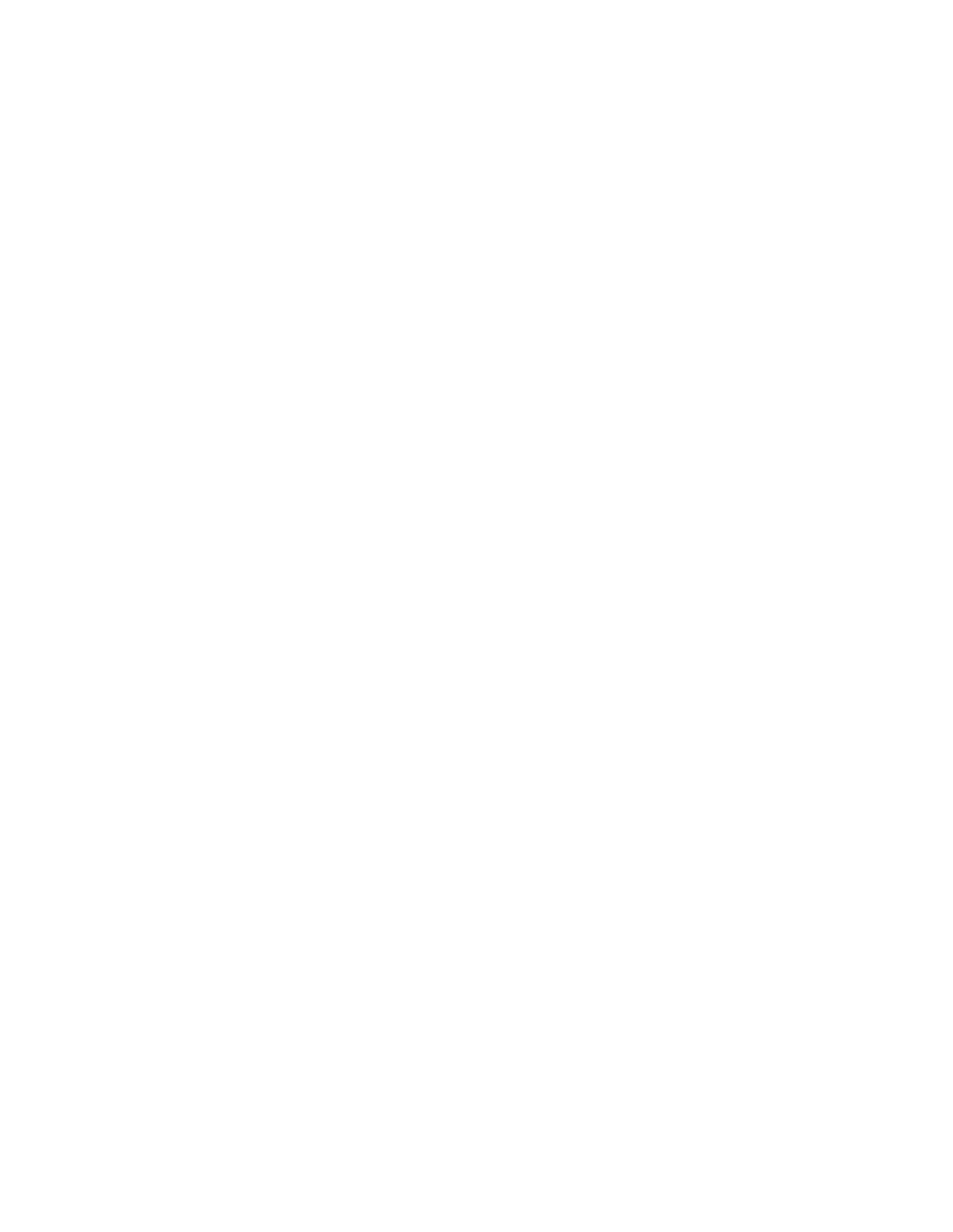### AN ABSTRACT OF THE THESIS OF

Luhui Whitebear-Cupp for the degree of Master of Arts in Interdisciplinary Studies in Women, Gender, & Sexuality Studies, Ethnic Studies and Queer Studies presented on April 25, 2016.

Title: Oppression from Within: AIM, Heteropatriarchy, Settler Colonialism, and the Death of Anna Mae Aquash.

Abstract approved:

### Qwo-Li Driskill

\_\_\_\_\_\_\_\_\_\_\_\_\_\_\_\_\_\_\_\_\_\_\_\_\_\_\_\_\_\_\_\_\_\_\_\_\_\_\_\_\_\_\_\_\_\_\_\_\_\_\_\_\_\_

This thesis describes how heteropatriarchal, settler colonialism impacted Indigenous communities' systems in power and control, particularly with the American Indian Movement during the 1960s-1970s. Further, the gendered divides this created within the American Indian Movement are described. The murder of Anna Mae Aquash is revisited as an act of gendered violence within the American Indian Movement. The implications of her murder and ensuing trial had on Native communities as upholding a heteropatriarchal model of control and dominance are also discussed. My personal connection to this story is woven into this thesis using Indigenous based methodology. The purpose of this study was to re-read our recent histories through Indigenous epistemologies to learn how to heal from historical trauma as Indigenous communities.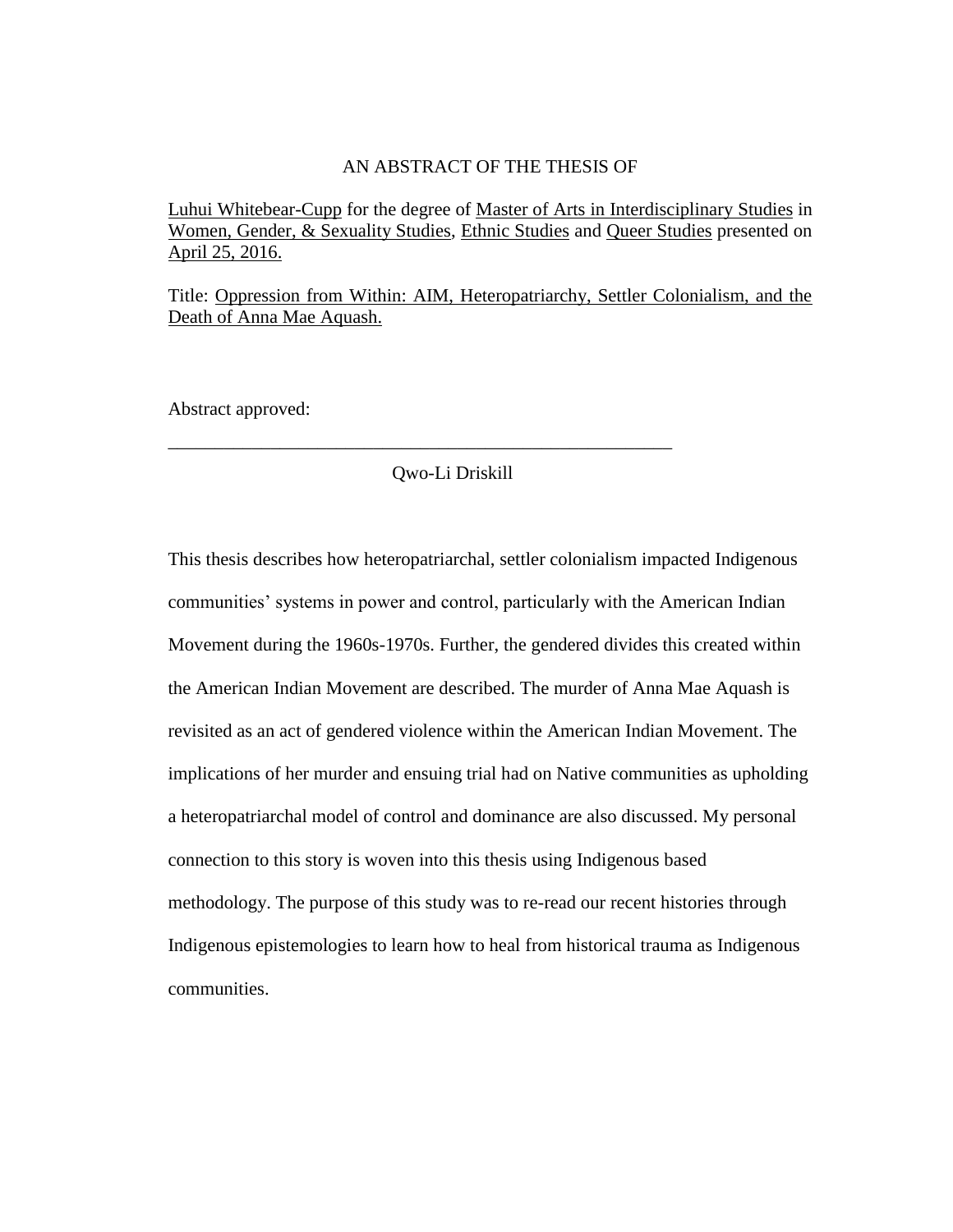©Copyright by Luhui Whitebear-Cupp April 25, 2016 All Rights Reserved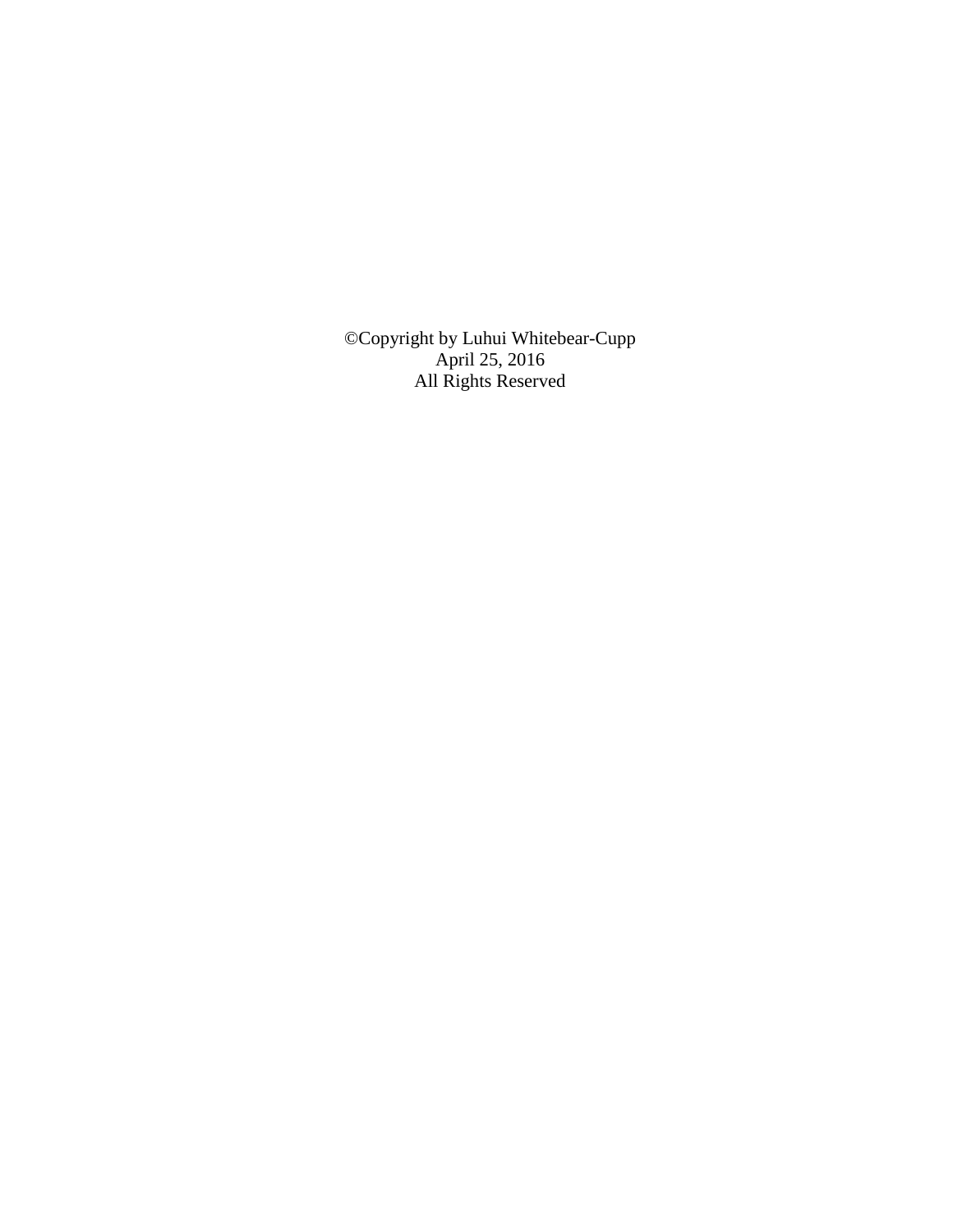# Oppression from Within: AIM, Heteropatriarchy, Settler Colonialism, and the Death of Anna Mae Aquash

by Luhui Whitebear-Cupp

A THESIS

submitted to

Oregon State University

in partial fulfillment of the requirements for the degree of

Master of Arts in Interdisciplinary Studies

Presented April 25, 2016 Commencement June 2016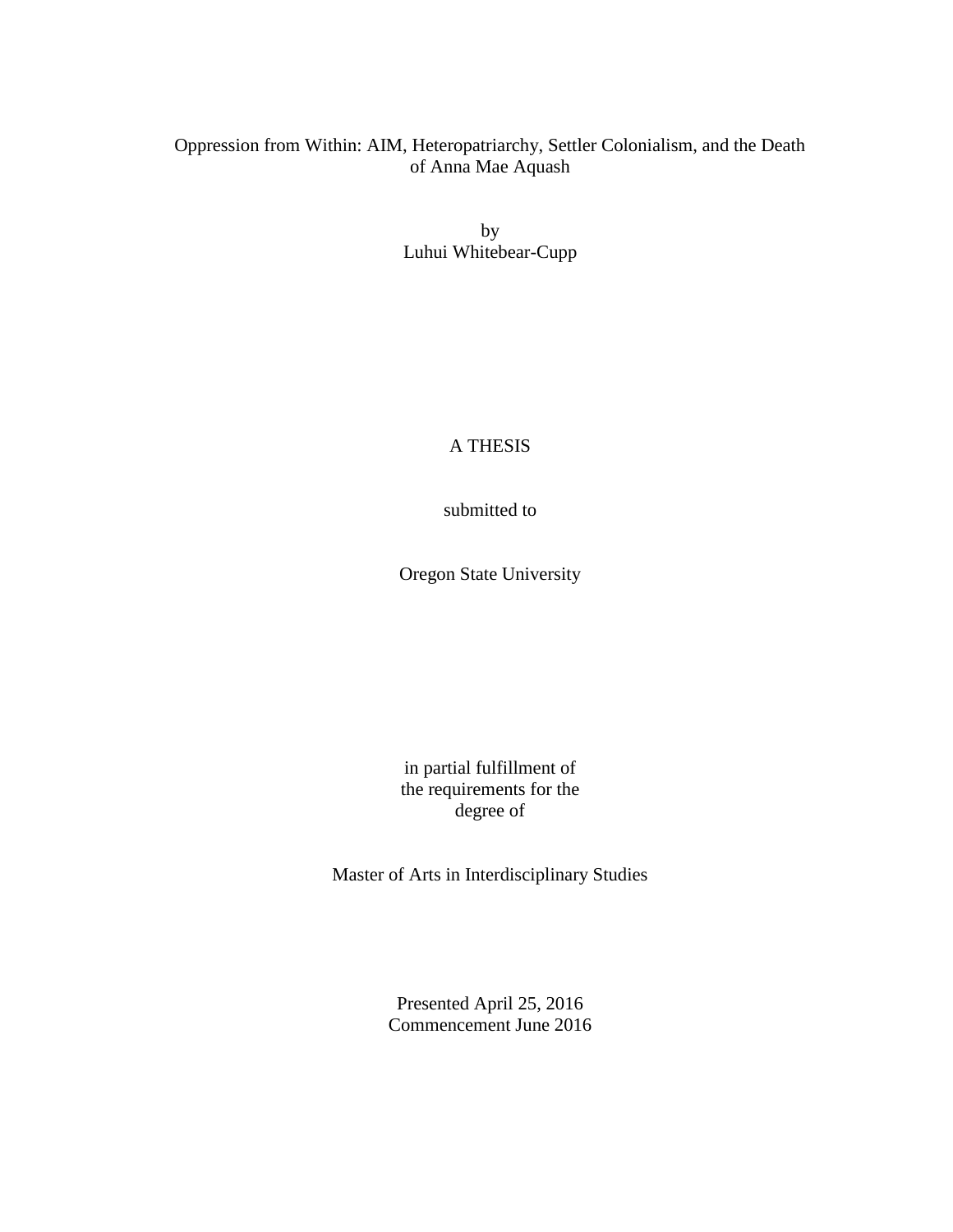Master of Arts in Interdisciplinary Studies thesis of Luhui Whitebear-Cupp presented on April 25, 2016

APPROVED:

Major Professor, representing Women, Gender, & Sexuality Studies

Director of the Interdisciplinary Studies Program

Dean of the Graduate School

I understand that my thesis will become part of the permanent collection of Oregon State University libraries. My signature below authorizes release of my thesis to any reader upon request.

Luhui Whitebear-Cupp, Author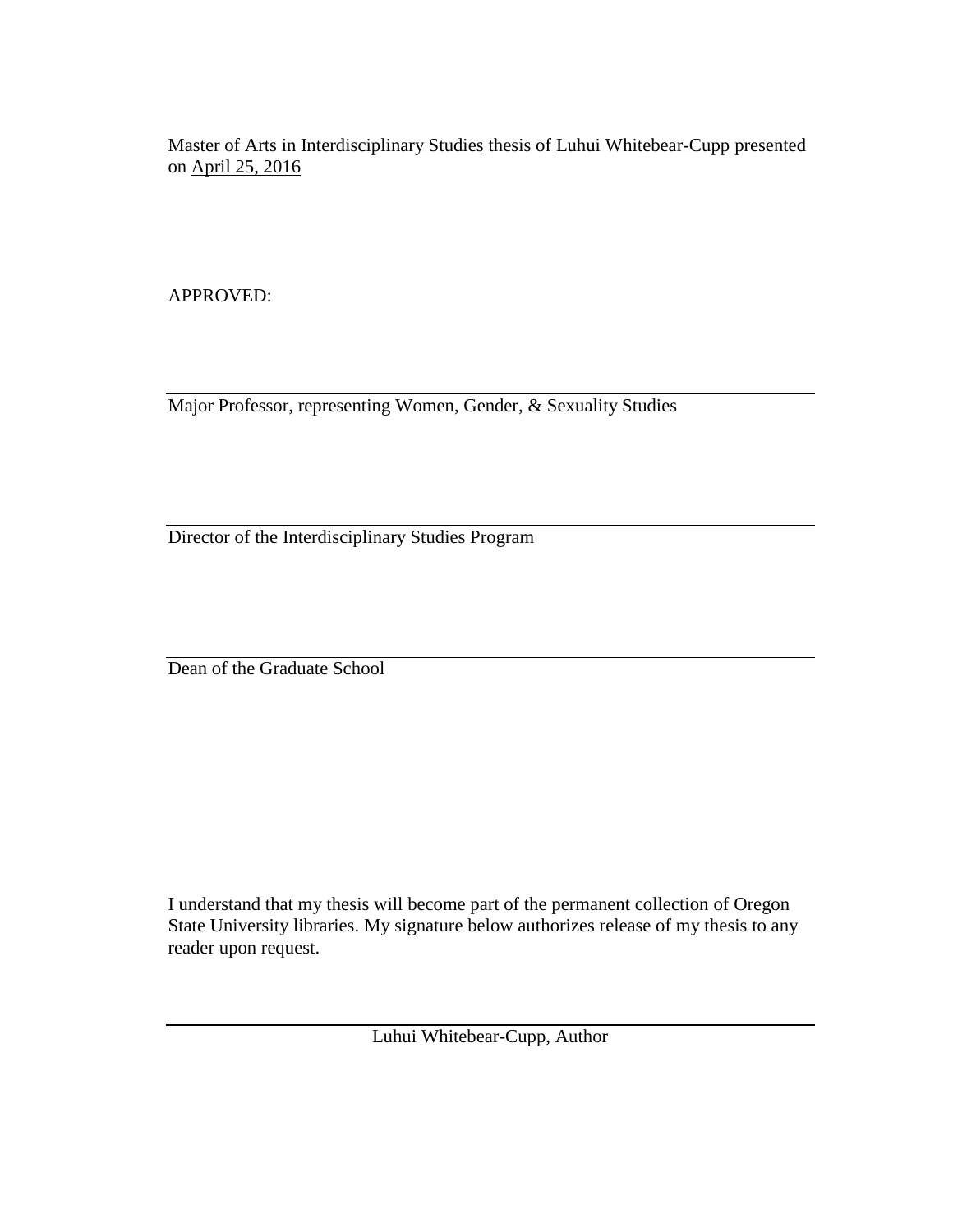### ACKNOWLEDGEMENTS

First and foremost, I would like to thank the ancestors for all that was given so I can be here today as well as for guiding me on this project. I would also like to express my heartfelt gratitude to my family for all of your support. For all of the times I missed dinners at home with you, the times you attended class with me, and the hours we talked about my project, I can never thank you enough. To my parents, thank you for all that you have given for our generation and the generations to come. I hope this project honors you and shows you that we were listening to the teachings.

To my committee, Dr. Qwo-Li Driskill, Dr. Natchee Barnd, Dr. Patti Duncan, and Dr. Daniel Newhart, thank you so much for all of your support and hours spent on this project. Dr. Driskill, your guidance and mentoring has meant a great deal to me and something I sincerely thank you for. Dr. Barnd, Dr. Duncan, and Dr. Newhart, your encouragement and positivity have also been a motivation to me. You all have played an important part in my project and for this I am truly grateful.

To the students I work with at the Native American Longhouse Eena Haws, thank you for all of your support as well. I appreciate your understanding of the time I had to be in class and thank you for sharing this journey with me. To my colleagues, I thank you for your patience and for your support even when I had to miss meetings. Dr. Allison Davis-WhiteEyes, I will always be grateful for the mentoring and for the encouragement to continue furthering my education as an Indigenous woman.

Last, but not least, I would like to express gratitude to the spirit of Anna Mae Aquash as well as the spirit of my uncle John Trudell for being an inspiration to my life and this project. To you and all the others who have come before us, thank you.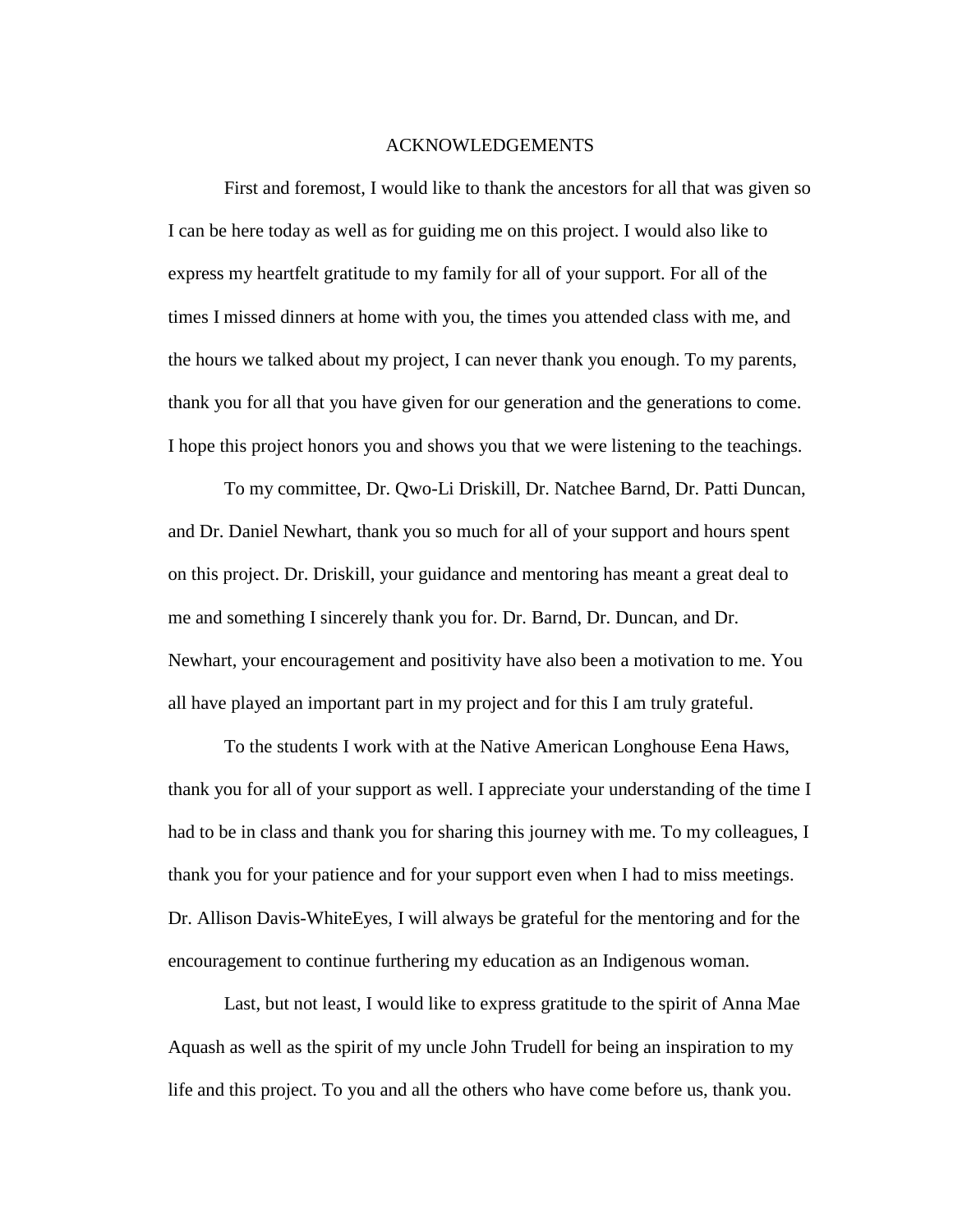# TABLE OF CONTENTS

| 1 Introduction: The American Indian Movement, Anna Mae Aquash, and |  |  |  |
|--------------------------------------------------------------------|--|--|--|
|                                                                    |  |  |  |
|                                                                    |  |  |  |
|                                                                    |  |  |  |
|                                                                    |  |  |  |
|                                                                    |  |  |  |
|                                                                    |  |  |  |
|                                                                    |  |  |  |
|                                                                    |  |  |  |
|                                                                    |  |  |  |
| 2.2 Mimicry, Government Policy, & Tribal Governments 21            |  |  |  |
|                                                                    |  |  |  |
| 2.4 The Emergence of Internalized Oppression within AIM 28         |  |  |  |
|                                                                    |  |  |  |
|                                                                    |  |  |  |
| 2.7 Reinforcing Oppression through AIM Leadership Positions 37     |  |  |  |
|                                                                    |  |  |  |
| 3 Anna Mae, AIM, and a Story of Heteropatriarchal Violence 47      |  |  |  |
|                                                                    |  |  |  |
|                                                                    |  |  |  |
|                                                                    |  |  |  |

# Page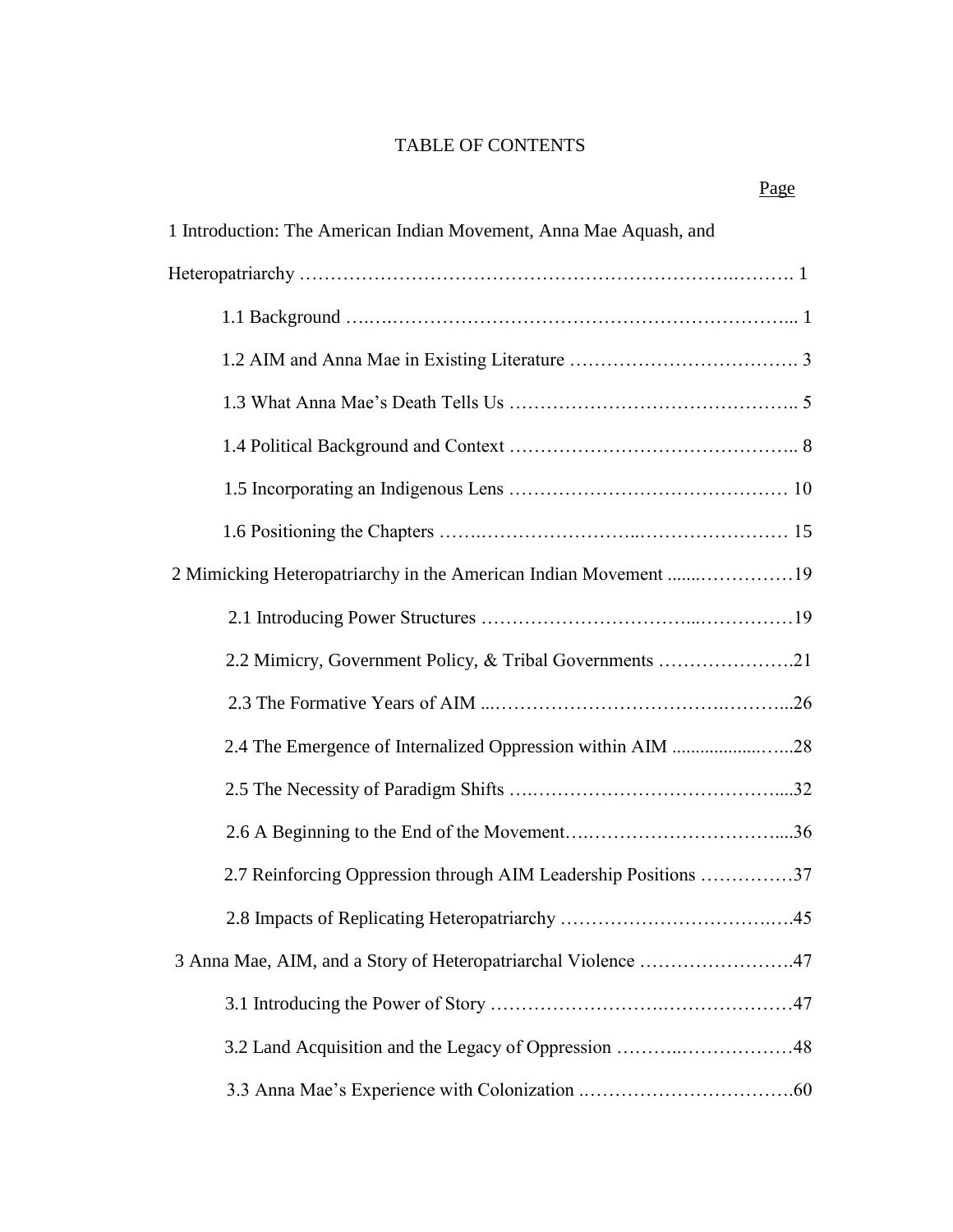# TABLE OF CONTENTS (Continued)

# Page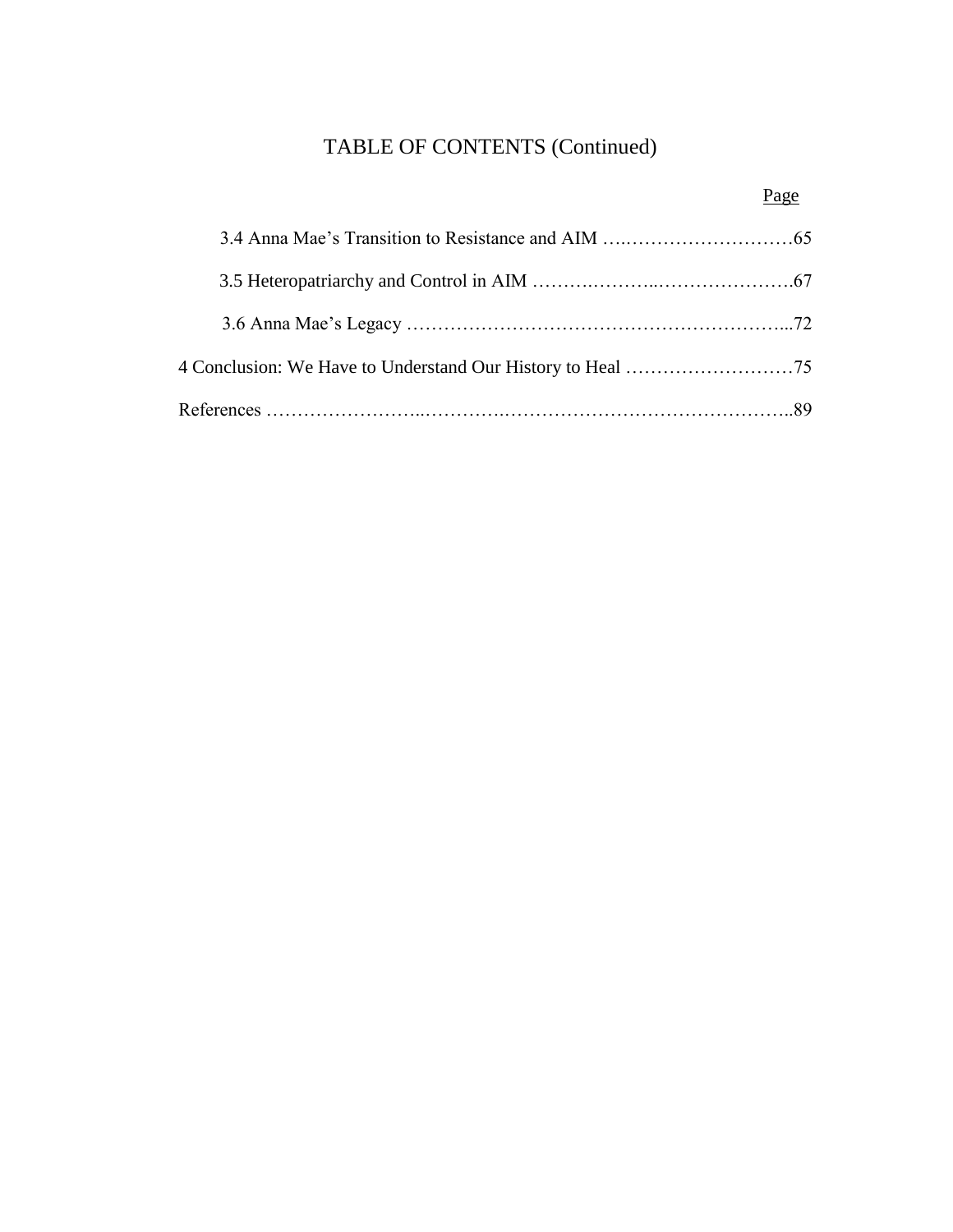"The past is more than memory." – John Trudell

## **Chapter I: Introduction: The American Indian Movement, Anna Mae Aquash, and Heteropatriarchy**

### *Background*

Growing up in a Native community in the mountains of Southern California, I was afforded a unique opportunity to learn about our history from a different perspective than what was taught in the mainstream public schools. All three of my parents were heavily involved with the American Indian Movement during the 1960's-1970's. They made a point that I, along with my siblings, learned about the struggles our people endured and continue to face. We learned about our ancestral history as well as the contemporary histories that were being formed. Being partially homeschooled allowed us to travel all along the west coast to different Native communities and learn about their ceremonies as well as injustices they face. These experiences impacted me deeply and as I grew older I began to learn that my parents were part of something larger than our small community.

While growing up, I knew my parents had resisted something and found a way for us to be able to pray and hunt and gather, but I did not know what they were resisting. I knew that there was still a lot that our Indigenous communities sought to overcome, but did not know why. It was not until I began my undergraduate endeavors in Anthropology and Ethnic Studies that I learned about historic trauma, colonization, and internalized oppression. I was able to look at our communities and know what the books and professors were talking about. I began to understand the complexity of the systems of oppressions that my parents sought refuge. It is from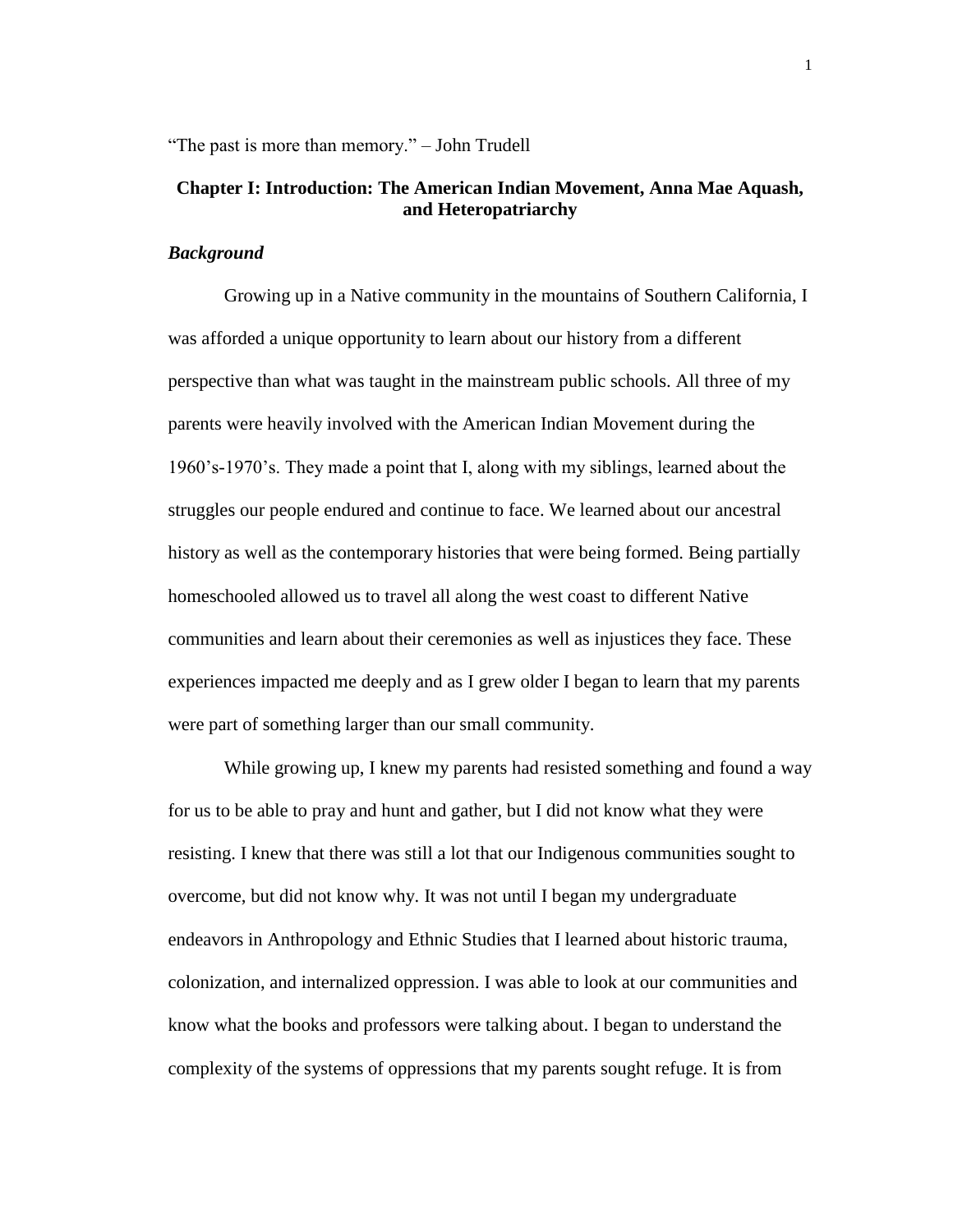this lens that I approach my thesis project as I reexamine part of the American Indian Movement's history and legacy.

Although the American Indian Movement (AIM) was a collective movement comprised of people from all walks of like, a few key people (all men) became recognized as the national leaders of the movement. It has been argued that these leaders displayed the behavior of the oppressor. Lee Maracle (1996) writes that the leadership of the American Indian Movement was sexist and lost sight of the people they represented. Maracle (1996) states, "…The AIM leadership looked at the reward of 'serving the people' with European eyes" (p. 100). Her words remind us that our communities are not immune to internalized oppression and that this type of oppression can have disastrous results that can be felt across the generations. The choices the leadership of the American Indian Movement made, as described by Maracle, had long lasting effects in Native communities that can be felt to this day. They aren't something that can just be ignored and moved on from. Rather, they must be faced and understood as a part of our collective history in a way that is connected to who we are today. We must remember those who were involved and understand the pieces of this history they filled.

One activist in the resistance movement was a woman named Anna Mae Pictou Aquash. She became a prominent figure in the American Indian Movement after she immigrated to the United States from Canada and began a path towards advocating for her local Indigenous community. In current times, Anna Mae has become a symbol of the Indigenous women's resistance movement through her contributions to AIM as well as her murder that was a result of her participation. By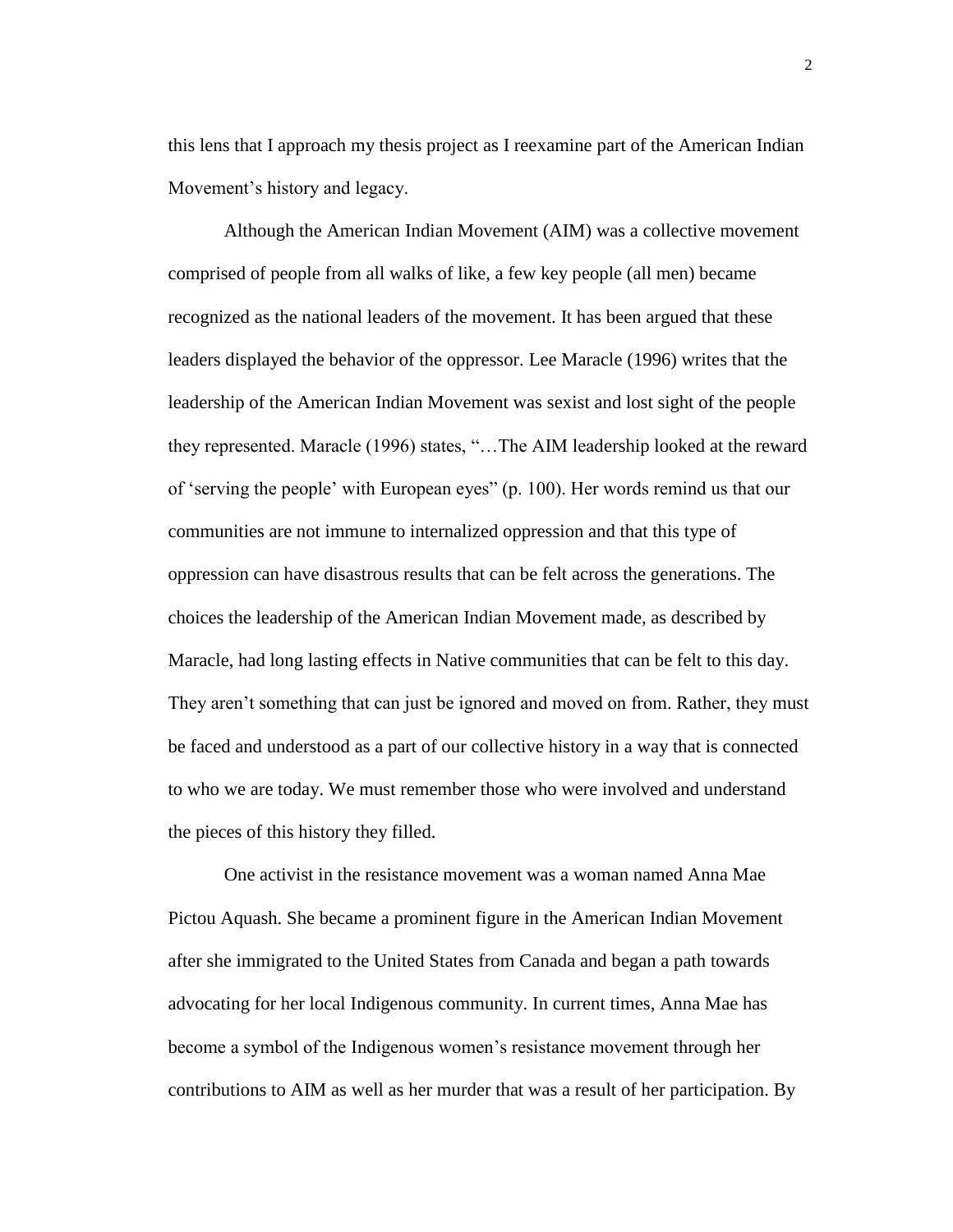examining the depth of her involvement along with the complexities of her murder investigation, this thesis addresses two central points: 1) Pivotal moments in our contemporary histories serve to further oppress Indigenous women by adopting power structures of dominance from the colonizers and 2) This heteropatriarchal model the American Indian Movement leaders mirrored affect the current generations of Indigenous people that continue to express homophobia and misogyny. We can look towards existing literature to begin this journey.

#### *AIM and Anna Mae in Existing Literature*

In regards to the American Indian Movement, there is a large body of literature that has been published. Examples of this literature include: *In the Spirit of Crazy Horse* by Peter Mattheissen, *Ojibwa Warrior: Dennis Banks and the Rise of the American Indian Movement* by Dennis Banks and Richard Erdoes, *Where White Men Fear to Tread: The Autobiography of Russell Means* by Russell Means, *Prison Writings: My Life is My Sun Dance* by Leonard Peltier and Harvey Arden, *American Indian Mafia: An FBI Agent's True Story About Wounded Knee, Leonard Peltier, and the American Indian Movement* by Joseph H. Trimbach, and *Agents of Repression: The FBI's Secret Wars Against the Black Panther Party and the American Indian Movement* by Ward Churchill and Jim Vander Wall. The list of existing literature can certainly continue. The texts I use for the purposes of this project will be introduced in different parts of this thesis. However, it is important to point out that the material out there is heavily dominated by male subjects as the focus. There is also a theme historicizing the narrative of AIM although these stories are still very much a part of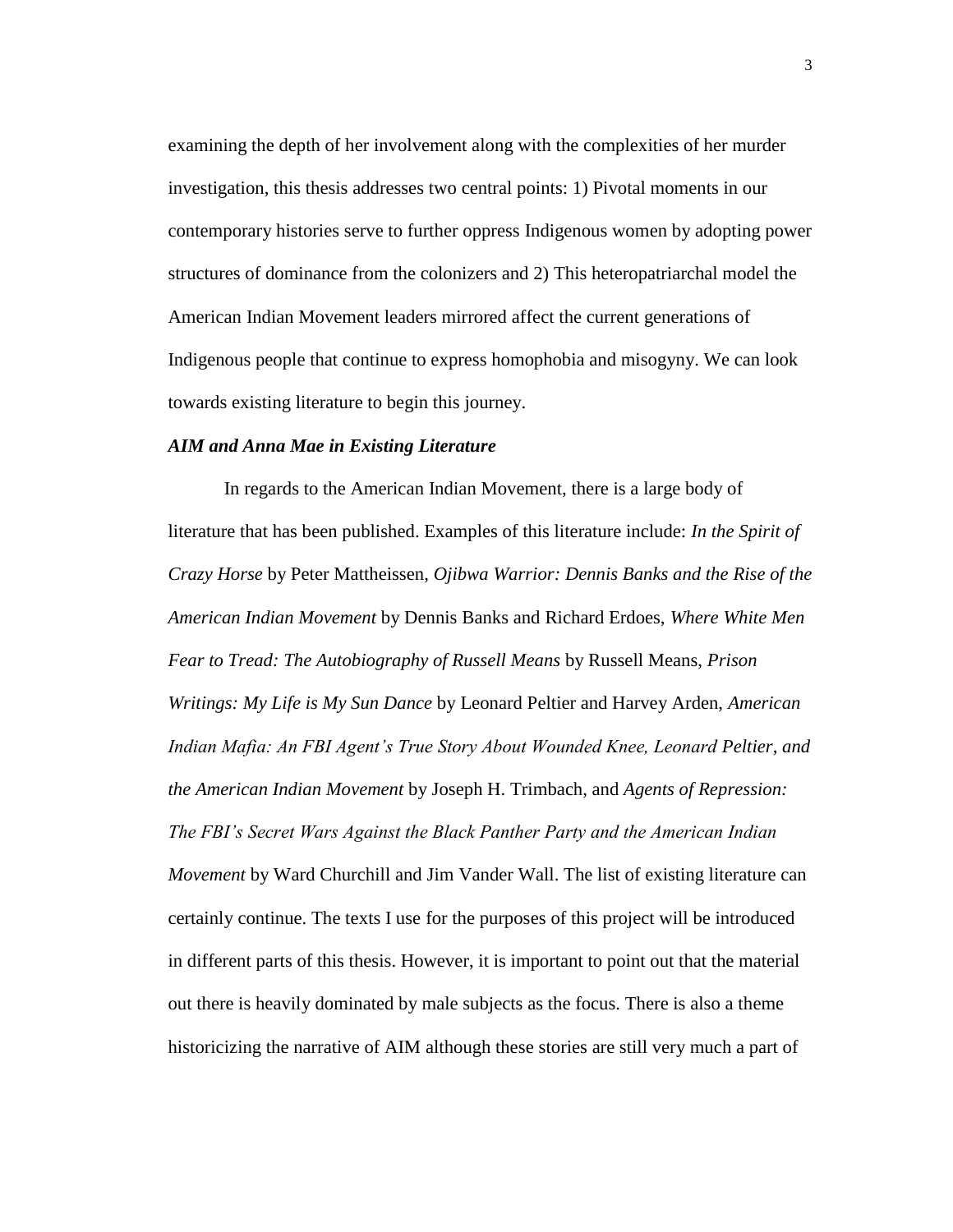our living histories. Rather than place these stories in a contemporary time, they are shaped as a part of the past separate from our lived realities.

Much of the literature about Anna Mae is also situated as history. While there is not nearly the amount of literature available regarding Anna Mae as a central point as there is of the American Indian Movement in general, her story is often a piece of the stories told. Examples of the existing literature where she is a central component include *The Life and Death of Anna Mae Aquash* by Johanna Brand, *Who Would Unbraid Her Hair: The Legend of Annie Mae* by Antoinette Nora Claypoole and Anne Pearse Hocker, and *Indigenous American Women: Decolonization, Empowerment, Activism* by Devon Abbott Mihesuah. While the first two books listed give a historical lens, the third does incorporate more of a contemporary lens through an interview with Anna Mae's daughters. Because of her untimely death, the accounts of Anna Mae that exist are also in context that reminds us that she was a victim of violence.

The existing literature is also complimented by references in books and articles, countless newspaper articles, numerous blogs, court documents, and thousands of pages in FBI files. There is not a lack of written material on the subject of AIM. My research will add to the existing literature but in a way that that centers on healing not only from historic trauma, but also from the injury we have inflicted on our own communities. It will also serve as an example of how our histories cannot be separated from who we are as Native people and that there is value in revisiting these histories to not only retell them with our own voices, but to also help unravel the trauma and oppression colonization has taught us to live as our realities.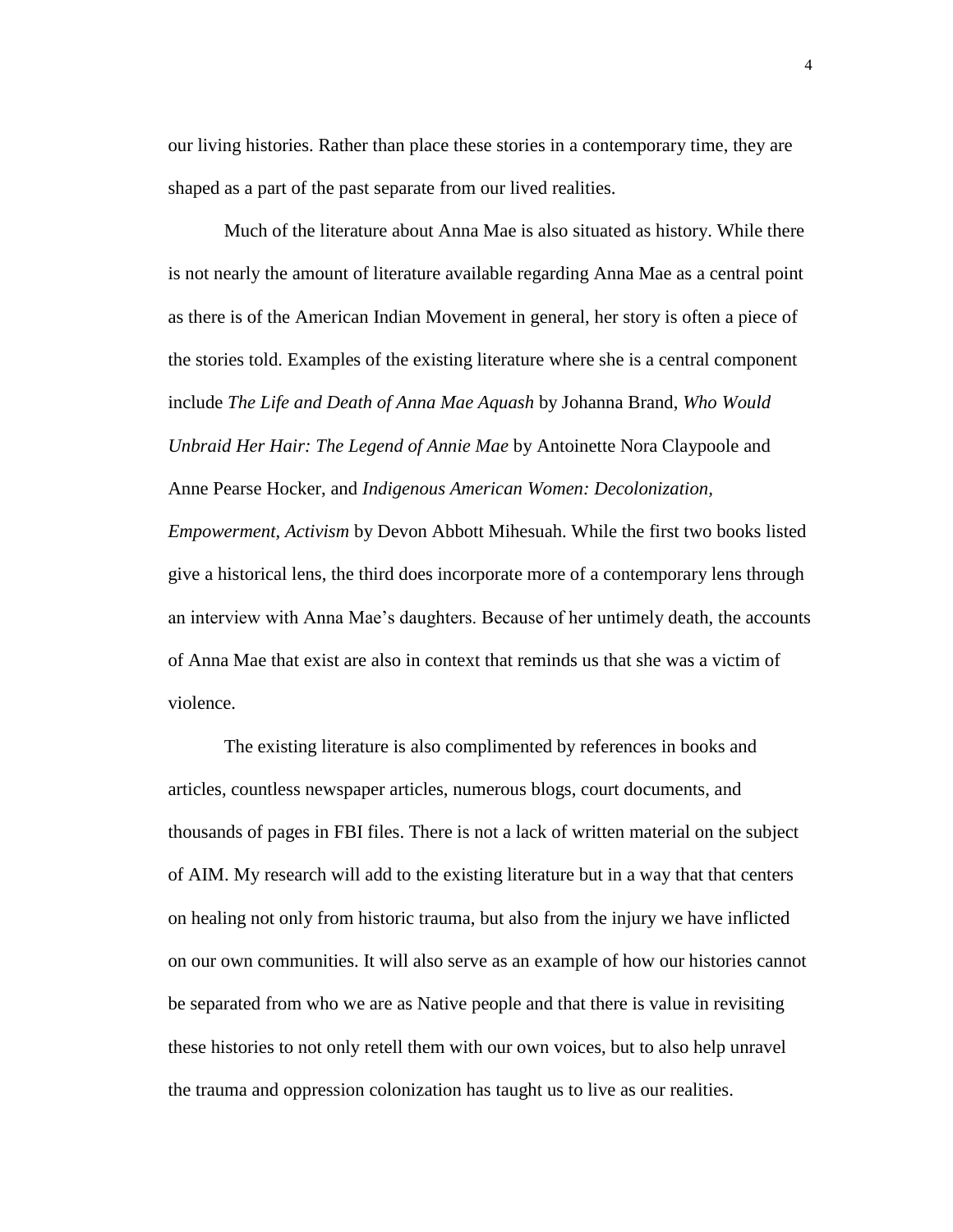## *What Anna Mae's Death Tells Us*

Anna Mae's murder sparked a national outcry among the American Indian Movement (Brand 1978). Anna Mae became a symbol of the Indigenous women's movement with her death symbolizing the voice of Native women being silenced. However, her death also serves as a constant reminder of what still needs to change. Veena Das (2008) states, "Some studies ask if the obligation of women to convert bad deaths into good deaths through mourning and lamentation moves from the spheres of kinship to that of politics so that women are seen as specially obligated to contest the forgetfulness imposed by dominant political actors (especially the state) and to demand justice on behalf of the dead" (p. 293). By refocusing Anna Mae's death as an example of the persistent injustices Indigenous women faced, her death served as a reminder of the changes that were, and are, still necessary. Anna Mae's murder and the poorly executed investigation that followed became a central point of focus of AIM in seeking justice for the years immediately following her death. Joy Harjo describes both the poor investigation and the sentiments of AIM at the time of her murder well stating:

In February 1976, an unidentified body of a young woman was found on the Pine Ridge Reservation in South Dakota. The official autopsy attributed death to exposure. The FBI agent present at the autopsy ordered her hands severed and sent to Washington for fingerprinting. John Trudell, rightly, called this mutilation an act of war. Her unnamed body was buried. When Anna Mae Aquash, a young Micmac woman who was an active American Indian Movement member, was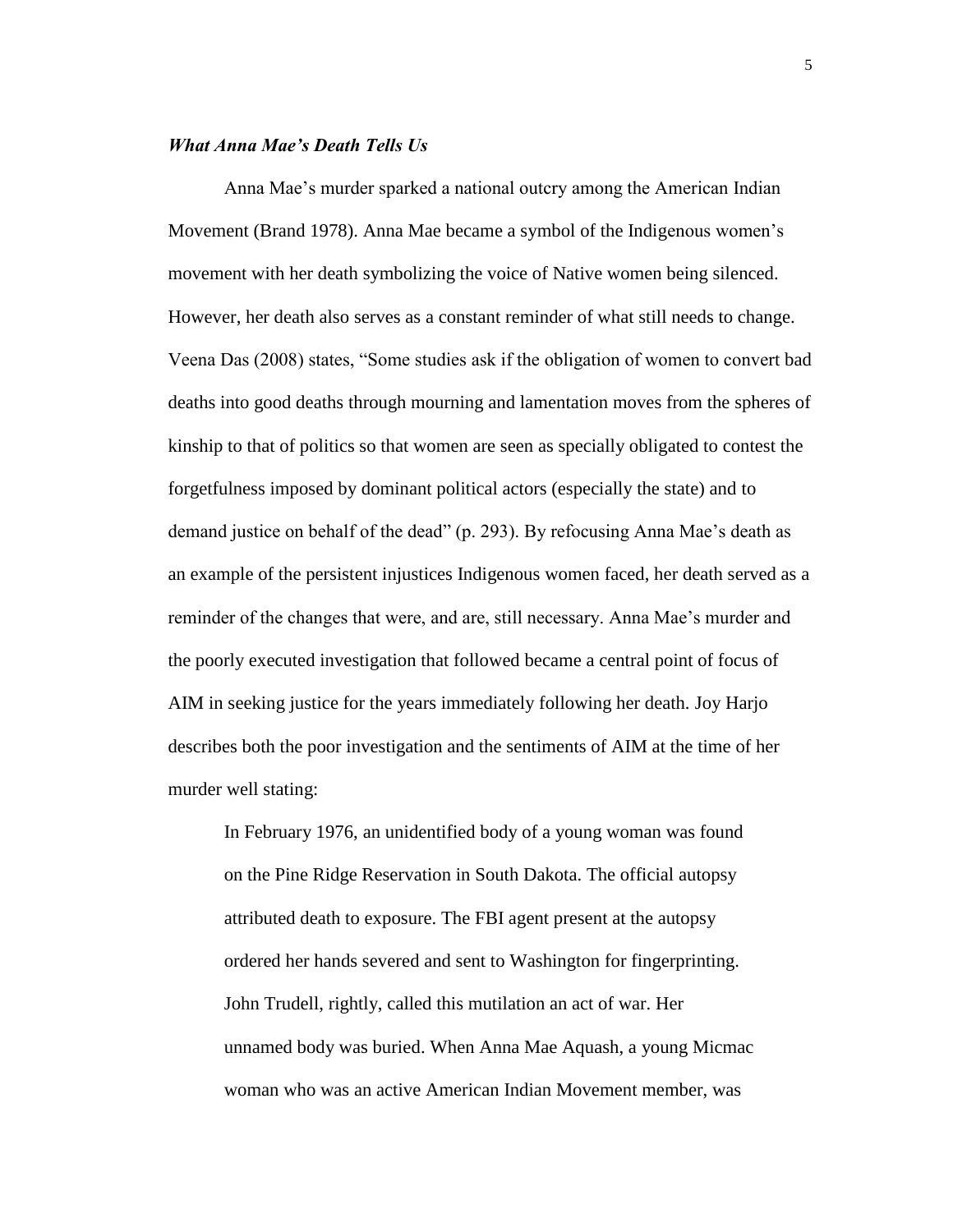discovered missing by her friends and relatives, a second autopsy was demanded. It was then discovered that she had been killed by a bullet

fired at close range to the back of her head. (Harjo 1990, pg. 7)

While there was a central focus to identify what happened to Anna Mae initially, the momentum eventually faded. Understanding her involvement with AIM helps us understand the ways in which male dominance was expressed both within and outside of AIM both in life and in death.

Anna Mae was not the only woman in the American Indian Movement, but she was one of the more vocal. Her murder itself was also used as a scare tactic with other Native women during this time period. Mrytle Poor Bear disclosed that she was shown pictures of Anna Mae's body by the FBI to coerce her into testifying against Leonard Peltier telling her that she would end up like Anna Mae if she did not cooperate (Weyler 1982). Even in death, Anna Mae was used as a commodity to support the continuation of colonial oppression supporting the idea that Indigenous women's bodies, both in life and death, are something to be controlled and used as those in power see fit. In this case those in power were governmental officials, which were primarily white men.

The message this sent to Native women, and continues to send to Native women, is that these types of voices can and will be silenced. At the time of her death, Anna Mae was well known as part of the American Indian Movement's national leaders. However, her murder went unsolved for over thirty years. Lack of involvement both by the United States and Canada led her case to become dormant. This follows a national trend that continues on to this day of Native American issues

6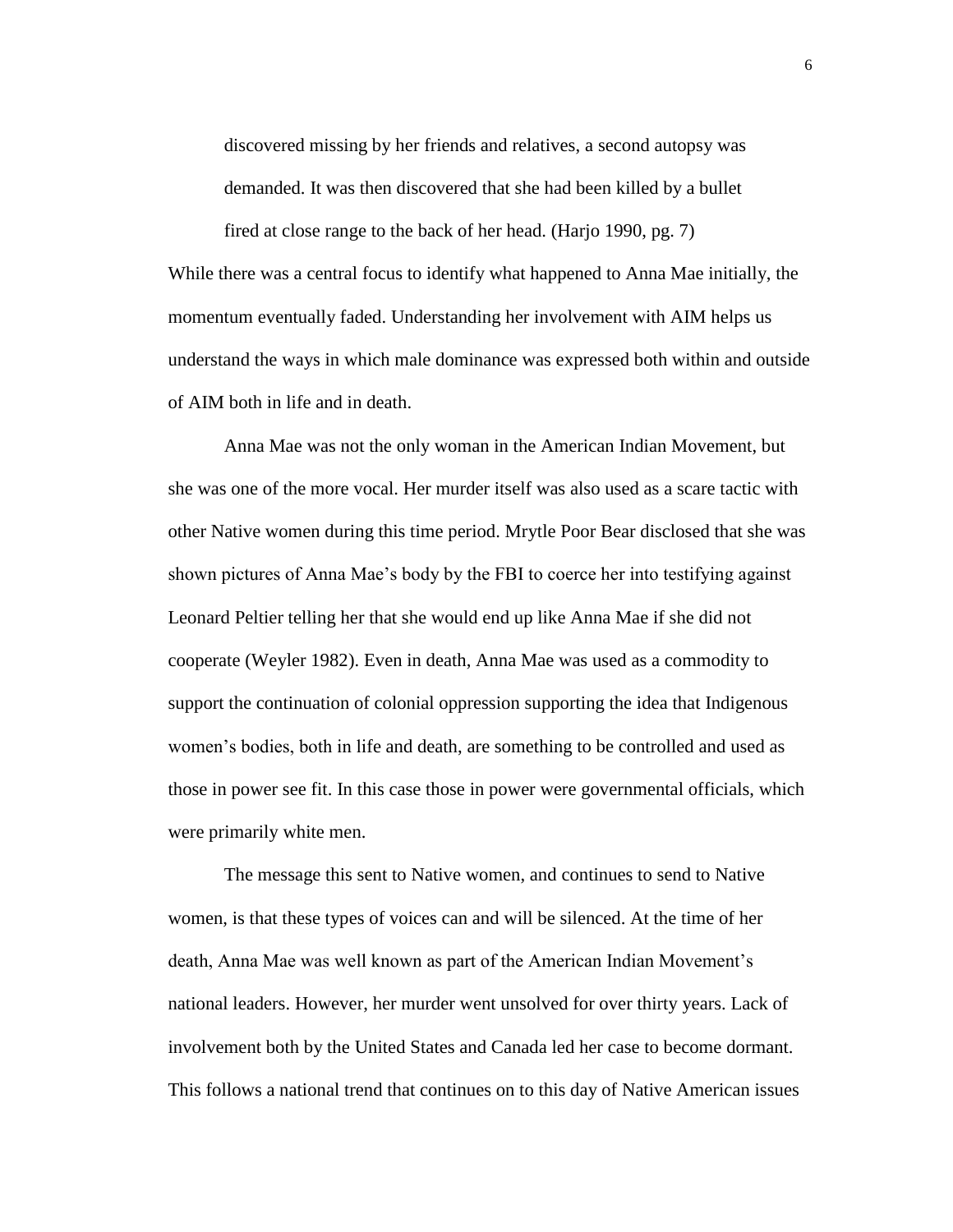being pushed to the back of the list of priorities. This out of site out of mind mentality has supported the continued colonization and exploitation of Indigenous bodies and lands.

Over the course of seven years, four former members of the American Indian Movement were indicted and tried for the murder of Anna Mae Aquash (Gease 2010). Throughout the trials, testimonies arose and a story of internalized hostility came to light. The FBI tactics had worked and two people, Arlo Looking Cloud and John Graham, were convicted of her murder in 2004 and 2010 respectively. Additionally, Thelma Rios accepted a plea bargain in 2009 for her involvement and knowledge of Anna Mae's planned murder. However, no one was convicted of her rape.

While it took nearly thirty-five years for the actual people responsible for killing Anna Mae to come to light, the question of who ordered her death has yet to be answered. Nonetheless, her murder remains a powerful reminder to Indigenous women. There is a long ways to go to seek justice for the generations of trauma felt by Native women. Violence against Native women is as prevalent as it has ever been. The staggering statistics offered by the National Congress of American Indians show us that when compared to all other races, Native women are "2.5 times as likely to experience violent crimes" as follows: "61 percent…have been assaulted in their lifetime", "34 percent…will be raped in their lifetime", "39 percent…will be subjected to violence by an intimate partner in their lifetime", and "17 percent…reported being stalked in their lifetime" with "an average of 67 percent of the offender as non-Native" (ncai.org). The healing that needs to take place runs deep and requires the involvement of all. This violence is part of a larger history of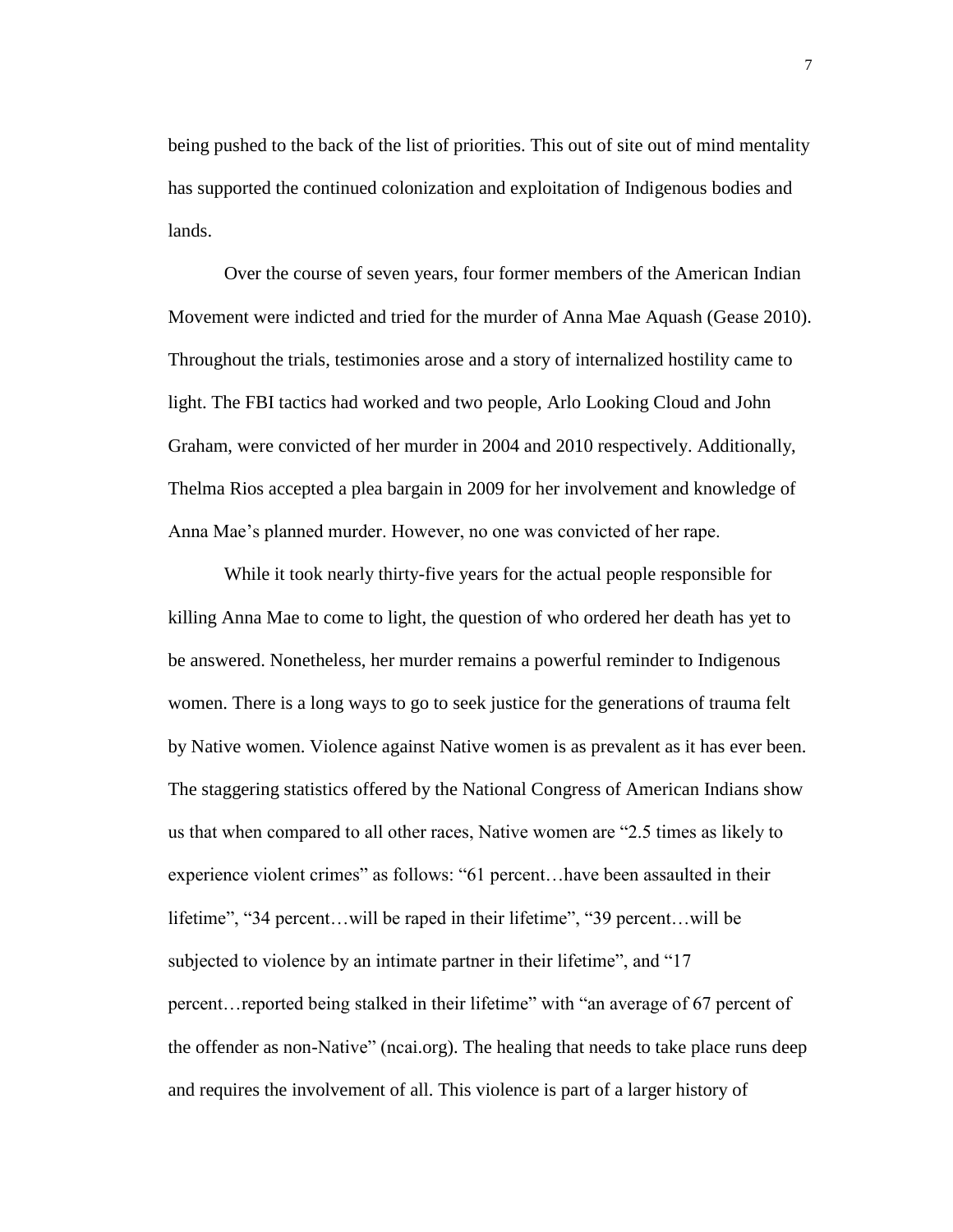violence and control of Native bodies and lands, yet its place in this history is further complicated by the ways in which Native communities have integrated attributes of the colonizing society. This integration was not by chance and is best explained through governmental policies.

#### *Political Background & Context*

For Native people in the United States, the 1960's was a time that followed the Indian Reorganization Act of 1934 (Comaroff & Comaroff 2009), marking the beginning of the incorporation of identity and the shift to individuality, which was, in essence, a further effort of government policy to assimilate Native communities to reflect the dominant society. By developing an identity that could be distinct and marketed moved away from a more communal way of living. The 1960's was also shortly after House Resolution Act of 1954, more commonly referred to as the Indian Termination Act, was passed which was an effort to end the sovereign identity of federally recognized Tribes that were deemed to be ready for full immersion into the dominant society (Walch 1983). This ultimately terminated the identity of approximately 110 Tribes and Bands leaving them with a sense of identity diaspora and culture shock.

Concurrently Public Law 280 was introduced to give states certain jurisdictional authority over Tribal matters and was passed in 1953 which further solidified the stripping of cultural identity as well as imposed regulation by granting states jurisdiction of Native bodies and lands. Prior to Public Law 280, states held no jurisdiction whatsoever over federal Tribes. This was based on the Chief Justice Marshall trilogy of 1823-1832 that served a critical role in defining Tribes as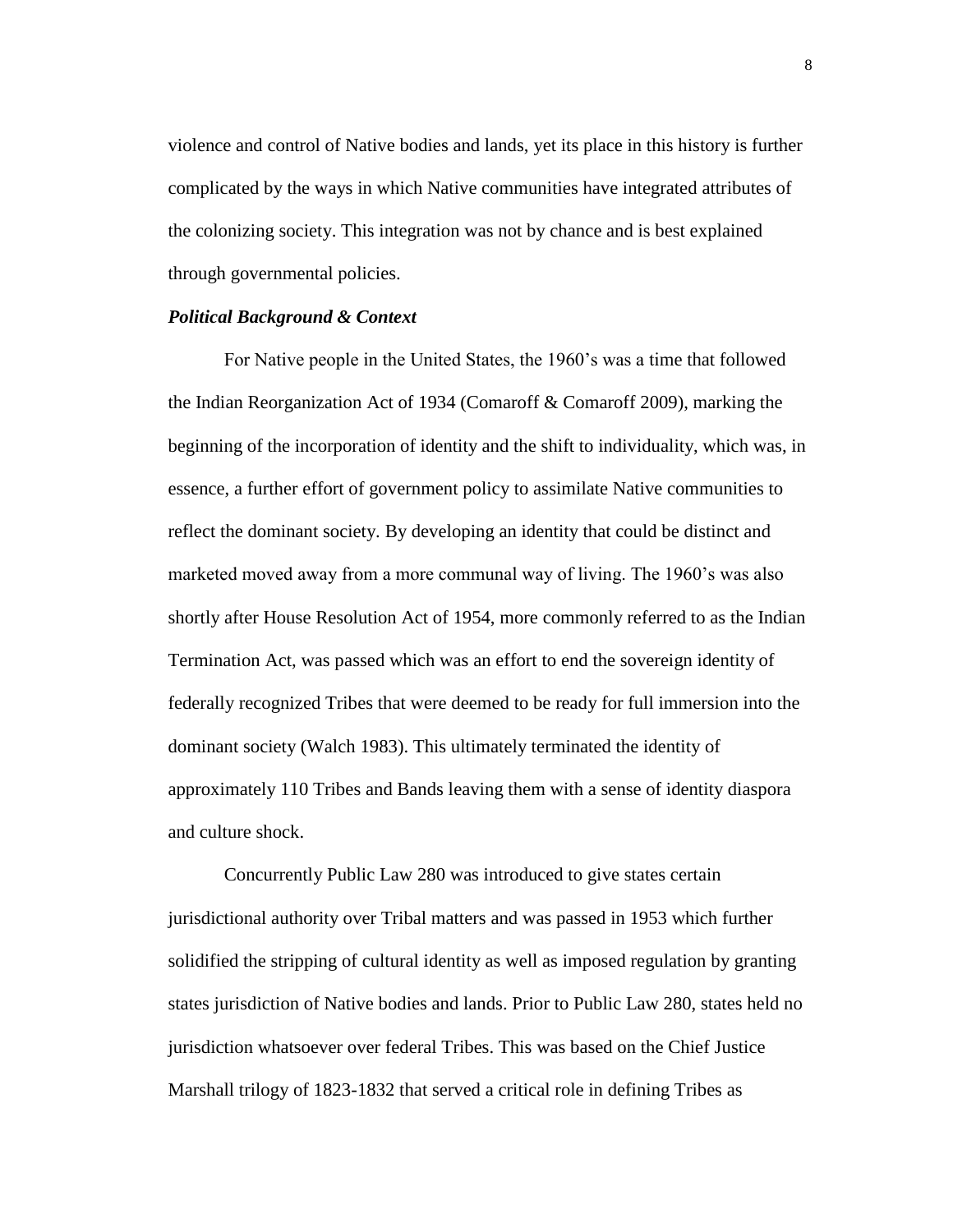"domestic, dependent nations" as well as barring states from imposing state law over Tribal lands (Bordewich 1996). This changed with the passage of Public Law 280 when jurisdiction could be transferred from federal to state jurisdiction. The primary purpose of these governmental acts was to further assimilate Native communities into the dominant culture based on their standards. Additionally, this dominance is reliant on positioning itself as dominant of all others in society and acquiring control over land.

Comaroff and Comaroff describe the necessity of a dominating culture to push "others" to conform to their standards of identity:

Euro-nationhood is "…always compromised by the presence of 'others' within, others whose primordial identities have been taken to threaten civic unity-and have had, therefore, to be confined to the 'private' interiors of home, congregation, association, community. Still, the idyll of a citizenry founded on sameness has been willfully sustained, at times, by violent means". (Comaroff & Comaroff 2009,

p. 46)

Being "othered" has been a way to justify many atrocious acts of violence and coercion throughout history. Native people were the "others" in this case and the nationhood was indeed Euro-centric. Andrea Smith (2005) points out that this "othering" is necessary for the capitalistic society the United States is built upon. Smith goes on to argue that the continued genocide is more about material goods than anything else. Oppression of Indigenous people is carried on because the lands occupied are desired as a commodity. As the above passage by Comaroff and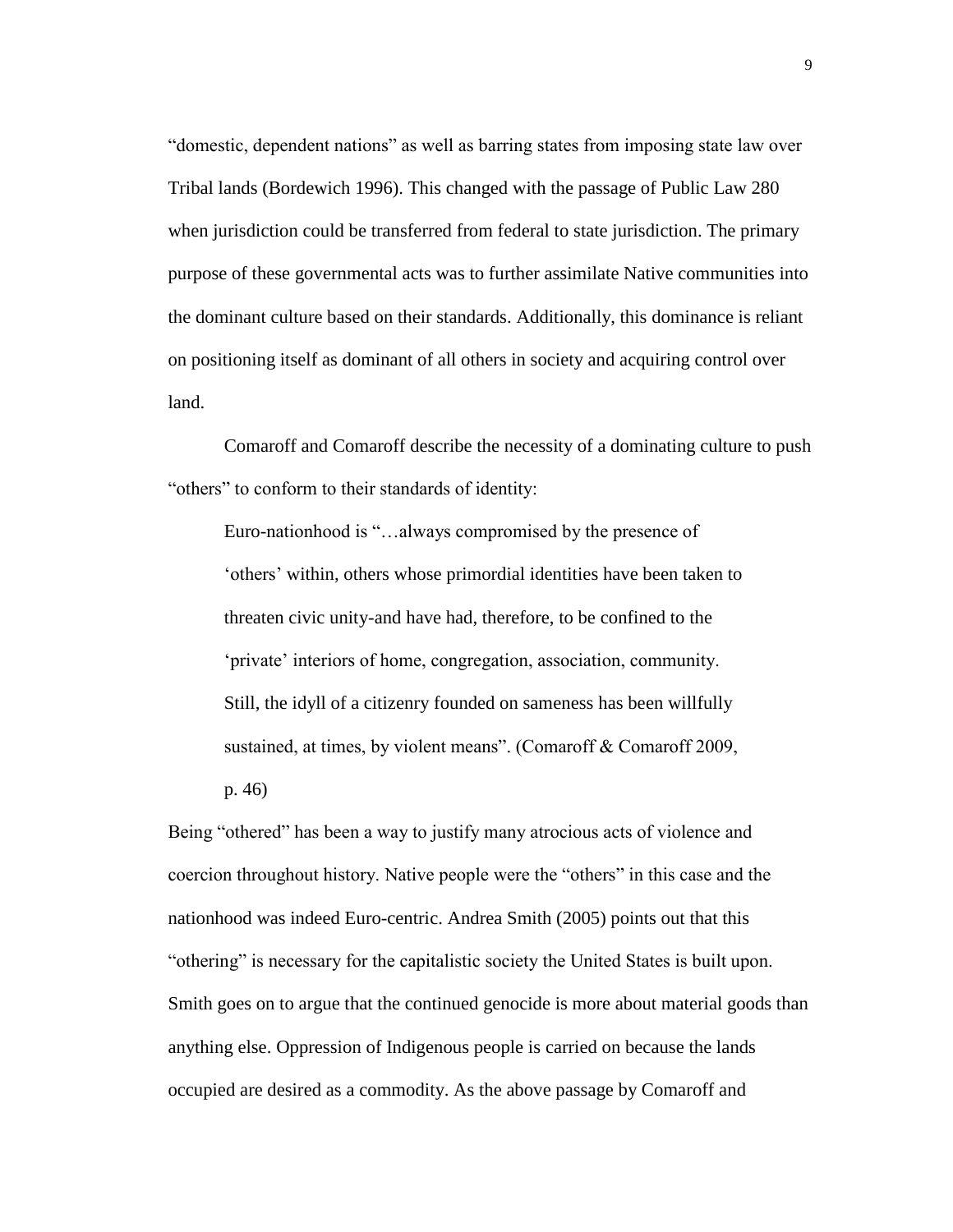Comaroff explains, one way to deal with the threat of the "other" is to create an ideal nation based on homogeny.

This attempt to absorb Indigenous people into the dominant society is reflected in government policy towards Indigenous people. Through the Indian Reorganization Act, federally recognized Tribes created their own government structures and laws. The majority of these Tribal government systems ran under the same democratic process as the United States. After the Termination Act, the need to reorganize into a solidified body to create change resulted in the creation of the American Indian Movement. In order to fully understand not only the structure of AIM, but also the implications their decisions and actions have on current generations, we must dig deeper with intentional approaches that challenge the ways in which our stories have been historicized.

### *Incorporating an Indigenous Lens*

This thesis is informed by very specific Indigenous methodological approaches. Understanding that research is its own type of ceremony is central to my research (Wilson 2009). I take ceremony very seriously. Each component of ceremony has purpose and approaching my research with this in mind has helped me understand the impact this work has on not only how we as Native people view our histories, but how others view our voices in reclaiming our histories. Although the word research holds a particular meaning in the academy, Shawn Wilson (2009) shows us it also holds the potential to lead us on a type of ceremony, which my thesis is as an example of. By reclaiming our histories we begin a healing ceremony that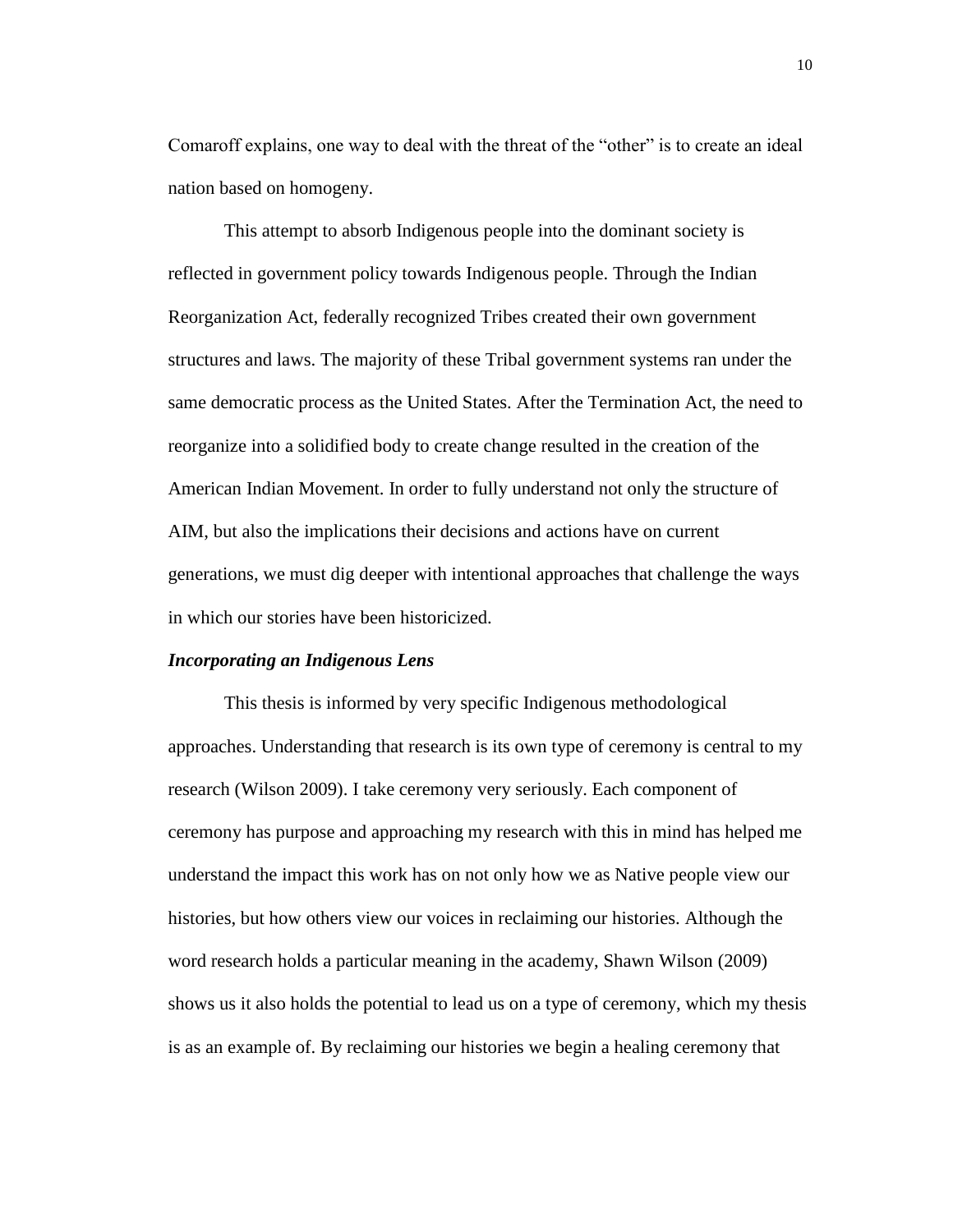serves to heal from the trauma that has faced generations of Native communities at the hands of the colonizers.

While we can use research as ceremony, we must also know what to do with what is found in order for it to truly serve as healing. Aurora Levins Morales offers medicinal histories a process to use when revisiting our histories. Part of this process is learning to ask questions of what we find. While researching, I often asked myself what purpose would discussing what I found serve. Would it help us reimagine our communities, or would it serve to play a role in the further oppression of our communities? Understanding the healing that comes from our histories gives a less historicized view of them and instead gives us the ability to build a connection to them that helps us understand who we are. When applied to the story of AIM and Anna Mae, we can ask ourselves how we can break free of the learned behaviors from the colonizers that we incorporated into our communities.

Dian Million (2013) also offers an approach to healing from historic trauma from a decolonial lens. Knowing how healing is defined in Indigenous communities is paramount to this approach. As Million (2013) explains, "The term *healing* is often associated in a trauma economy as the afterward, as the culmination or satisfactory resolution of illness or, for the Indigenous, a promised safety and revitalization from prior colonial violence" (p. 8). Incorporating this approach and acknowledging that colonization has impacted Indigenous communities in ways other communities have not been is important to recognize. If I used a historical lens that is informed by a colonial approach, this thesis would fail to hold the healing aspect that it displays. We cannot tell our stories in the same historicized way they have been told and expect our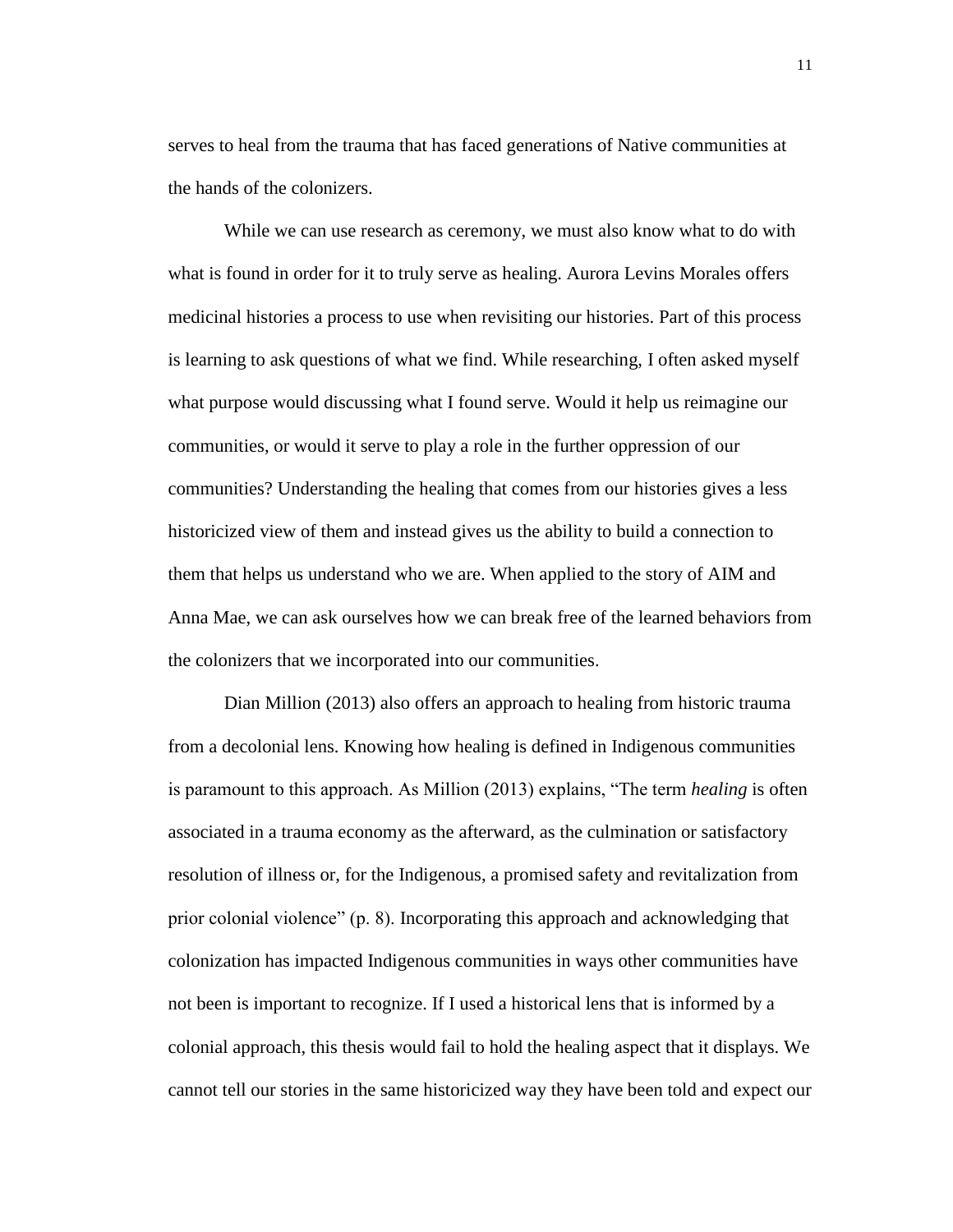communities to fully understand how these histories impact them today. We must use our own lens that is based on who we are as Indigenous people.

Indigenous work that has focused on creating our own narratives and approaches to research is a basis for my theoretical groundwork. There is healing that comes from this type of research and the ways in which these histories will be interpreted as well as approached will be one that is based on Indigenous thought and philosophy. As explained, in order to honor the lives and experiences that are researched in way that does not rely on the same histories that have oppressed them, Indigenous feminist methodologies as well as decolonial methodologies are used. Shawn Wilson explains how Indigenous methodology is multifaceted through connections related to our way of being:

"Every individual thing you see is just a huge knot – a point where thousands and millions of relationships come together. These relationships come to you from the past, from the present, and from your future. This is what surrounds us, and what forms us, our world, our cosmos, and our reality. We could not *be* without *being in relationship* with everything that surrounds us and is within us. Our reality, our ontology is the relationships." (Wilson 2009, p. 76)

Each piece researched for this thesis becomes part of an interconnected fabric much like Wilson describes. My words are the central core that ties them together to tell the story of how oppression from within can look and, by extension, how that day in 1975 touches our lives today. The story is the medicine. As Aurora Levins Morales (1999) describes it, "Medicinal history must find ways to show the continual exercise

12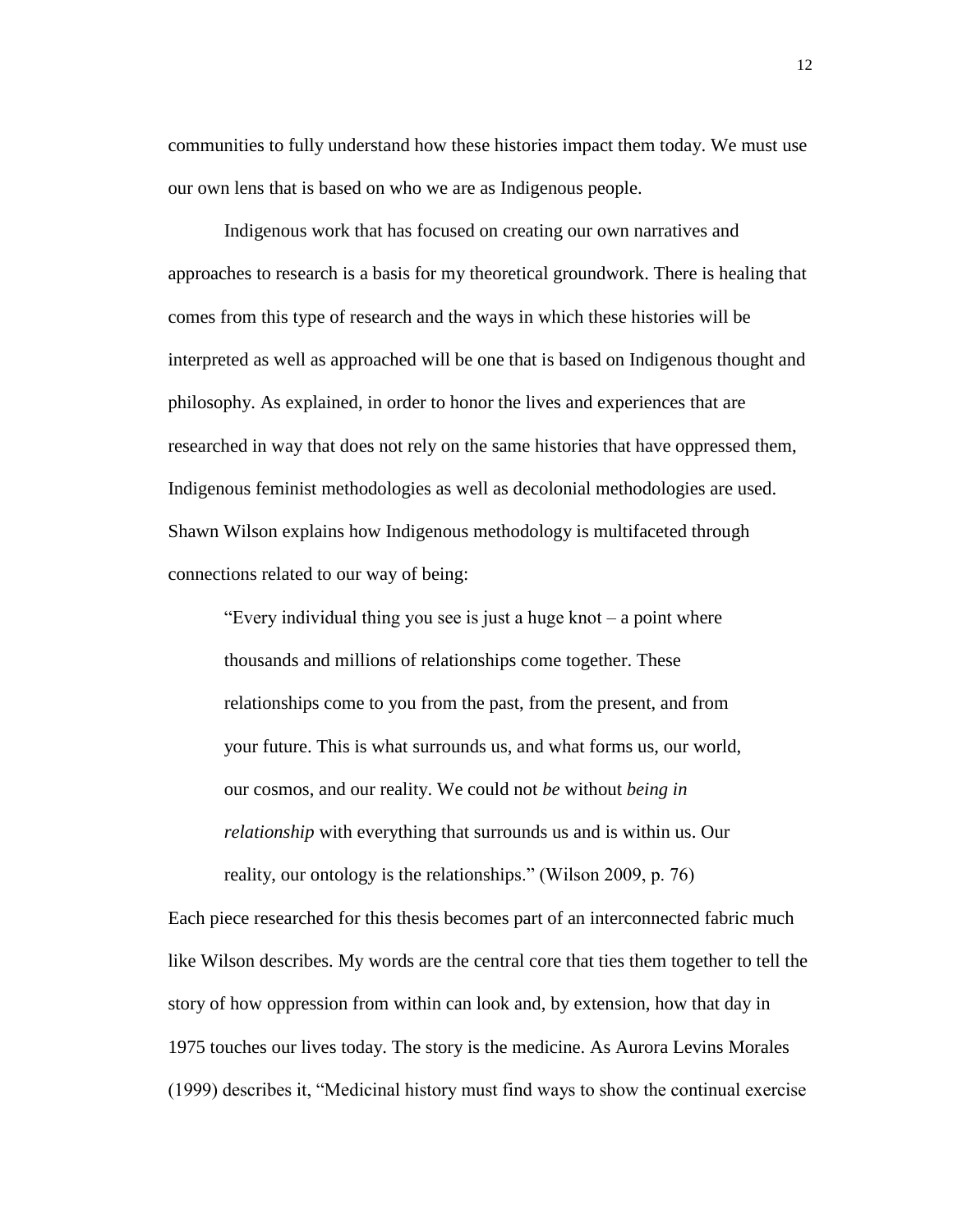of choice by people who appear powerless" (p. 32). It is about showing us as more than powerless and as a people capable of healing the traumas that were inflicted upon us.

Part of the dialogue about what happened must look at the ways in which spaces are occupied. By being a part of the American Indian Movement, the perception can be made that this was a safe circle to belong to. However, it can be argued that this sense of safety is based on assumptions. Louis Esme Cruz (2011) points out that the notion of "safe spaces" becomes a process of asserting power and privilege that in turn creates a hostile space instead in his article "Medicine Bundle of Contradictions". As Cruz (2011) explains, "'safety' is a value worth looking at. Being a 'safe place' implies that harm will not happen while people are sharing that space" (p. 53). AIM can be viewed as an avenue in which a "safe space" was created to resist a society that systematically oppresses Indigenous people. Even with the best intentions, there was still hostility felt and power used in a manner that oppressed some within the circle of AIM. Andrea Smith (2013) challenges us to look beyond the notion of "safe spaces" because "The problem with safe space is the presumption that a safe space is even possible" (np). This presumption can leave individuals in very dangerous, sometimes lethal, situations as can be seen with Anna Mae.

Although the time period being discussed happened over forty years ago, the ripple effects of what happened were and are significant. During the 1960s Indigenous populations of the Americas were still suffering the effects of removal, boarding schools, and termination. The American Indian Movement was an avenue to gain religious freedom to practice our ceremonies again, gain jurisdiction over our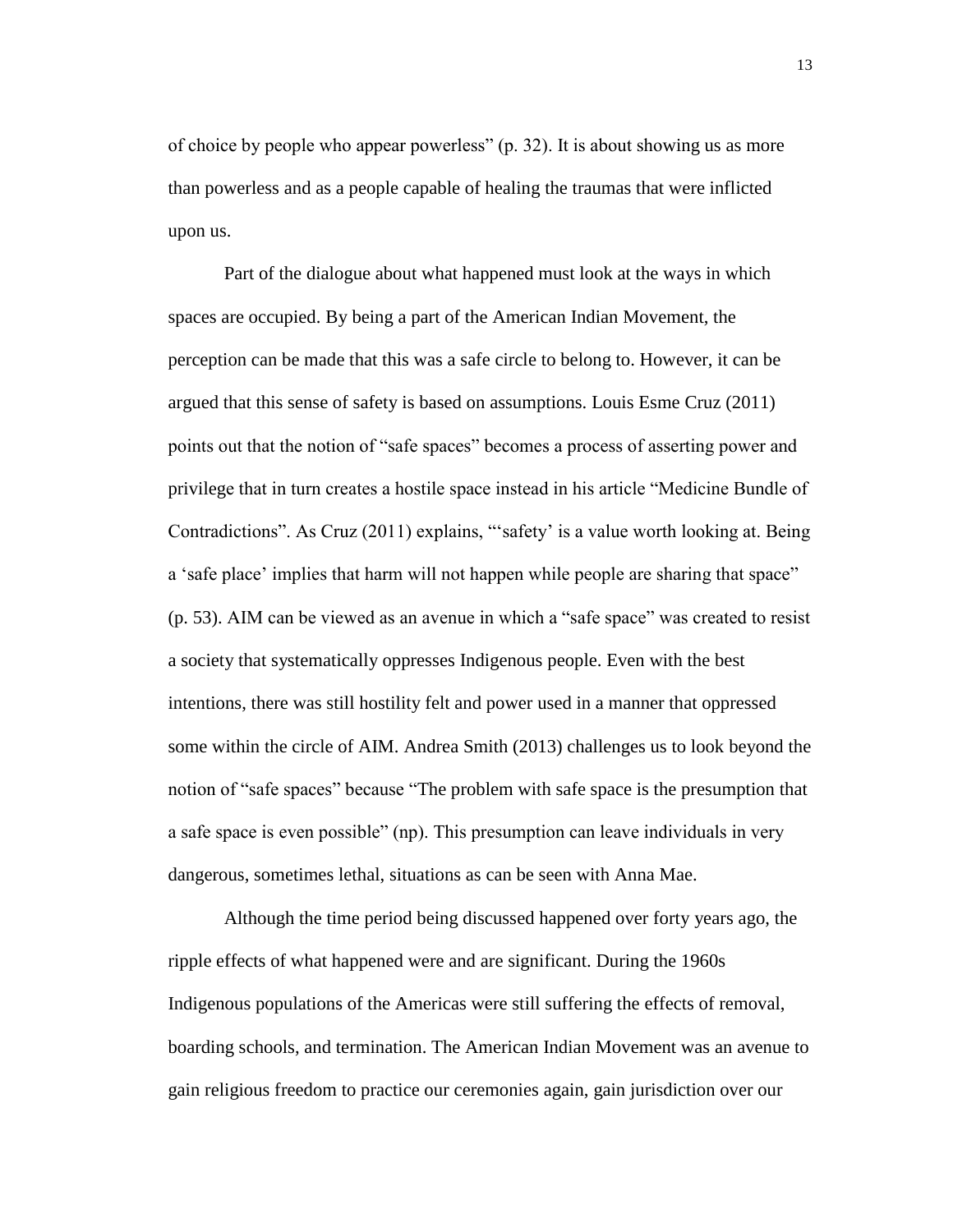children, and regain a sense of sovereignty. Wilson (2009) describes the Indigenous research paradigm as a circle in which "Its entities are inseparable and blend from one into the next. The whole paradigm is greater than the sums of its parts" (p. 70). The journey that began with this thesis is part of a larger story about healing. It is a necessary part of the discussion that must happen to help a new ceremony begin in which we look not only at where we came from and where we are, but also the ways in which it is all connected. As Dion Million (2013) explains, "Trauma and healing is a spiral narrative from personal fragmentation to national organization" (p. 150). The healing comes from facing the pain that was systematically inflicted upon us and acknowledging our part in it so we as Indigenous people can move forward from it.

To further understand the implications of the ways in which government policy affected Tribal communities in a way that was met with radical resistance, specific methods were used. The primary methods for my work centers on archival and theoretical research. Archival research includes newspaper articles, historical writings, biographies, court and other legal documents, and Indigenous writings. The theoretical framework that informs my research is based on historic trauma and internalized oppression. The connection to land and body as well as the intentional use of power to disrupt Indigenous ways of life will also be used. In order to show how the continued internal conflicts and self-perpetuated oppression fuels the heteropatriarchal system of power, the concept of complacency comes into play. Each of these theories is necessary to create a solid framework that supports the research this thesis is built upon. Without them, part of the story will be missing. All work together and build upon each other in the continued oppression of our communities. If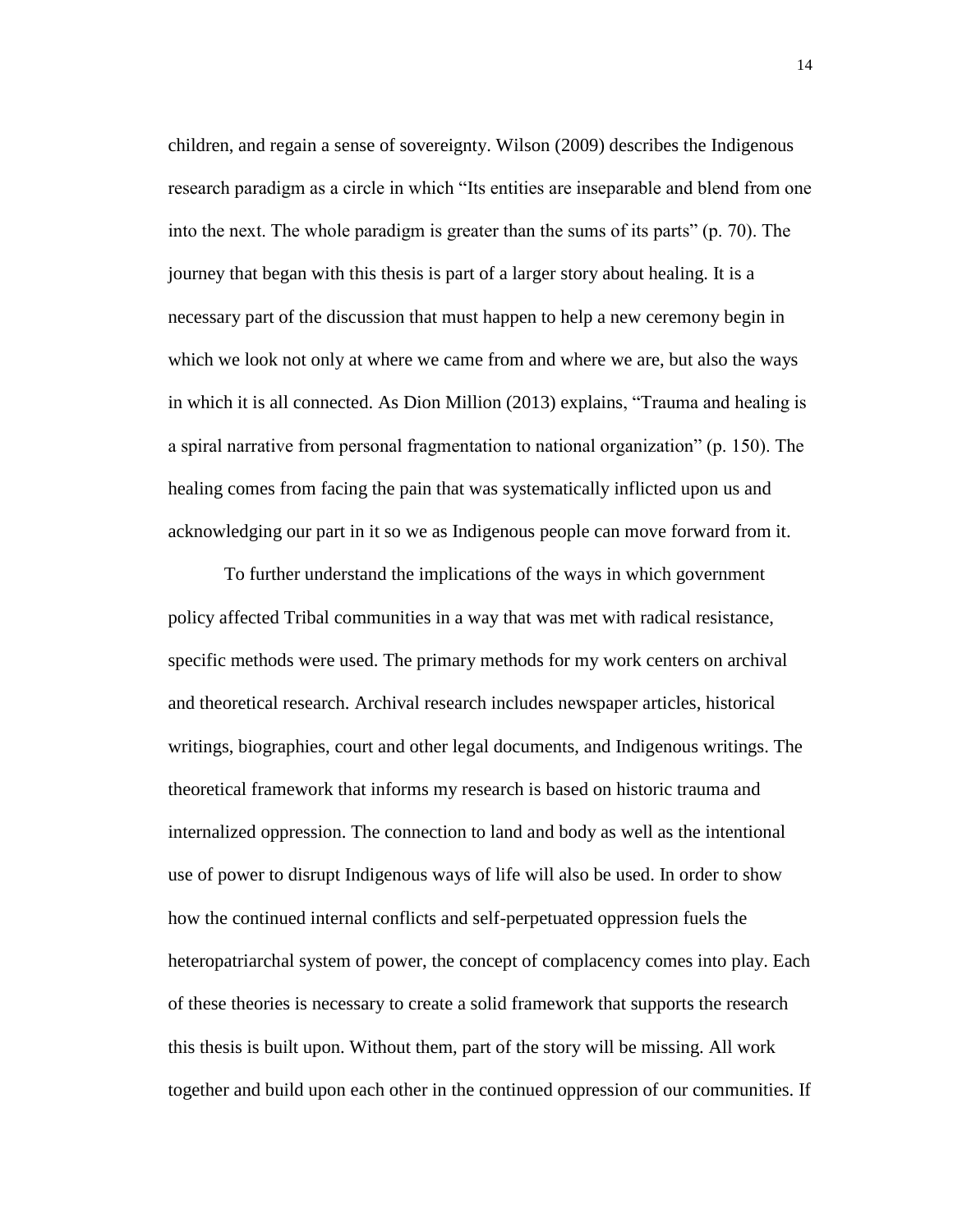they are not examined in each of the following chapters, we will not fully tell the healing story that needs to be told.

#### *Positioning the Chapters*

The following chapters analyze Anna Mae Pictou Aquash's murder as well as how it is situated in the narrative about gendered violence within the American Indian Movement. Perceived gendered roles expressed within the Movement are discussed as well as their contribution to upholding a heteropatriarchal model of control. The ways in which internalized oppression further supported gendered violence is also be explored and developed to help us better understand how these systems worked together to lead to her untimely death. The remaining chapters outlined below give further context to the necessity of this thesis for our communities in understanding how reexamining our histories can lead to healing.

Chapter Two examines the leadership roles of the American Indian Movement during the 1960s-1970s, the time period Anna Mae was involved with AIM. The purpose of this chapter is not to belittle the leadership or the significant contributions that AIM made towards societal change. Rather, this chapter focuses on the structure of the AIM leadership and its replication of the system of power it sought to resist. Critical race theorist Homi Bhabha (2002) calls this cycle mimicry and we can use this model to illustrate how it keeps power structures in place. Although unlikely intentional, by mimicking a structure that oppressed Indigenous people, this same oppression was seen within the AIM leadership and, in turn, continue to oppress our communities.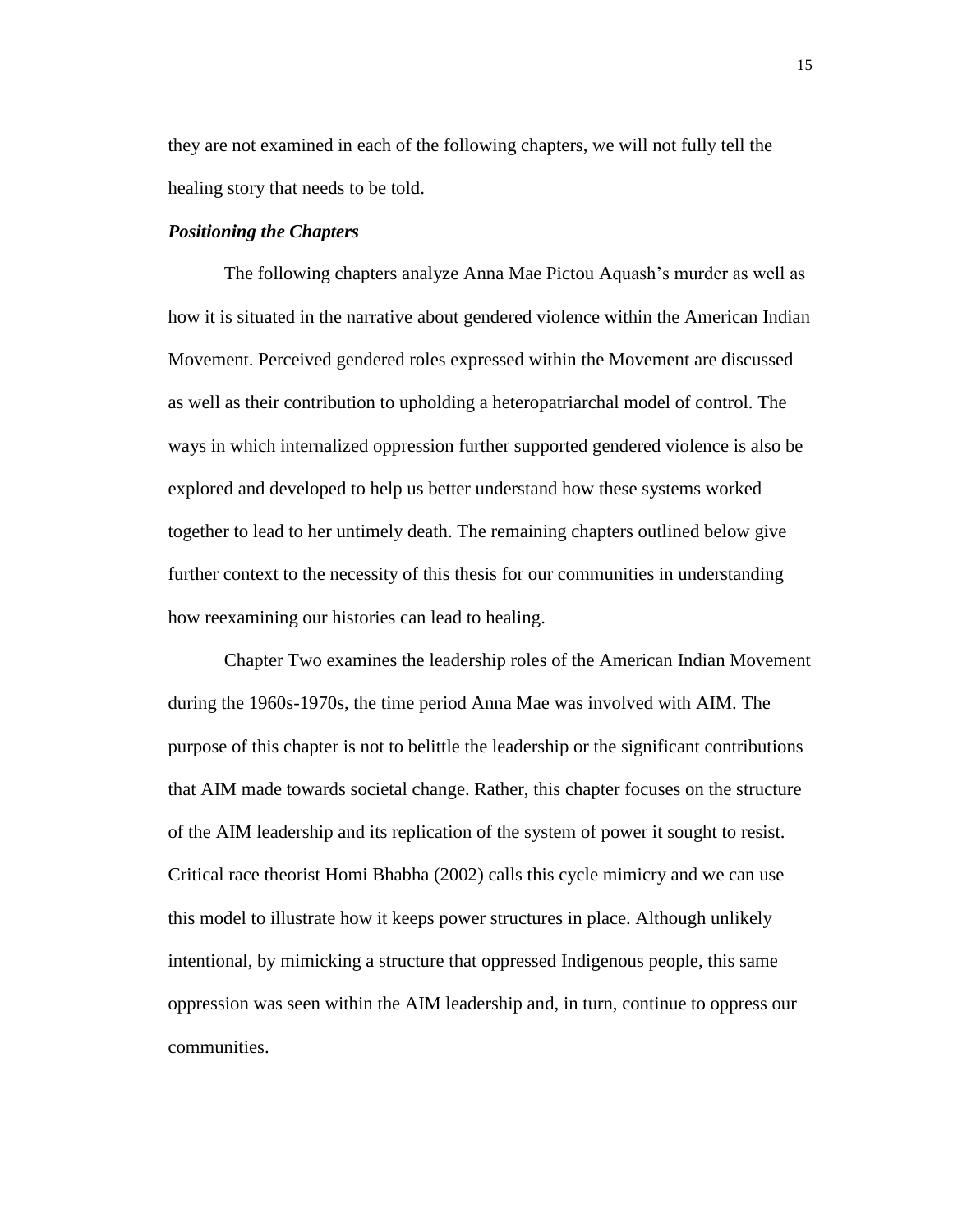Chapter Three specifically discusses Anna Mae's early life and her involvement in the American Indian Movement. This chapter shows us how the treatment of Indigenous bodies is directly related to land acquisition in a way that places them beneath heterosexual, white men. The ways in which this violence became a learned behavior in Native communities is also discussed. The foundation that was laid in chapter two will be actualized through Anna Mae's murder in this chapter. By examining Anna Mae's life and death, we see how fundamental her murder was in upholding a heteropatriarchal model of power and control as well as the implications this has on our communities today.

The final chapter ties all of this together and addresses the study questions that were earlier posed: how does this all exemplify ways in which Indigenous women are continued to be oppressed? Equally important, how did this internalized and horizontal oppression impact the identity of Native people today? As we examine these questions, we begin to find answers and see a path towards healing that we can build upon within our communities. As stated in the beginning of this chapter, this is a starting point to a longer process we must take part in to fully understand the impact of Anna Mae's murder that was tied to her involvement in AIM on our lives as Indigenous people today.

I introduce these ideas with the intent of further study and in a manner that not only respects her legacy, but also respects the traumatic space from which Native communities were recovering from and continue to recover from. I also recognize that this thesis is much bigger than me as an individual as well. As Dian Million explains: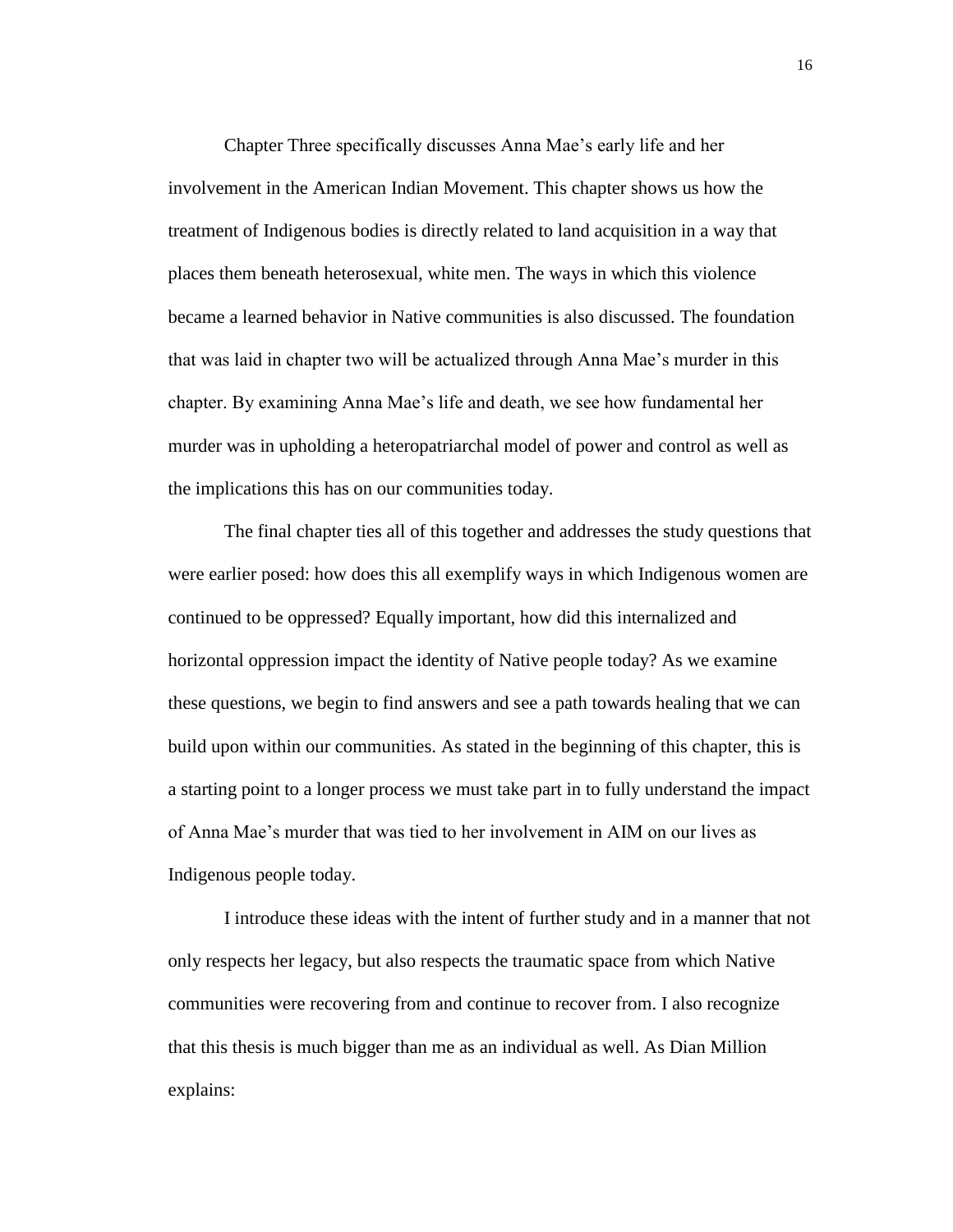…I acknowledge the space of telling I undertake from my position as an Indigenous academic writer to be no less complex than one in the community; both are bound up by a necessary politic of speech we have established. I cannot claim mine as a community voice, while I also acknowledge that I have a responsibility to more than my own interest. (Million 2013, p. 25)

These pages and my words are part of a larger discourse about Indigenous healing. They are a beginning of my journey in the academy that is also an extension of my family and my ancestors. The story of Indigenous women, and Anna Mae, began before me and will continue on after me, yet I am connected as a part of the story that will remain a part of our communities and society.

Revisiting Anna Mae's story and the American Indian Movement leadership of this time is part of the healing. It is all connected. As Shawn Wilson (2009) puts it, "…relationships do not merely shape reality, they *are* reality" (p. 6). These relationships cannot be separated from each other and understanding them is embedded in the communal healing that needs to happen. By looking towards our history and revisiting it with a different lens than we have been taught to use, we have an opportunity pull it all together not only in resistance to the dominant narrative, but also in a way that is relevant for our communities. Using this approach allows up to recognize the ways heteropatriarchy became embedded in our communities and unravel the damage it has done to our identities as Native people. This concept follows Aurora Levins Morale's (1999) words: "If the purpose of medicinal history is to transform the way we see ourselves historically, to change our sense of what's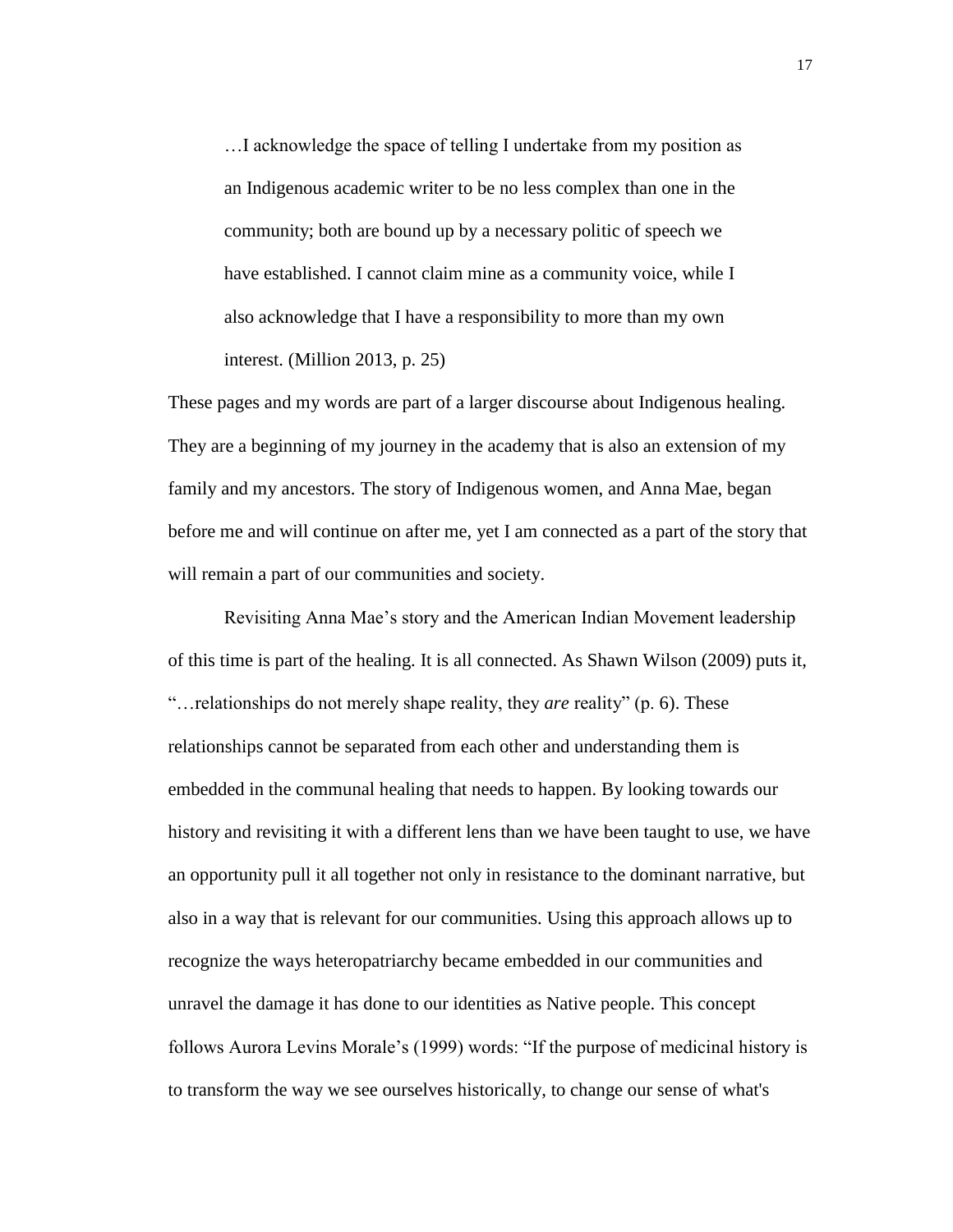possible, then making history available to those who need it most is not a separate process from the researching and interpreting" (p. 41). With this thesis, the research is the ceremony and the words are part of the medicine.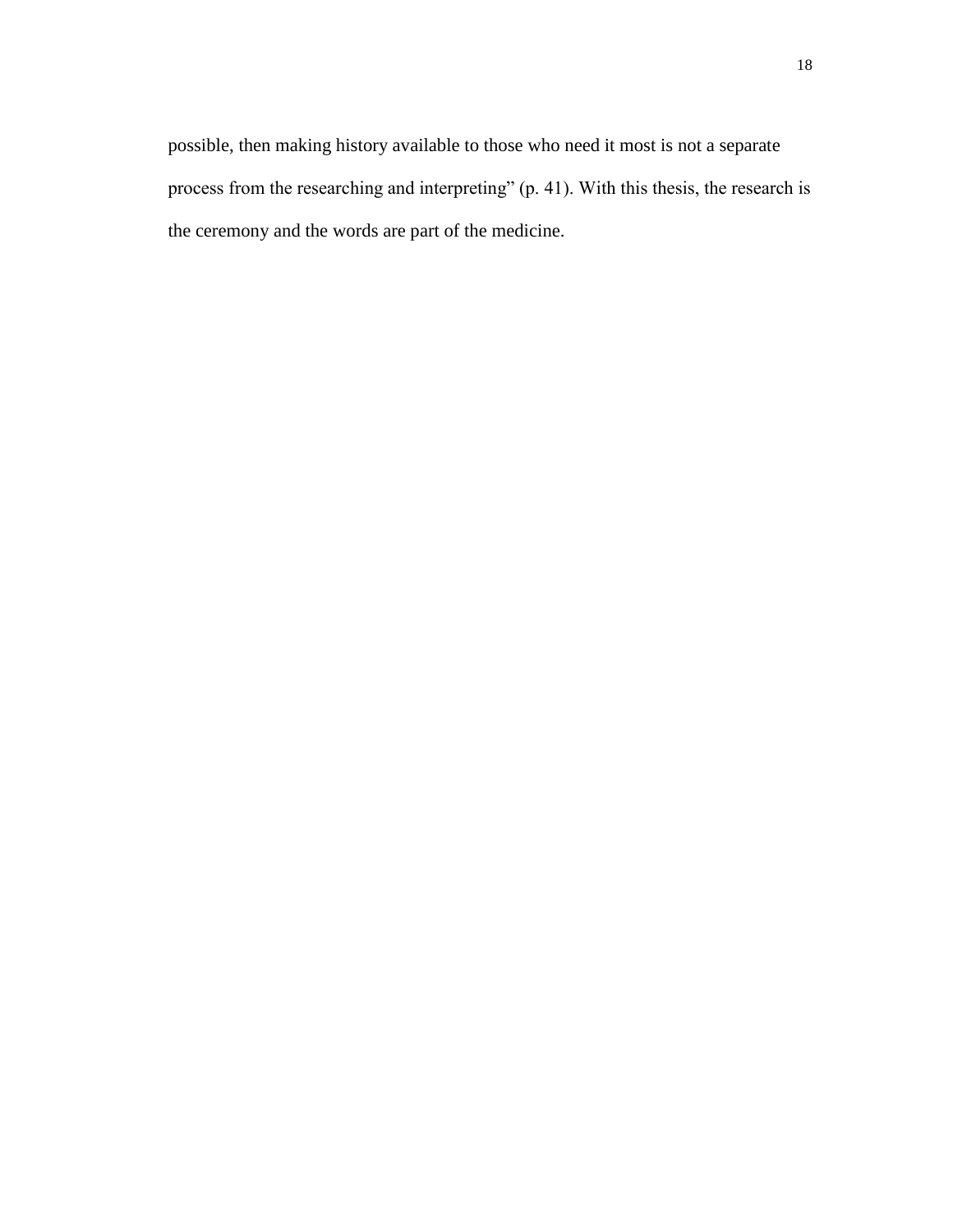# **Chapter II: Mimicking Heteropatriarchy in the American Indian Movement** *Introducing Power Structures*

Growing up in a small, mostly isolated Native community allowed me to learn how a community can function in a manner that maintains a positive environment as well as gives everyone a sense of place and contribution. Many of the adults I grew up around were active in the collective effort of the American Indian Movement (AIM) and had retained the sense of community that came from this involvement. This is not to say it was a utopian setting, but rather to illustrate the ways in which Indigenous community could be expressed. It was quite apparent, however, that there was structure in place that ensured decisions were made and people in the community filled certain roles. I did not know where this structure came from nor did I question my place in it. As I grew older, I did begin to wonder how these structures were developed and who made the decisions. The community I grew up was not unlike many other communities in the ways in which a hierarchal power plays out. Additionally, it was certainly influenced by the ways in which power was expressed in AIM. Looking deeper into how this power structure in AIM was developed helps to better understand the ways in which Native communities function and interact with each other.

In order for a system of power to retain its position of dominance and control, it must position itself as superior and as an ideal. One way for this to happen is through establishing a method of being the desired entity. This position is strengthened when others strive to become part of this system and in an effort to reach this place, mimic those who are in the position of control. An example of this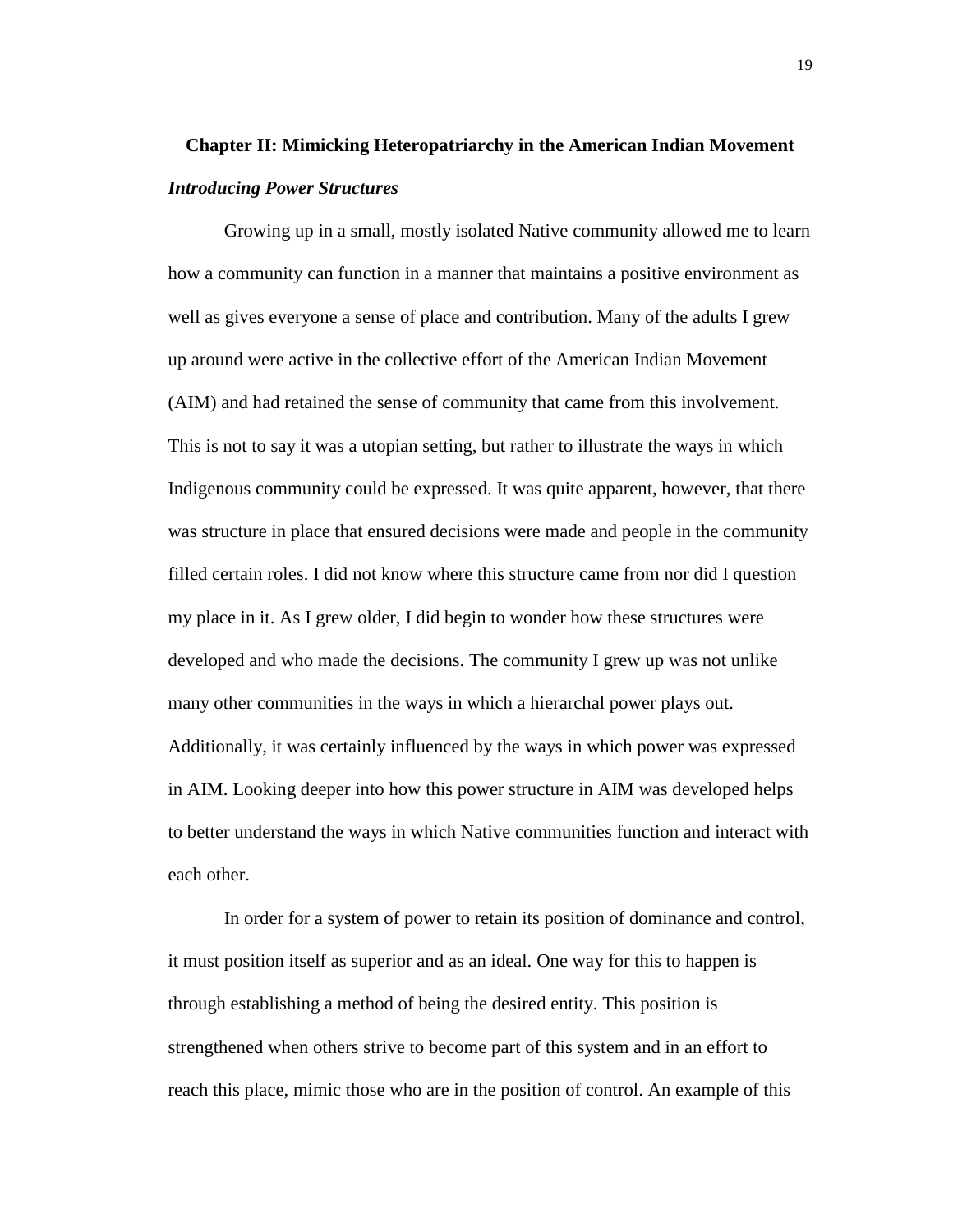process can be seen through the actions of the AIM during the 1960s-1970s. Without a leadership system that exists outside of the dominant narrative, it is hard to not repeat some of the same oppressive characteristics that come along with it. This dominance is what kept the system in place as well as the behaviors that kept others in a subordinate role. Maracle discusses how the AIM leadership was, in some ways, self-appointed and became corrupt:

In 1973, at the juncture of the lowest ebb in the movement, the Wounded Knee siege broke out. The American Indian Movement was propelled to the fore of the siege by a biased and sensationalist press. The most vocal and articulate males, those who conducted themselves the most like arrogant white men, were interviewed and reported on over and over again. Touted as leaders, these men overshadowed the issue. The real goals of the occupation were lost in the shuffle. The leadership clique entrenched itself. These leaders began to hire themselves out for speaking tours, initially to raise money for the Wounded Knee trials. Later they began to live off the movement rather than for it. (Maracle 1996, p. 98)

This statement may be considered bold by some but really gets to the heart of the matter; the leadership of the American Indian Movement began to mimic the same type of oppressive system that can be seen with the United States government. Rather than be a source of liberation, it became a source of contention within the movement. Additionally, this behavior further supported a system of power and control that they strove to resist.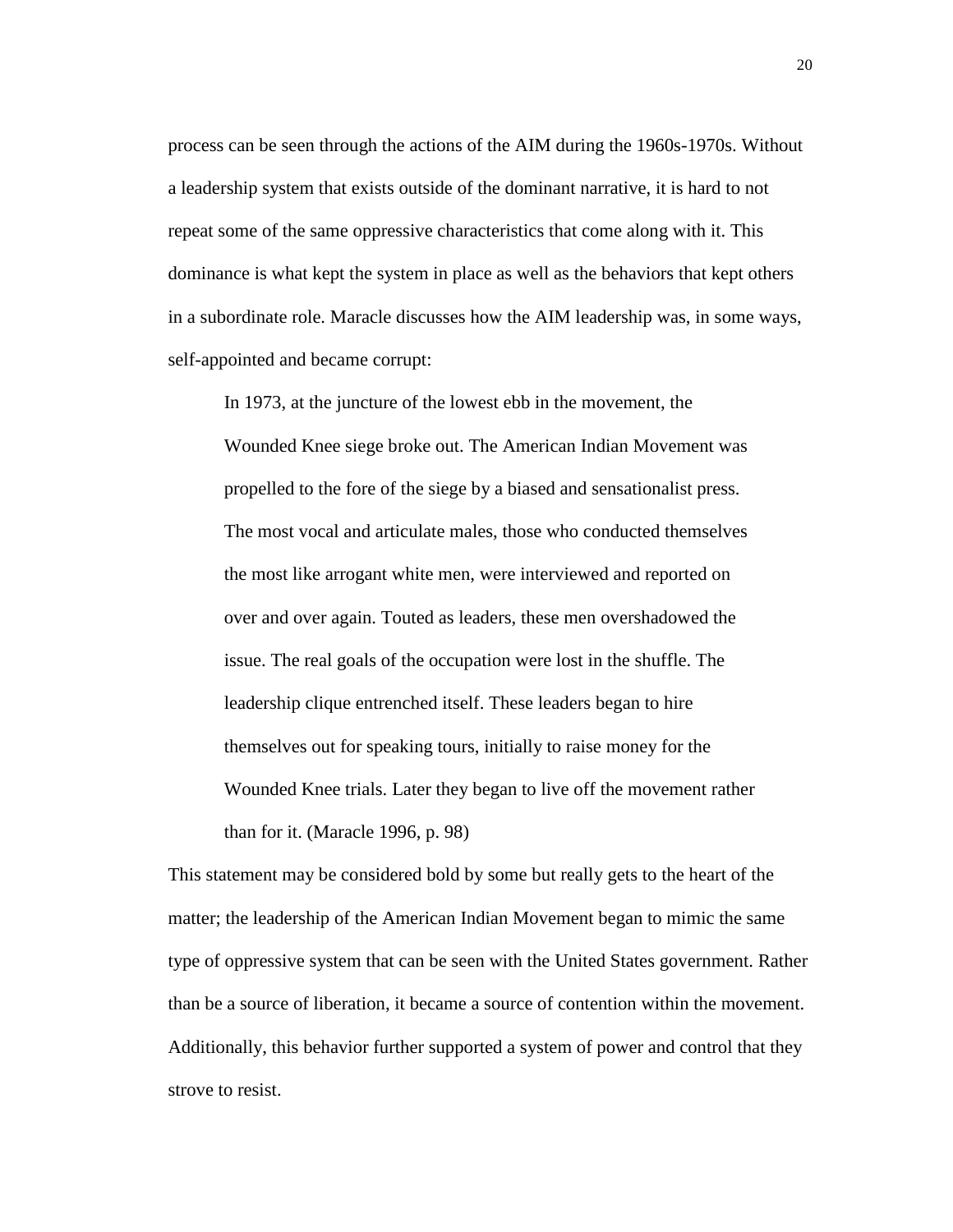This chapter will discuss the ways in which mimicry further maintained the position of power held by the colonizers by specifically looking at tribal government structures that resulted from the Indian Reorganization Act. By revisiting AIM through an analysis of these structures, we will begin to see how a heteropatriarchal model of control was adopted by AIM as well as the repercussions of this outcome. However, before we can focus in on this time period, it is important to see how Tribal communities had already begun to mimic the dominant group.

#### *Mimicry, Government Policy, & Tribal Governments*

In critical race theory, the process of replicating dominant power structures is known as mimicry. Homi Bhabha (2002) states, "…colonial mimicry is the desire for a reformed, recognizable Other, *as a subject of a difference that is almost the same, but not quite*" (p. 114). By creating tribal government structures that mimic the United States government structures, yet within the authority to determine what these structures will in fact look like, there will be recognizable similarities. However, there will also be distinct differences because each tribe will have their own method of selfgovernance that will keep them as the "other" in comparison with the authoritative power and control of the United States government. Although a sense of autonomy is established, the power dynamic is not changed. The Indian Reorganization Act (IRA) used tribal government systems as a tool of colonization to homogenize tribal communities with the dominant society. Because the standard model of control in dominant society is based upon heteropatriarchy, this is the structure that carried over into the tribal government systems. This does not mean that all tribal government systems are solely a tool of colonization. Rather, it is one example of the ways in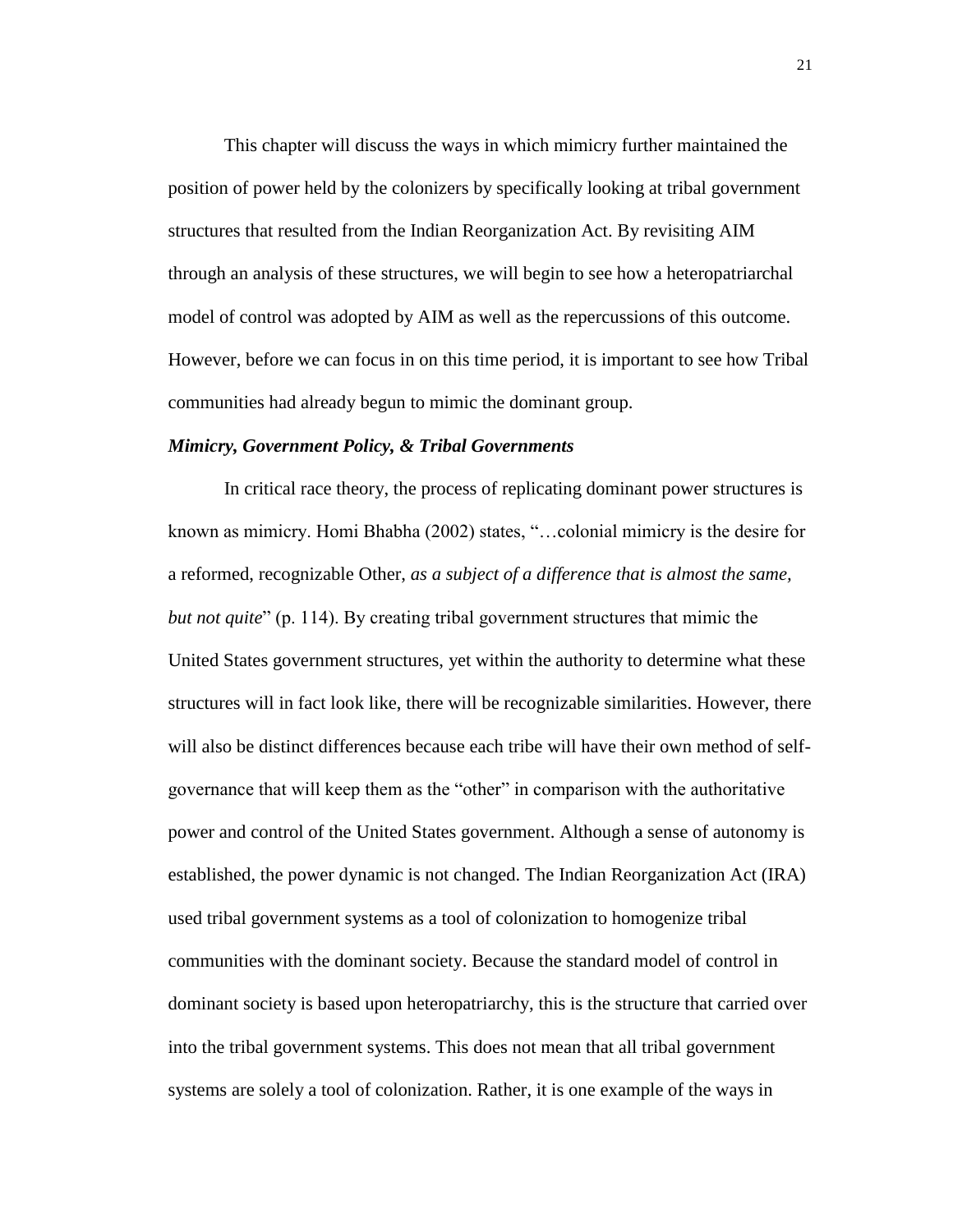which government policy attempted to control the direction tribes were heading in regards to assimilation into dominant culture.

The recent history of Native America has not been a pleasant one. Numerous accounts of atrocities can be seen since the time of contact and saturate journals, government documents, religious records, tribal histories, and various other avenues. Many times these actions were based on governmental law and policy. At times there were acts of extreme violence and other times there were more systematic approaches that eroded the lands that Natives held. Looking back at the history, one of the governmental acts stands out for how it changed the ways in which tribal communities are shaped and how they operate. The Indian Reorganization Act of 1934 was developed in response to the adverse conditions that existed on reservations as well as to the effects of parceling out of lands deemed to be surplus under the Dawes Allotment Act (Dunbar-Ortiz 2014). One of the main points of the act was the recognition of tribal governments by the United States government and the promotion of the development of tribal constitutions. The thought was to establish governing systems amongst the tribes with constitutions and laws that reflected the dominant colonial systems in place. Tribal governments would have "…vested authority exclusively in an elected council and chairman" (Bordewich 1996, p. 72). This democratic process mirrored the governmental structure of the United States government and removed existing forms of government structures such as inherited positions from tribal communities. This was a process that had already been underway for some tribes as a result of colonization and was further solidified through the IRA.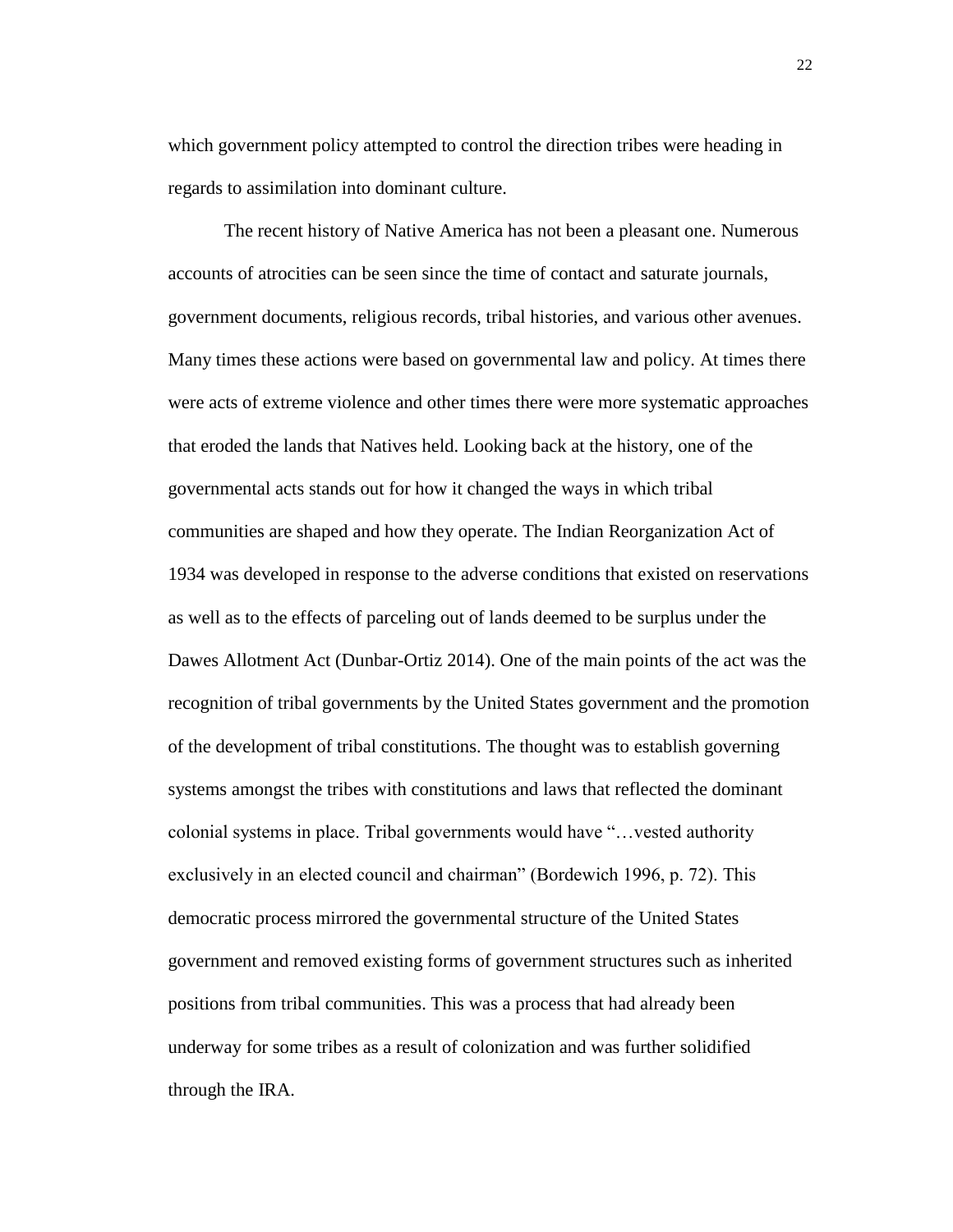While tribes have viewed themselves as sovereign nations that operate under tribal laws and structures, the formal recognition of tribal governments by the United States government is important for several reasons. One of these reasons is because it encouraged tribes to create government structures that may or may not have been a part of their existing cultures. Because the ways in which Chief Justice Marshall's supreme court decisions impacted tribal sovereignty, the United States government was viewed as superior to tribal government (Dunbar-Ortiz 2014). In summary, the Marshall trilogy provided three main points that define tribal sovereignty. The first declared that states do not have jurisdiction on tribal matters. The second declared that tribes will always be nations yet dependent and not a foreign nation. The third declared that tribal lands could only be transferred directly through the United States government since tribes only occupy the lands that belong to the United States via the doctrine of discovery.<sup>1</sup> While this is a simplified version of a very complicated part of tribal history, it is important to understand the ways in which tribal lands are governed as well as the self-proclaimed authority the United States government has over tribal matters. The Marshall trilogy also describes the limitations that exist with tribal sovereignty. These limitations are due to the establishment of the reliance on the United States government as their dependent, or in other words, their wards.

Because the United States government holds such a dominant role in all matters related to Native America, power and control began to change in tribal communities to more closely align with the ways in which the dominant society

 $\overline{\phantom{a}}$ 

<sup>&</sup>lt;sup>1</sup> The Marshall Trilogy is quite complex yet very important in the ways in which the federal government interacts with federally recognized tribes. However, an in depth discussion does not fit within the scope of this project.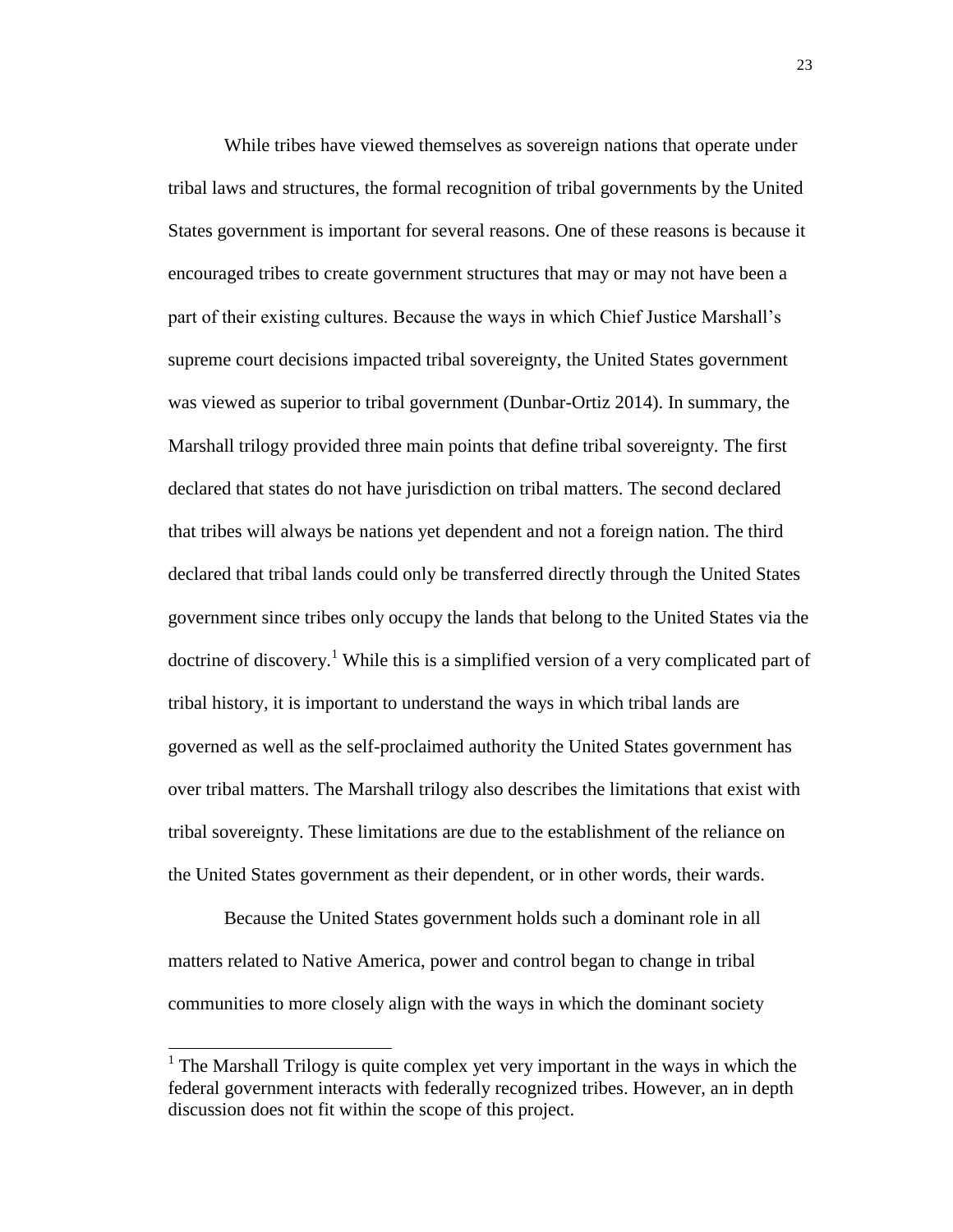deemed as relevant and official. This is not to say that this way of living did not already exist. There are also plenty of other examples of the assimilation in to the dominant culture, such as boarding schools and military enlistment. While these experiences were sometimes voluntary and resulted in the betterment of their communities, it is important to remember that there were times this was a choice made out of a survival as well as force.

Even with the violent narrative the surrounds United States governmental relations with tribes, it became a choice, either voluntarily or under pressure, for the tribes to replicate a similar system of governance that was used to destroy Native lives and acquire Native lands through several waves of government policy. However, the shift to have government structures that mirrored the dominant government structure was monumental in the continued development of tribal communities as well as the ways in which they moved through society and upheld the current structures of power. In this context, that structure is a heteropatriarchal system of power and dominance. While not all tribes participated in the Indian Reorganization Act, many did. By choosing to do so, they created a shift in the ways in which tribal communities existed within the dominant society.

While it is hard to say if it was known during the process, in more recent times, it was not unknown to tribal communities that the IRA served as a colonial tool. In regards to the Wounded Knee siege in the 1970's, Mary Crow Dog refers to the ways it was used in South Dakota. Crow Dog states:

The trouble stated with Dicky Wilson, or rather it started long ago with the Indian Reorganization Act of 1934. At that time a government

24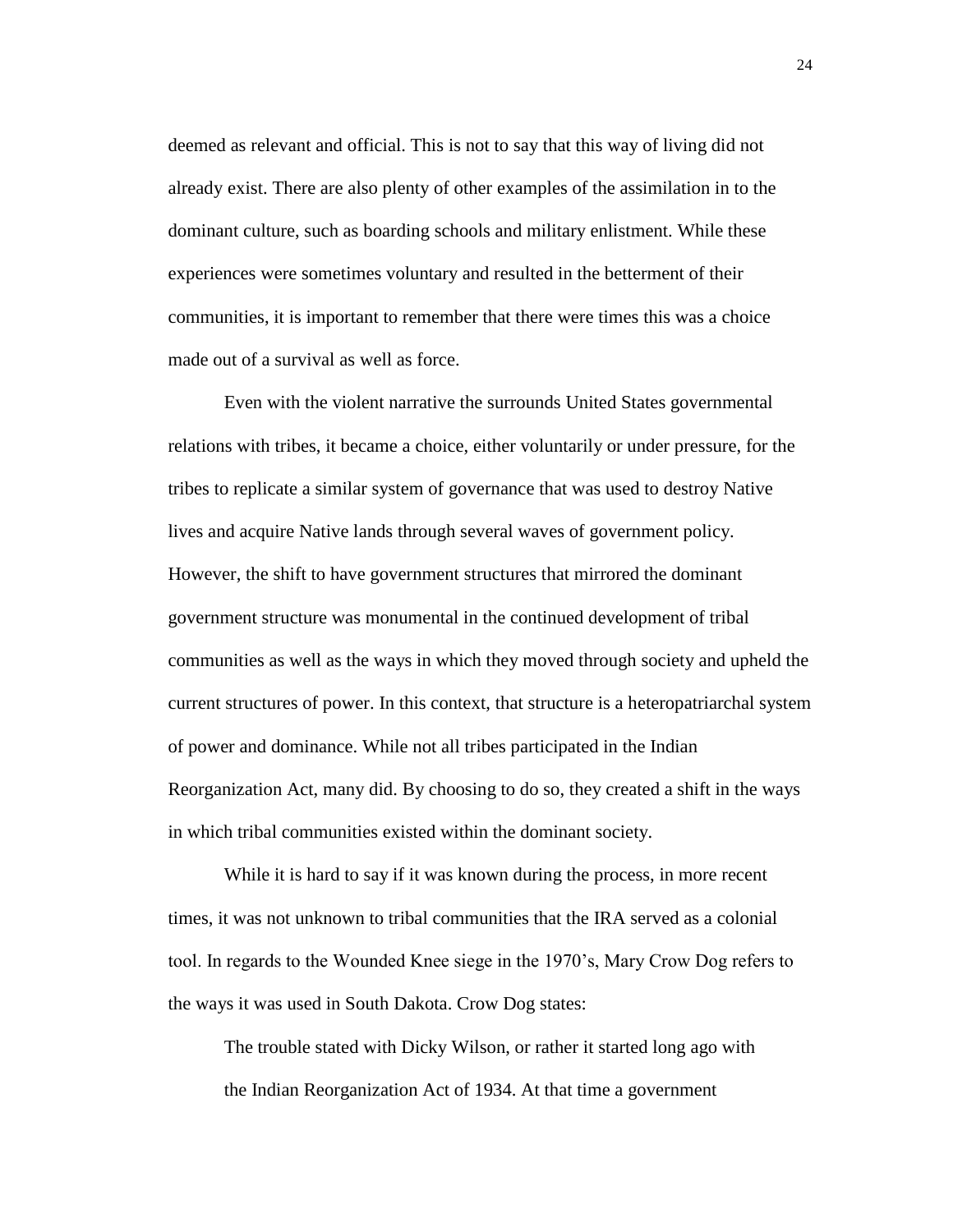lawyer decided to do something for 'Lo, the poor Indian,' and wrote a constitution for all the tribes. Indians were to have their own little governments patterned after that of the Great White Father in Washington…Sometimes I think that the do-gooders do us more harm than the General Custer types. There were two things very wrong with this sudden gift of democracy. The most important was that the Reorganization Act destroyed the old, traditional form of Indian selfgovernment. (Crow Dog & Erdoes 1990, p. 113)

This passage is an example of the very real, structural impact the IRA had on tribal communities. Crow Dog was among those who resisted this form of government through her involvement with the American Indian Movement. However, there were other factors that had also disrupted traditional community structures that created an event more embedded cycle of replication of oppressive behavior.

To further push tribal communities towards assimilation to a dominant societal system, another governmental act was established. This act is known as House Resolution Act of 1954, more commonly referred to as the Indian Termination Act. "The Eisenhower administration initiated a policy of 'termination,' initially discussed during the final years of the Truman administration, designed to eliminate the reservation and assimilate the Indians into the mainstream of the white social and economic systems" (Deloria & Lytle 1983, p. 102). By dismantling the reservation systems, tribal communities were forced to scatter across various urban and rural communities. Tribal identity in a communal sense was replaced with the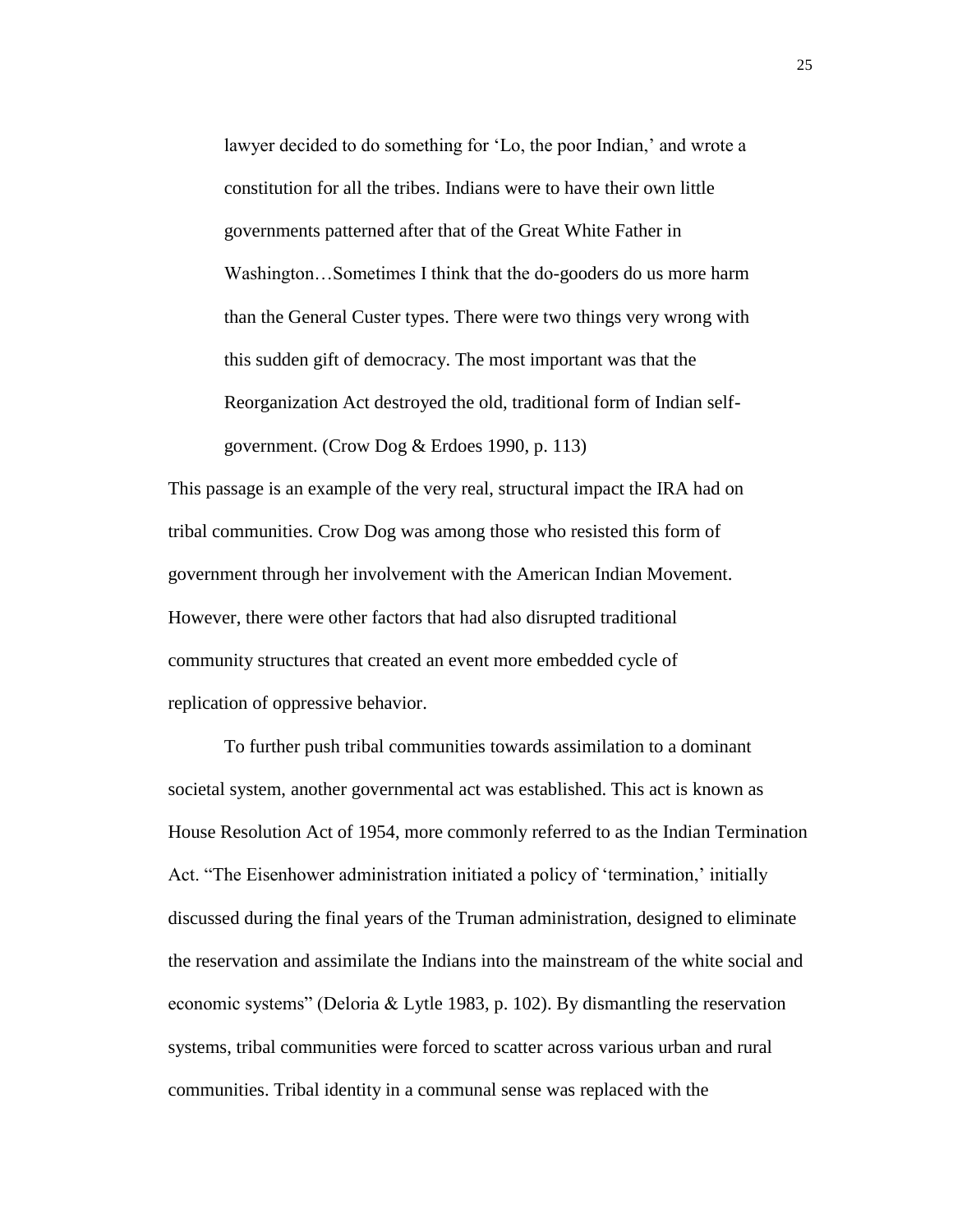individualized sense of identity that existed in the dominant society. This displacement had two main effects on identity with the first being the further push to mimic the dominant society as a means of survival. The second is that tribal peoples became more conscientious of the structural ways in which they were being dominated. This was in part from accessing a higher education as a result of their displacement into cities through termination.

#### *The Formative Years of AIM*

It is important to understand how the Indian Reorganization Act and the Termination Act impacted tribal communities because they set a precedent for the cycle of mimicry that became engrained in the communities. Along with this came an oppressive force from those in power within the tribes, for those who retained their tribal communities and governmental systems. Following the heteropatriarchal systems that the United States operates under, as described in the previous section, brought this type of system into tribal communities as well. However, this did not mean that there was no opposition to the incorporation of a heteropatriarchal model into tribal communities. In fact, because of this type of behavior, as well as in resistance to the police brutality in urban settings against Native people (which still exists to this day), the American Indian Movement was formed in Minneapolis in 1968 (Dunbar-Ortiz 2014).

The establishment of the American Indian Movement stood out as an example of the reclamation of tribal roles and protection of communities in the urban setting that had increased when tribal people were displaced due to the Termination Act. In 1969, Alcatraz Island was occupied by the Indians of All Tribes for 19 months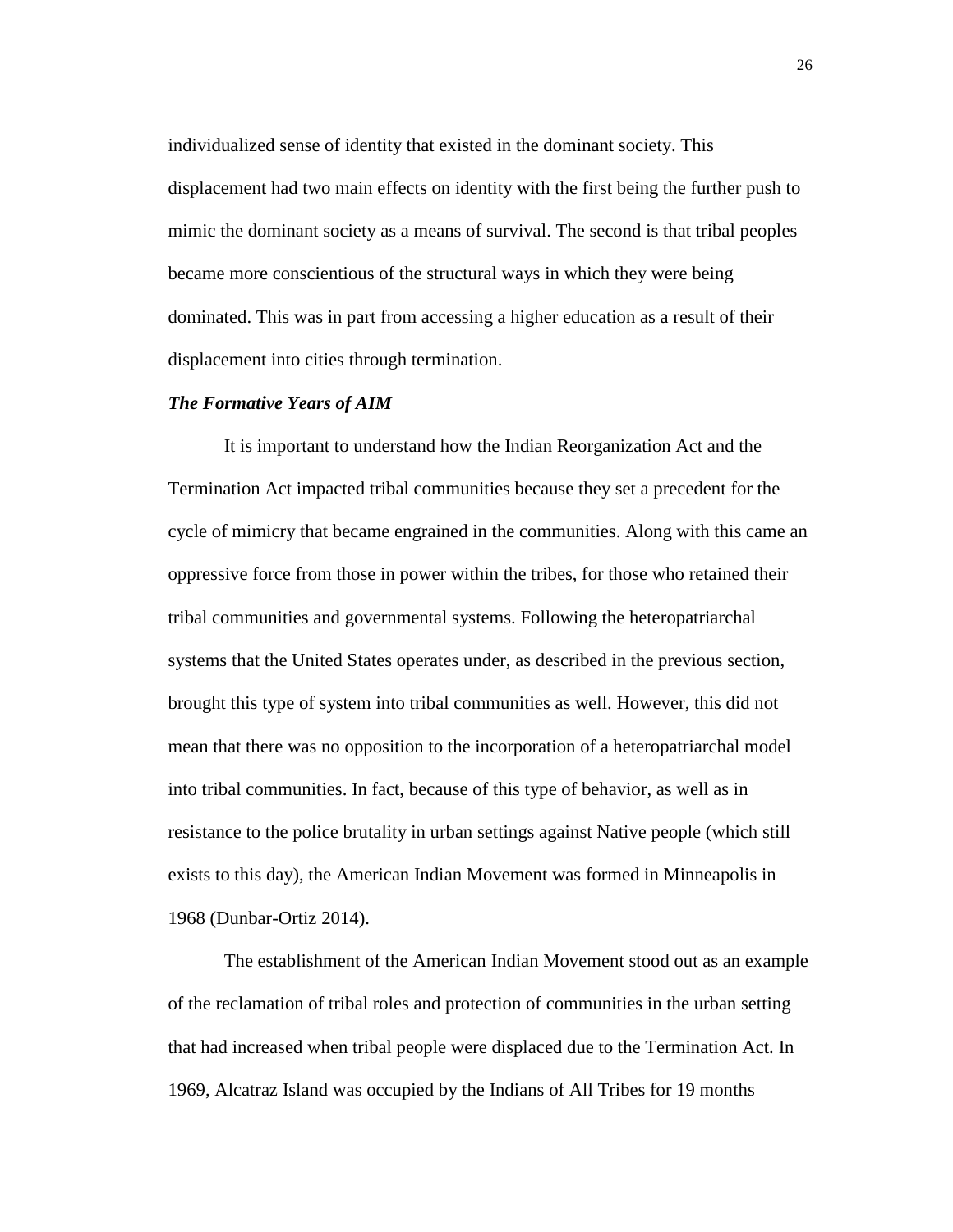(Dunbar-Ortiz 2014). The Indians of All Tribes cited the Treaty of Fort Laramie of 1868 as a basis to reclaim the lands no longer occupied as outlined via treaty rights. While both groups materialized in urban settings, the biggest difference between these two organizations is that the American Indian Movement followed the direction of the Black Panther Party as a form of foot patrol protection, and the Indians of All Tribes consisted primarily of college students and other tribal people in the San Francisco area as a movement to occupy and reclaim space (Dunbar-Ortiz 2014).

1968 and 1969 was a time of great change in the United States. Through the Civil Rights Movement, several political movements were formed as a way to resist the oppressive state of the country that was based on a sense of heteropatriarchal, white supremacy and the domination of all others. The American Indian Movement was a part of this political movement. While AIM was formed during the Civil Rights era, the ways in which it impacted identity was unique due to the governmental relationships with tribes. Deloria and Lytle (1983) argue that, "With the rise of Indian activism in the early 1970s, particularly the American Indian Movement (AIM), traditionalism became very popular and many people began to question the basis for their IRA constitutions and governments" (p. 159). Cultural revitalization became an important part of recognizing the ways in which tribal governments were part of the oppressive system. The process also became a way to relearn who we are as Native people and how our identities fit within the circle as well as the focus of the Movement.

While the Movement was centered on the reclaiming of Indigenous identity and lands, it did not go without its own set of issues such as various forms of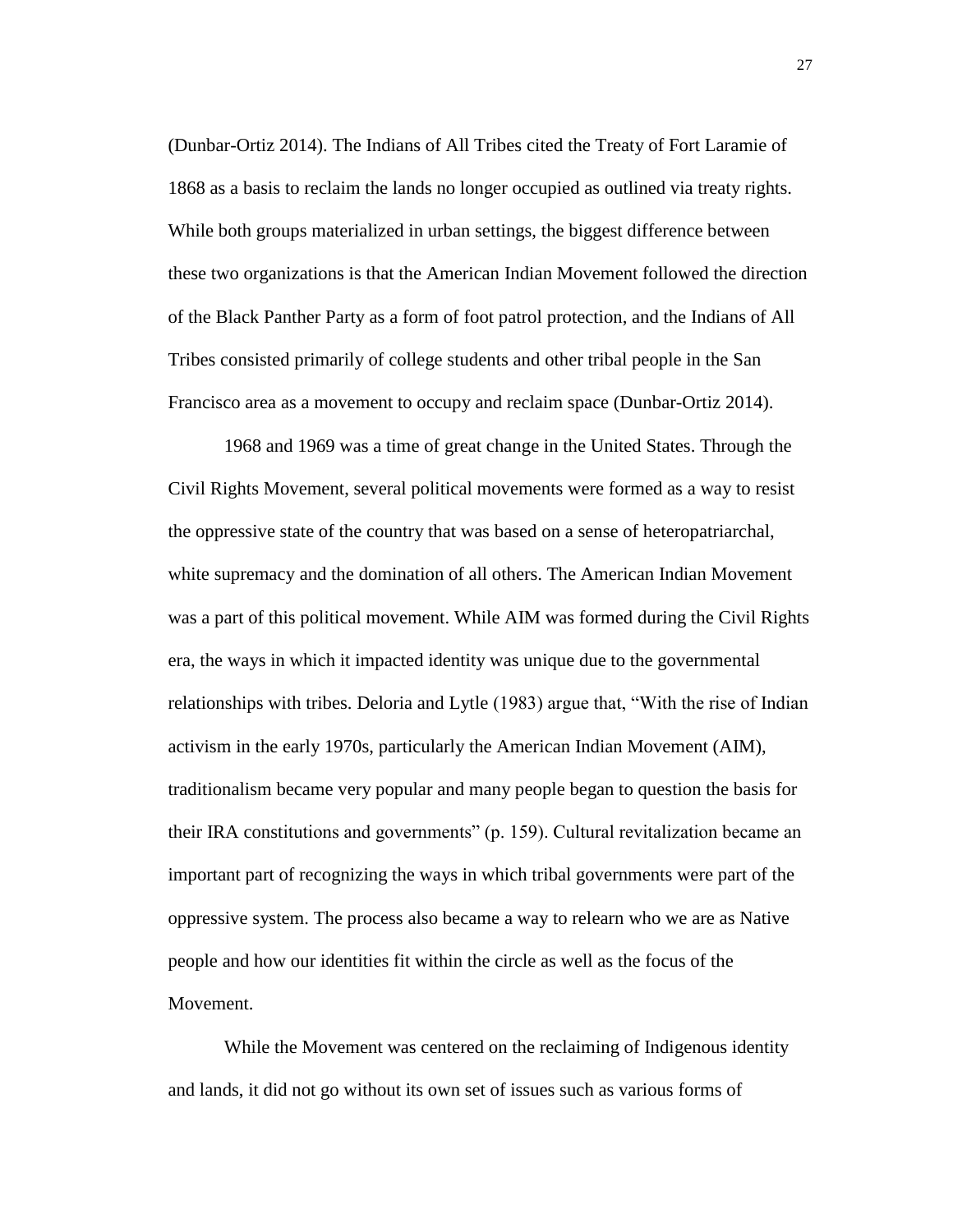gendered violence and discrimination that interfered with the work being done. The sexism that existed within AIM was not something that was unknown. Mihesuah (2003) explains:

Women who participated in the volatile events of the 1970s in South Dakota may have had a common desire to eradicate problems facing Native peoples, but they had serious problems of their own: mixedblood and identity confusions, reservation poverty, misogynist male AIM leaders, often lack of cultural knowledge, and the AIM men's continuing threats to make the women remain quiet about events that transpired during that time period. (Mihesuah 2003, p. xviii)

As this passage explains, it was known that there were power dynamics that placed the men in a dominant role, yet the environment of the time made it hard to change this. As a result, the oppression began to be internalized within the communities.

#### *The Emergence of Internalized Oppression within AIM*

Internalized racism refers to the ways in which an oppressed group begins to believe the stereotypes and oppression that the dominant group establishes. This form of racism creates not only a deep seeded sense of despair, it also creates the mentality that the group is deserving of the treatment and that there is no other way to be. Internalized racism is a systematic tool of control that helps keep a dominant group in a position of power since the oppressive behavior is reinforced by the group being dominated. Because there is the belief that certain members the circle deserve a certain sense of power, it creates a sense of hierarchy. When these positions are maintained by those who become consumed with the power that comes with this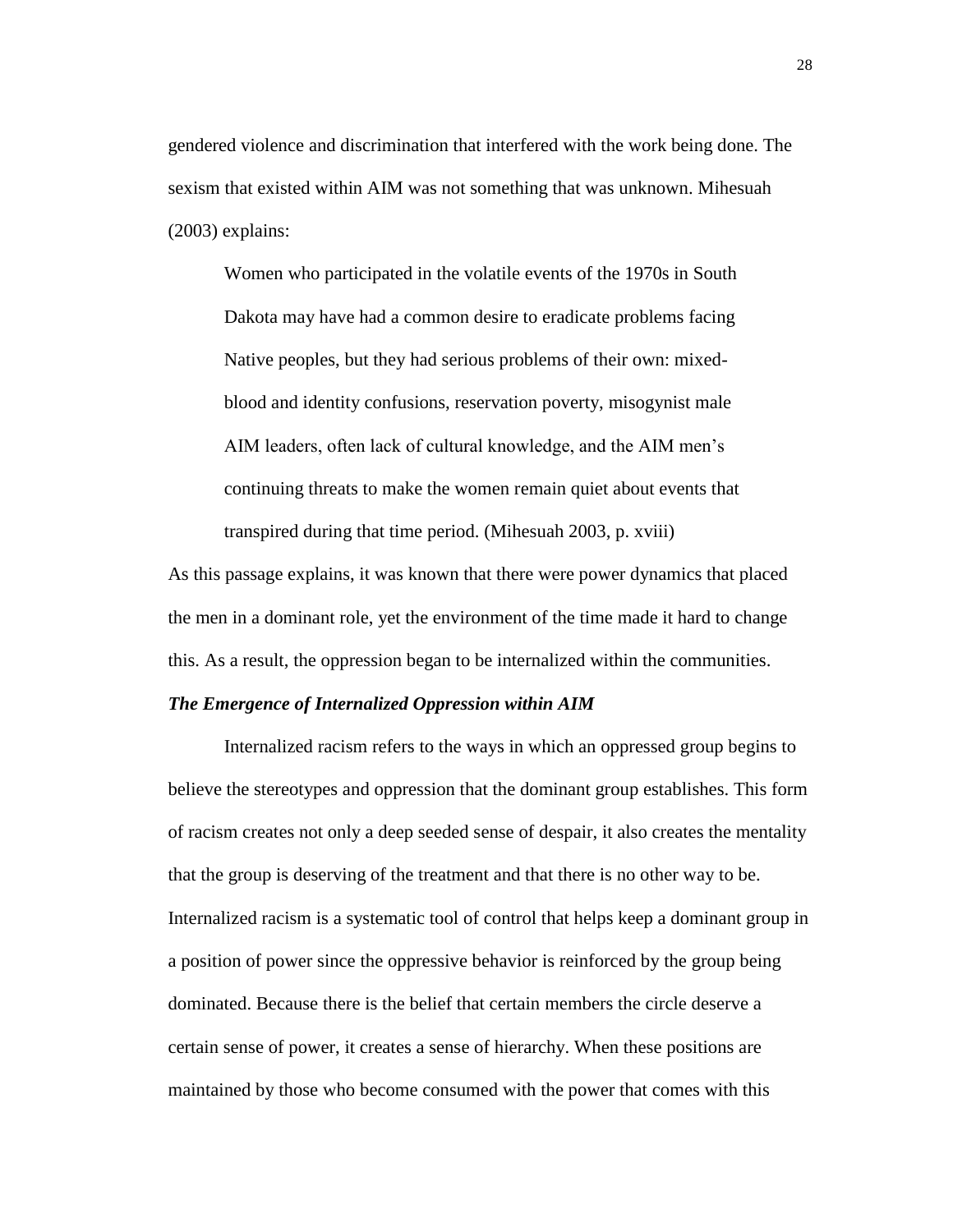position, a cycle of oppression emerges. This cycle can create division within the group.

Internalized racism can be seen in resistance movements as well. In regards to the American Indian Movement, Lee Maracle states:

We all had the same beginning. The fork in the road was the juncture of conduct, that great cultural separator, rooted in the philosophical logic of two separate peoples. In our world today there are only two points of view: the view of the colonizer and the view of those who would effect liberation.

(Maracle 1996, p. 101)

The division Maracle speaks of is the oppressive ways that the leadership of AIM, much like the Black Panther Party, displayed by adopting the dominating characteristics of the colonizer in their leadership structure. Looking towards the dominant system of control as a model of how to be a leader that is based on a heteropatriarchal model is one of the ways that the AIM leadership exemplified mimicry. Rather than adhere to an ancestral leadership model, or one created on their own, they used the same model that was in place by those who oppressed them. Additionally, the male leaders benefited in many ways from their position of power that others did not. Many times the media played a major role in the reinforcement of their positionality as what a Native leader was.

The use of media to assert positionality was not a new tactic used by the AIM leadership. It could also be seen as a way to draw attention during the Bureau of Indian Affairs (BIA) headquarters takeover in Washington D.C. Specifically, "The BIA takeover was less a revolution than a conference planner's nightmare…Leaders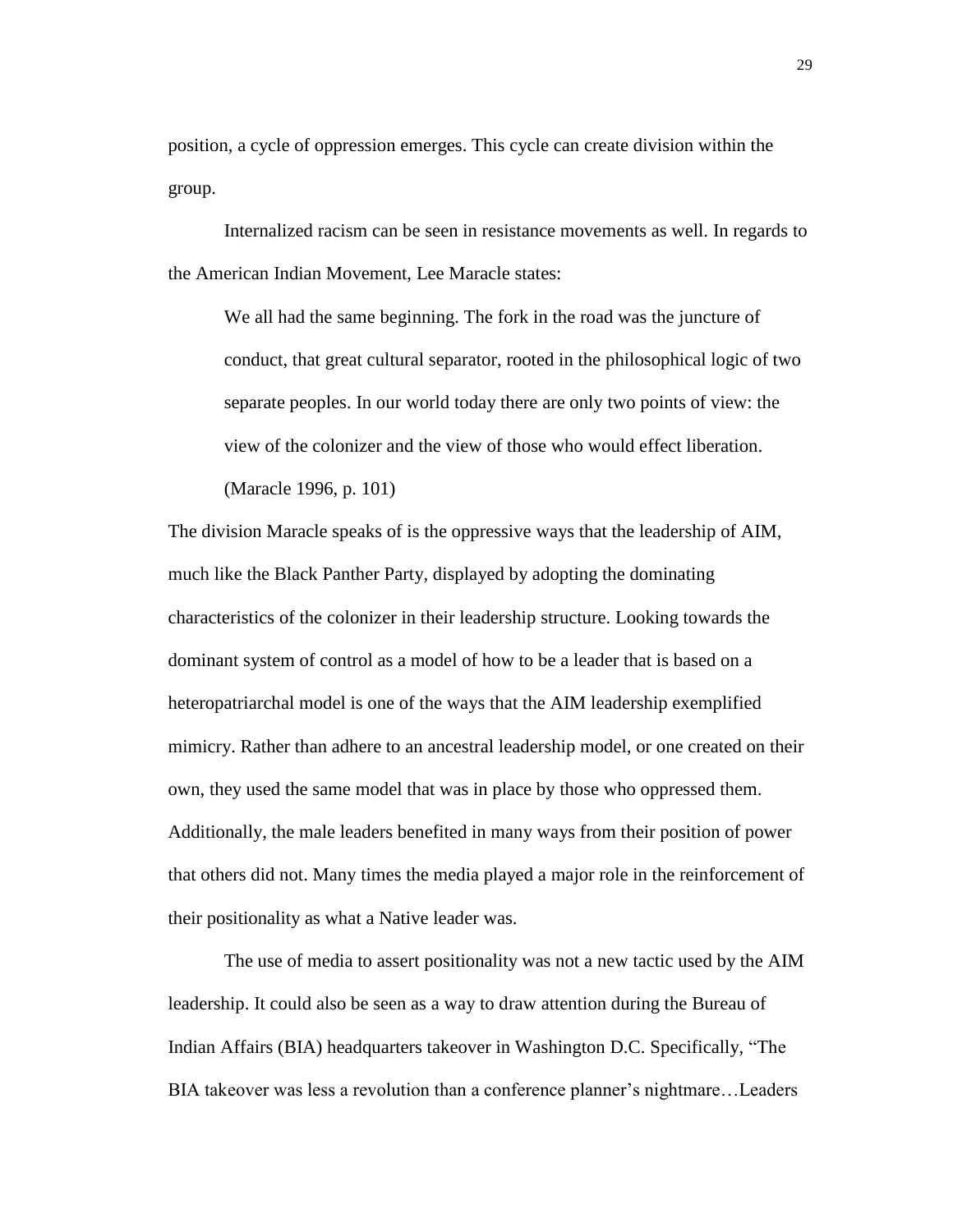of AIM, especially, seized the moment and cast themselves in starring roles of what had started as a multiorganizational effort" (Smith & Warrior 1996, 158). By centering heterosexual men in a position of power in the media, the power dynamics within AIM reflected this same heteropatriarchal system that oppressed the very communities they sought to liberate. As a result, internal organizing began to occur. The Women of All Red Nations (WARN) is an example of this:

Winona LaDuke, one of the founders of WARN, described the organization as growing out of a recognition that more women needed to be involved in the American Indian Movement. She added that WARN also sought to 'bring back the traditional role of women in the Indian Nations and in the leadership and guidance of [the American Indian Movement]'. (Janda 2007, p. 178)

The work WARN began was much needed and resulted in helping bring awareness to issues Indigenous women faced such as forced sterilizations. They also helped challenge the heterpatriarchal approach AIM had adopted in terms of power and control. This adopted structure, however, did not become changed and further manifested into Native communities. It remains a reinforcement of the colonizer's power.

The ways in which the American Indian Movement leadership mirrored the leadership of the dominant society served as a reflection of the power this dominant system held. Bhahba (2002) describes this type of dynamic as the menace of mimicry which is its ability to create a partial vision and gaze of otherness that is controlled by the colonial force. It creates a double vision that also compromises its own authority.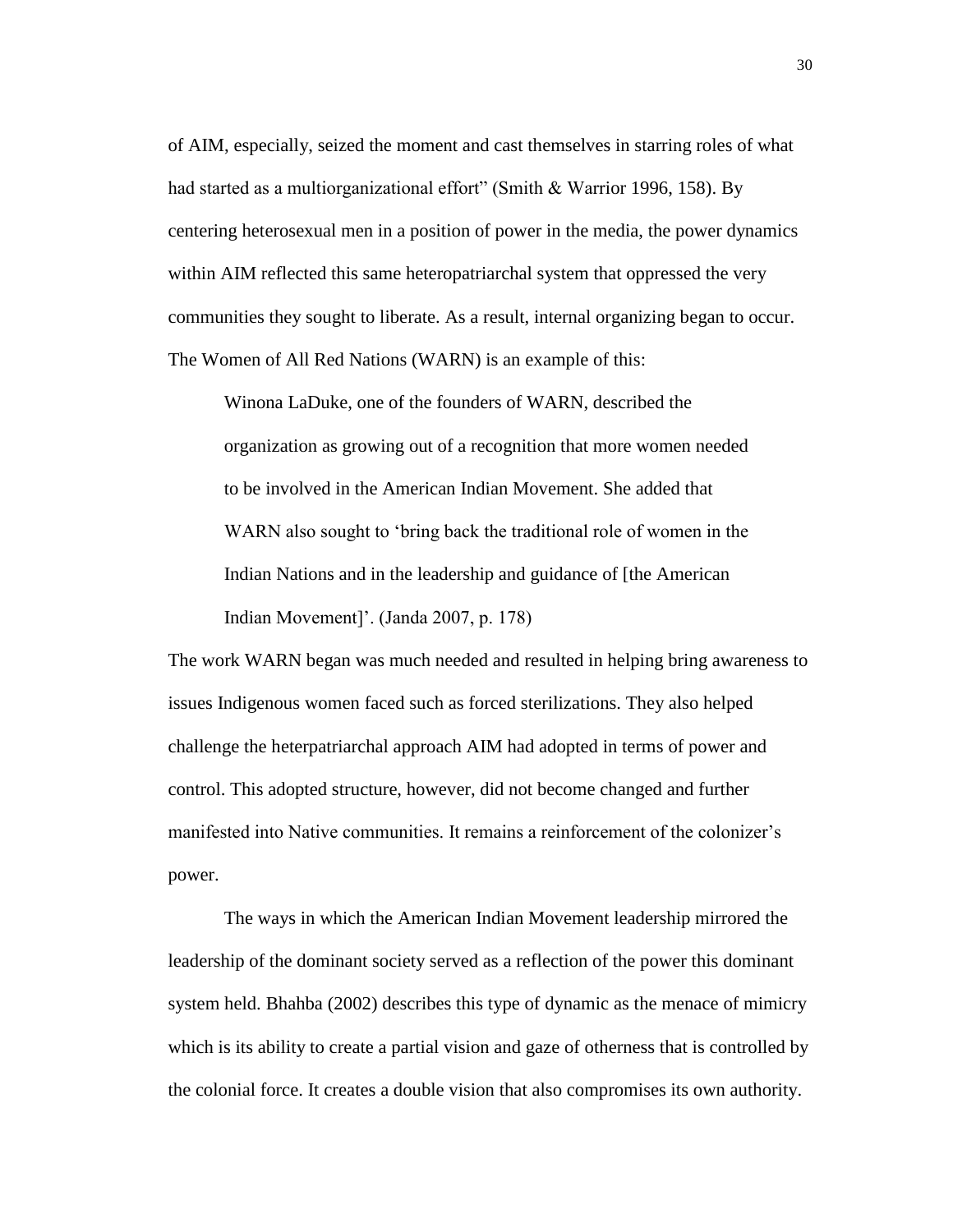Those who are being mimicked do not hold the authority to restructure the gaze towards themselves. With AIM, they may have reflected the dominant heteropatriarchal model of control, but they did not have the same level of power as the colonial force to acquire the same level of control over the larger narrative. Their power and control was limited to their own communities.

Bhahba (2002) explains that the double gaze also works to impact identity. When those who are marginalized attempt to mimic those in power, they become under a form of surveillance in which the colonial power sees its own power reflected. It is a partial gaze. The othering that was created by the colonial force to obtain their power creates a structure where AIM strove to be like those in power, yet never quite got there, or as Bhahba (2002) describes it they are "almost the same but not quite" (p. 118). While the mimicry that the American Indian Movement leadership displayed was not necessarily intentional, it was present. This only further validated the colonial systems of control and dominance that were in place through their investment in recreating a similar structure within their resistance.

Because the power structure in this country is based on white supremacy, race becomes a foundation component of the "othering". Michael Omi and Howard Winant (2015) describe the ways that the concept of race affects the power in this country. They tell us that "*race is a master category* –a fundamental concept that has profoundly shaped, and continues to shape, the history, policy, economic structure, and culture of the United States" (Omi & Winant 2015, p. 106). This does not, however, mean that our other identities do not play a part. Power is a process in which Omi and Winant describe as a transformational process, and one in which our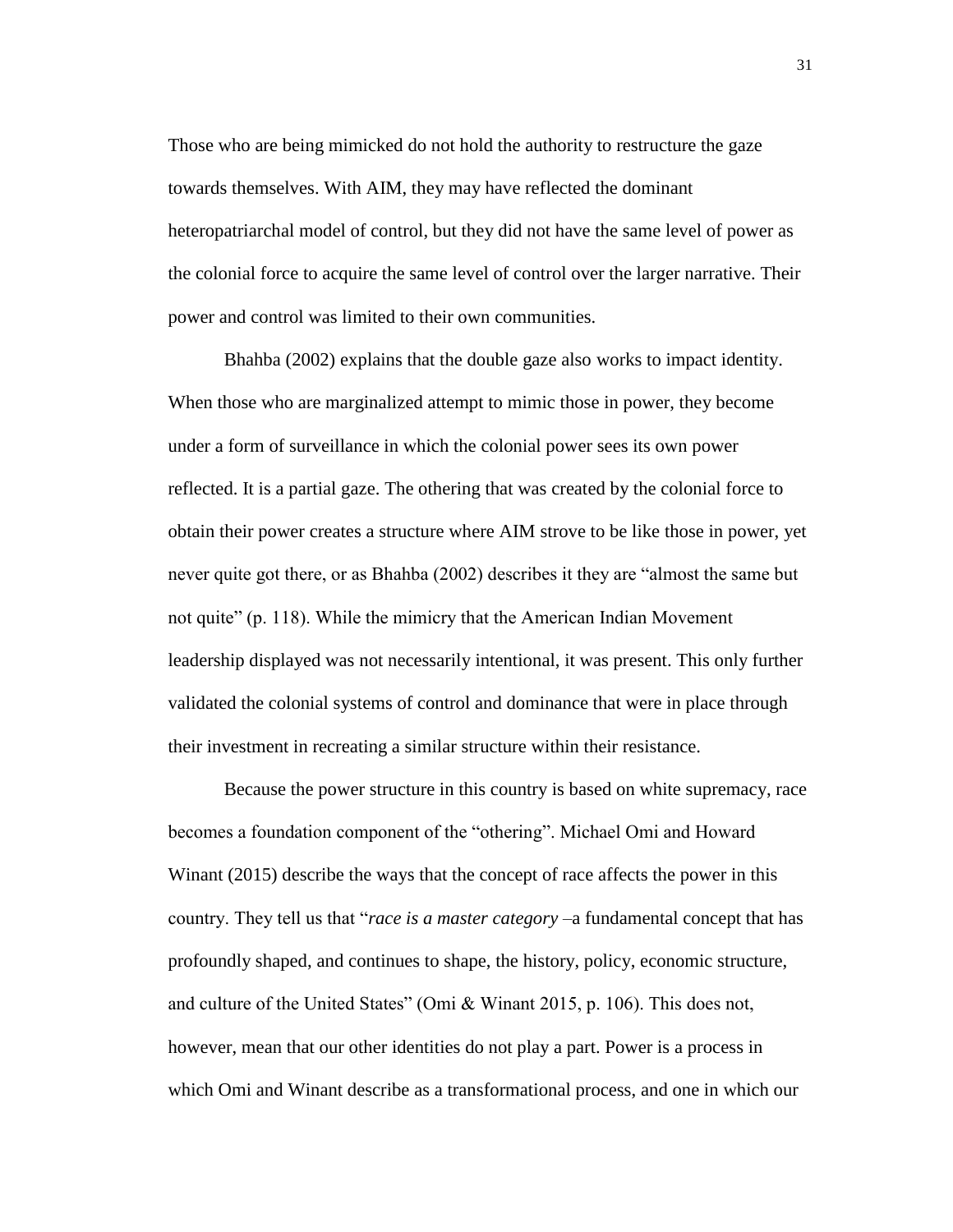identities dictate our place in both the process and the structure of this power. They also challenge us to look beyond race as a master category and rethink how race intersects with these identities in a way that not only create categories of power, but also replicate them (Omi & Winant 2015). As we see with the American Indian Movement, gender and sexuality also influenced the ways in which this replication occurred with their systems of control and power.

#### *The Necessity of Paradigm Shifts*

Omi and Winant (2015) argue that paradigm shifts and new social movements are the two changes that underline postwar racial politics. They argue that without a paradigm shift, the same oppressive climates will exist that support a racist society. New social movements serve as a vehicle to mobilize racial minorities and connect them in ways that lead to social change as well as transform the ways in which we construct the social meaning of race (Omi  $\&$  Winant 2015). Without both paradigm shifts and new social movements occurring concurrently, creating systematic change is difficult. Because AIM did not shift the dominant paradigm of power and control, this left the same people in positions that upheld white supremacy which were the colonizers. Maintaining a static meaning of race, as well as race relations, risks continuing a narrative that was socially constructed in ways that keep whites at the top of the power structure and everyone else beneath them. AIM following this model, whether deliberate or not, served to reinforce this very power structure they strove to resist.

As Omi and Winant point out, paradigm shifts and new social movements work together to help deconstruct this structure. They examine the ways in which the

32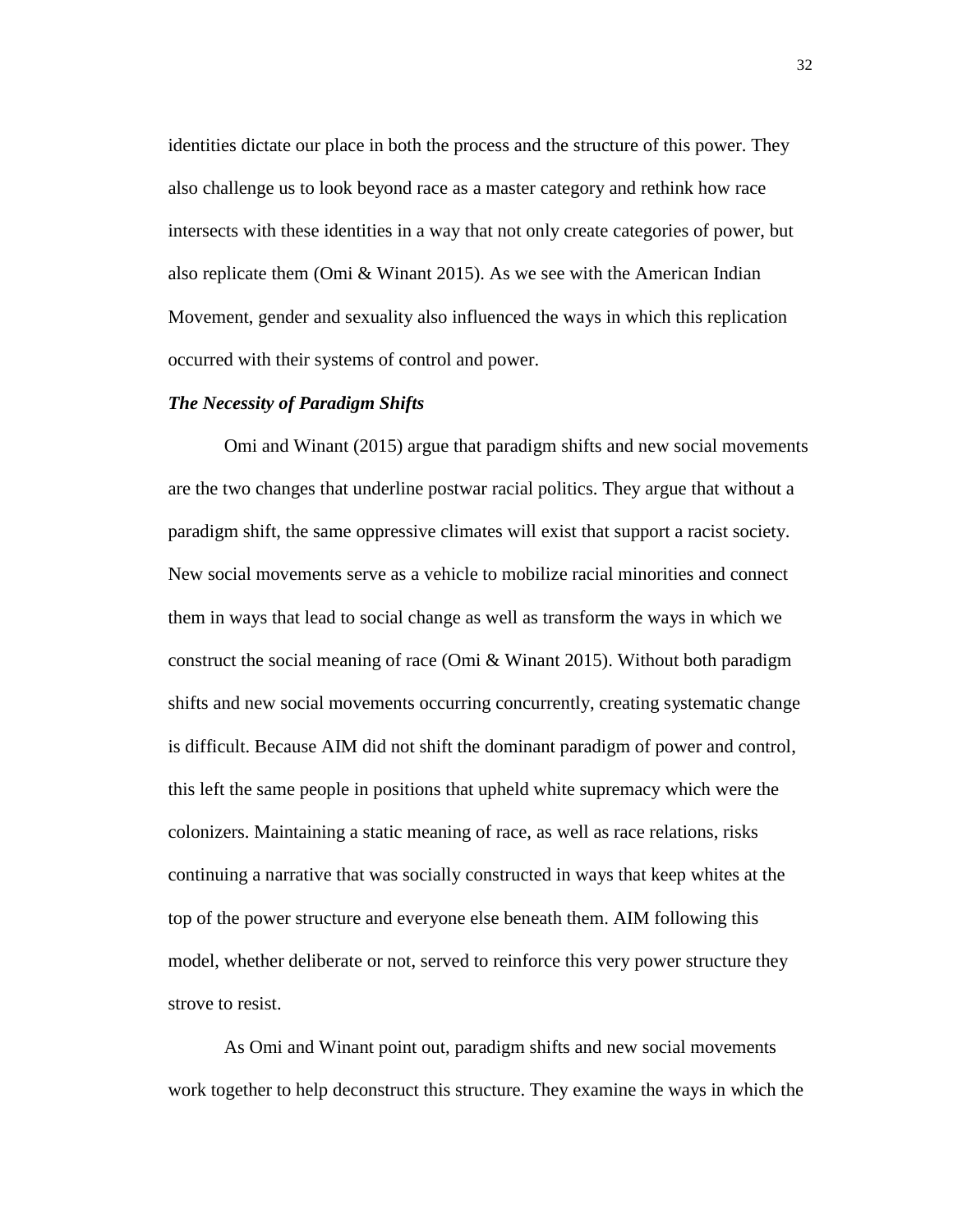Civil Rights movements did not use these strategies simultaneously. Because AIM was part of the larger Civil Rights Movement, this concept is important to understand when reflecting back to the ways in which power and control became an instrument of oppression within the American Indian Movement. Their perspective on the end result of creating systematic change is most evident in the following passage:

All these tendencies were at best partial assaults on the U.S. racial system and on white supremacy. All failed to grasp the comprehensive manner by which race is structured into the U.S. social fabric. All *reduced* race: to interest group/cultural identity, class inequality, or nationality. Perhaps most importantly, all these currents lacked adequate conceptions of racial politics and the racial state. In their radical as much as in their moderate phases, anti-racist movements neglected the state's capacity for adaption under political pressure.

(Omi & Winant 2015, p.179)

This passage really looks at the ways in which race was addressed at a surface level that was based on equality rather than addressing the foundational components that held the power dynamics in place. The new social movement was definitely there, but the paradigm shift did not occur. Omi and Winant (2015) by no means sought to discredit the Civil Rights Movements. Rather, they sought to point out that creating social change is multifaceted and takes multiple angles to make it possible. Most importantly, they point out the fact that the power structures can remain in place through adaptation that give the appearance of change when they only shift in ways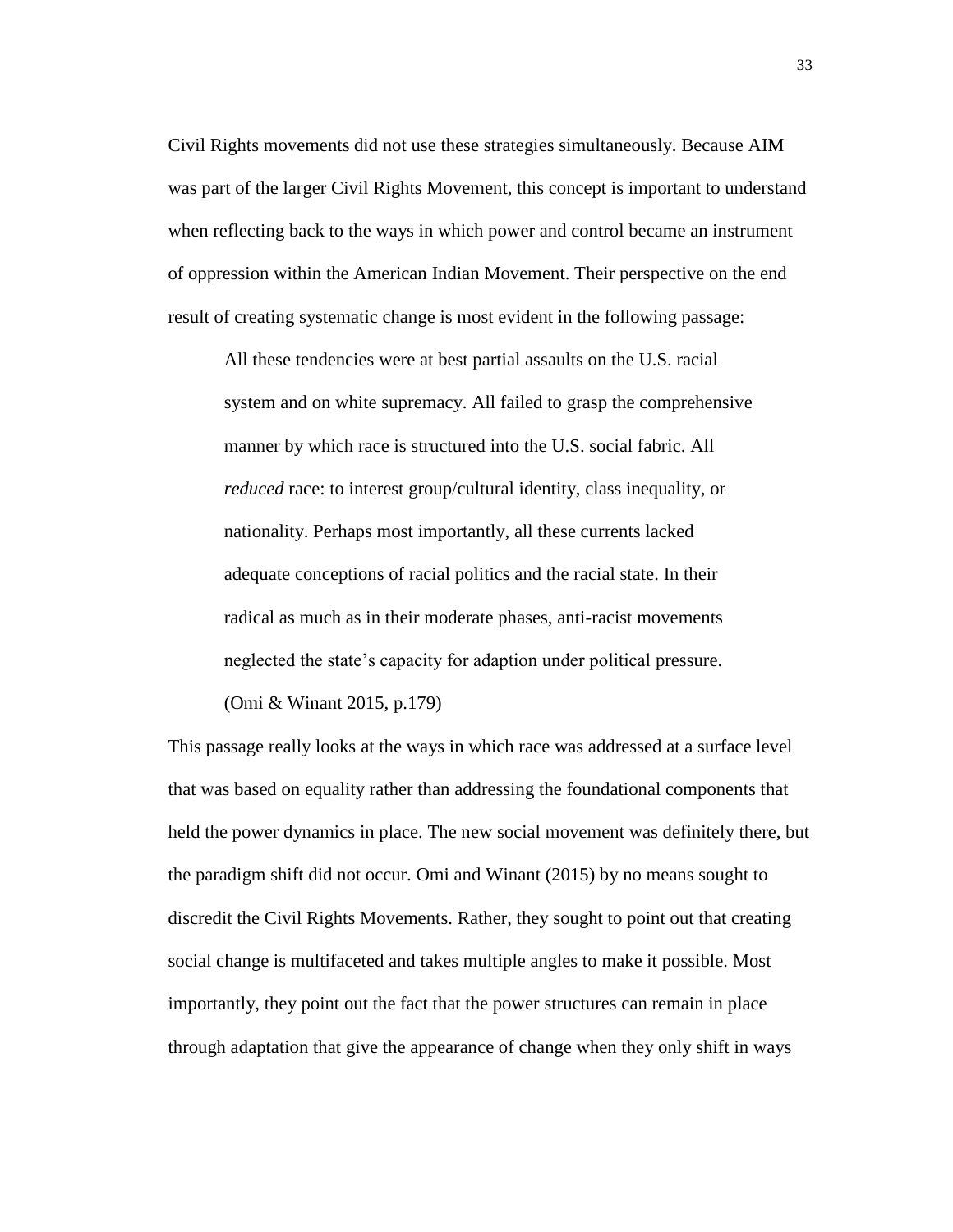that keep the same structures in place. In this context, AIM created change, but while doing so, also reinforced the dominant colonial power structures that were in place.

The division between the feminist movement and the American Indian Movement did not help address the power dynamics that were occurring in AIM either. The contention between the feminist movement and Indigenous women was apparent. As O'Sullivan explains,

Mary Crow Dog of the American Indian Movement (AIM) dismissed such organizations: 'women's lib was a white, middle-class thing.' Above all else, Indian women gave their political allegiance to their tribes. According to Crow Dog, as soon as the men in her tribe got 'their rights and their balls back,' she and other Indian women 'might start arguing with them about who should do the dishes.' (O'Sullivan 2007, p. 16)

However, this view point was counterproductive to dismantling the herteropatriarchal system AIM was operating under. Rather than focus on the sexism and heteronormativity that existed and challenge the dominant leadership structure that was being replicated as it occurred, the need for WARN arose. Further, this passage illustrates the ways in which women played a role in maintaining a prescribed definition of Indigenous masculinity that is based on hypermasculinity. As O'Sullivan (2007) points out, women did work alongside men in the efforts of AIM and in some cases assumed a leadership role. However, their contributions and voices were often overshadowed or erased from the coverage of AIM's efforts.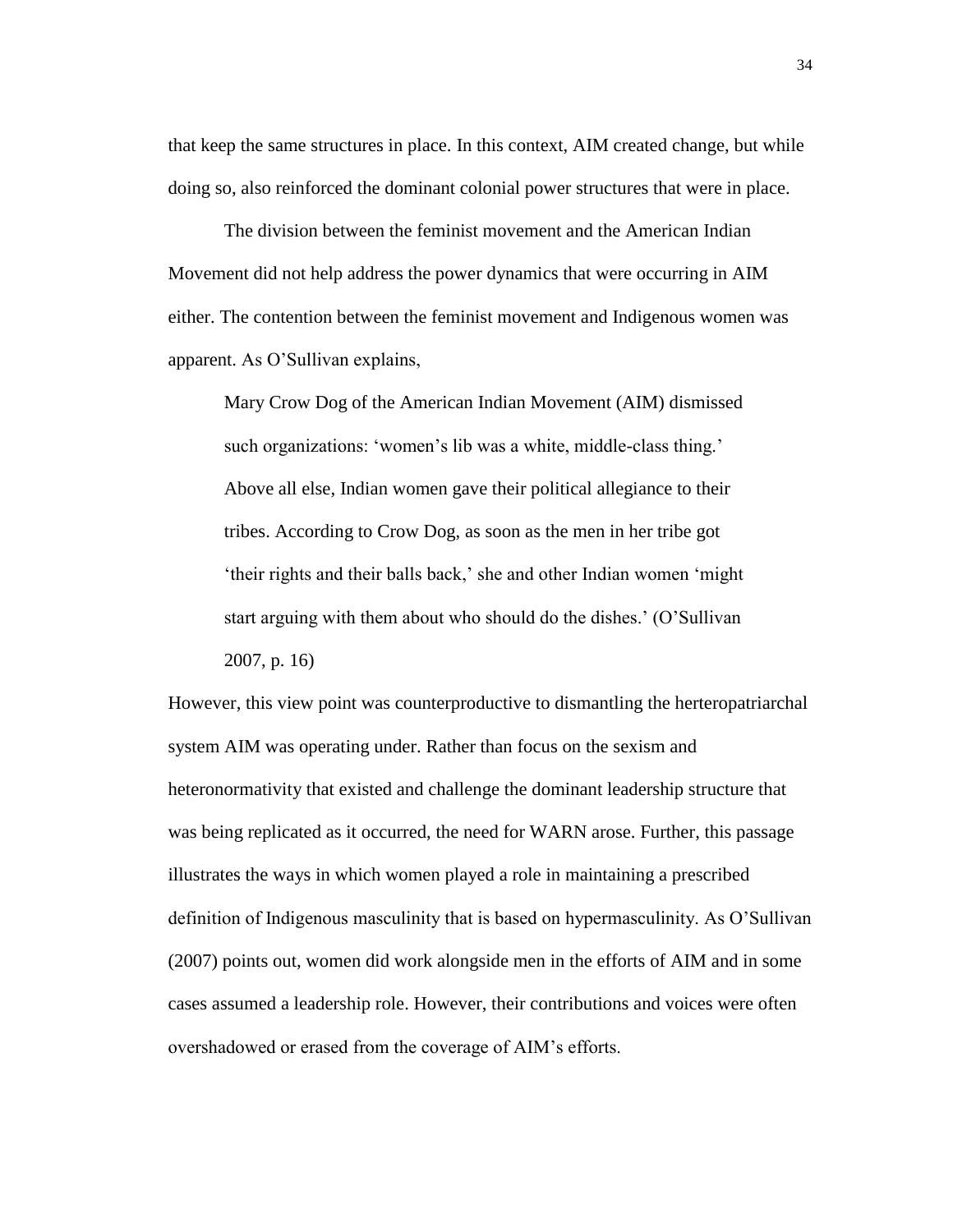The heterosexual men in the forefront of AIM as represented in the media reinforced hypermasculinty and a heteropatriarchal model of control. As seen with the emergence of WARN to combat Indigenous women's issues, groups that focused on the needs of Two-Spirit people also developed. Scott Morgensen (2011) describes the ways in which land and settler colonialism are linked to the erasure of traditional Indigenous identity in modern times. To resist this, Indigenous queer political movements emerged. Morgensen explains:

Beginning in the 1970s, Native gay, lesbian, bisexual, and transgender people met in new networks formed in the wake of migration to cities that supported both urban Native and radical gender/sexual politics. While offering mutual support, they also asserted their belonging in Native and queer politics and in the histories of Native societies.

(Morgensen 2011, p. 78)

Homophobia and heteronormativity did not allow for inclusion of reclaiming queer identity within AIM, and racism within national LGBTQ movements did not allow for the reclaiming of Indigenous queer identities either. Morgensen (2011) states, "…Native GLBTQ people claiming historical traditions as their 'continuity' also organize to critique the effects of settler colonialism, in 'poverty, poor education, and unemployment,' and racism in queer communities, and homophobia in Native communities" (p. 79). The reclaiming of traditional queer identity and efforts to work on issues facing Two-Spirit identity branched out to their own political bodies, much like seen with the ways in which WARN branched out to reclaim Indigenous women's roles in leadership. Rather than work collectively, divisions began due to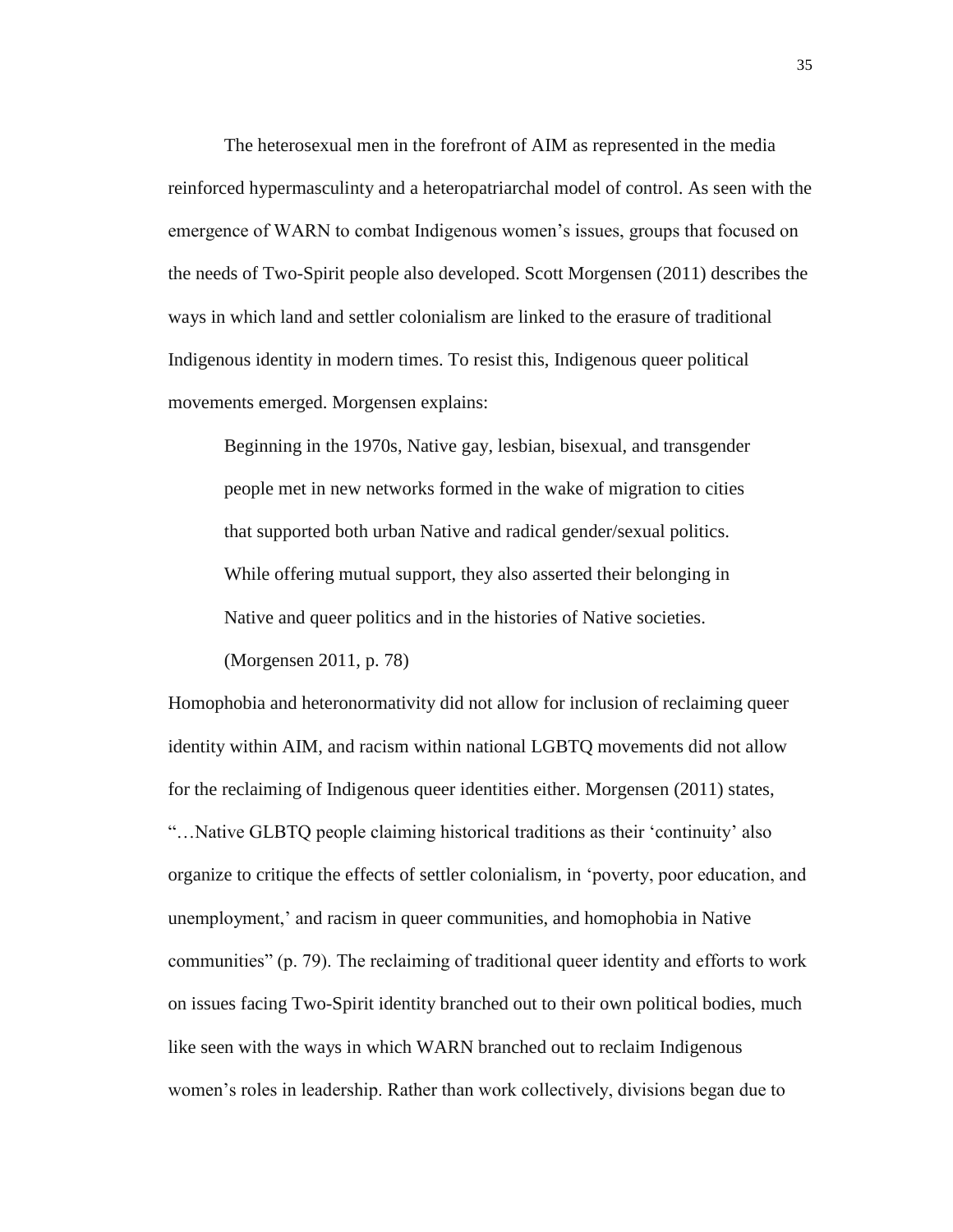the ways in which women and Two-Spirit efforts challenged of the heteropatriarchal system of power within the AIM leadership.

## *A Beginning to an End to the Movement*

Omi and Winant's analysis holds relevant for the work the American Indian Movement did under the leadership of the time as it was part of the larger Civil Rights Movements. While there was much change that occurred in governmental policy such as the end of the termination era, educational shifts, The Indian Reorganization Act, the Indian Child Welfare Act, and the Indian Religious Freedom Act due to their collective efforts, there was not much change in the climate of Native communities. Omi and Winant (2015) point out how the use of code words are a way keep the power dynamics in place by giving people the illusion that change has occurred. Governmental policy and acts can give the appearance of change due to the ways in which their authoritative words represent a commitment of change and support. This does not mean that the changes would be enough to truly impact the communities in a way that creates meaningful, lasting change.

There were paradigm shifts in federal relationships with tribes as well as the reemergence of traditionalism resulted from the work AIM did, but there was not a shift in paradigm in heteropatriarchal systems of control within Native communities while the social movement was occurring. This can be viewed in part by the replication of power dynamics that the leadership of the American Indian Movement. Although there was much work being done and movement towards creating change, the moment was not fully realized and acted upon. Maracle (1996) states, "This was the fertile soil in which AIM could plant its seed, flourish and flower. The flower was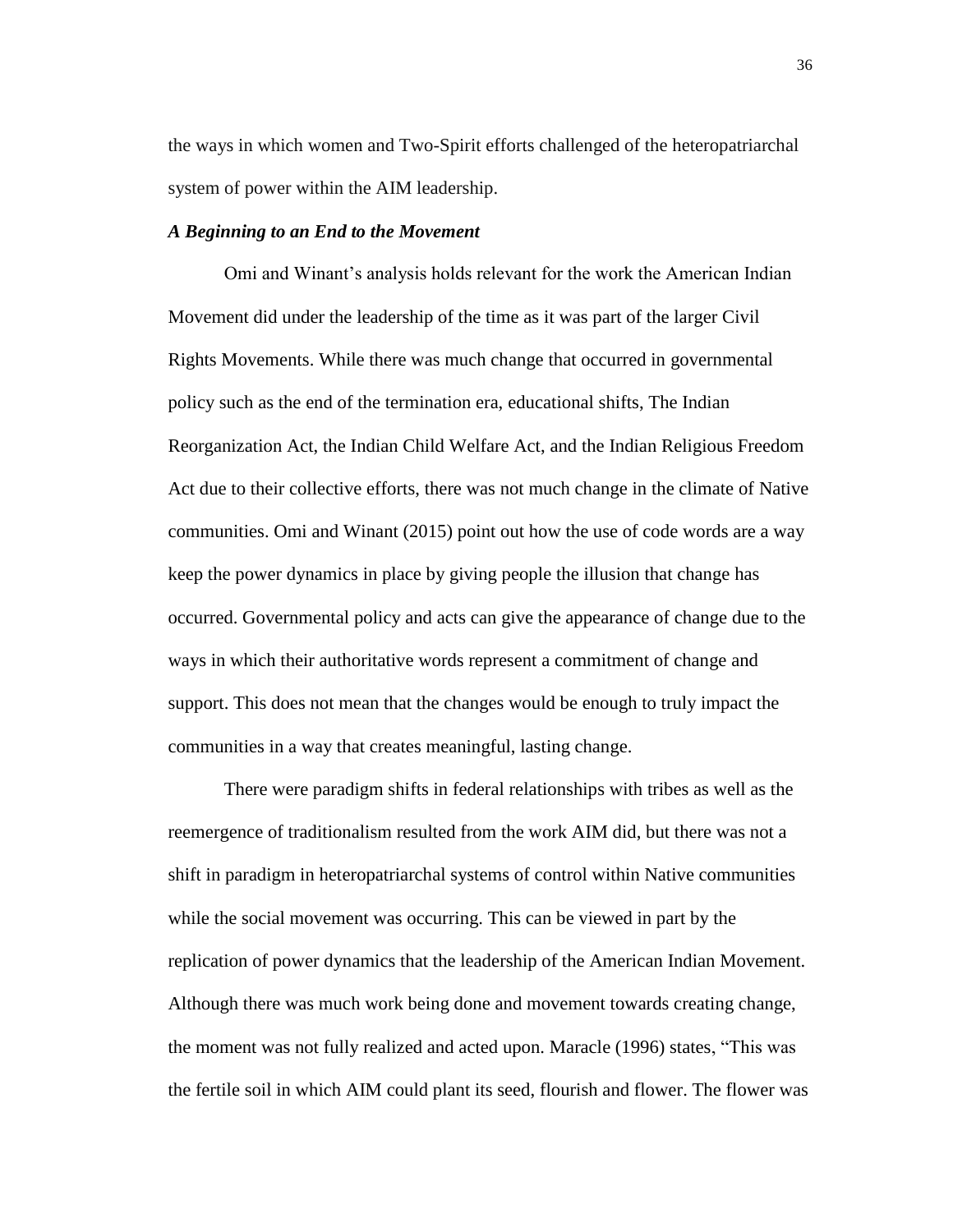neither lovely nor sturdy. In fact, it was barren, unable to produce new seeds" (p. 106). Maintaining the existing dominant society's power structures in place by not challenging them fully and replicating them was only part of the issue. The ways in which the leadership replicated the oppressive ideologies of the dominant society also played a major role in preventing the movement from creating a long lasting, systematic change. As Maracle describes it:

The American Indian Movement brought a strange sort of corruption and immorality to our militant youth. These activists became branded with the opportunist, hustle-media politics that characterized the movement of the '70s. Sexism, racism's younger brother, was inherent in the character of the American Indian Movement. (Maracle 1996, p. 107)

The sexism that existed can be seen with the ways in which Anna Mae was treated by the AIM leadership once she became more vocal within the Movement as well as with her death that stemmed from her involvement. The result was stagnation on shifting the paradigm of heteropatriarchy within Native communities.

## *Reinforcing Oppression through AIM's Leadership Positions*

In addition to the scrutiny and violence Anna Mae faced, other examples show the sexism that existed within the Movement. The recognized and highlighted leadership of the American Indian Movement is comprised of all heterosexual men. They all display a hypermasculine image of what the Native warrior is that was reinforced through the media: militant, stoic, spiritual, among others. There is danger in this. It keeps the communities in a position that places the male voice at the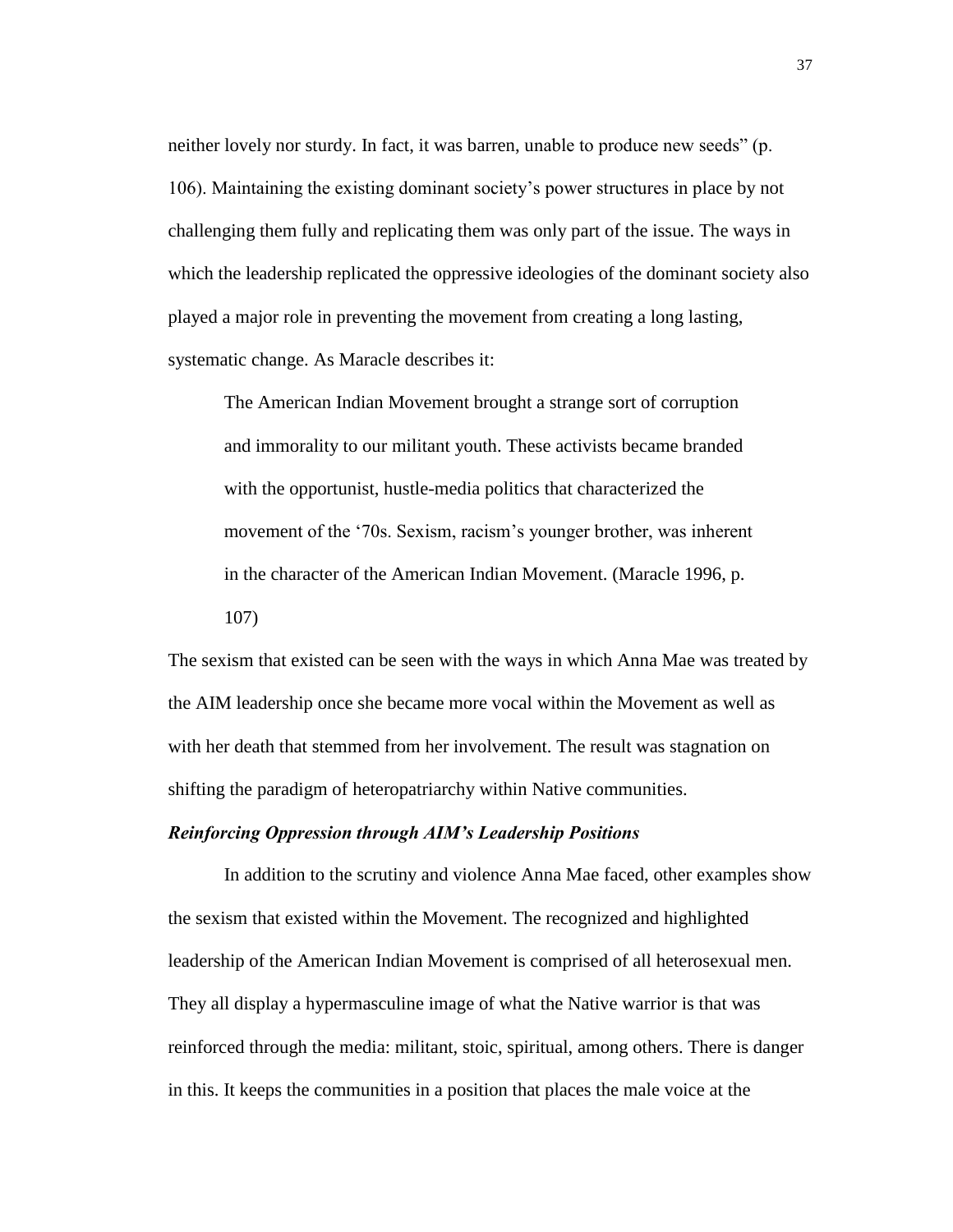forefront. Sam McKegney (2014) discusses the process that masculinity develops in Indigenous communities in the following passage:

The "arbitrary process" of masculinity is, of course, complicated in contemporary Indigenous contexts by the layering of racialized, patriarchal gender systems over preexisting tribally specific cosmologies of gender – impositions conducted through colonial technologies like the residential and boarding school systems, legislative alterations to Indigenous structures of governance by the Indian Act in Canada and the Bureau of Indian Affairs in the U.S., and the forced removal of Indigenous communities from traditional hunting and fishing grounds to reserved and reservations." (McKegney 2014, p. 2)

Not all communities were traditionally structured in a way that positioned males at the head of leadership. By not including others to the forefront, the image of a heteropatriarchal structure was reinforced. This mimics the same structure of the oppressor and does not allow necessary changes to happen.

Recorded histories of the American Indian Movement are dominated by straight men. Even the AIM history page on the official website of the AIM Grand Governing Council only lists men as recognized leaders: "At the core of the movement is Indian leadership under the direction of NeeGawNwayWeeDun, Clyde H. Bellecourt, and others" (Whittstock and Salinas n.d.). In mainstream descriptions, the Minnesota History Center's Gale Family Library lists Dennis Banks, Clyde Bellcourt, and George Mitchell as the founders of AIM with Russell Means as a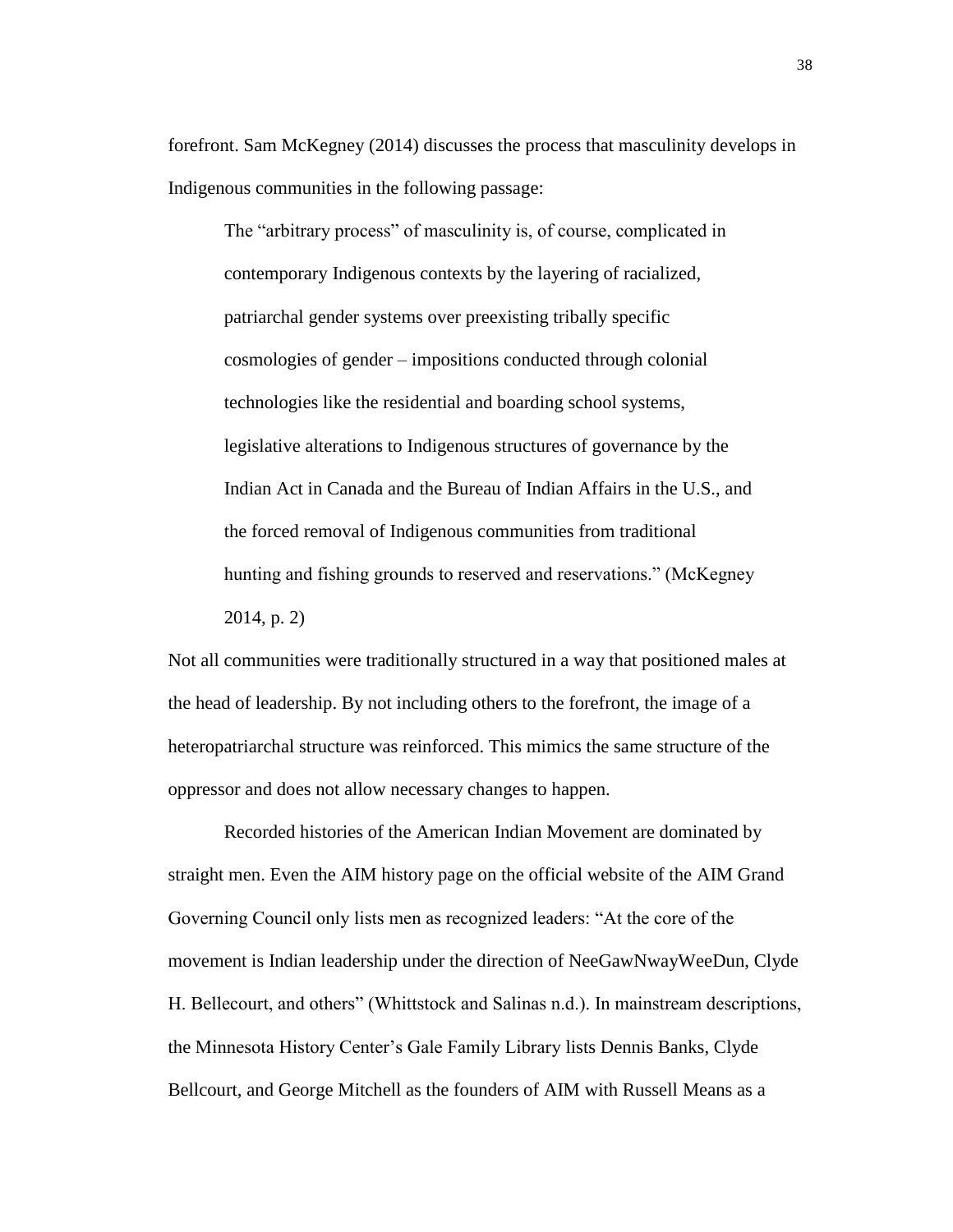prominent spokesperson whom emerged shortly after AIM was founded.

[\(libguides.mnhs.org\)](http://www.britannica.com/). Women are missing entirely. Popular imagery is also heavily representative of men, primarily the same men. Imagery is important to help reflect the story being told. People look towards imagery for a source of representation of themselves to determine where they fit into the story. The type of story told by the representation of who AIM is, especially with the leadership, tells us that straight Native men have the voice of power and authority in Native communities.

What this narrative says is that there is a part of the history and story missing. If there is only representation of men in the history, we are missing too much. The priorities, needs, and contributions of others need to be included. However, as previously mentioned by Maracle, the media was biased towards certain people in the Movement. There was no room for anyone else let alone their stories. It is because of her death that Anna Mae has become one of the most recognized women of the movement. There were several other women that helped create change for Native communities yet their stories are highly overshadowed by those of the men who were at the forefront of the movement. While this is connected to media representation, these men benefited from this representation greatly.

Women were certainly a part of the movement in multiple roles. Crow Dog (1990) discusses the roles women held during more combative situations as well as hostility that arose because of it. While reflecting on the Wounded Knee siege, she states:

As the siege went on our women became stronger…During a firefight there was one woman in particular who held off seven marshals while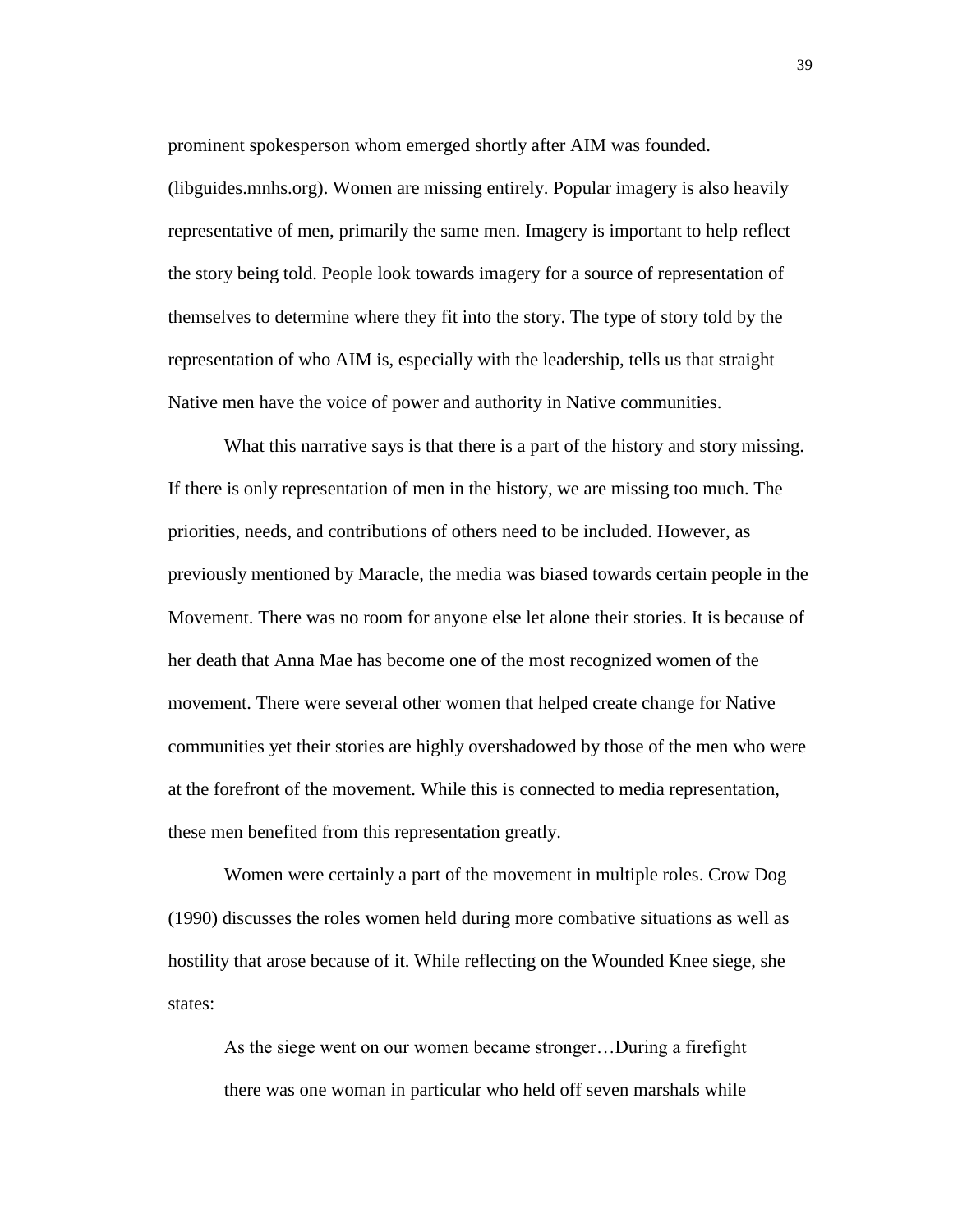some of the men got behind shelter…she was really good with a gun. I guess some of the men did not like her because of that. Especially, I think, those who scrambled to safety while she covered them. (Crow Dog 1990, p. 137)

Even with this example that illustrates a very specific moment of the combative side of AIM, the erasure of the woman's name is also present. The woman is described by Crow Dog (1990) as "Grey Fox's wife" (p. 137) and as a nameless woman even though her participation was significant to the protection of lives.

Crow Dog's example shows the ways in which women participated fully in all aspects of AIM. It also shows that when they did, it threatened the concept of masculinity and power that had been established. Innes and Anderson (2015) describe how masculinity has been embedded in Indigenous identity. They assert:

…that Indigenous men are more often viewed as victimizers, not as victims; as protectors rather than those who need protection; or as supporters, but no ones who need support. We see this as resulting from the hegemonic masculinity that is perpetuated through white supremacist patriarchy and conveyed by education, news, and entertainment institutions. The hegemonic nature of these perceptions leads them to become normalized and perpetuated through everyday interactions. These perceptions are so pervasive, it is next to impossible for Indigenous men not to be exposed to them. As a result of the colonization of their lands, minds, and bodies, many Indigenous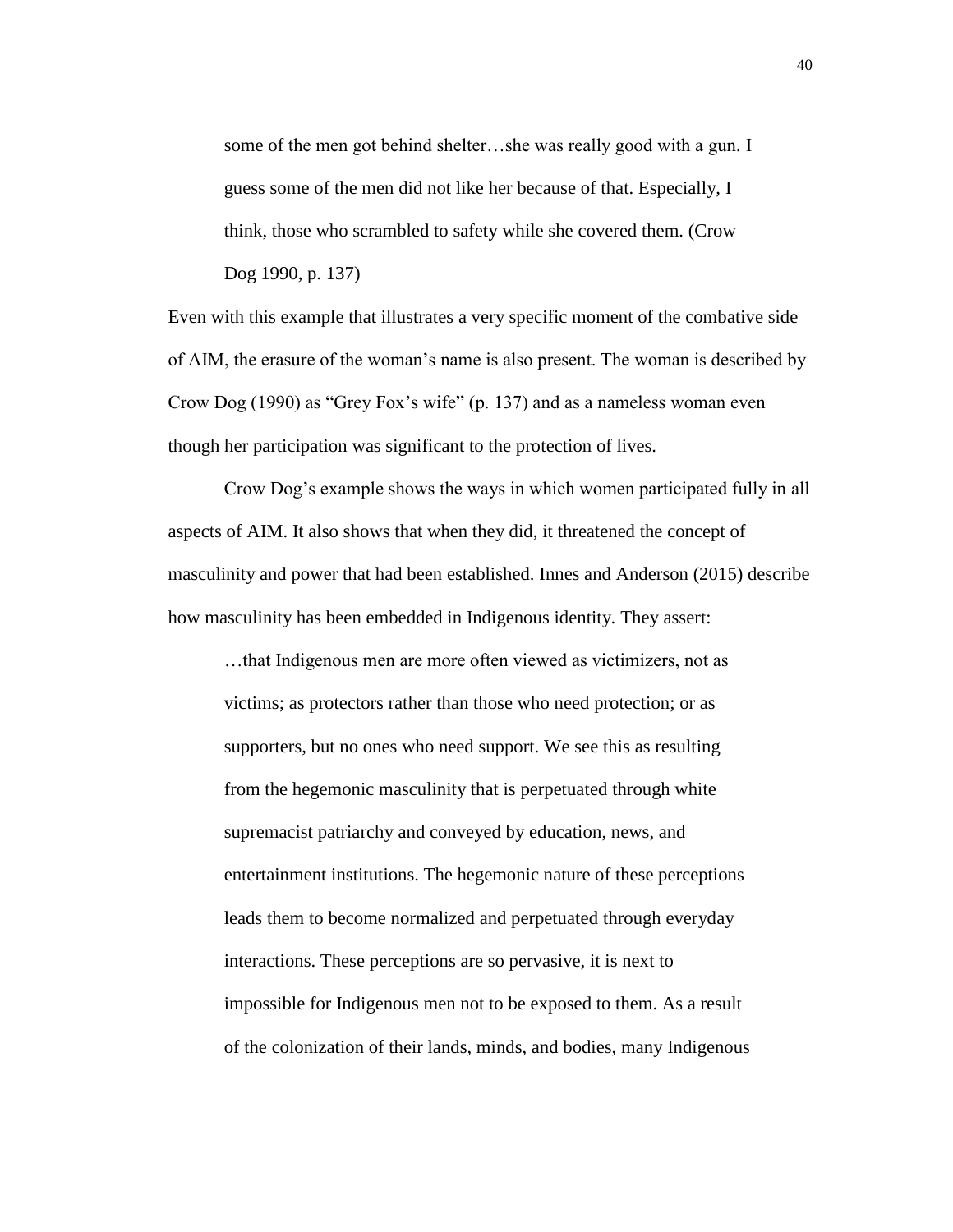men not only come to accept these perceptions but also come to

internalize them. (Innes and Anderson 2015, p. 9)

Men hold power and authority. They are the protectors, the warriors. Anything that threatened this positionality had the potential to impact the authority of their voice. The example of the actions of Grey Fox's wife challenged this masculinity and, as we seen, was met with resistance from the very men she helped protect.

Also left out of the written histories are the names of Two-Spirit activists that were involved with AIM. During the 1970s Maurice Kenny was publishing literature that paralleled with the efforts of AIM yet not in cohesion with them. His work strove to reclaim Indigenous Two-Spirit identity within tribal communities, although the term Two-Spirit was not introduced until a later time. Lisa Tatonetti (2014) describes the impact Kenny strove to make.

By highlighting the inclusion, acceptance, and importance of Two-Spirit people, who…'had power with the people' and were 'good for the Nation,' Kenny points to the heterocentricism and homophobia that, in some cases had since elided or driven underground those traditions. Thus 'Wintke' disrupts heteronormative representations of Indigenous masculinity while still fulfilling the expected narrative of cultural recovery in American Indian renaissance-era literature by calling for a return to historically recognized tribal traditions.

(Tatonetti 2014, p. 35)

While AIM represented a return to many forms of traditionalism, the heteronormative approach they took in building a resistance movement based on cultural revitalization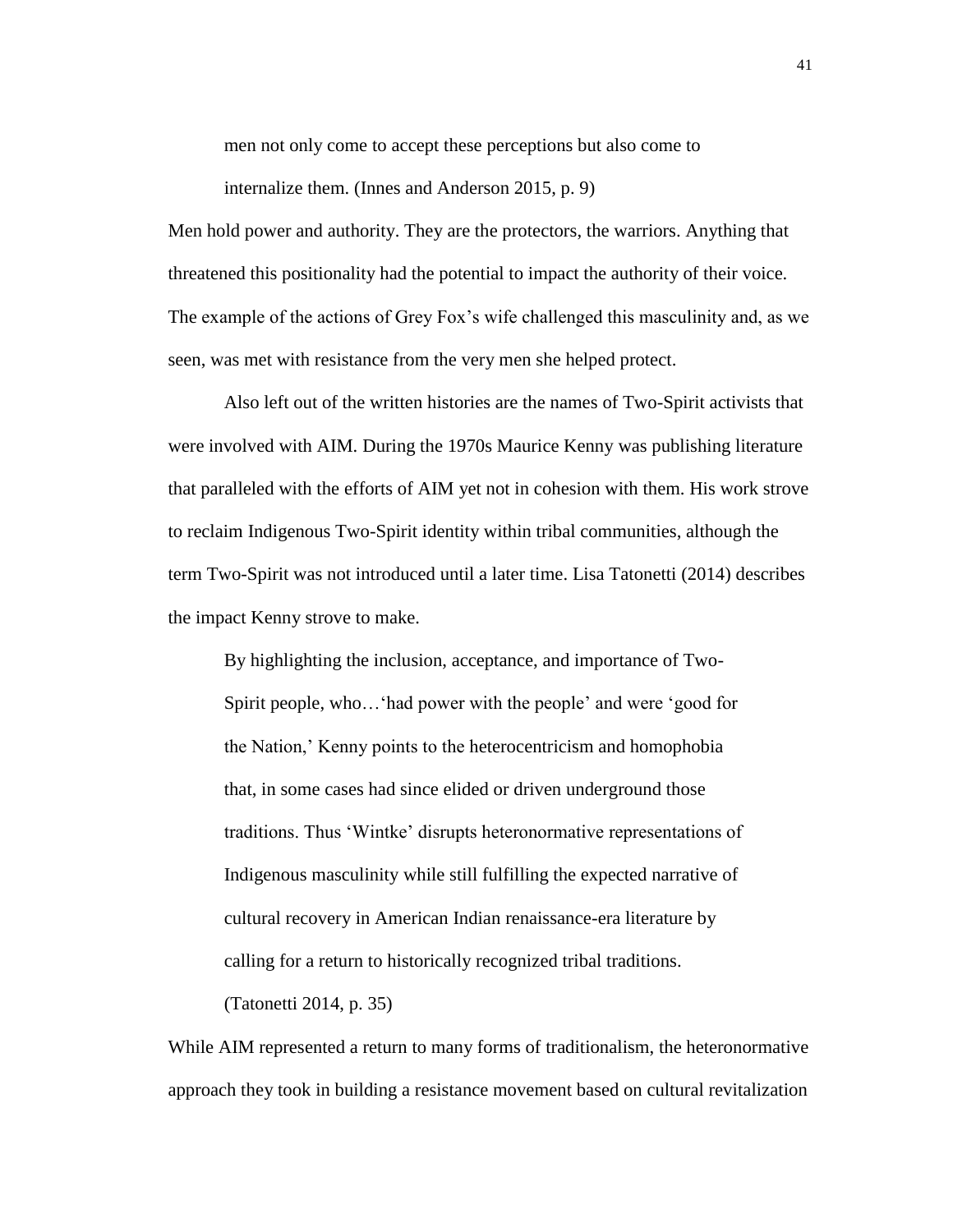did not support the return to Two-Spirit traditions during this time. This is reflected in the void of Two-Spirit voices and name in the recorded histories of AIM.<sup>2</sup>

Understanding the homophobia within AIM helps us understand the divides that existed and continue to exist within the communities. Sabine Lang (1998) points out that, "While the American Indian Movement has been instrumental in reestablishing Native Americans' ethnic consciousness and pride, it has the reputation of not being gay-friendly itself…" (p. 119). This division manifested into the identities of Indigenous people. The Gay American Indian liberation organization resulted from the exclusion in Native communities during the political movements. Co-leader Barbara Cameron is quoted as saying, "I was really alienated. I felt trapped between my culture and the society. That's the position of most gay Indians because it's the position of Indians as a whole. I really align myself with Indians first and gay people second" (outhistory.org n.d.). Similarly to Kenny's work, Cameron's quote reflects the lack of cohesion in the work being done. Cameron's co-leader Randy Burns also spoke to the division in Native communities stating:

We are really trying to break down stereotypes in both directions. In the Indian community, we are trying to realign ourselves with the trampled traditions of our people…In the gay community, we're trying to break down the image of the Indian as a macho militant that gay white people have. (outhistory.org n.d.)

What also stands out in Burns' quote is the work towards challenging the popular image of Native men of the time. This image as described earlier in this chapter was  $\overline{a}$ 

 $2$  This void was very apparent in the recorded histories researched through this project and will be returned to in future projects.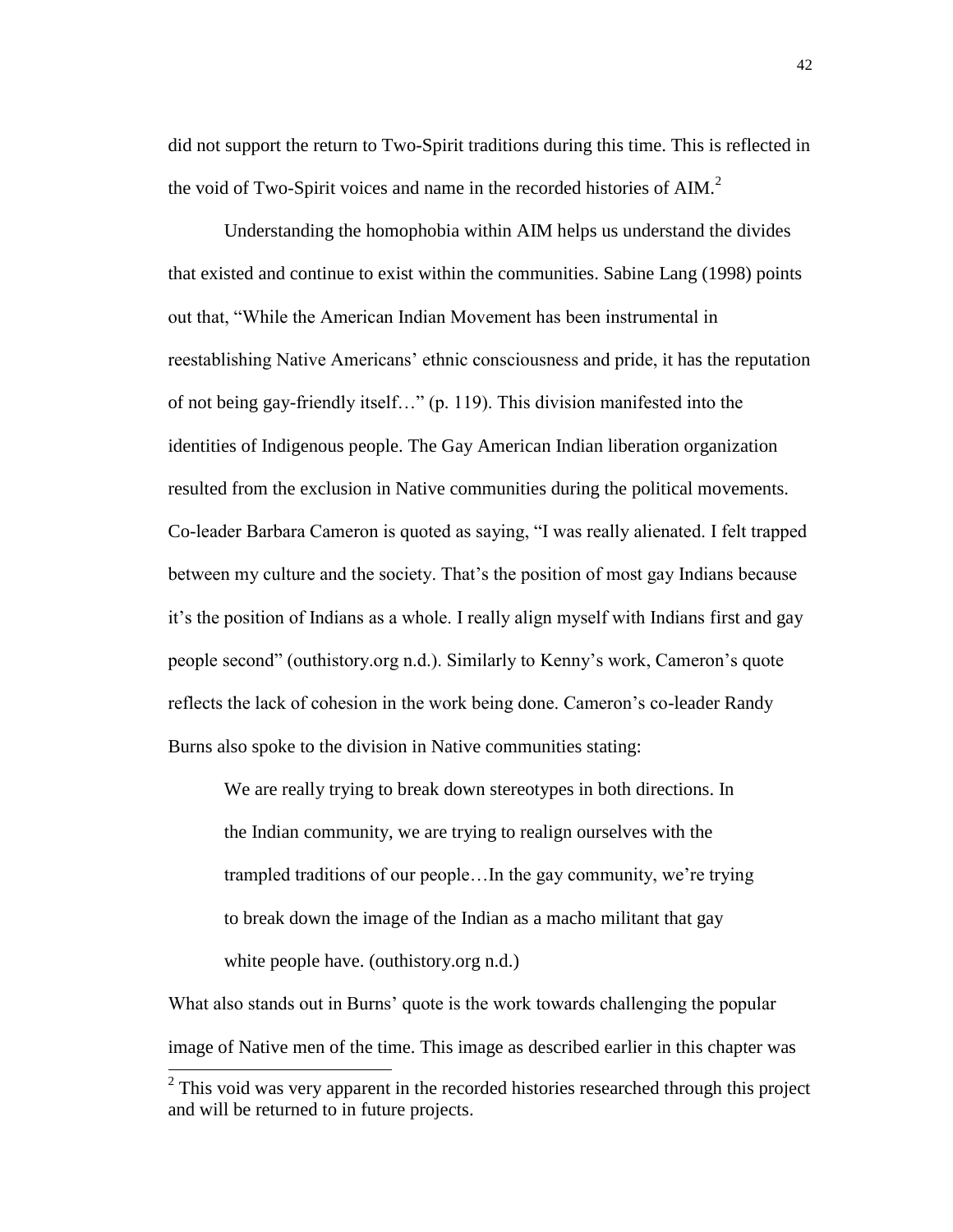heavily formed by media representation. As also discussed, representation also creates a place within a community its members.

With the lack of representation of Native women and queer Natives, they are also left out of the histories as well. When many people think of the origins of the American Indian Movement the names Dennis Banks, Clyde Bellecourt, and Russell Means come to mind as does the city of Minneapolis. The name that does not come to mind for many is Mary Jane Wilson. This is likely due to the lack of publicity about her and the limited information documented about her involvement with the American Indian Movement. Despite this, Wilson is cited as a cofounder of AIM alongside Dennis Banks (Langston 2006). Web, archival, and library searches result in minimal information about her prior to her death. Even after her death, there was little coverage about her involvement in AIM. Jason Elias is quoted in an article that surfaced after her death stating, "She wasn't afraid of anyone, she would pull men aside and set them straight" (Roman Nose 2012, n.p.). Being a woman with a strong voice did not fit in with the male dominated leadership structure that was in place for the American Indian Movement.

Maracle (1996) was vocal in her criticism of the sexism that the AIM leadership displayed. However, she was not the only one who made this observation and discussed it. Donna Langston states:

The issue of sexism was raised at Wounded Knee amid criticism of male dominance and opportunism. One response was the founding of WARN shortly afterwards in 1974. While the media remained fascinated with the stereotype of male warriors, many of the male

43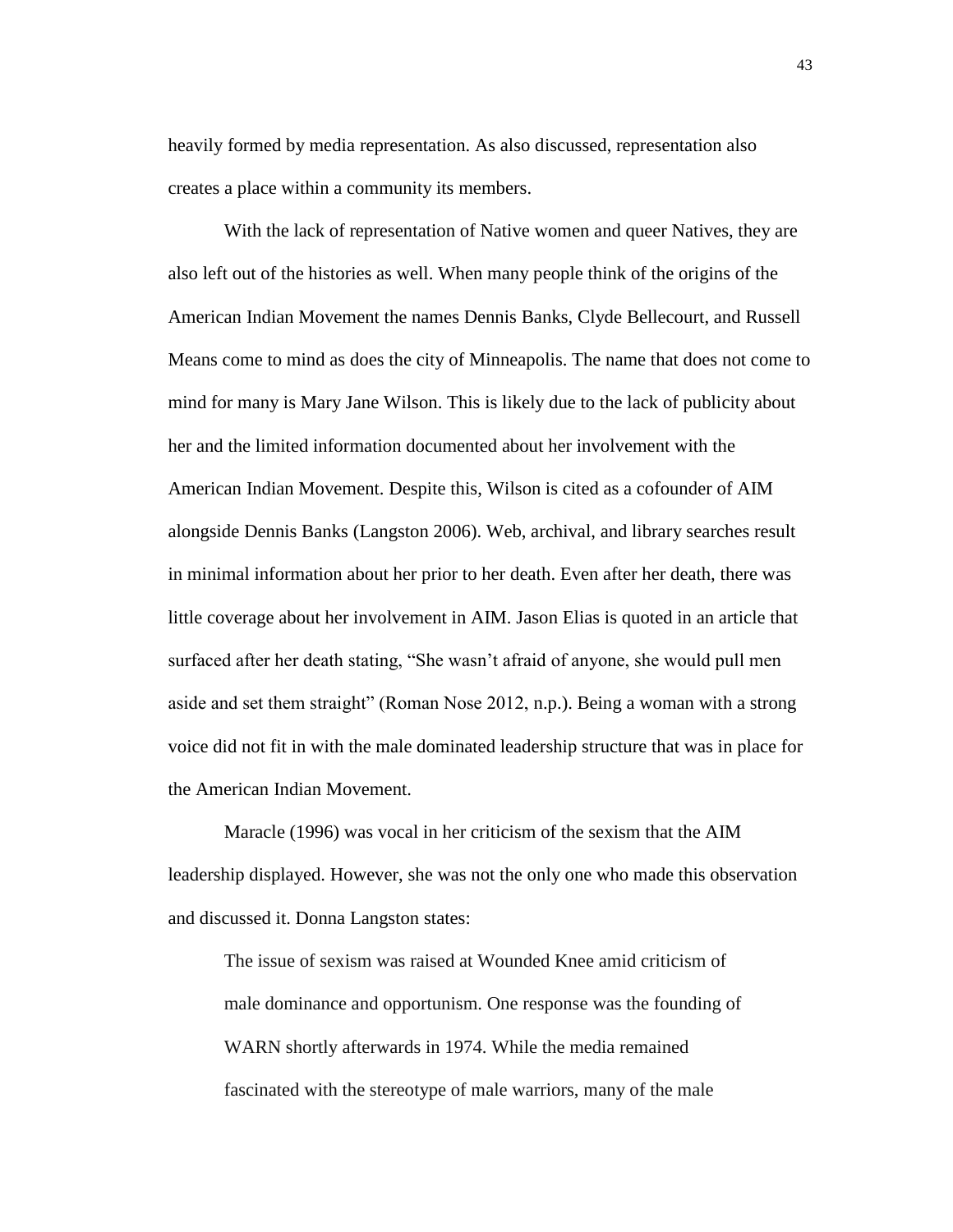leaders, such as Dennis Banks, acknowledged that women were the real warriors. John Trudell has reflected on the times, saying, "We got lost in our manhood." Mary Crow Dog/Brave Bird said that women were honored for having children and doing good beading. But she also recalls, "It is to AIM's everlasting credit that it tried to change men's attitudes toward women. In the movement we were all equal." Moreover, Indian women had an interesting way of calling men on sexism that was not open to white women. They argued that acting sexist was a sign of being assimilated. Acting sexist was a way of exhibiting ignorance of Indian traditions. (Langston 2006, np)

These observations touch on several points. Most notably it shows that there was sexism that occurred and was acknowledged by AIM members as they reflected back. However, the recognition of what was occurring did not happen at the time nor was it addressed. While the quote states that women called men out on their sexism, it does not change the fact that it was the men who rose to the forefront of the Movement and benefited from it a great deal. It may have been due to the biased media representation which also sent a message of what the definition of a true warrior was. This can be argued as a way that the dominant culture shaped the way the American Indian Movement leadership was structured. The media reinforced what was the expected behavior and representation while the leadership replicated what was shown in actuality. This example shows the power that mimicry has in shaping identity and systems of power and dominance.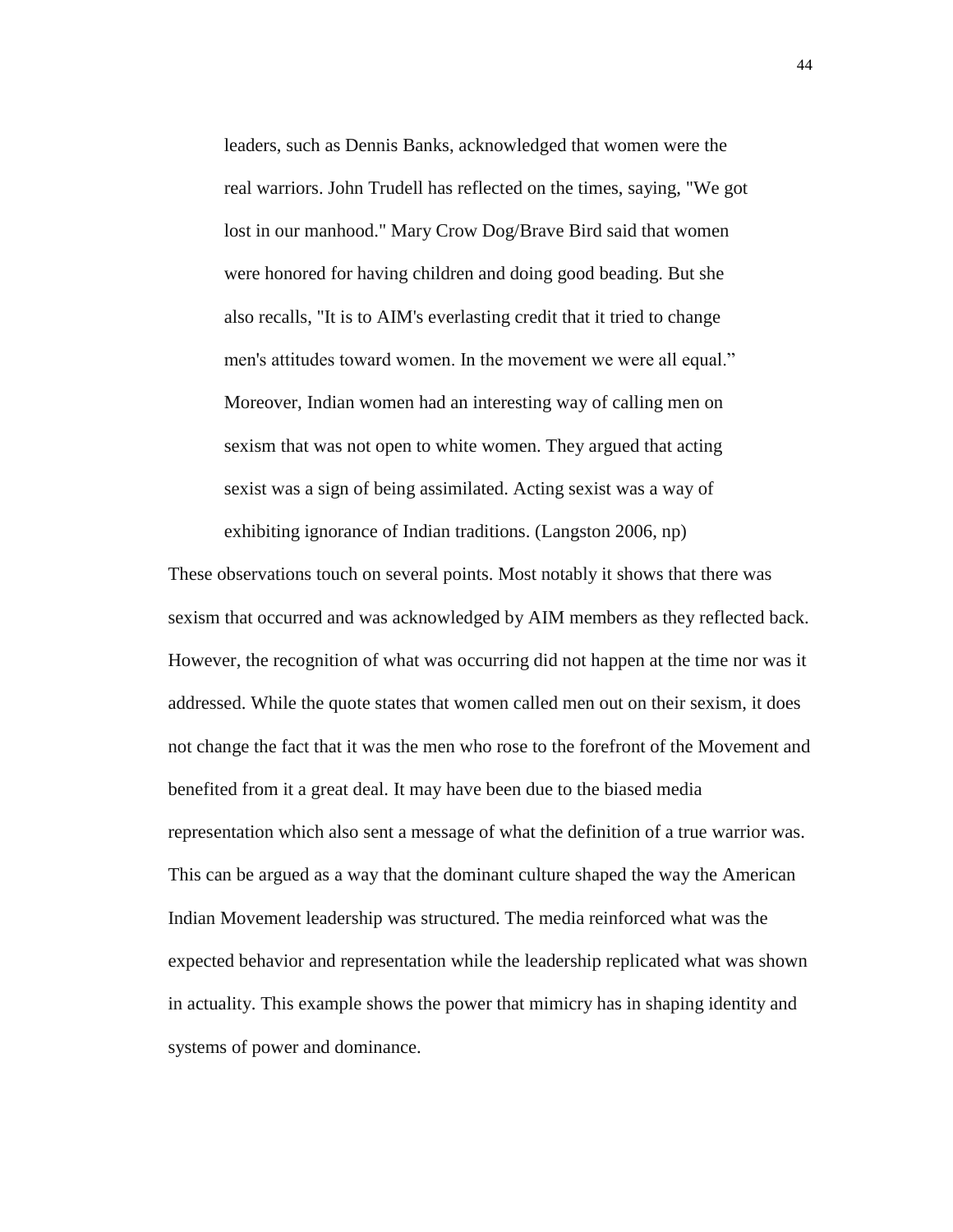## *Impacts of Replicating Heteropatriarchal Violence*

Replicating the heteropatriarchal system of dominance within AIM gave more value to those who fit the hypermasculine model that was established. The effects of this can still be seen in Native communities to this day. The mimicking of oppressive roles and systems as described in this chapter lead to oppressive behavior. Because the power dynamic did not change, there was no one to oppress other than themselves. Johanna Brand (1993) describes some of what Anna Mae had communicated prior to her murder. Anna Mae had expressed concern about the AIM membership beginning to inflict harm within the organization. As described by Brand, this sentiment was expressed after the siege at Wounded Knee which showed the American Indian Movement that the United States military and government was equipped to outlast the efforts of the Movement. The death of the FBI agents represented an end to the ways in which the Movement was able to organize and negotiate. With no one to band together against, oppression arose within.

This is not to say that the Movement replicating the behavior and models of control were done on purpose. However, this replication was difficult to avoid. This chapter asserts that colonial power and control were replicated and describes effects it had on AIM leadership. As discussed with the Indian Reorganization Act, Tribes were set up to replicate the United States government. The Termination Act was set up to encourage Native people to replicate the dominant society as a way to become a part of a self-proclaimed superior society. Precedent was set for what was acceptable models of control as well as who held the authority (men). Even while the American Indian Movement leadership recognized there was error in the decision to go this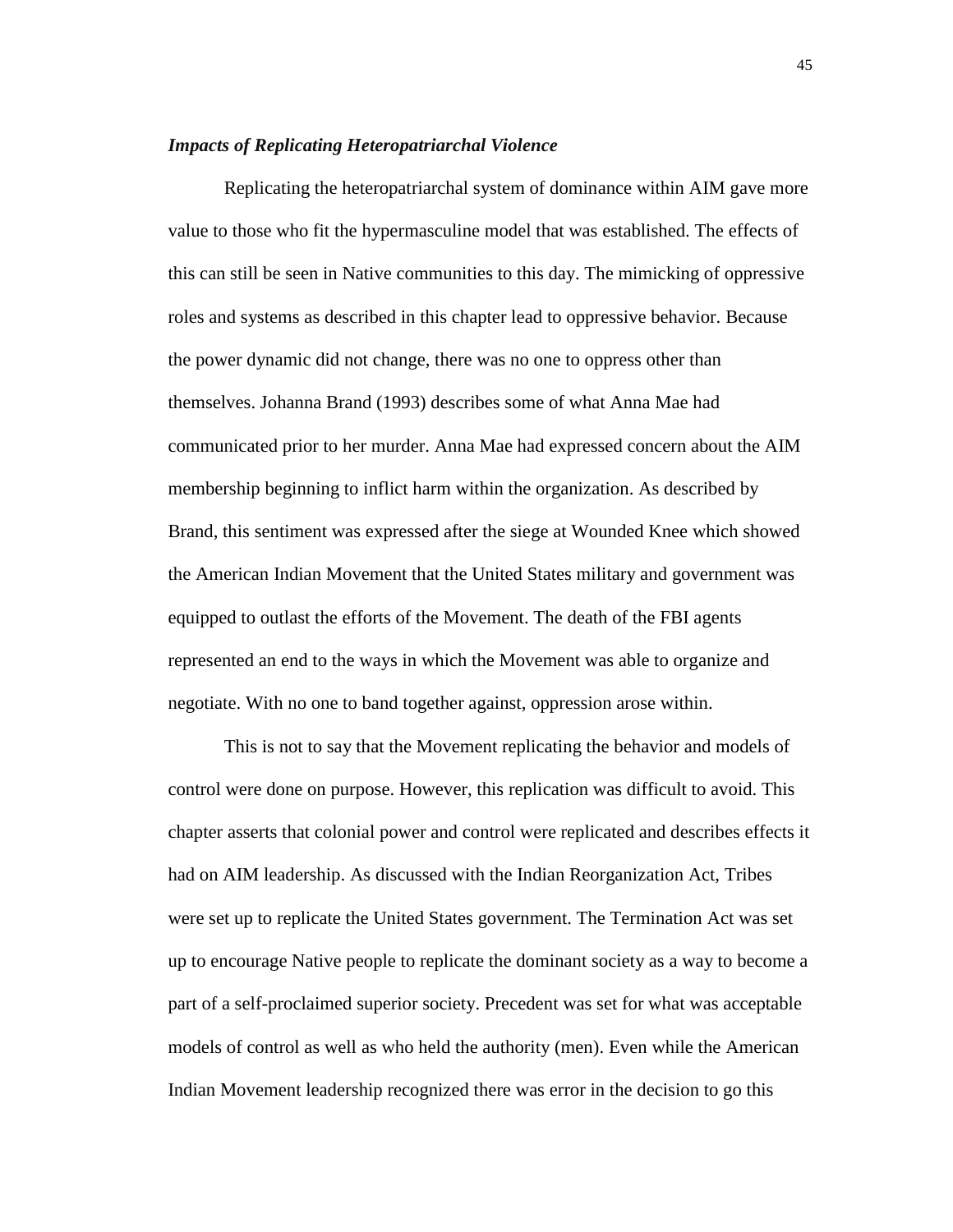route, they still mirrored the oppressive system they sought to resist. This is not to say that good did not come from their efforts as there were many changes that occurred because of them. Rather it is a way to acknowledge that there is more that can be done. It is also about looking back to find ways to heal from the pain our own communities have caused from within.

In the next chapter I will discuss Anna Mae's involvement in AIM as well as some of her personal history that led her to become involved more in depth. The ways in which gendered violence was actualized within AIM will also be discussed. The implications of the systems of power and control that were discussed in this chapter will be reflected in not only Anna Mae's murder, but also in the ways in which her death impacted others in Native communities.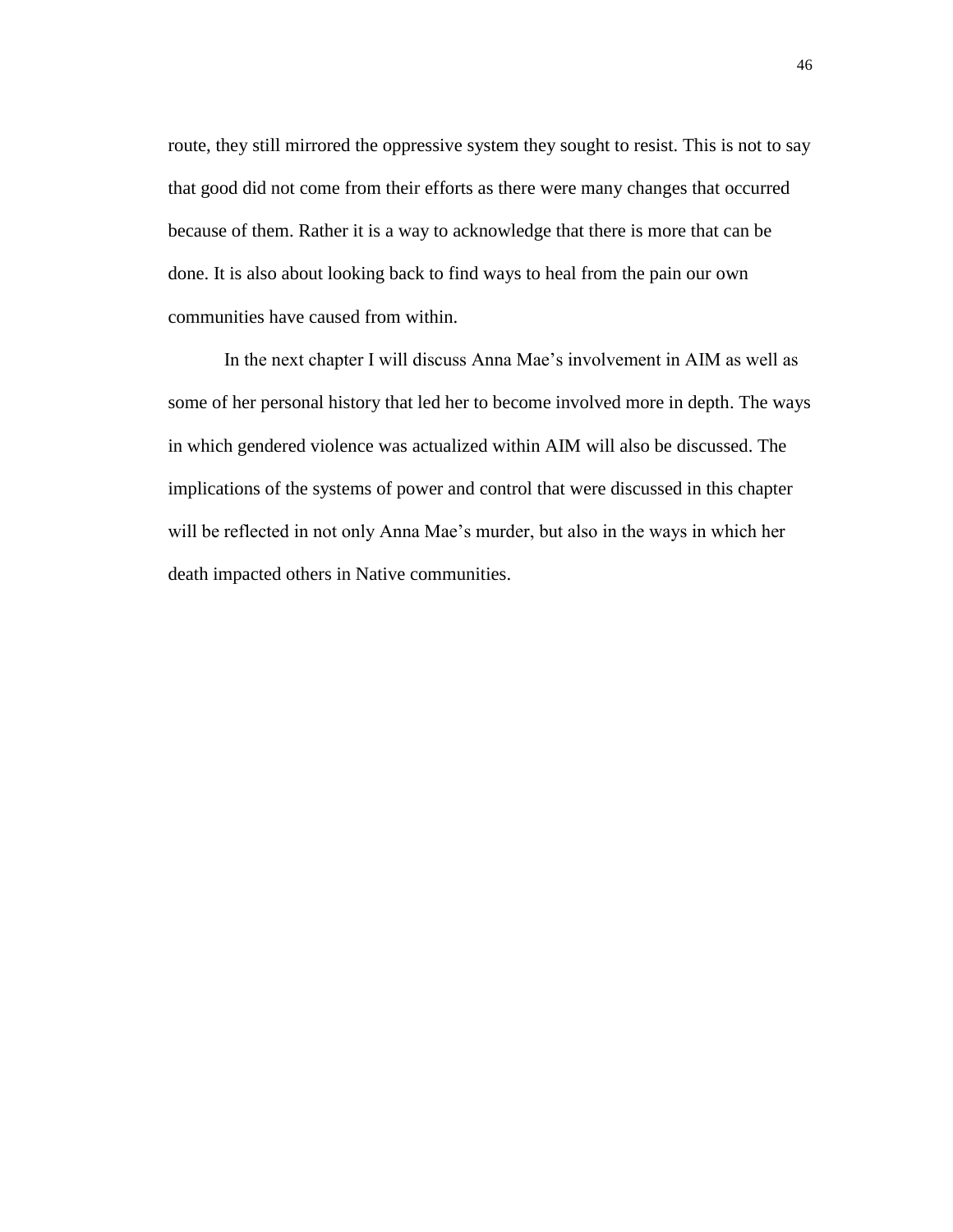# **Chapter III: Anna Mae, AIM, and a Story of Heteropatriarchal Violence** *Introducing the Power of Story*

Indigenous histories are saturated with painful stories from the time of contact with the colonizing force of Europeans up until today. Recounting these stories is not something that comes easily, nor is it something that many people like to talk about. What is important to remember when retelling our stories is that they are part of why we are the way we are. They have shaped us into who we are today and cannot be separated from our continued existence. The stories are woven together with tears and with strength. Any attempt to separate them destroys the beauty of who we are as a people and the display of strength we have shown. Indigenous people of these lands have shown the true meaning of resiliency. Even through the attempts to eliminate our very existence to the ways in which our struggles are continually silenced in these times, we remain.

The power of story is both very strong and very important to Native peoples. In *Decolonizing Methodologies*, Linda Tuhiwai Smith (1999) points out that we, as indigenous people, need to reposition ourselves in history. Smith states, "It is not simply about giving an oral account or a genealogical naming of the land and the events which raged over it, but a very powerful need to give testimony to and restore spirit, to bring back a world fragmented and dying" (Smith 1999, p. 28). This perception is the basis from which I approach this chapter. The American Indian Movement and Anna Mae together hold a very multilayered part of our history. Their stories are interwoven with our existence and must be retold in order to help us learn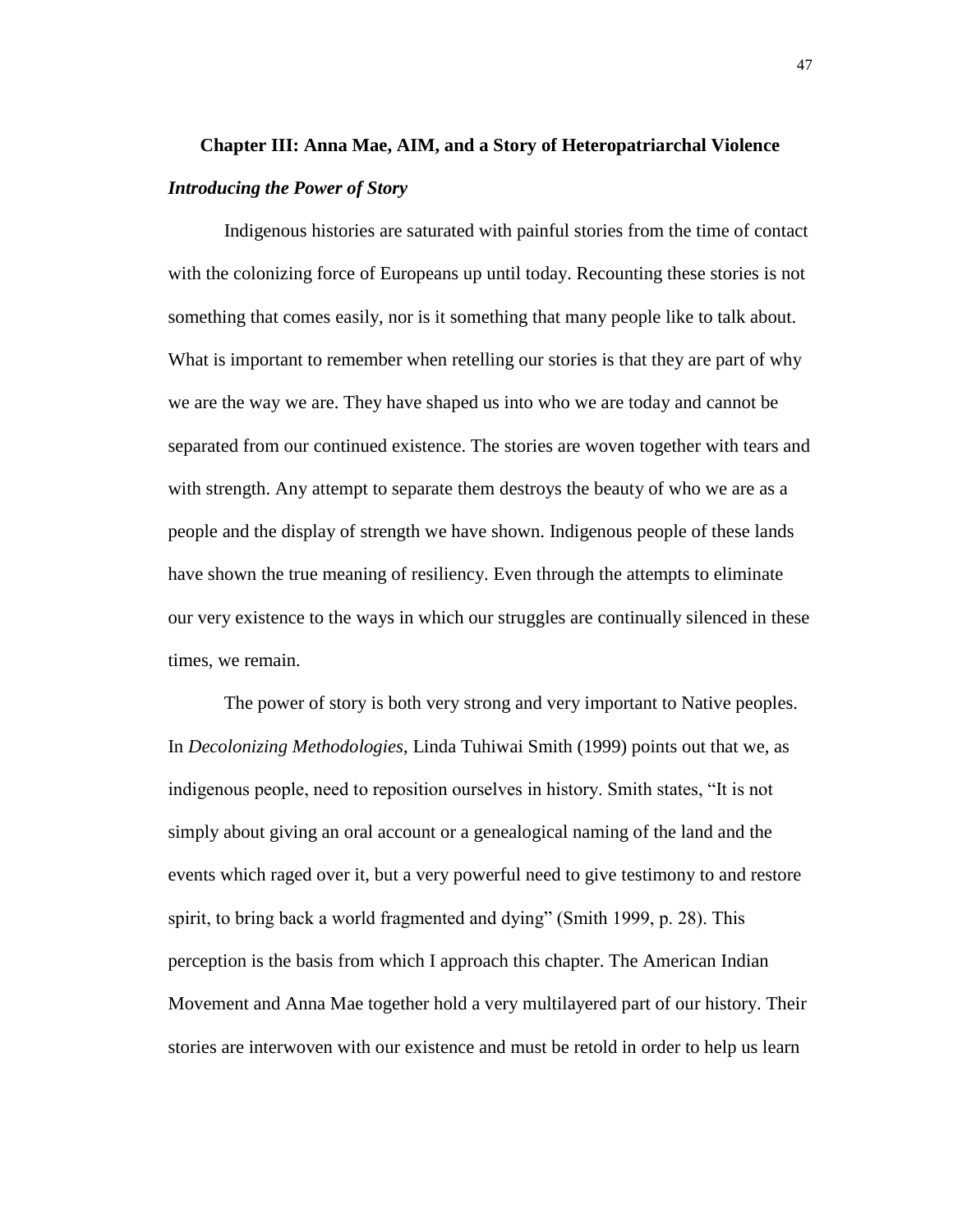where we are as a people. They must be approached from a place of healing and a place of remembering.

In the previous chapter I introduced the ways in which internalized oppression manifested in the American Indian Movement. The repercussions of the ways in which this type of oppression was expressed coupled with strategic government policy resulted in an environment that began to erode the American Indian Movement from within. In this chapter I discuss ways in which gendered violence evolved in Native communities as well as introduce some of Anna Mae's background. Additionally, the climate of the American Indian Movement related to gender differences surrounding the time of her murder is examined further. Understanding the ways in which heteropatriarchy impacted the American Indian Movement will illustrate the significance of Anna Mae's murder on current generations.

## *Land Acquisition and a Legacy of Oppression*

Part of the trauma indigenous women have faced has to do with land acquisition. In *Conquest,* Andrea Smith (2005) argues that there is a direct link to gendered violence against Native women and land acquisition. She states, "The connection between the colonization of Native people's bodies – particularly Native women's bodies – and Native lands is not simply metaphorical" (Smith 2005, p. 55). The ravaging of land and bodies of Indigenous people cannot be separated. It is an entangled process that was an attempt to completely colonize these lands. This process is exemplified through "The colonial/patriarchal mind that seeks to control the sexuality of women and indigenous peoples also seeks to control nature" (Smith 2005, p. 55). Once this control is established, it must be maintained. Whether it is at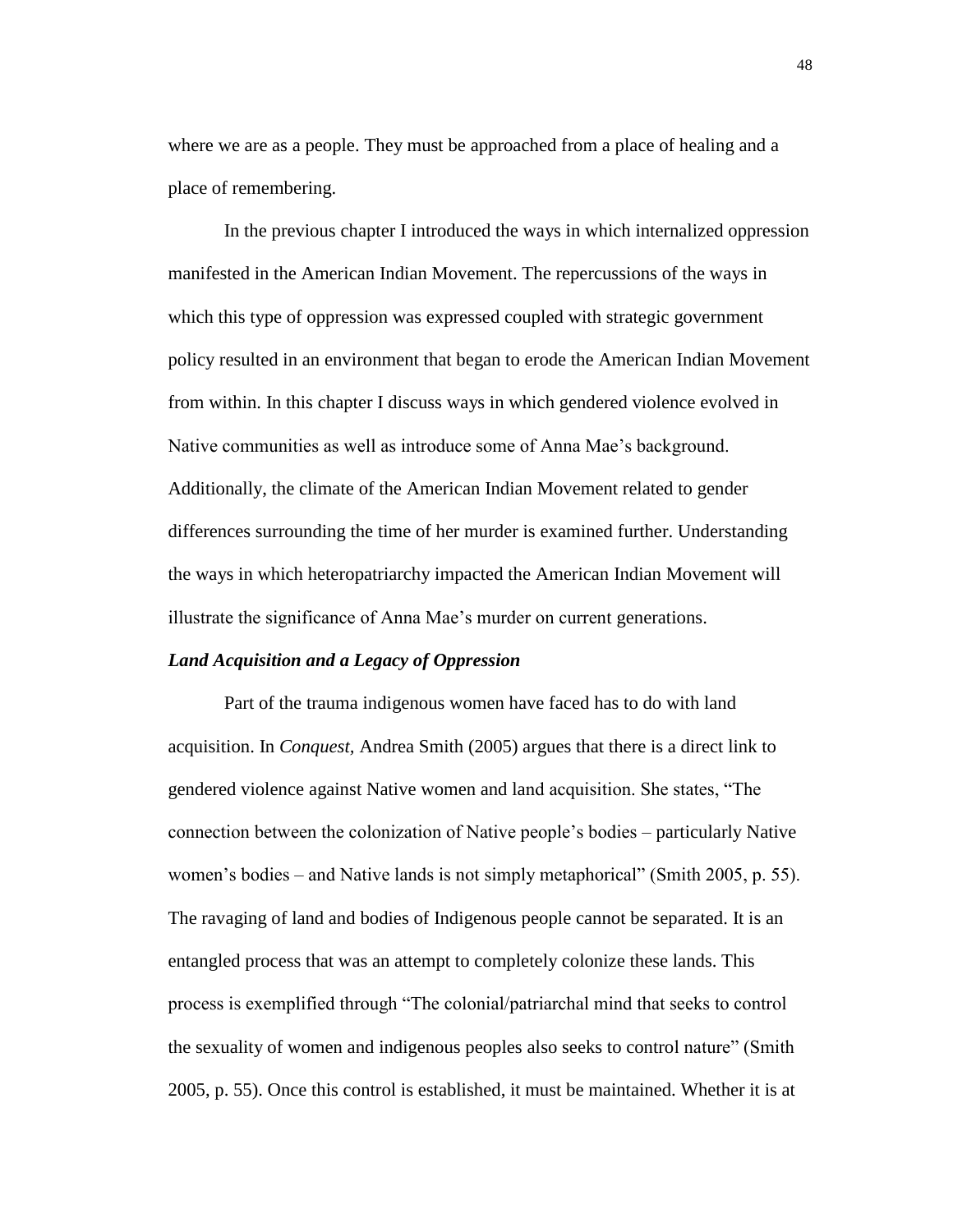the hands of colonizer or the colonized, the control of Native women's bodies further supports the colonial power not only over them, but also over the lands that are being occupied.

Smith explains the severity of this process through legal actions that justified the control of Native lands and bodies. The landmark case Johnson v. McIntosh set the tone for the ways in which Native lands are managed specifically by implying, "The title by conquest is acquired and maintained by force. The conqueror prescribes it limits" (Smith 2005, p. 56). This type of mentality requires a system of dominance that reinforces the power dynamics that established the control. The generations of federal legislation that promoted violence against Indigenous people to justify the land theft took a toll as evidenced by the drastic decline in Indigenous populations as well as Indigenous ways of being. Native women, as well as Two-Spirit individuals, took the brunt of this type of control.

As Debora Miranda (2013) points out in *Bad Indians*, this was a very strategic process to take away the identity of indigenous people and replace it with a heteropatriarchal model of control. In her description of the Spanish view of *Neofito* (newly converted to Catholicism), Miranda (2013) states, "Like very young children, Indians lived by instinct and desire, not knowing what was best for them. Priests regarded themselves *in loco parentis,* fatherly overseers with the responsibility to instruct and guide them in both temporal and spiritual matters" (p. 17). She describes the process in which the gendered roles of Native Californians were disrupted and forcibly replaced by those in which the conquistadores found suitable. Miranda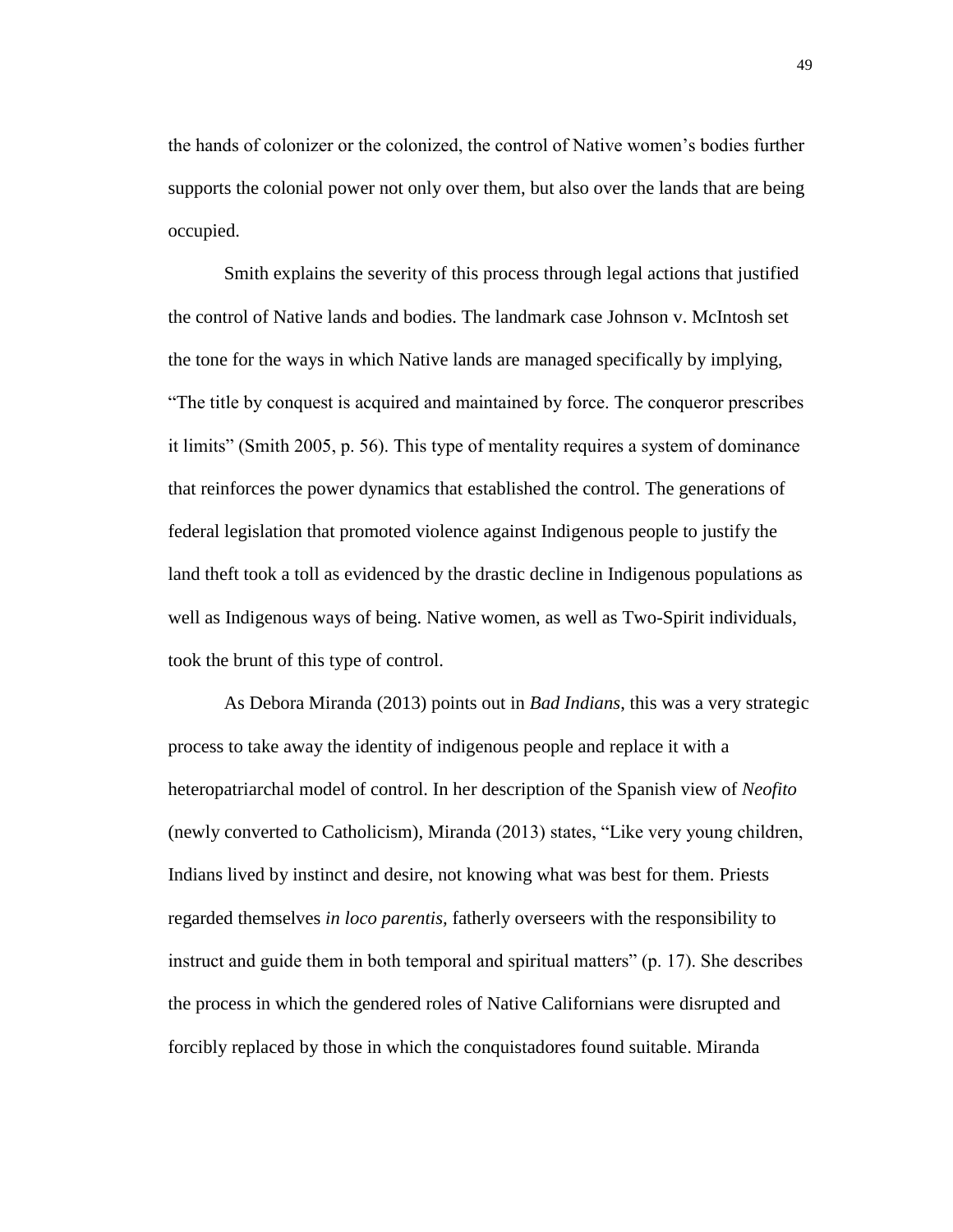(2013) tells a story about that shows how violence became a learned behavior with the indigenous people, practiced in the homes, and passed down generationally:

Flogging. Whipping. Belt. Whatever you call it, this beating, this punishment, is as much a part of our inheritance, our legacy, our culture, as any bowl of acorn mush, any wild salmon fillet, *pilillis* fried and dipped in cinnamon and sugar, cactus fruit in a basket. More than anything else we brought with us of the missions, we carry the violence we were given along with baptism, confession, last rites. More than our black hair, brown eyes, various hues of brown skin flecked with black beauty marks, our short stubby finger, our wide feet and palms, our sweet voices and tendency to sing, to dance, to make music and tell stories. (Miranda 2013, p. 35)

Miranda's passage illustrates the depth of the integration of what was passed down generationally from the experiences with the Spanish Missionaries. The violence that was taught spilled over into Native communities and continues to be felt in the current generations. Through her accounts of the Spanish conquistadores and missionaries, it is clear that Indigenous women were becoming an object to be controlled and used. She includes an account of Fernando Librado about the ways in which the priests raped the women:

The priest would pass by the bed of the superior [maestro] and tap her on the shoulder, and she would commence singing. All the girls would join in…when the singing was going on, the priest would have time to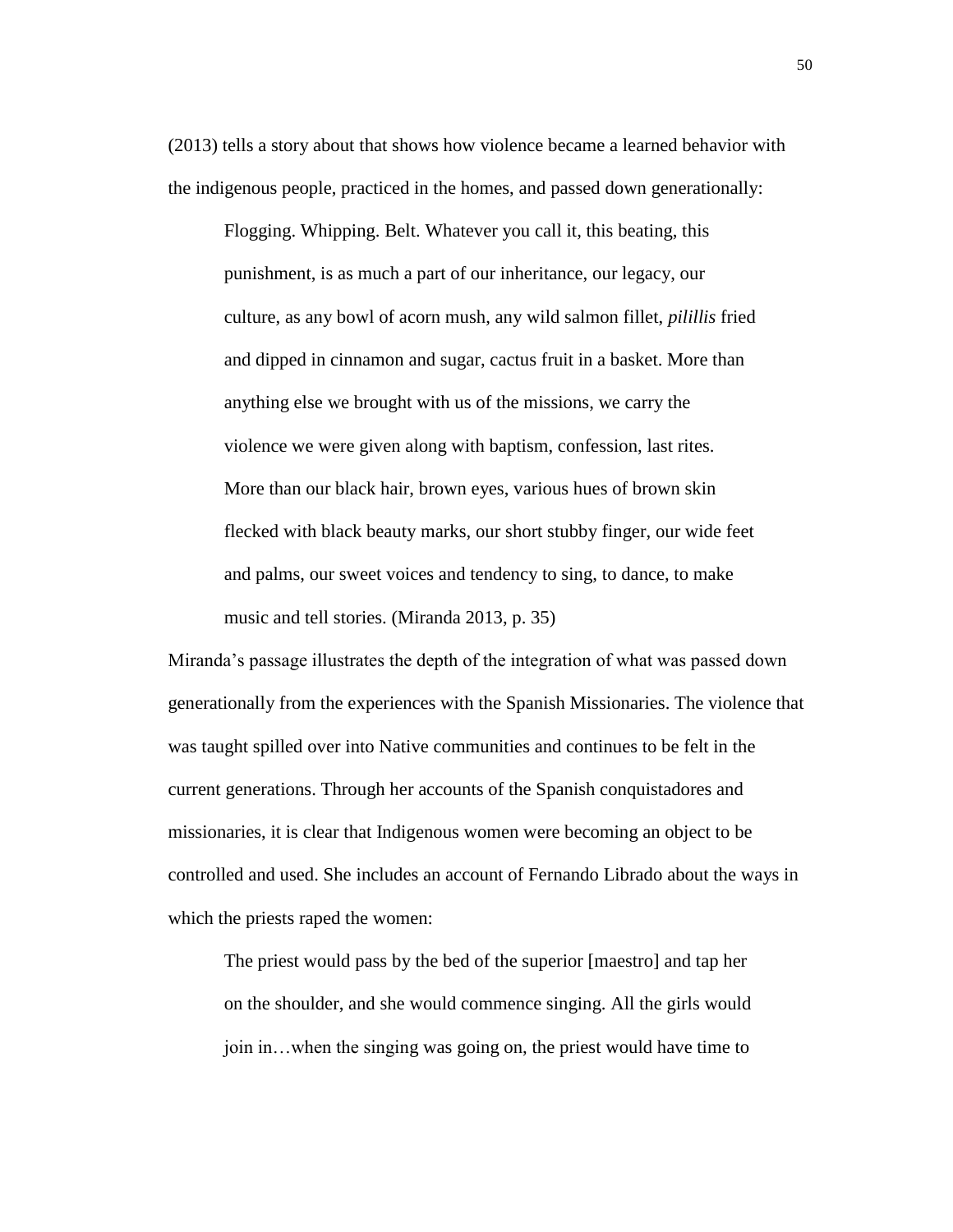select the girl he wanted, carry out his desires…in this way the priest had sex with all of them. (Miranda 2013, p. 24)

This account shows not only the ways in which women's bodies were used and controlled by those in power, which in this case were priests, but also the ways in which they were used to assist the priests in these atrocities.

Additionally, Two-Spirit people were pushed to the margins and nearly erased from our histories. Miranda (2013) describes this through a story about the process the Spanish missionaries used:

In the missions, we were stripped bare, whipped, made to sweep the plaza for days, pointed at, cursed. 'In the south, we fed your kind to our dogs,' soldiers grinned, and stroked the heads of their mastiffs. Worst of all, threatened with beatings, our own husbands disowned us, children grew to fear us, and our sisters, oh, our sisters turned us away. Some of us fled into the mountains, died alone. Some found new homes in bands not yet captured by soldiers or starvation, tried to forget to violations. Some of us, unable to escape the missions, hid amongst the men, passed as *just* men, tried to whisper our knowledge to a few survivors, pass on the negotiations with death which life requires. (Miranda 2013, p. 31)

Their persecution from the colonizers as well as the rejection from their own communities led them to be hidden from their communities as well as from written histories. This rejection was influenced from fear of the colonizers as any deviation from their ways resulted in violence. While Miranda's descriptions focus on the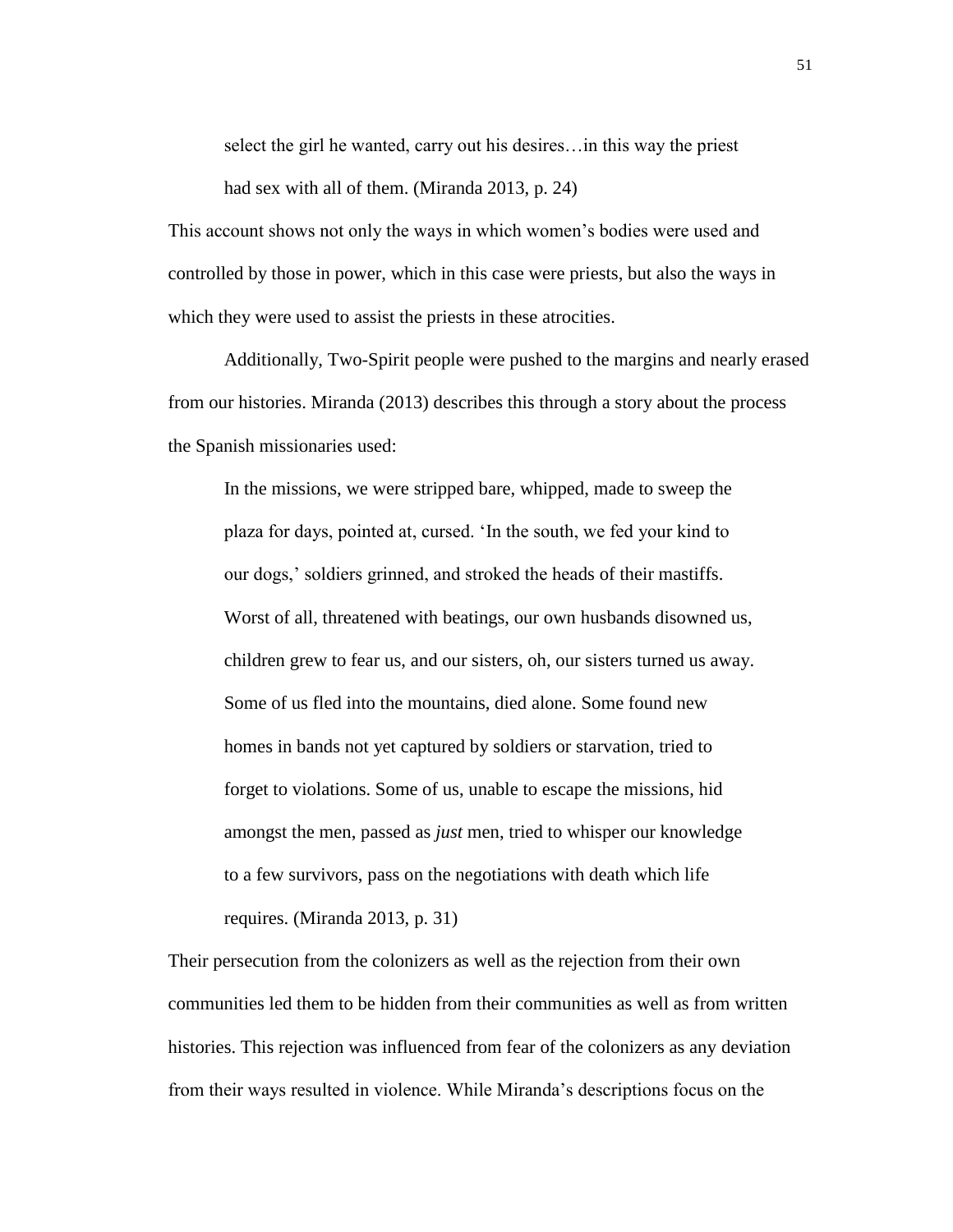Spanish missionaries, it should not be assumed that these types of acts were limited to the regions in which the missionaries impacted.

It is from these histories and contemporary realities that Indigenous women have had to live through and heal from. Part of this healing includes resisting a system that was designed to attack every part of Native women's existence. Whether it is from the boarding schools, missions, rancherias, trading routes, or even their own communities, Indigenous women have had to persevere and find a way to survive a continual force of oppression. Among the resistance was Anna Mae Pictou Aquash, more commonly referred to in Native communities simply as Anna Mae. To fully understand her involvement in the American Indian Movement, as well as her untimely death that resulted from her involvement, it is important to understand where she came from and the complex systems of oppression she sought escape.

Indigenous communities did not rely solely upon a male dominated system of control, especially one that uses violence to exemplify masculinity. M. Annette Jamies (1992) argues that "There is no record of *any* American Indian society, even after the invasion, requiring a man to kill in war before he could marry. To the contrary, military activity – including being in a literal warrior – was never an exclusively male sphere of endeavor" (p. 316). In other words, Native communities relied on a balance rather than a system of conquest. The concept of proving oneself as a man through dominance and war was a learned behavior from the colonizers. Women were traditionally held in higher regard and many communities led a more peaceful lifestyle. By incorporating this type of learned behavior based on dominance and control, a shift occurred in the accepted culture of Native communities. It became

52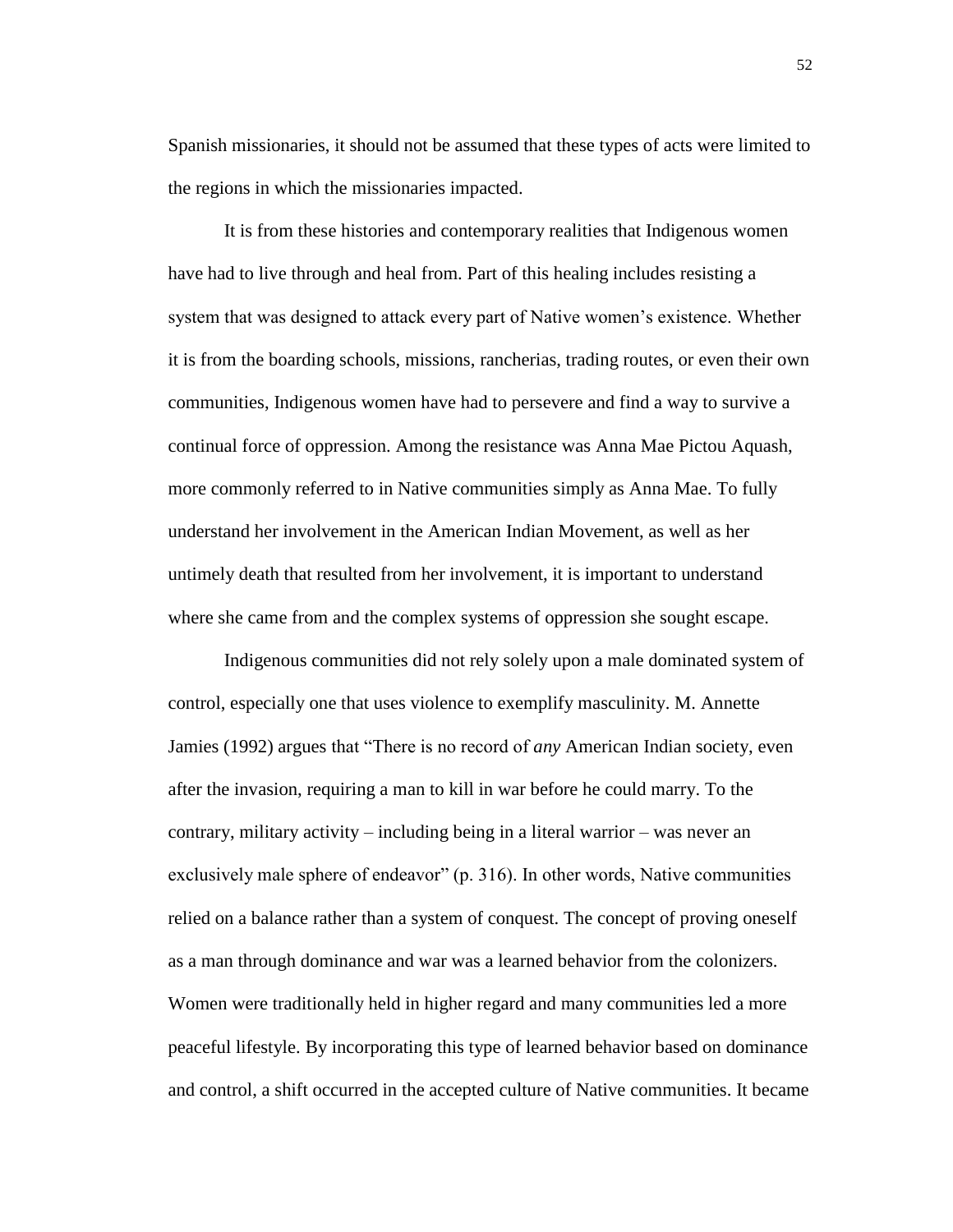normalized and a part of what was considered traditional. This unfortunate shift is also discussed in Lee Maracle's writings. The ways in which this normalization occurs in Native communities can be contextualized in the following passage:

We are expected to not only accept this scorn in place of love, but to bear untold suffering at the hands of men. That there is violence in North American homes is taken for granted: 'Everyone knocks the wife around once in a while.' And does anyone want to admit that very often after a beating on a drunken Friday, a woman is expected to open up to further scorn by moaning and groaning happy sounds while the man who beat her helps himself to her body? (Maracle 1996, p. 23)

Not only has gendered violence become silenced by the dominant society it has been silenced in Native communities as well. It is something that isn't talked about in the open and has led to other disparities such as domestic violence, sexual violence, and high suicide rates.

The silence around gendered violence, especially rape, is prevalent in Native communities. Part of this silence has to do with the ways in which the legal system has played itself out in the communities (Deer 2015). When there is no one to go to for help due to fear of further violence and lack of prosecution, or when there are no consequences to this type of violence, those who experience it have to find ways to cope and get through it on their own. In *The Beginning and End of Rape*, Sarah Deer (2015) describes how sexual violence is not only a tool of colonization, but a cycle that replicates itself with very damaging generational effects by cycles of colonizers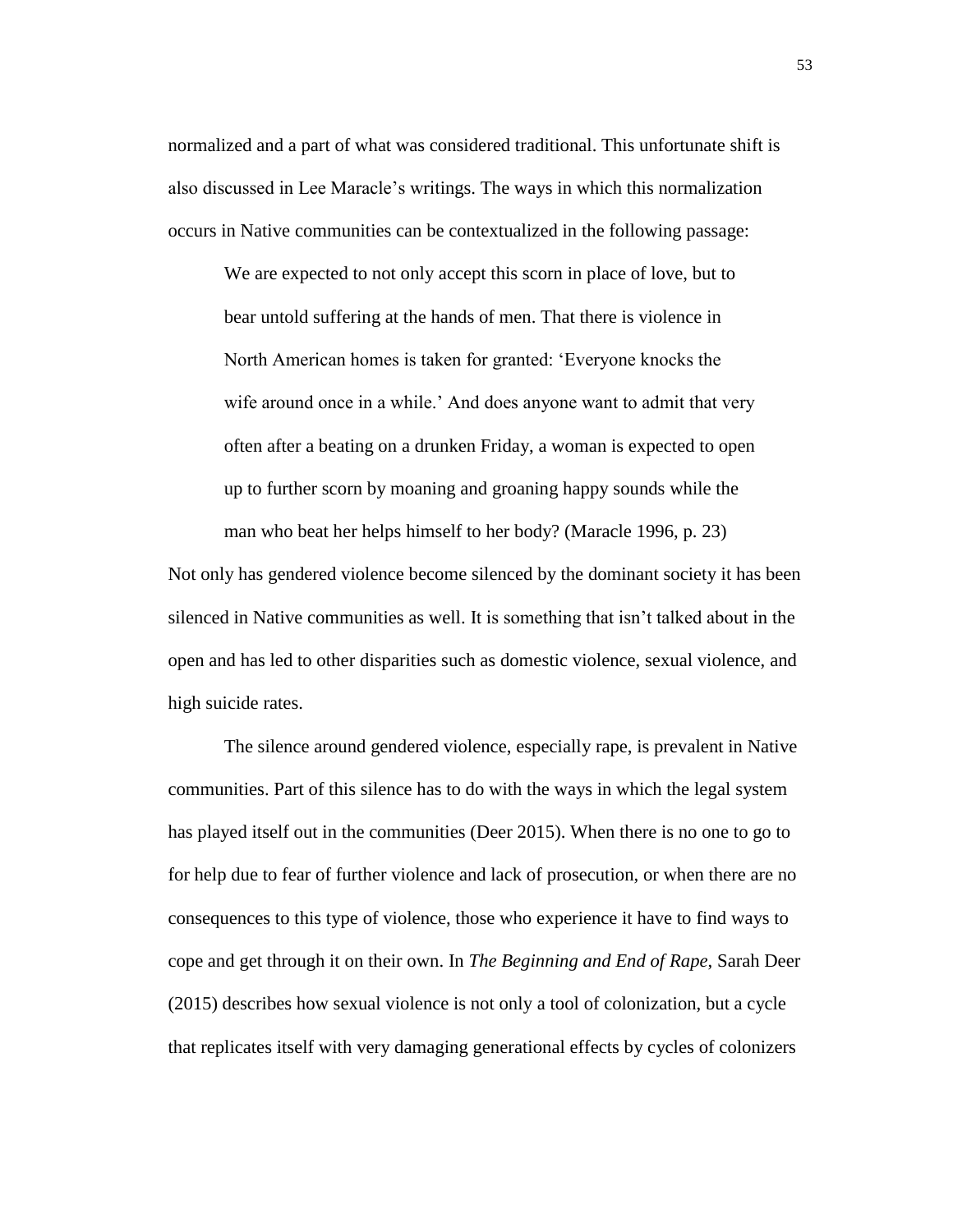conquering the bodies of women alongside the conquering of lands in a manner that becomes normalized. She explains:

I listened to women as they realized they represented the fifth generation in their family to be victims of sexual assault – a realization that slowly emerged in a woman's eyes, casting a shadow across her face. *This happened to my gramma when she was my age. No one helped her. She was always sad and she never talked about it. Now I know the source of the sadness.* The eyes of these women then looked into the future, emptying out into a hollow vacancy as they considered the next generation, still girls or babies. *My niece. My baby sister. My daughter.* Native women experience the trauma of rape as an enduring violence that spans generations. (Deer 2015, p. xi)

This type of trauma does not start from nowhere; it has roots that become embedded in communities with intentional motives. Understanding where and why gendered violence has become so prevalent helps us begin to address the root causes. While much of this thesis focuses on gendered violence as experienced by a Native woman (Anna Mae), it is important to note that these types of violence do not occur in isolation with women, nor do the silences that surround them.

Veena Das (2008) explains the ways in which gendered violence is normalized and affects the realities of people who live them in "Gender, Violence, and Subjectivity." Her article explains that the state and nation work together to supports a system that places men in a dominant role. As Das points out, this concept is constructed as a part of nature as demonstrated in the following passage: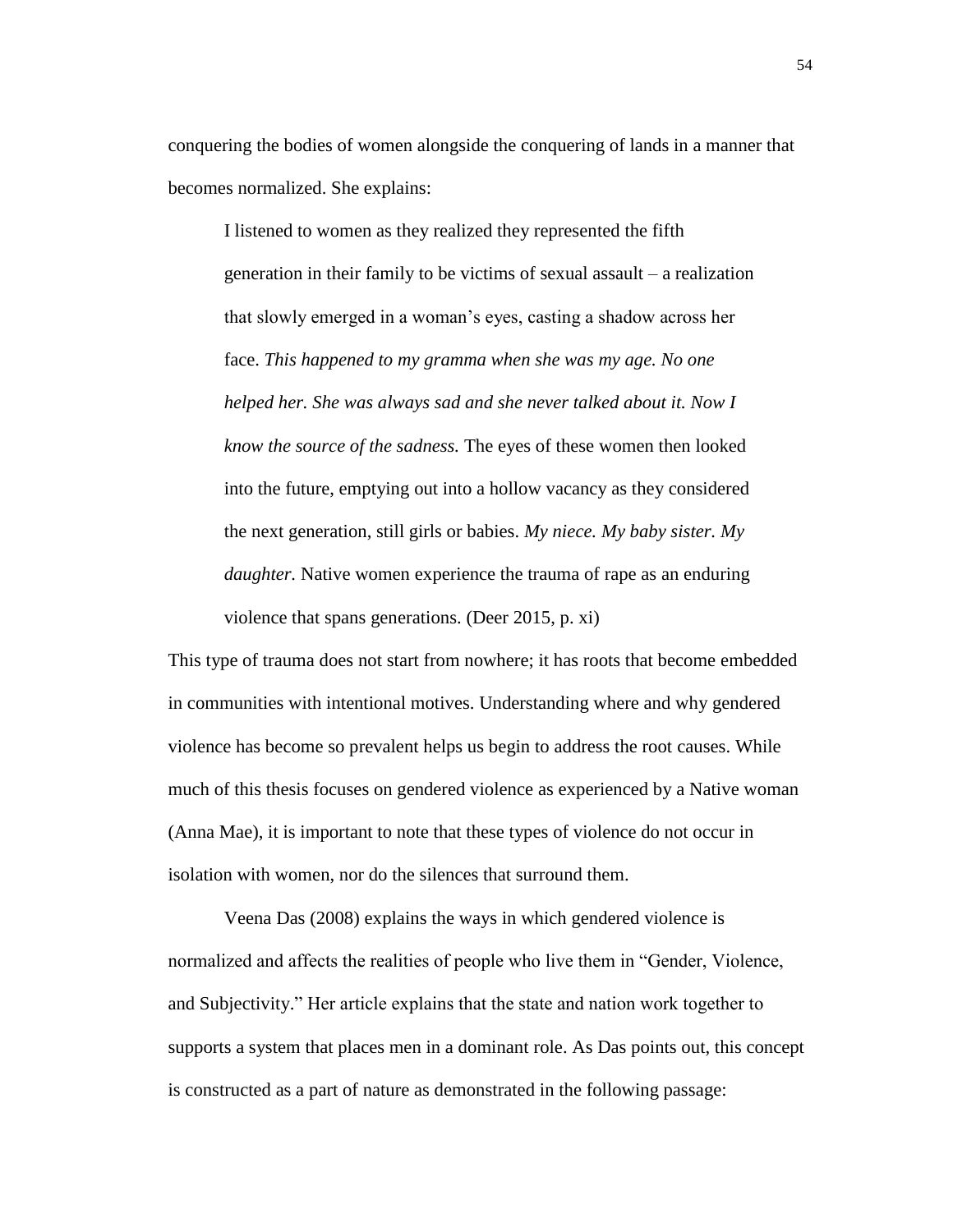…The state of nature as that in which every man is in a state of war with every other man should be modified to read as that in which every father as the head of the family is in war against every other father. The members of each individual family "consent" not to the sovereign's but to the father's absolute rule… (Das 2008, p. 286)

Further, this system is used as a way to create a gendered role of men to express their masculinity through contemporary warfare, which has also been used as a tool to normalize rape and other forms of violence against women. These ways of defining what a warrior is as expressed through warfare were not necessarily part of Indigenous societies prior to colonization. It was also a learned and self-imposed definition that became imbedded in AIM.

While there were many people involved with the American Indian Movement of different genders, the men were placed in a position of power through influence of media and other outside forces, such as the FBI. Being viewed as a warrior in this sense meant that masculinity was expressed in a manner that was reflective of the colonial definition of what a warrior is. Although women may have played crucial roles in the endeavors of AIM, they held a position of submissiveness in a structural sense. Hypermasculine men that fit the mold of a warlike warrior were the ones who held the structural power. Anna Mae challenged this dynamic and suffered at the expense of her life.

Das (2008) states, "The stitching together of the state with the nation makes demands on men to exercise heroic virtues in war to protect the nation" (p. 286). By instilling an identity of warlike into the minds of men, actions involved in war, such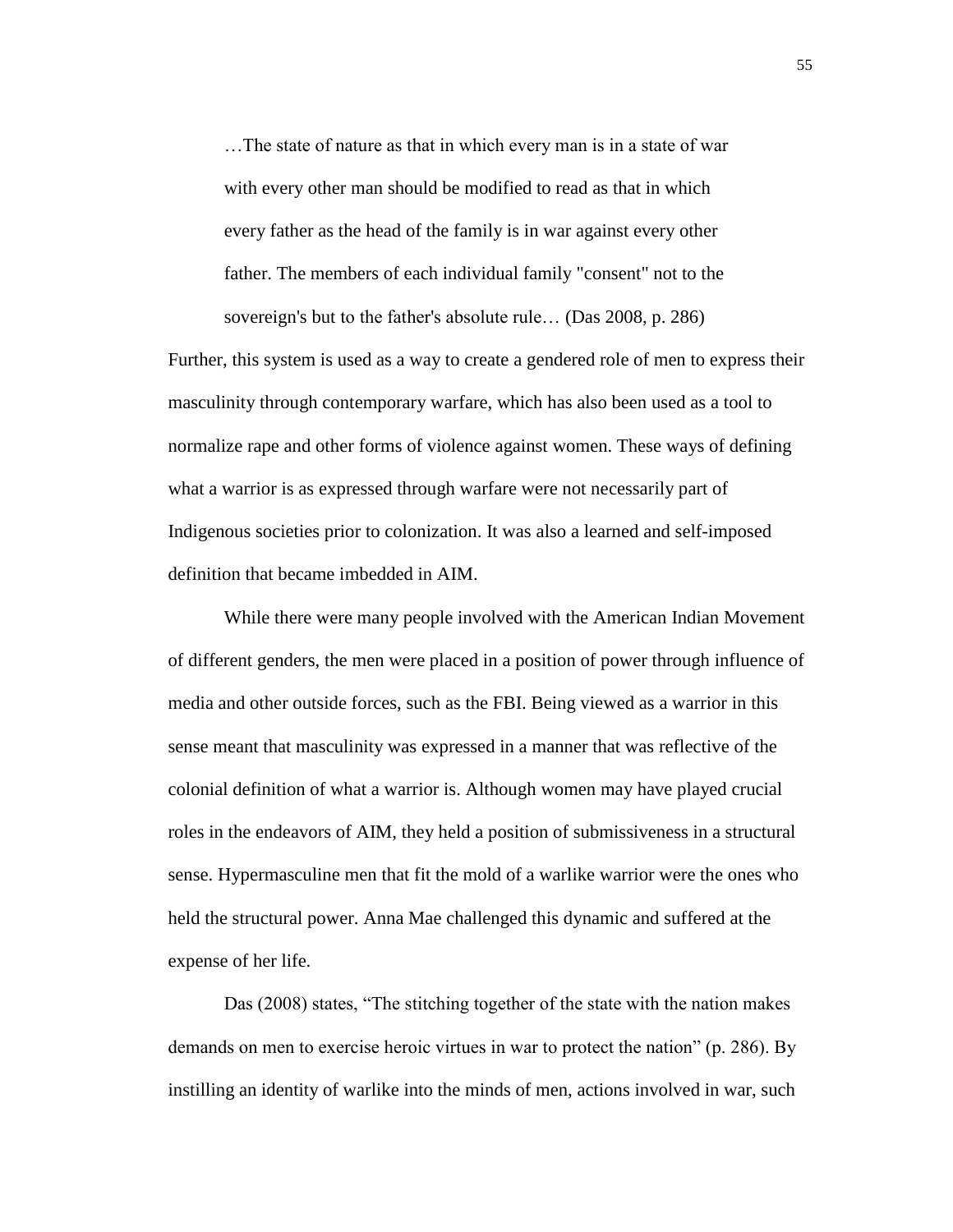as rape and torture, are viewed as acceptable even if they would otherwise be condemned. Anna Mae's involvement with the American Indian Movement took place during the tail end of the Civil Rights movements. This time period was viewed by both Native communities and, partially, by the federal government as a time of war. As a result, violence against Native women was viewed as acceptable during this time. As Das (2008) points out, the ways in which men are viewed as heroes is rooted in acts of war that protect the nation. Because Anna Mae was labeled as an informant, her murder could be viewed as protecting AIM and therefore viewed, although wrongly, as justifiable in the eyes of those responsible.

Gendered violence is described by Qwo-Li Driskill (2004) as a colonizing tool in "Stolen from our Bodies." They state:

It is no accident that white masculinity is constructed the way it is in the United States, as European invasion of the Americas required masculinity that murders, rapes, and enslaves Native and African peoples. It is a masculinity that requires men to be soldiers and conquerors in every aspect of their lives. (Driskill 2004, p. 53)

If gender is not expressed in ways that support this dominant narrative of masculinity, one is not considered part of the narrative. Further, they are viewed as subordinate rather than dominant if they do not uphold these behaviors and mentalities. Expressing what it means to be a Native man under these constructs was, and is, very damaging to Native communities. There is no room for women and Two-Spirit people to be in a position that is valued in the same manner as men that follow this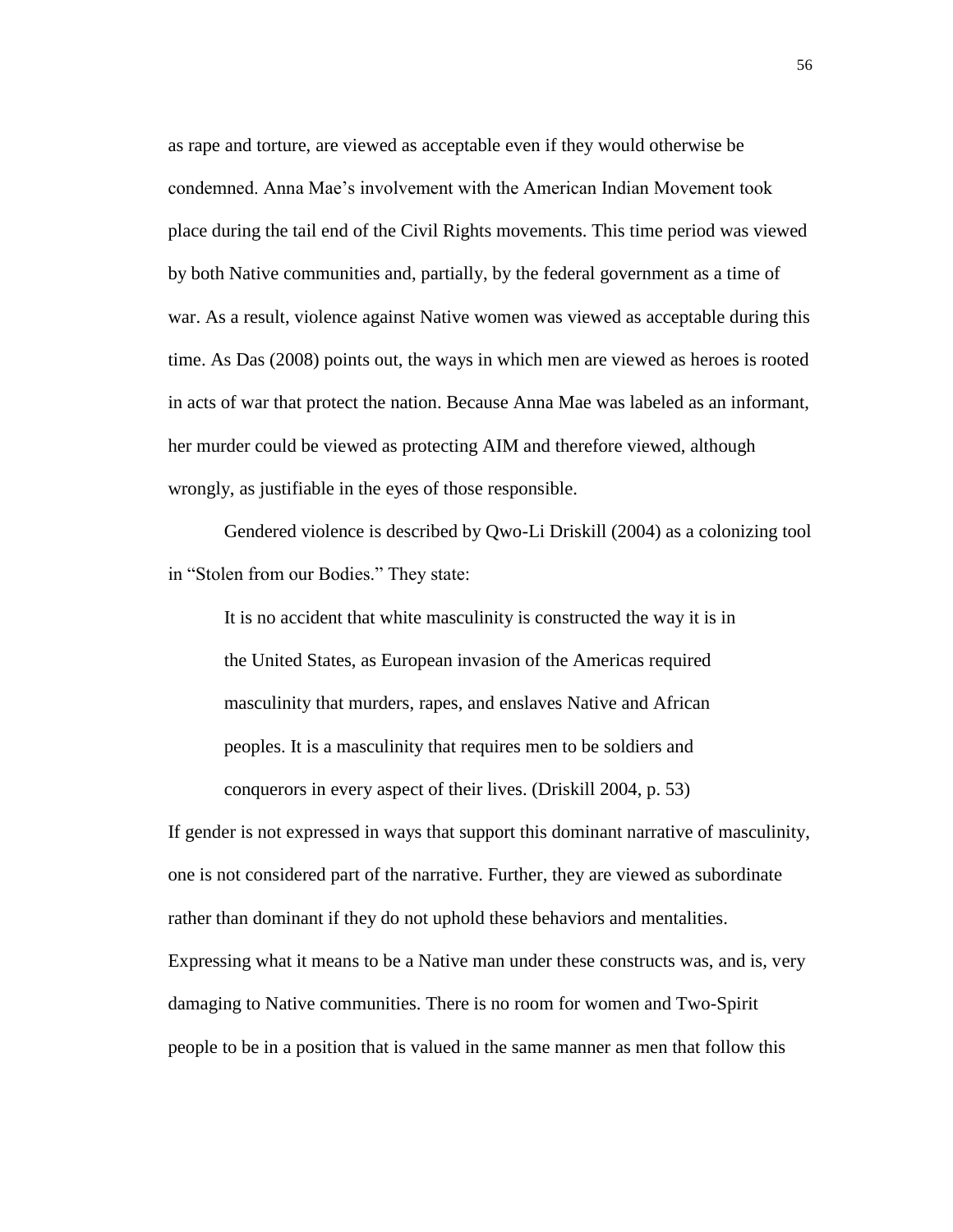behavior. It was a well thought out form of control that the dominant, colonizing force brought with them.

This type of gendered violence was not unknown in the American Indian Movement, nor was the influence of dominant society in creating an atmosphere of hostility. In particular, the FBI was fully aware of the implications of targeting Anna Mae as a false informant. Coupled with her leadership within the women's circles of AIM, she threatened the form of masculinity that had become adopted by the American Indian Movement from dominant, white culture in the United States. Dominant society has constructed a structure built upon:

The ways in which hegemonic masculinity has acted to subordinate Indigenous men encourages them to similarly assert power and control by subordinating Indigenous women and women of colour, as well as white women (where circumstances allow), other Indigenous men who are considered physically and intellectually weak, and those who do not express a heteronormative identity. The ideals of the current hegemonic masculinity are what all men must strive to achieve and uphold in order to be recipients of male privilege to its fullest extent. As a result, many Indigenous men abide by these ideals, even though doing so contributes to their own subordination as a group. (Innes & Anderson 2015, p. 11)

Following this model, a way to conquer Anna Mae was to rape and murder her so the threat is no longer there. As Joy Harjo expresses in a letter to the Indigenous Women for Justice group, "Bottom line Anna Mae was murdered because she was a strong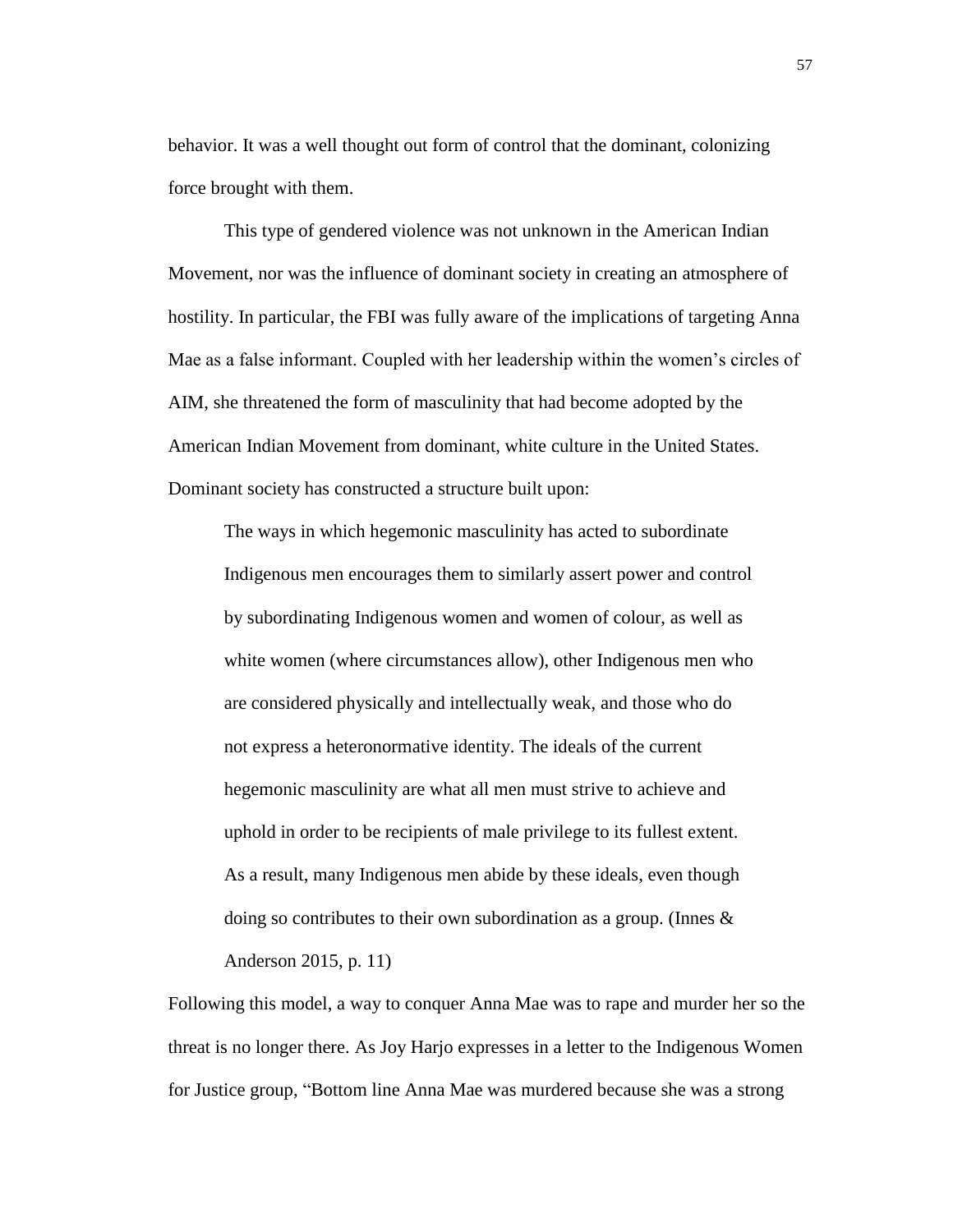woman. She was made an example for the rest of us to keep quiet"

(indigenouswomenforjustice.org n.d.). In the process, this type of masculinity is reinforced through exerting a dominating presence. What also occurs in the process is the continued oppression of the community they strove to protect.

Lee Maracle describes how this learned behavior directly impacted Native

communities in *I Am Woman*:

If the State won't kill us

We will have to kill ourselves.

It is no longer good etiquette to head-hunt savages

We'll just have to do it ourselves.

It's not polite to violate "squaws"

We'll have to find

An Indian to oblige us.

It's poor form to starve an Indian

We will have to

Deprive our young.

Blinded by niceties and polite liberality

We can't see our enemy,

So, we'll just have to kill each other. (Maracle 1998, p. 11)

This impactful passage clearly shows how this behavior was strategically taught as another form of colonial control. When it no longer became socially acceptable and supported by laws to inflict acts of genocide upon indigenous communities, society was then constructed to lead these same communities to continue to oppress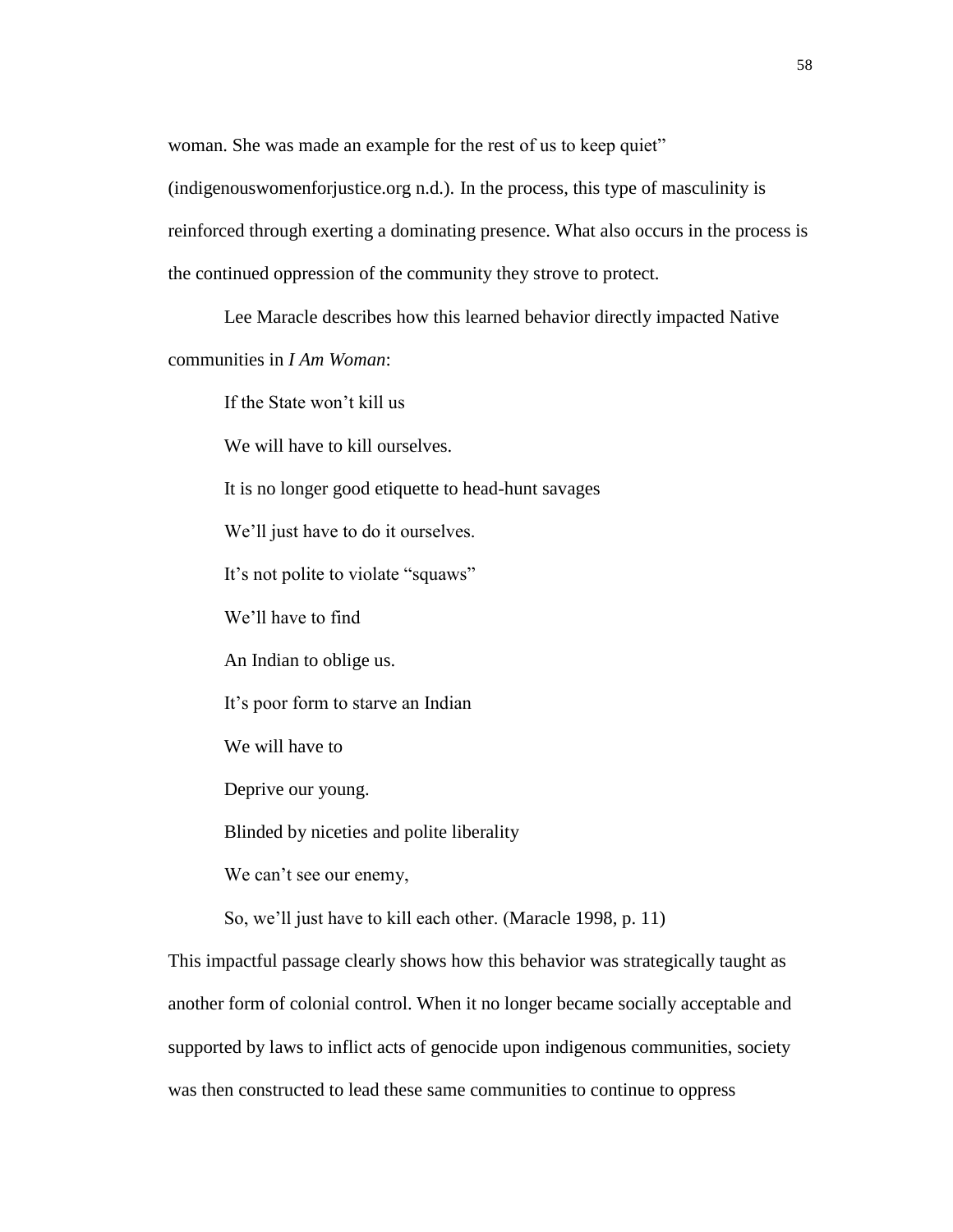themselves. This cycle of internalized oppression is fueled by the societal norms in which we live. Andrea Smith explains the type of systems that result from these cycles:

[Hetero]patriarchal society is a dysfunctional system based on domination and violence. Dysfunctional systems are often maintained through systematic denial, a failure or inability to see the reality of a situation. This denial need not be conscious, intentional, or malicious; it only needs to be pervasive to be effective. (Smith 2005, p. 17)

Native communities became engrained with this type of system. When a system is built through pain, fear, oppression, and control, it has a foundation that is dysfunctional. In turn, it continues to self-replicate the dysfunction. Although it created a strong, unified sense of Indigenous belonging and community, the American Indian Movement was not immune to internalized oppression. Being part of marginalized and oppressed communities that remain in a place of trauma meant that all of these experiences spilled over into AIM. This does not mean that good did not come from the work that AIM did during the 1960s-1970s. Rather it is an opportunity to acknowledge that there was and still is much healing that needs to happen in our communities. It is also an opportunity to acknowledge that this behavior was one that was learned and can be unlearned.

Anna Mae, along with many other Indigenous women, lived through heteropatriarchal violence first hand. It is a deep rooted, societal problem that has been festering for the past few hundred years. Andrea Smith (2005) describes how in order to fully address issues around sovereignty, issues around gendered violence,

59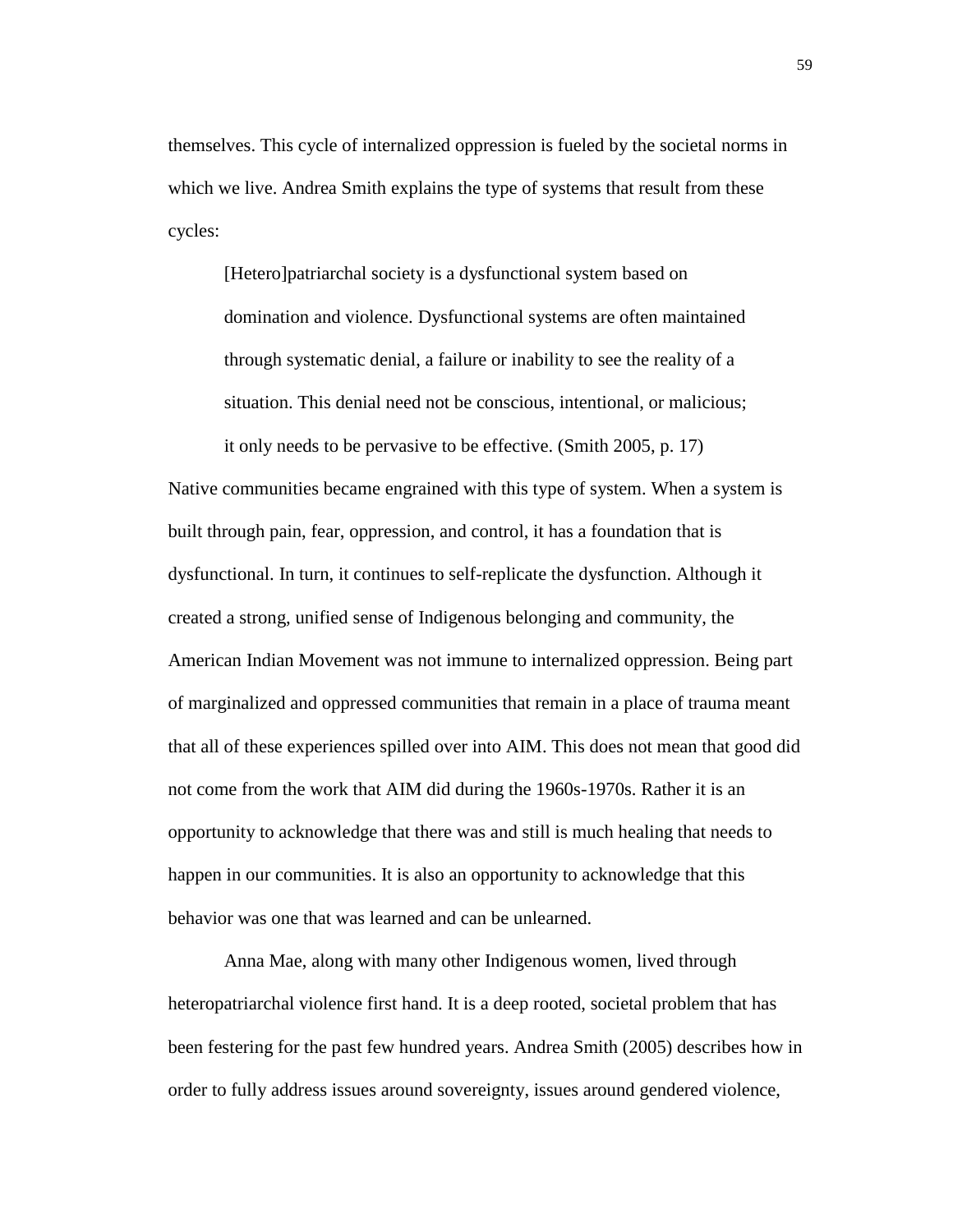particularly around violence against Native women, must be addressed. Otherwise, the same system of power will continue to be in place. Fortunately, more indigenous women have been recognized in rising up and actively resisting this heteropatriarchal system of control. Further, M. Annette Jaimes (1992) points out that Native women have always been resisting. They have been resisting colonization all along. In particular,

…women have always formed the backbone of indigenous nations on this continent…it is the women who have formed the very core of indigenous resistance to genocide and colonization since the first moment of conflict between Indians and invaders. In contemporary terms, this heritage has informed and guided generations of native women… (Jaimes 1992, p. 311)

However, this resistance did not come without consequences. The consequences were experienced in different ways depending on the community that they were from. In Anna Mae's case, her experiences with colonization and resistance began in Canada and continued to her time in the United States.

## *Anna Mae's Experience with Colonization*

Anna Mae Aquash was born in Novia Scotia, Canada and lived much of her life on her Miq'mak Reserve (Brand 1993). While there is sometimes a romanticized view of what Native communities look like, it is important to note that many Native communities live in extreme poverty and under intense situations that stem from their isolation from the general public. Anna Mae and her siblings were not immune from the poverty and lifestyle that accompanied it. Johannah Brand (1993) described Anna Mae's mother as having addition issues revolving around alcohol and gambling.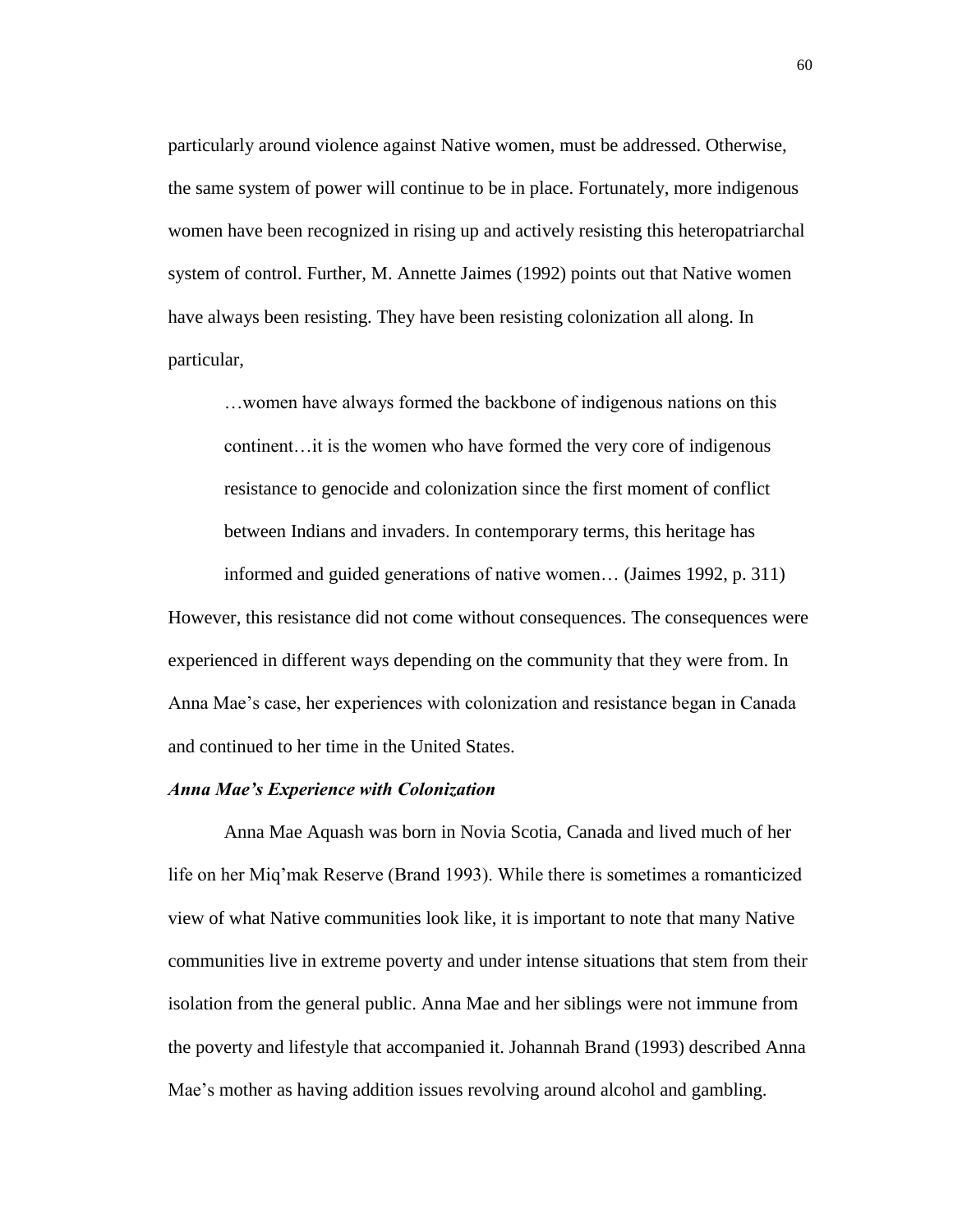Much of her childhood was spent house hopping while staying with relatives or people her mother cleaned houses for in exchange for boarding.

In addition to experiencing extreme poverty, Brand (1993) points out that Anna Mae and her siblings experienced health disparities that nearly cost them their lives with life-threatening illnesses and/or injuries. Even when they lived in a home with their mother's partner, there were simply not enough resources to support their home and maintain proper medical care. To have to balance necessities is not something new to Native communities and leaves families facing very difficult situations. In some instances, there is not a choice on seeking care. In Anna Mae's situation, "There was only one car on the reserve and trips to the nearby towns were infrequent" (Brand 1993, p. 49). The expense of travel from remote locations can be the biggest barrier that prevents families from being able to access the care they need, especially in instances where there is not a working vehicle available to take them to the health care facility.

Facing health disparities was only part of the conditions that Anna Mae faced growing up. Anna Mae's experience with school was not one that encouraged her to complete her education. Racism in school settings are part of an institutionalized process to keep oppressed groups from moving forward in life with similar opportunities as those in control. Historically residential schools have been a big part of the destruction of self-worth amongst First Nations children. In 2015 Canadian officials launched a truth and reconciliation effort to address the trauma inflicted upon First Nations children through the residential schools. The effects of this colonial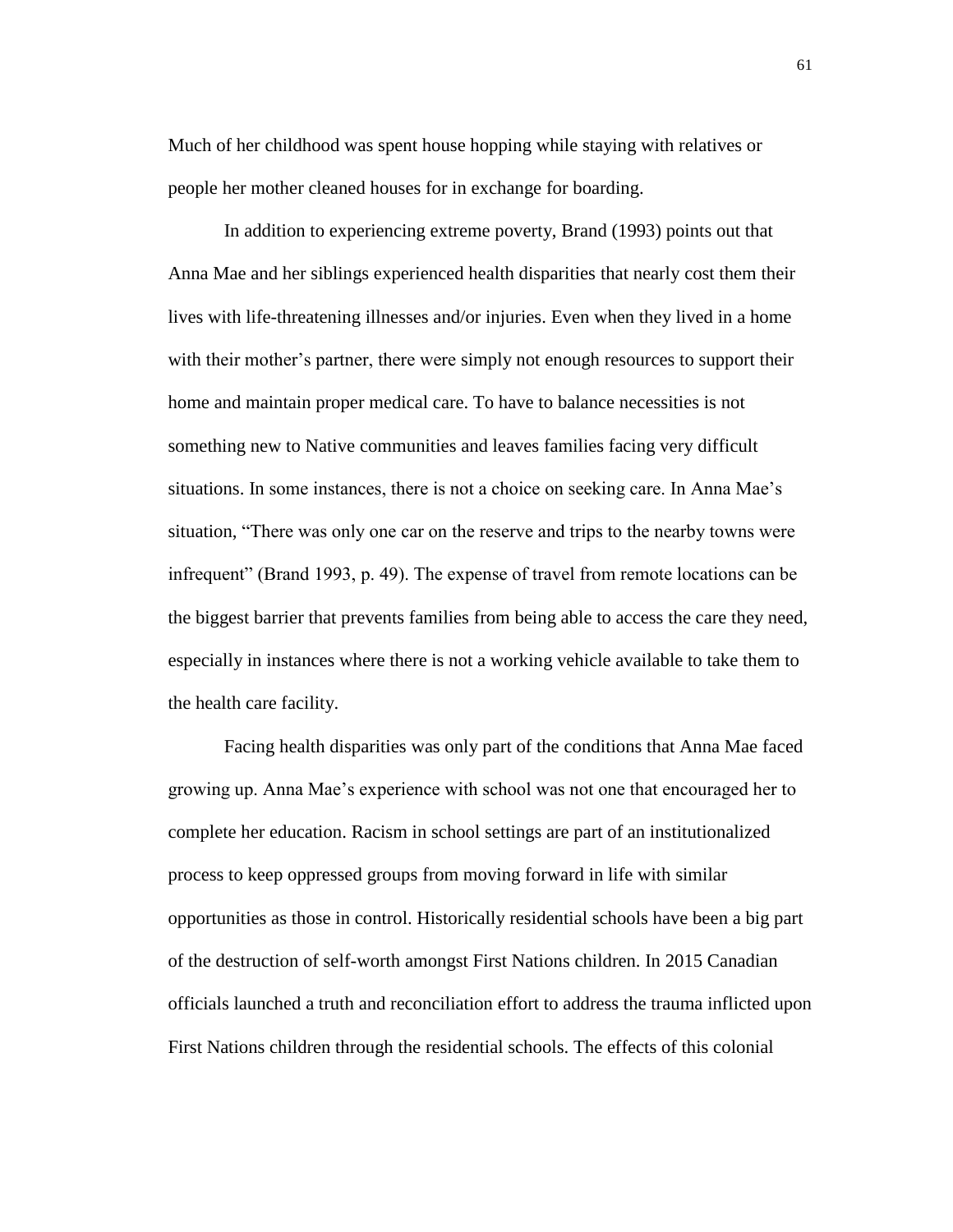effort were tremendous and long lasting. There are countless stories of the atrocities inflicted upon the children who attended these schools. As described in this passage:

Canadian governments and churches pursued a policy of 'cultural genocide' against the country's aboriginal people throughout the 20th century, according to an investigation into a long-suppressed history that saw 150,000 Native, or First Nations, children forcibly removed from their families and incarcerated in residential schools rife with abuse. (Barber 2015, np)

The role education systems have in shaping the future of children cannot be taken lightly nor can the effects of trauma they faced. Residential schools were part of the systematic racism and systematic efforts to eradicate Indigenous presence and memory from the minds and hearts of the children that were taken from their communities to the schools.

As a comparison with experiences in the United States education system, we can look towards the Kennedy Special Subcomittee on Indian Education report of 1969. The report called for the reform of Indian education referring to its state as national tragedy (Deloria and Lytle 1983). Given the history of Indigenous children's experiences with schools in Canada, it is not farfetched to use this as a comparison to the state of Indian education in Nova Scotia as well. The subcommittee report, however, falls short of addressing the reason behind the disparities that existed as described by Deloria and Lytle:

But even this report, wholly sympathetic to Indian aspirations, failed to provide a philosophical-historical framework in which people could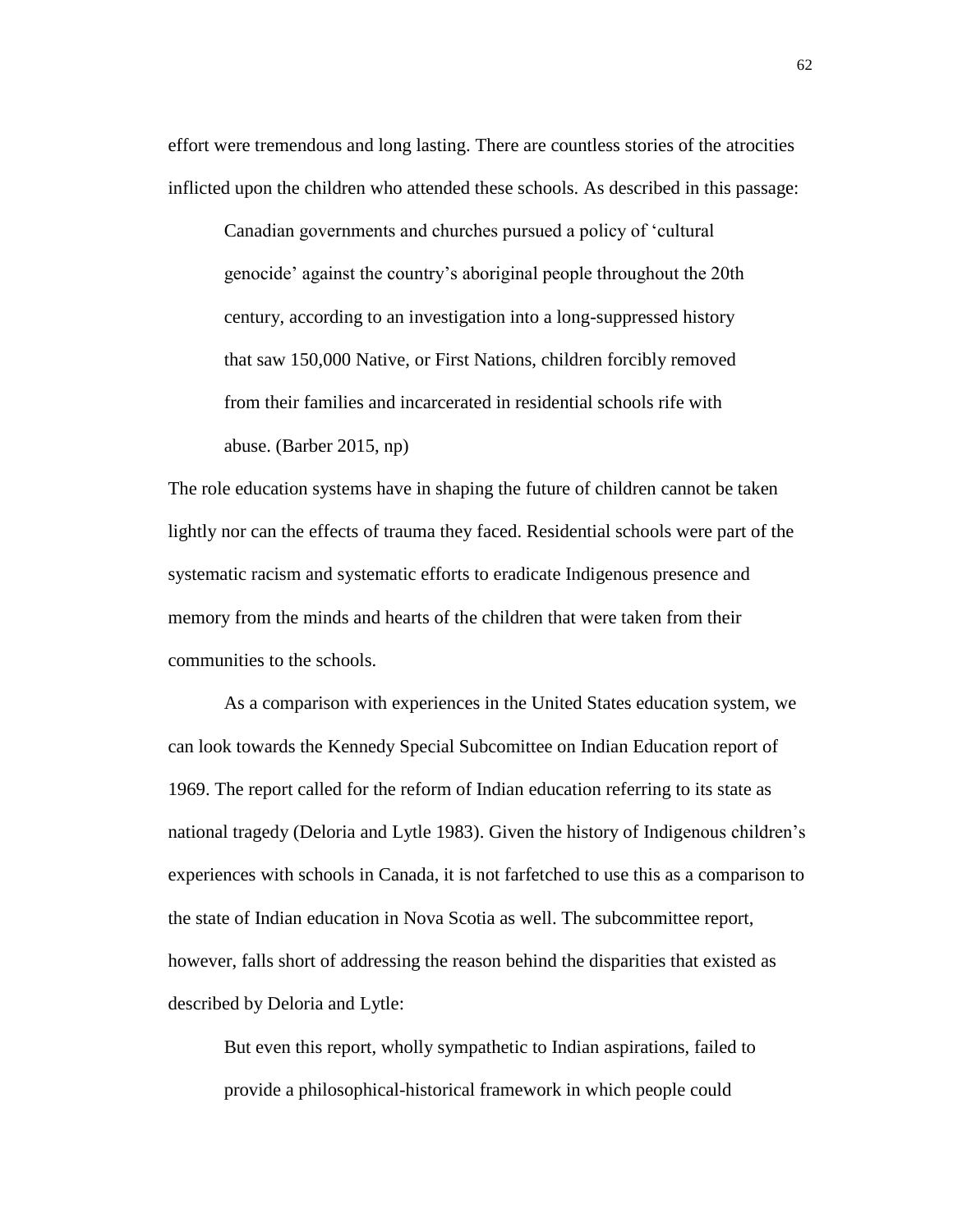understand *why* Indian education was such a disaster and disgrace. Although emphasizing the cultural differences that exist between Indian people and other groups in American society, the report assumed without further critical reflection that, given the same opportunities of access to educational institutions as the white majority, Indian would adopt the same values and come to achieve the same results. Culture, in this context, was merely the trappings of costume, music, and dance and did not include fundamental differences in perspectives about the world. (Deloria and Lytle 1983,

p. 240)

Lack of access was only part of the problem. Lack of acceptance and understanding of cultural differences is a barrier that Native students face in predominately white schools. Going from her reserve to this type of setting did not set Anna Mae up for academic success in this sense.

Brand (1993) discusses that as a result of the prejudices Anna Mae's family faced in school off the reserve, she just stopped going to school. The climate is described as one that:

Indian children were never particularly welcome in schools off the reserve…The schoolyard taunts and racial slurs against lazy drunken Indians were a shocking forewarning of the life awaiting them…Anna Mae's response to the conflicts was, increasingly silence and withdrawn. (Brand 1993, p. 52)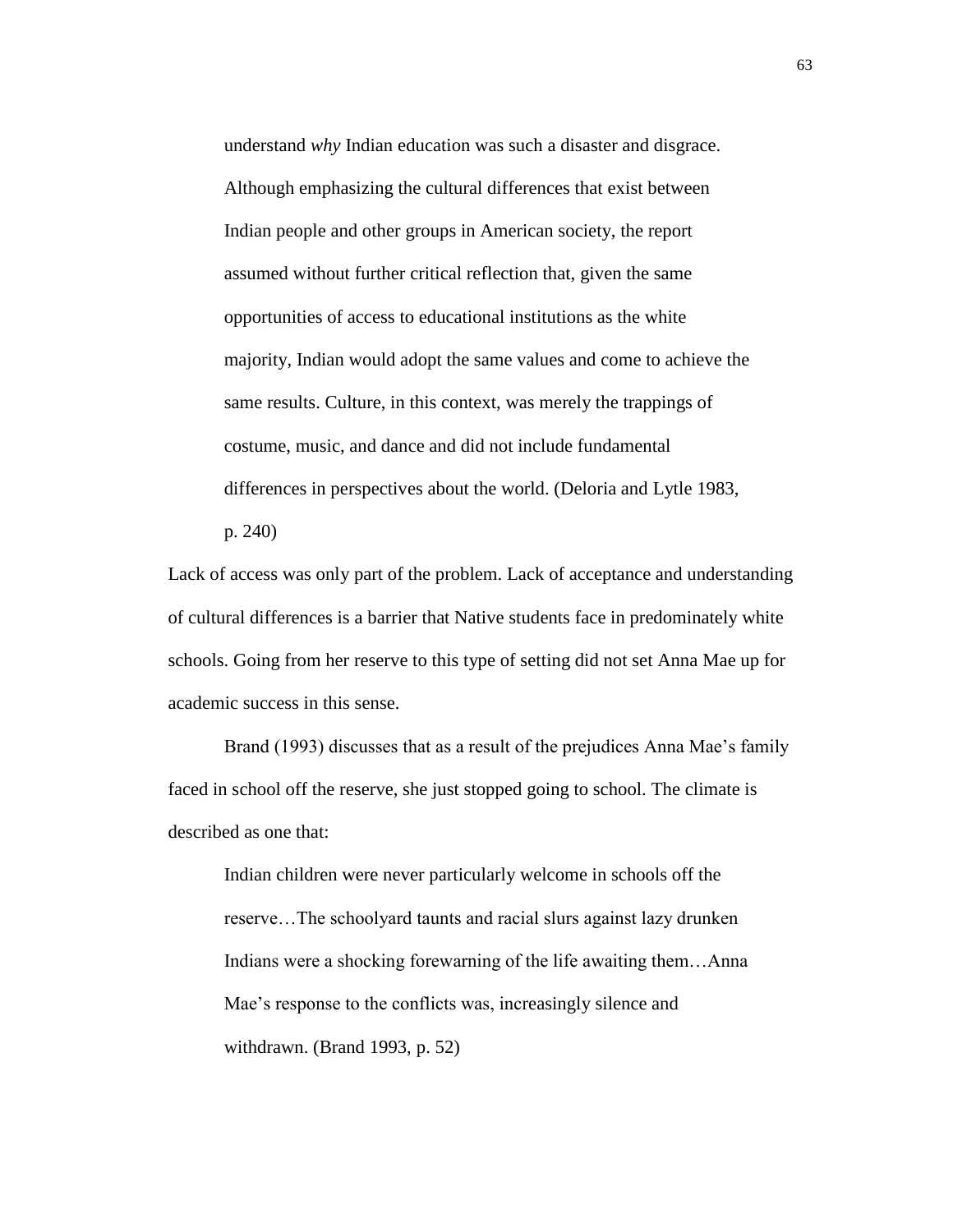A hostile environment such as this does not support academic achievement nor does it set up future generations for communities that embrace one another. This same hostility followed her to high school. Brand (1993) points out "When in 1961 at the age of 16 she enrolled in Grade 9 at Milford High School, she was just one more of the faceless Micmac students who didn't achieve academically and didn't participate in extracurricular activities" (p. 53). Anna Mae lacked a place of belonging amongst her peers which, coupled with a turbulent home life, led her to drop out. While it is unclear whether or not there was an infrastructure in place to support First Nations students in schools outside the reserve, it is clear that they failed to address the systematic issues that drove Indigenous students out of the schools.

Limited opportunities on the reserve did not encourage her to stay either. Rather, Anna Mae sought out a means to support herself which led to joining the migrant workforce that traveled from Nova Scotia to New York and Massachusetts each year (Brand 1993). She became a potato picker where she met her first husband and started her life in the United States. Transitioning from the reserve in Canada to an urban setting caused a number of families to band together to form a community within the cities. Anna Mae witnessed the culture shock that occurred when many of her fellow Natives moved to the city and the role alcohol played in their coping with this transition. Along with alcohol abuse followed its effects of crime, domestic violence, death, incarceration, and homelessness. In response, Anna Mae helped create programs, such as the Boston Indian Council, to support the urban community. Her actions showed her love of her people and the care she held in ensuring they did not fall victim to the cycles of self-destruction.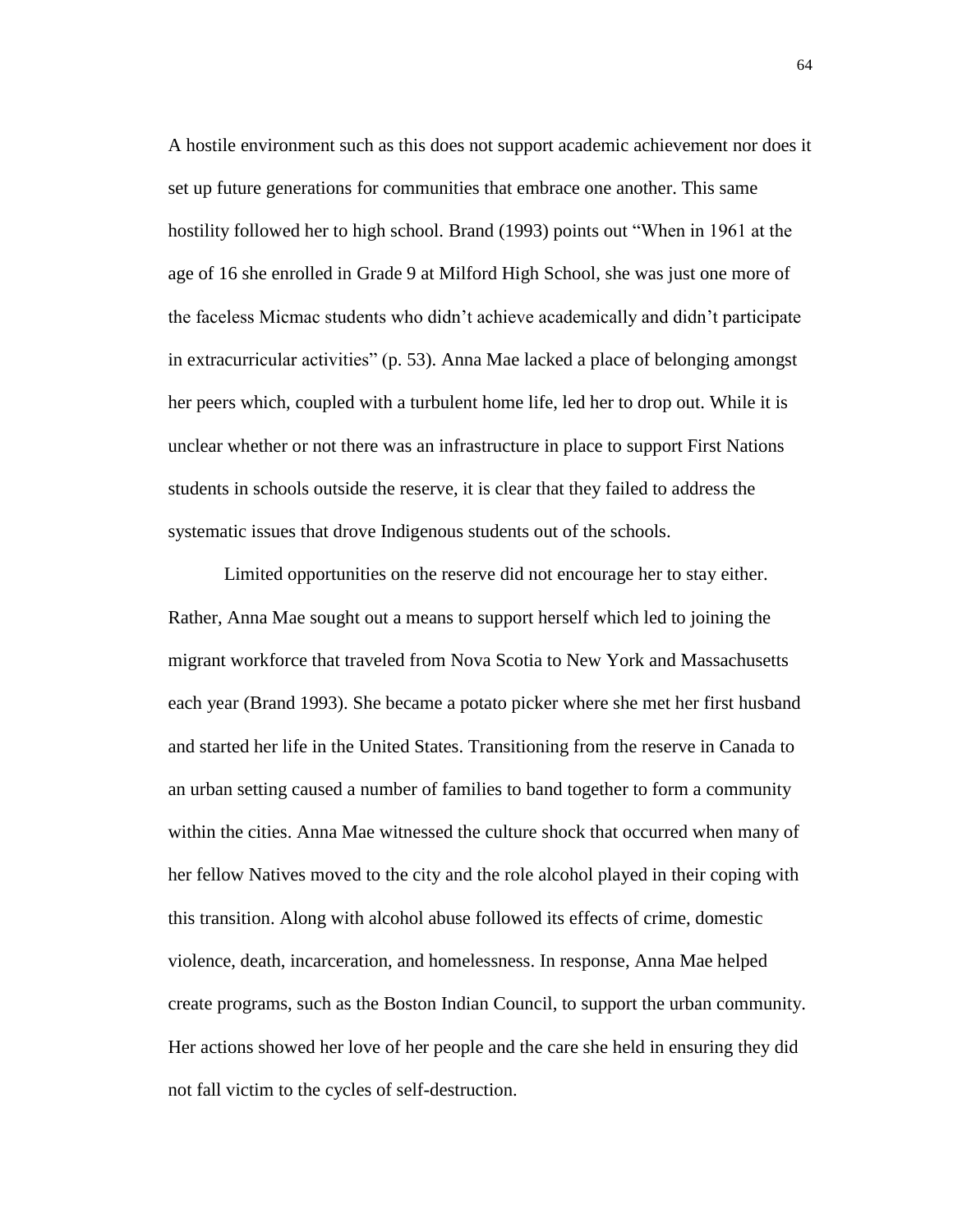While many Indigenous people face similar adversities, there is a sense of resiliency that has emerged. It may have been easy to be swallowed by the life of poverty and addiction given her circumstances, but Anna Mae sought a different life that was not restricted by the boundaries of her reserve. However, she did have a system to face that did not value the life of Indigenous people, particularly Indigenous women. The ripple effect of historic and generational trauma runs deep and Anna Mae was not invulnerable to this.

## *Anna Mae's Transition to Resistance and AIM*

Anna Mae was viewed as a warrior woman through her actions not only alongside the men in combat, but also her dedication to her communities. Johanna Brand (1993) describes the way Anna Mae was able to inspire the other women in the Movement to rise up stating, "She was able to reach the women and move them to fight against the hardships of reservation life in a way the male leaders of AIM were not able" (p. 122). As a result of her mobilization of the women, she faced something that the male leadership did not. She was quickly labeled as an informant for the FBI and interrogated at the AIM headquarters (Brand 1993). Prior to her work on the empowerment of the women, Anna Mae did not face these accusations. It can be argued that this was indeed because of her gender and/or because of her ability to bring unity and voice to the women of the Movement. Even with the male leadership experiencing contact with the FBI, they were not interrogated by the other members of the leadership in the ways in which Anna Mae was. If they were interrogated, their level of interrogation did not lead to substantiated fear for their lives which ended in murder.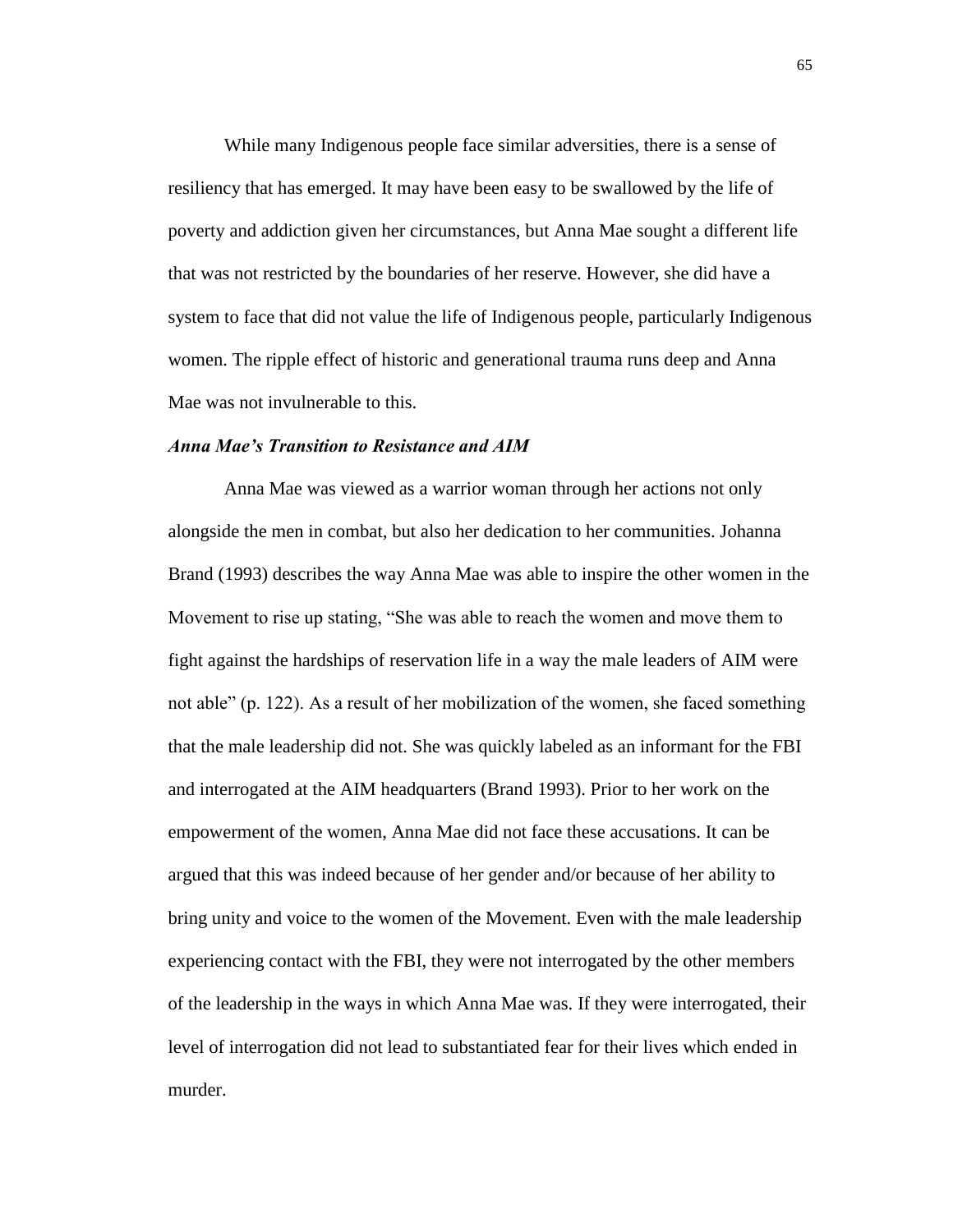What becomes another point to consider is that Anna Mae was being targeted by both the FBI and the American Indian Movement simultaneously. The first edition of Johanna Brand's book *The Life and Death of Anna Mae* was published in 1978, nearly three years after Anna Mae's murder. Brand states, "The suspicion remains that Anna Mae was killed by an AIM member, who was convinced she was an informer and murdered her in a desperate attempt to stem the flow of information to the FBI and protect the hunted leaders" (Brand 1993, p. 144). The reason this observation is so important is that it is one that AIM has contested since the word of her murder arose. While the FBI had used tactics of creating "snitch jackets" in both the American Indian Movement and the Black Panther Party through their COINTELPRO program as a way to create suspicion and division within the movements, Dennis Banks was quoted as denying AIM was responsible for her death (Brand 1993). There was no denial in the fact that she was a suspected informant though, and the suspicion that it was an inside job did not go away.

While the American Indian Movement had made a priority of seeking justice for Anna Mae's family, this focus faded over time. It was not until the trials of John Graham and Arlo Looking Cloud in 2001 that the truth of her murder came to light. Anna Mae's murder was indeed an inside job (Donnelly 2006). The reason behind her murder has yet to be revealed, but it is important to note that her mobilization of women occurred not long before her death. She challenged the ways in which gender roles in AIM were being constructed that placed women in background. The message her murder sent is deep and one that exemplifies the power dynamics the men in the Movement held: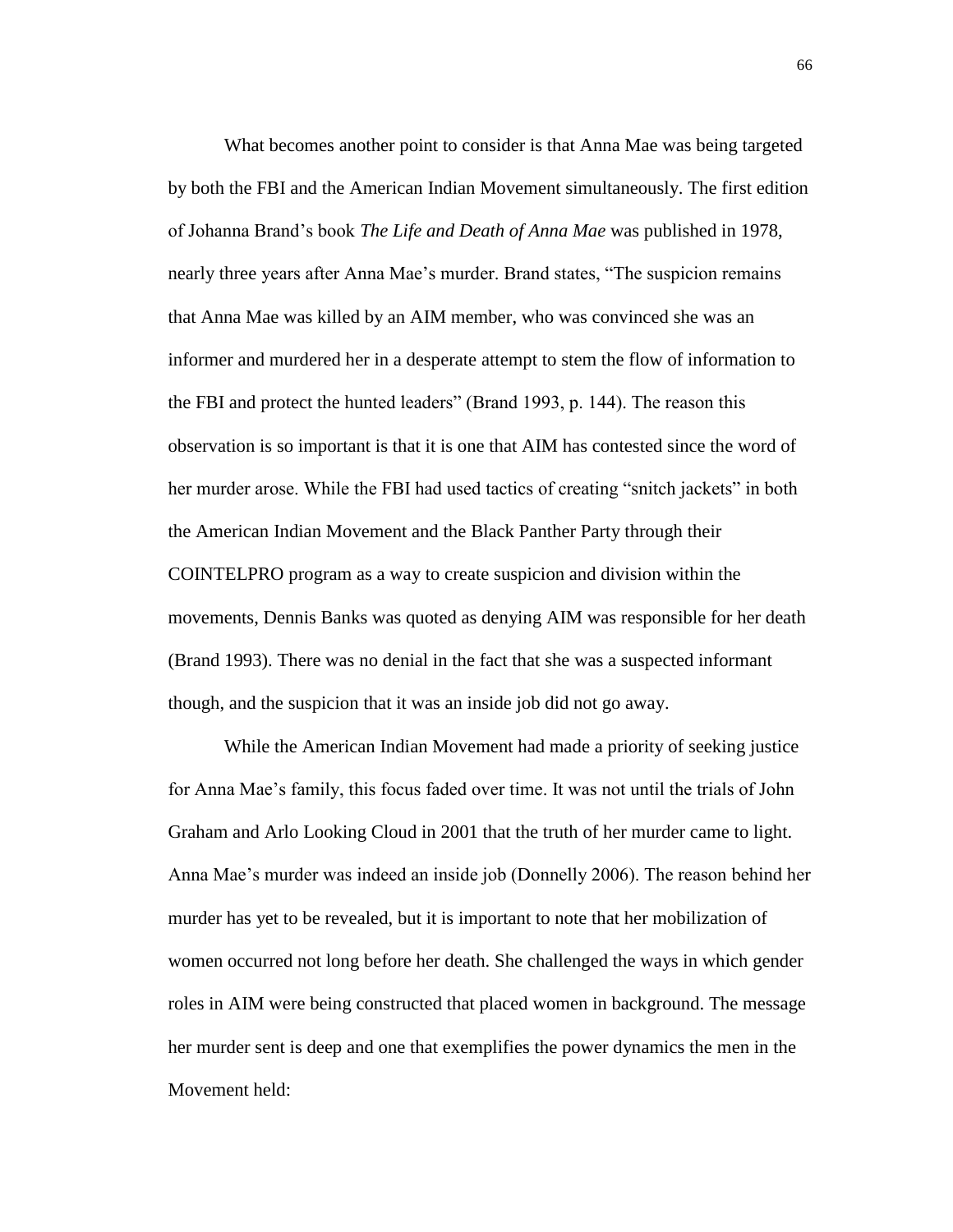Among some AIM members, particularly the women who had been Anna Mae's friends, the death created a desire to get as far away from AIM as possible. Some felt it was dangerous to defend the dead woman, fearing that anyone who did so would be labeled an in informant. Thus the already battered movement suffered another severe blow. According to Paula Gise, 'Anna Mae's death did not destroy AIM. What it did was show that AIM was dead.' (Brand 1993, p. 143)

The purpose of AIM was to liberate the people and reclaim culture as well as lands. Through the murder of Anna Mae, it was clear that the Movement was losing focus. Rather than focus on the intent and issues at hand, scrutiny of those within became a focus, likely due to the COINTELPRO tactics. The silencing of Anna Mae through murder further exemplified the control men held in the movement that was discussed in chapter two. Two men from within the American Indian Movement murdered her and evaded persecution as well as suspicion for over thirty years. The absence of attention towards violence against Indigenous women is one that is still felt today.

# *Heteropatriarchy and Control in AIM*

Lee Maracle (1996) discusses the complexity of the leadership of the American Indian Movement in its absorption of a heteropatriarchal leadership style. This acquisition of power and control is not one that many tribal communities followed pre-contact. Maracle argues:

Leaders were not selected on the basis used by our ancestors: selflessness, wisdom, courage and responsiveness to the interests of the 67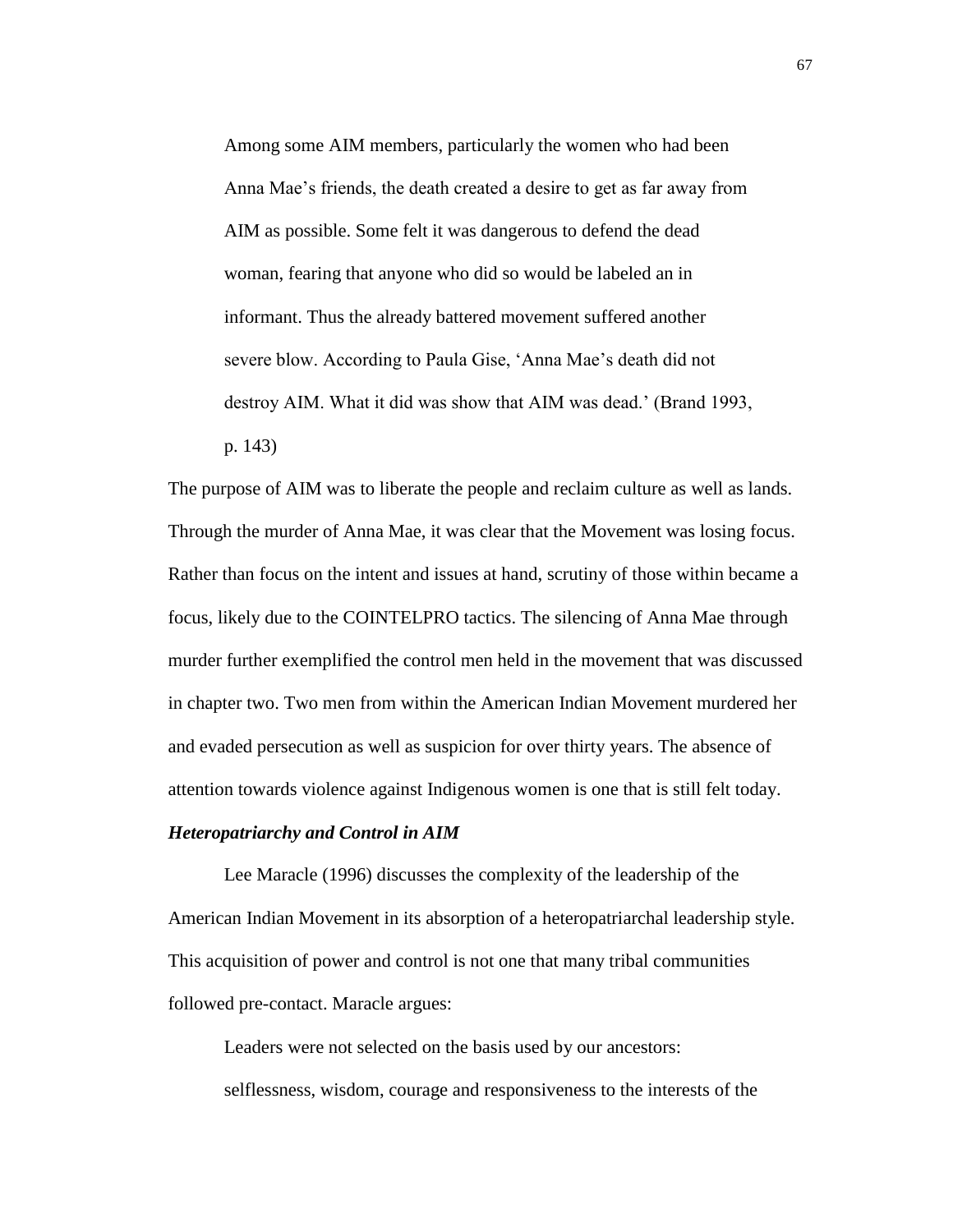people. Instead, verbosity, arrogance and arbitrariness became standards for selection. The media and white liberals became the judges. (Maracle 1996, p. 106)

Certain men of the American Indian Movement rose to the center stage reinforcing the media's depiction of what a warrior was. Even with my own experience growing up learning about AIM, the people who would come to mind when it was mentioned tended to be men. I knew women were involved, but did not necessarily know them as a symbol of what AIM was.

While the heterosexual men became the fixed image of the AIM warrior, there were others who were overlooked that also assumed the role of the warrior. Upon Anna Mae's entry to the occupation at Wounded Knee, she made her role and intentions of being there clear. "On her first night in South Dakota, [Dennis] Banks told her that newcomers were needed on kitchen duty. 'Mr. Banks,' she replied, 'I didn't come here to wash dishes. I came here to fight.'" (Konigsberg 2014, np). This statement was one that lasted with her throughout her time with the Movement. Anna Mae represented not only a warrior woman, but also the resistance to being defined by gender in what we are capable of. There is much strength that comes from this type of resistance and is not one that is always welcome.

Had Anna Mae's life not been ended, there may have been further strides to disrupt the sexism that existed within AIM. There were many women who went, and continue to go, unmentioned in the American Indian Movement history. Some of these same women helped reinforce the ways in which the men were positioned in leadership roles. Keeping in mind that misogyny was likely justified by looking for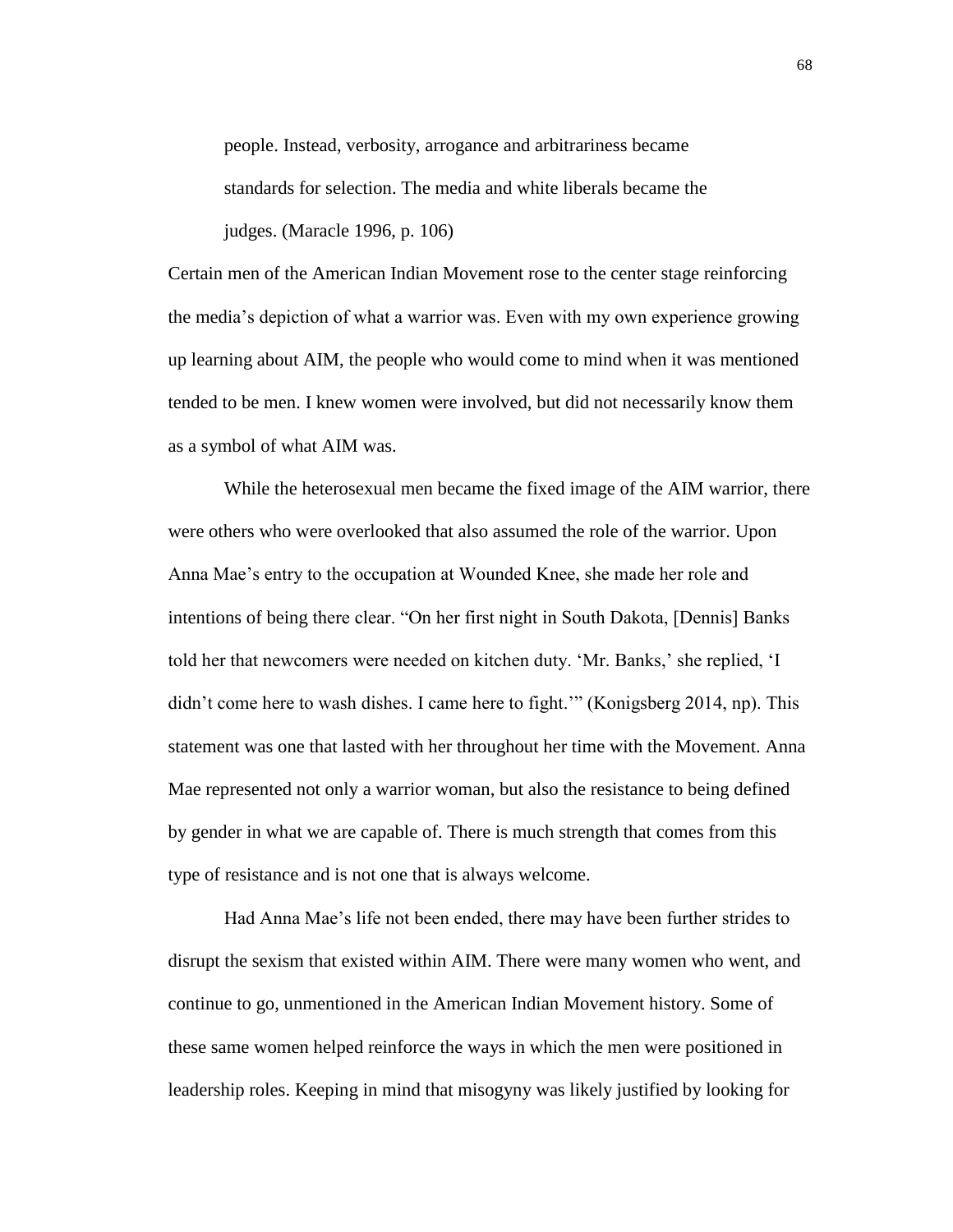ways to label it as traditional, an article with Margo Thunderbird describes this process well:

It was not lost on Aquash that while women made up roughly half of the movement's ranks, Banks, Means and a handful of men got all the attention. 'we were doing what Indian women did for thousands of years, which was stand behind the men and prop them up,' says Margo Thunderbird, who worked with Aquash in St. Paul and California, writing speeches for AIM's leaders. 'We wanted to present an image, and angry Indian man was better than angry Indian women.'

(Konigsberg 2014, np)

Imagery is a powerful tool. It has the ability to define our identities as well as the ways in which others perceive us. By creating and supporting the image of the modern 'strong, Indian, male warrior', the image of the modern 'quite, submissive, Indian woman' was also created and reinforced. These images became the ways in which the AIM structure was defined and as a new members joined, these gendered roles were replicated and further supported.

Anna Mae's story is further complicated through her romantic involvement the year of her disappearance and murder with Dennis Banks, whom was in a common law marriage with Kamook Nichols (Brand 1996). Oftentimes sexuality is used a way to judge a person's worth as a leader. Because of this affair, it is not farfetched to assume that Anna Mae's leadership was questioned. Heterosexual men were the forefront of AIM. Women such as Anna Mae and others, as well as Two-Spirit members of AIM, did not have a place in the prescribed leadership as it was.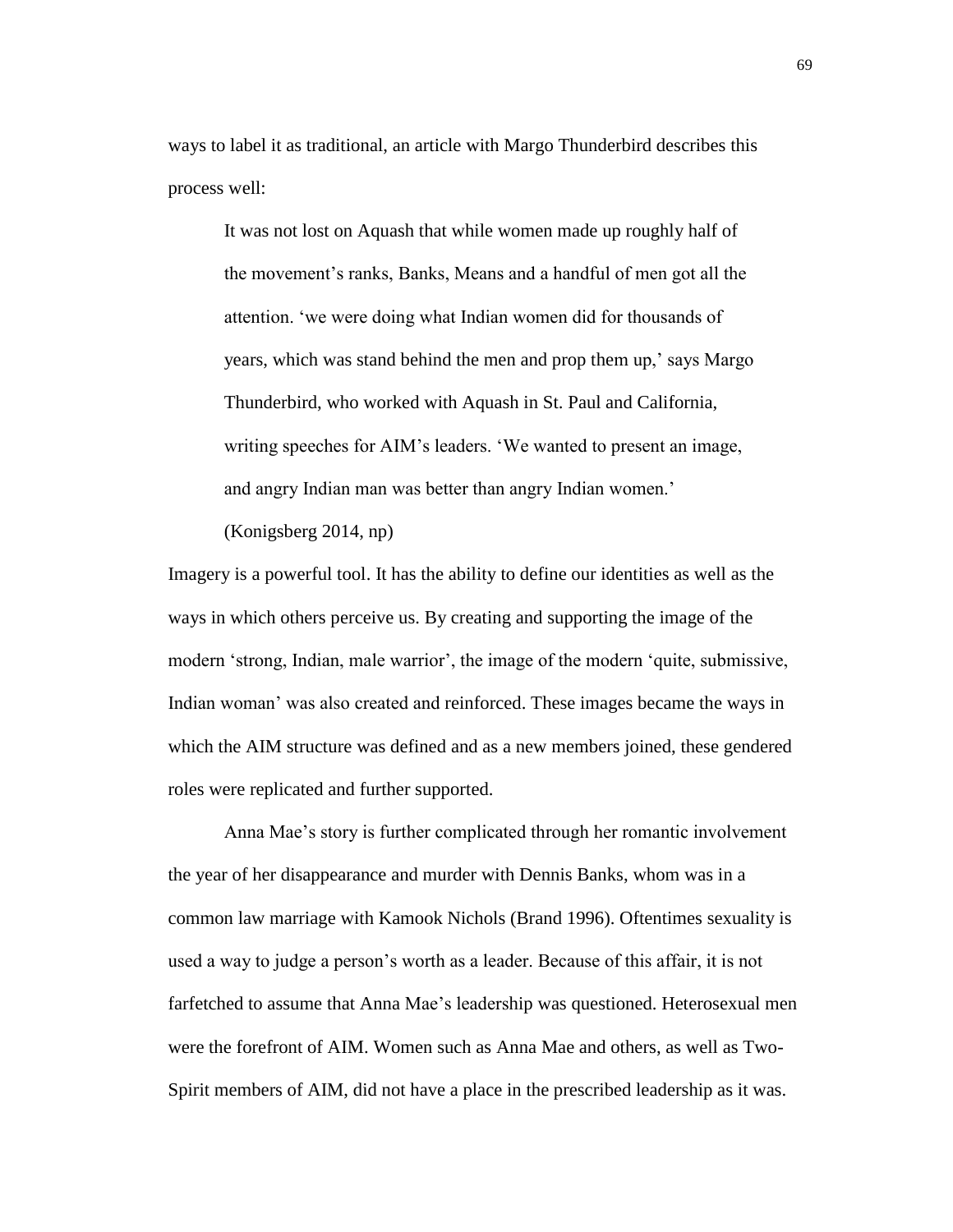Women were not in control of their sexuality and men could use women as they saw fit. Yet women were judged by situations like this. As reflected by the void of queer voices in documented AIM history, queer AIM members were erased from the conversation altogether. Anna Mae's affair with Dennis Banks did come with heavy scrutiny by other women known as the Pie Patrol in AIM (Konigsberg 2014). It did not support the heteronormative behavior that they too participated in upholding by place the men in leadership in a place above them, and she was interrogated by some of the women of AIM as a result. Women were expected to fill certain roles and maintain a positions subordinate to the men, especially in the public eye. This behavior is one that can still be seen today in many Native communities.

It is important to note that after the focus of AIM on Anna Mae's murder faded, there was one person who took a huge risk to seek answers. That person was Kamook Nichols. Over the course of several years Nichols wore a wiretap to collaborate with the FBI in effort to find out who was responsible for Anna Mae's death (Konigsberg 2014). While the recordings played a significant role in the extradition and trials, they did not come without a cost. Nichols was quickly labeled as a traitor and a collaborator with the government, a view that had emerged much earlier but was reinforced through these actions (Konigsberg 2014). This dialogue became a larger debate than the fact that two AIM members had been responsible for her death. Nichols, a woman, was ostracized from the communities while defense committees were set up to fight the extradition of John Graham. This in itself shows the sexism that exists as a continuation of what was occurring during the time of Anna Mae's murder.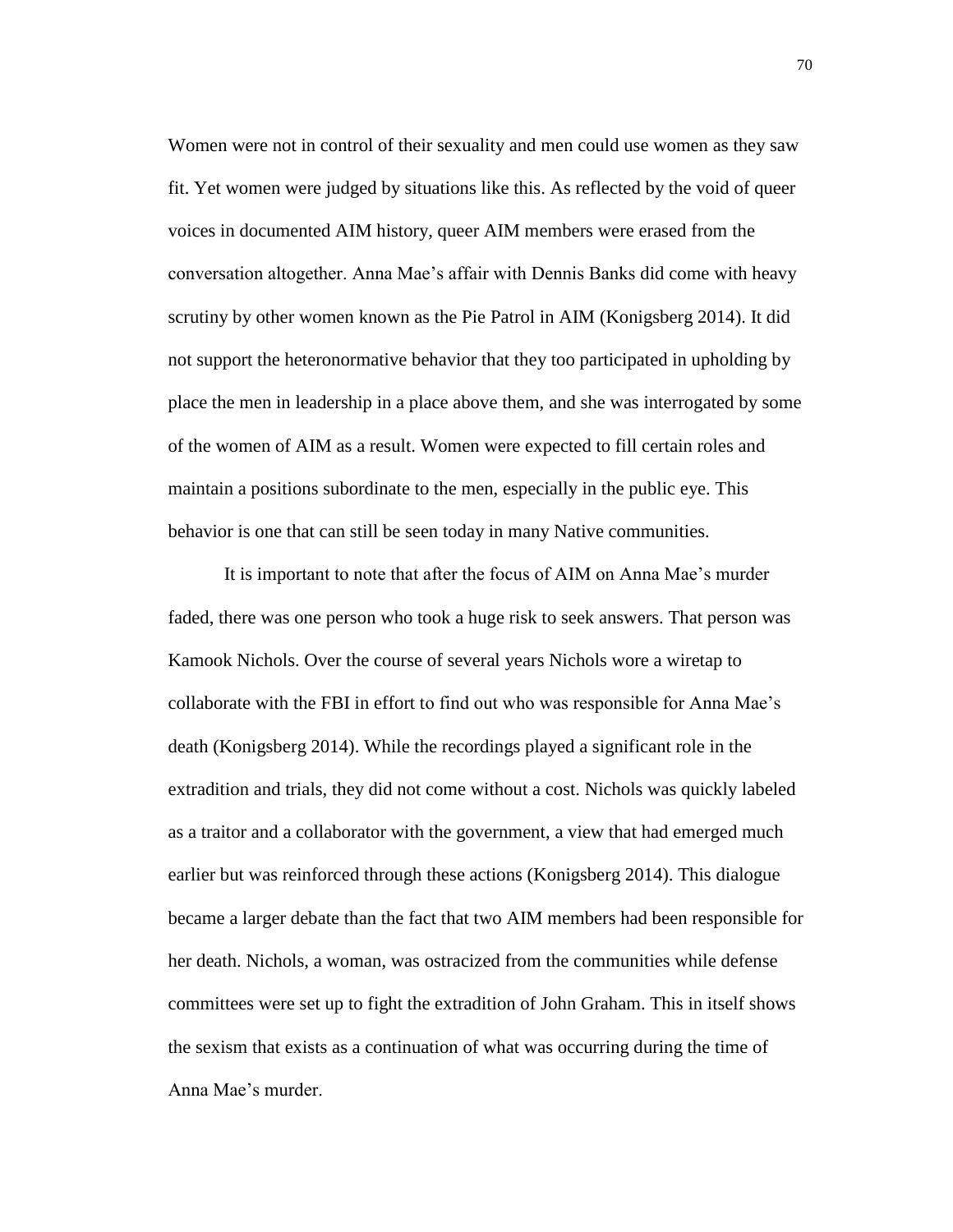While Anna Mae had an affair with Banks while he was with Nichols, this did not end the friendship between the women. In an account of their time in jail together, Nichols is quoted as saying, "I was over it by now…I mean, why should I lose a friend because of Dennis? We never talked about him. We read a lot of magazines" (Koinsberg 2014, np). This affair, however, did not stop people from questioning her intentions for seeking justice for Anna Mae. The scrutiny around sexuality that was described earlier in this chapter was also applied to Nichols. In her case, this scrutiny was used a way to question her motives in working with investigators to learn the truth. As Nichols states, "But more than anything, I just wanted to get to the bottom of it, to find out what happened…So many people have tried so hard to make it go away" (Koinsberg, 2014, np). Among those who do not question her motives are Anna Mae's family. Her daughter Denise Maloney-Pictou issued the following statement to acknowledge their understanding of how Nichols' motives have been questioned as well as appreciation for others who have stood up for their mother:

Men in AIM who still claim to be leaders today accused our mother of being an informant, and their accusations and orders resulted in her murder. Now Ka-Mook Nichols is being castigated. Our family honors Ka-Mook's courage, strength and integrity. We thank Ka-Mook, and we thank the IWJ [Indigenous Women for Justice] for all that they have done for our mother. To all those who support us in our quest and who have stepped forward and asked the difficult questions -- Robert Branscombe, Robert Ecoffey, Paul DeMain, Bob Robideau, John Trudell, and Dino Butler -- and to all those who support our quest for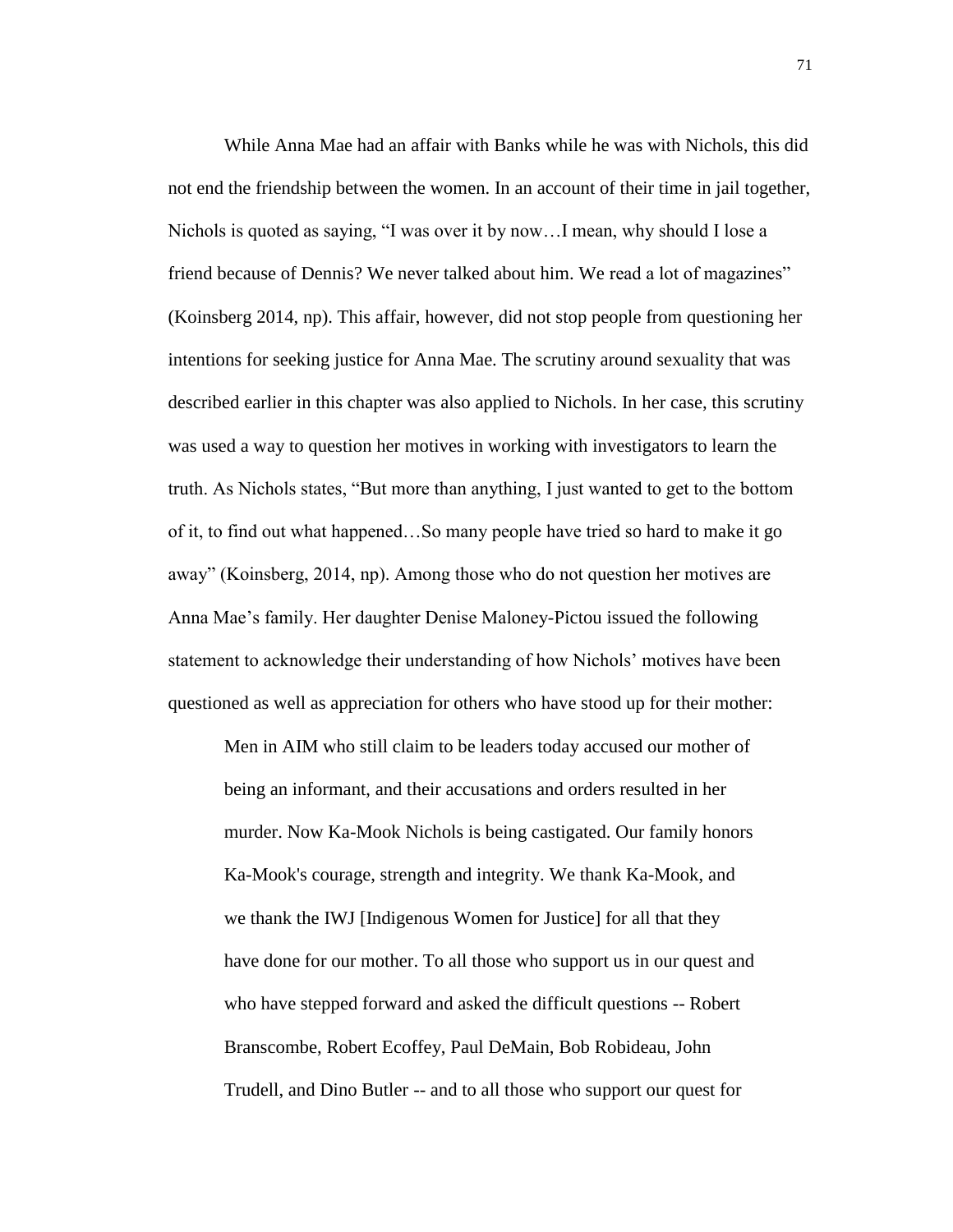justice behind the scenes for our mother – a sister, friend and visionary

- we honor and thank you. (Maloney-Pictou nd, np)

By revisiting the ways in which sexuality was used as a tool of control and validity with not only Anna Mae, but also in more recent times, we can see a pattern that has been upheld. Women have certain expectations that they must live up to in regards to their relationship with men. If this is not followed, their integrity is questioned as seen through the examples given in this chapter.

## *Anna Mae's Legacy*

Anna Mae has long been viewed as a victim of violence. While it is true that she was abducted, raped, then dumped off a ledge after she was murdered, she brought to the dialogue things that Native communities have not been as open to talking about in the past. Homophobia and misogyny have been viewed as normal, and perhaps even more troubling, as traditional in Native communities once they were instilled by the colonizers. Discussing the ways in which our own communities have incorporated these oppressive behaviors as well as the ways in which our resistance movements reinforced them is important. Internalized oppression is not an easy topic to talk about, yet it must be talked about. In order to move into a space of healing, we must talk about it. Sarah Deer (2015) points out the way that Native communities are locked in a cycle of victimization. She states, "Native communities are too often portrayed as traumatized, broken, and dysfunctional – all stereotypes of inferiority that neglect to honor the resilience and survival of the people by focusing on the bad rather than the good" (Deer 2015, p. 10). I argue that there is room for both. Yes, we should talk about the trauma, the shattered spirits, and the dysfunction,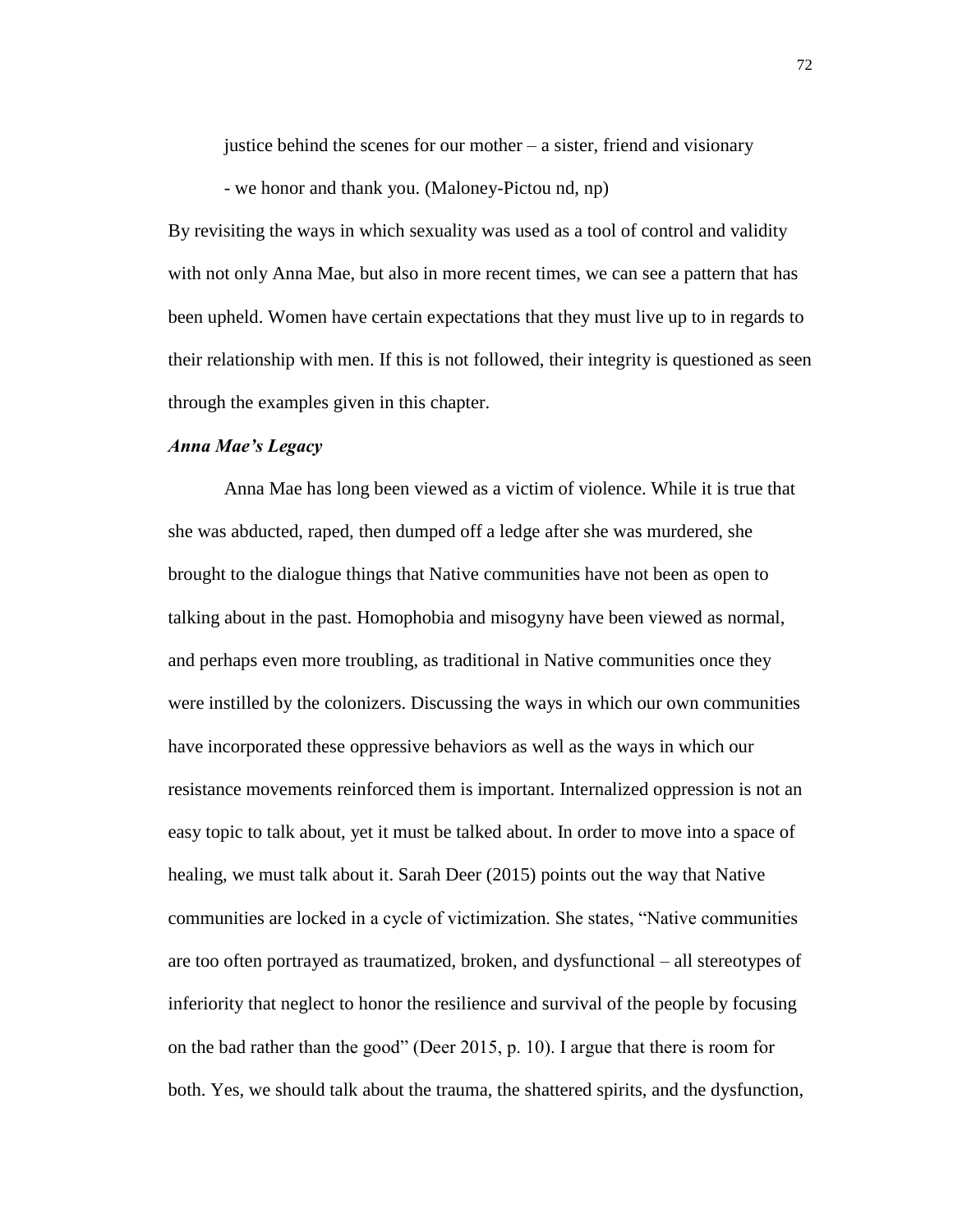but we cannot stop there. We must recognize where we are as a people and why we are here. Otherwise it will be difficult to understand how to begin on a path towards healing our communities. The stories of resiliency are what keep us going and are evidence that we can heal.

Anna Mae's murder represents more than a loss of life. Anna Mae represents the reemergence of women warriors in Native communities. Her life challenged the heteropatriarchal patterns AIM was following. As Brand describes,

Anna Mae roused the other women's anger, indignation and fighting spirit. She was able to reach the women and move them to fight against the hardships of reservation life in a way the male leaders of AIM were not able to do. The women knew Anna Mae had experienced hardships similar to their own and that she now shared their life. (Brand 1993, p. 122)

While her death was an attempt to silence her, Anna Mae's spirit lives on in current generations. Even though she was not listed among those who formed the Women of All Red Nations (WARN), this group was formed shortly before her death and was followed by others in response to the same power structures Anna Mae resisted within AIM. Through this,

The AIM women's response to the sexism internalized by their male counterparts as part of the colonizing process was to resume the timehonored practice of establishing the political equivalent of traditional women's societies. WARN was the first, initiated in 1974. It was followed by [Barbara] McCloud's Northwest Indian Women's Circle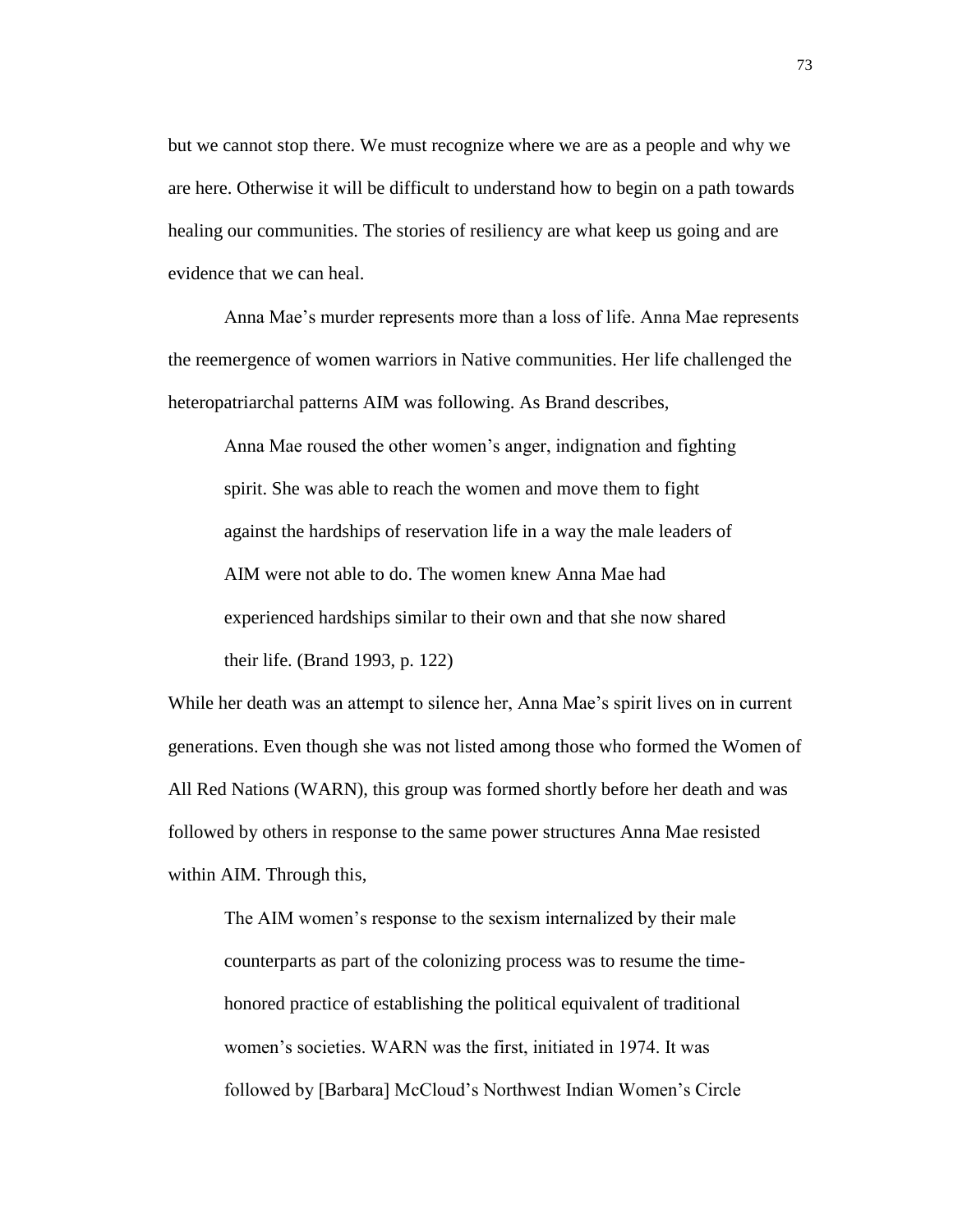in 1981 and, more lately, the Indigenous Women's Network (IWN). (Jamies 1992, p. 329)

Rather than be viewed as victims, the women resisted the dominant heteropatriarchal systems AIM was following not to create further division, but as Jamies (1992) quotes Phyllis Young, to "…work in tandem with them as partners in a common struggle for the liberation of our people and our land…instead of dividing away from the men, what we are doing is building strength and unity in the traditional way" (p. 329). As it has been described throughout this chapter, Anna Mae also strove to resist the heteropatriarchal control and work more collectively with women being in a position of strength and resistance. Although it is easy to place Anna Mae in a place that positions her as a symbol, we must not lost sight of the fact that she was a living person, a mother, and a warrior. Her children live on as a living testimony to who she truly was. The people honor her because of the work she did for the people, a reminder of the power of community.

The following chapter will look deeper at ways in which Anna Mae's murder impacts Native communities today. I will bring in information from the previous chapters to describe how systems of dominance and control continue to reinforce oppressive behaviors within Native communities. It is all tied together in how our communities continue to self-replicate they cycles we seen with the ways in which Anna Mae was treated by AIM. Without understanding how these cycles work and what they mean, we cannot fully move forward to a place of lasting healing.

74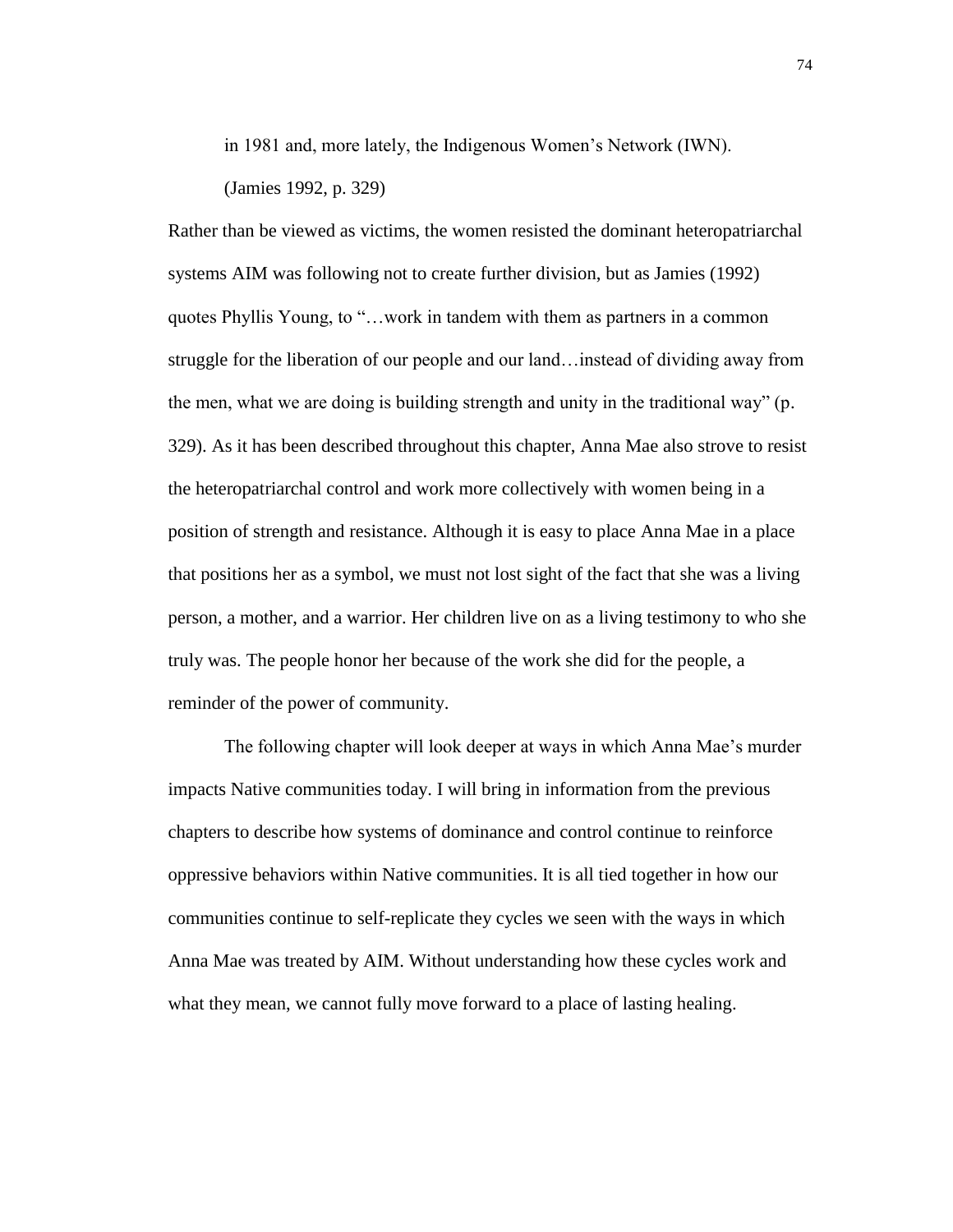#### **Chapter IV: Conclusion: We Have to Understand Our History to Heal**

Indigenous people are at point in our histories to change the course of a cycle of internalized oppression. In the wake of mass disenrollments, government policy serving to pacify efforts for justice, statistics that most people cannot comprehend, and a world that is completely immersed in consumerism, there is also an awakening occurring. Languages are being spoken again, ceremonies are being revitalized, lands are being protected, and we are learning to reclaim who we truly are. We are at a moment that can begin to unravel the story the colonizers told us about who we are as Native people. My late uncle, John Trudell, spoke about getting past the believing, a word that holds the word 'lie' in the middle of it. As a child and young adult, I did not fully understand what he meant by this. While I am still on a path of learning, I now have a better understanding of what he meant. Part of how I understand his words can be applied to this thesis. To me, he meant that we must move past the uncertainty of believing and move towards being. It is about the memories that are passed down to us through our ancestral memories. He always spoke of how we are connected to both our descendants and our ancestors, that it is part of our DNA. Recognizing our place between the two in a way that passes the memories of who we are keeps us connected to both. Returning to being rather than believing will help us return to these memories. It is then that we can begin the healing that needs to happen in our communities. Looking at our histories and contemporary experiences with this in mind has allowed me reanalyze the impact they had on our communities.

Sarah Deer (2015) asks an important question in the conclusion of her book that can be applied to what happened to Anna Mae. She asks, "How can you help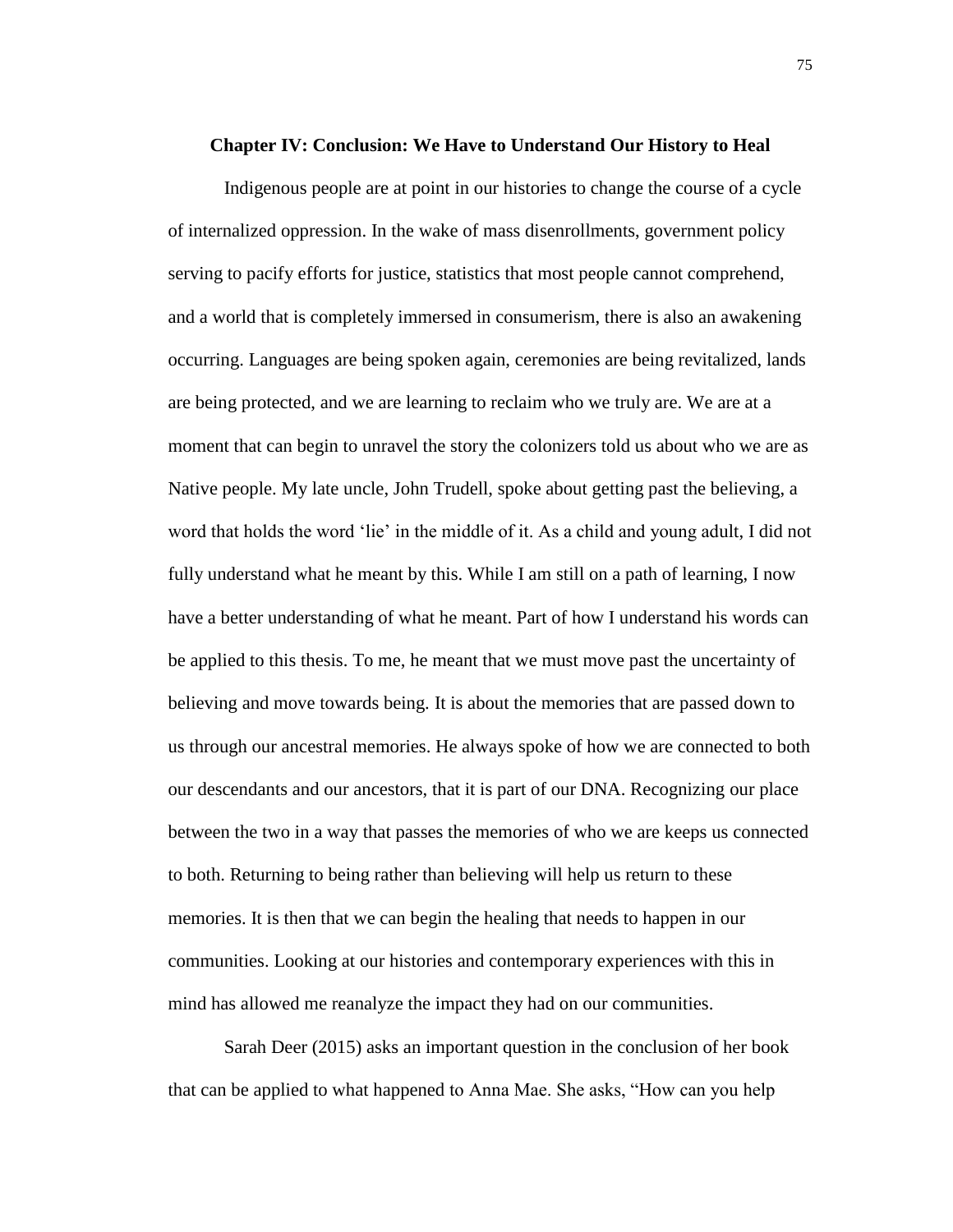someone navigate a broken system?" (Deer 2015, p. 158). Rather than approach our communities as broken, we must look at the systems that are not meant for us, systems that are broken. Asking ourselves the role our own resistance played in upholding this same system becomes equally important. Would life played itself out differently for Anna Mae if someone was there to help guide her through these broken systems? It is hard to say. However, we must continue to recognize that the way that Anna Mae was treated is a direct reflection to the ways in which these systems have treated our communities and lands. It is not us that are broken.

The impact of the American Indian Movement on current generations of Native communities is great. They shaped the ways in which we view ourselves as Native people and called upon the return to traditions to help us understand who we are. The Movement in general, as well as individuals in particular, are continued to be looked up to quite a bit. The behavior and way of doing things that occurred during the 1960s-1970s is also looked towards as the ideal of returning to a more traditional way of living. Since there was so much replication of the dominant culture in the leadership, this has implications on the process continuing on today. Following a heteropatriarchal model of power and control normalized this mindset in Native communities. When coupled with a return to culture and ceremony, it became embedded in the ways in which our communities are shaped. Misogyny and homophobia, as well as the normalization of the violence that often accompanies them, within our communities were among the repercussions of this process. Whether it is stemmed from the leadership itself, or the murder of Anna Mae, we can look at the ways the cycle of oppression from within continues on. By realizing this and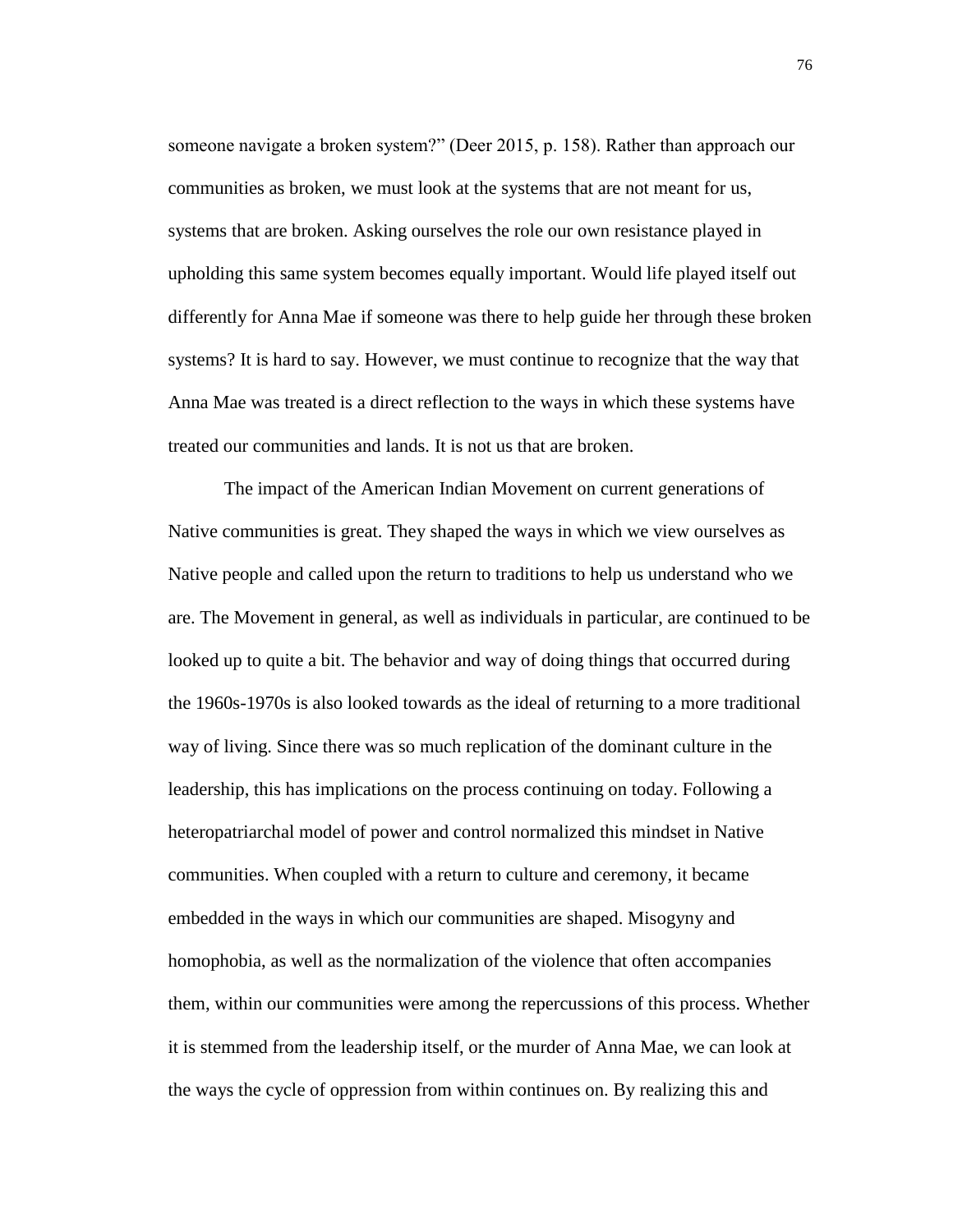stepping back to see how to break the cycle of mimicking the same dominating systems of control that center around a modernized view of Native masculinity, we can move forward in a way of healing. It is from this place of healing that we can approach our stories and histories. Returning to this process of medicinal histories is how I approach this chapter.

Aurora Levins Morales (1999) describes medicinal histories as a process of reexamining our histories in a way in which our connections to them can be used to rewrite the narrative the colonizers have placed upon us. Morales (1999) describes how colonizers reshape the reality of indigenous peoples stating, "One of the first things a colonizing power or regime does is to attack the sense of history of those they wish to dominate, by attempting to take over and control their relationships to their own past" (p. 22). By stripping all that we know of ourselves, our connection to our histories is disrupted. This type of violence leaves a void that must be filled, many times with what we are told about ourselves. In Native communities, statistical rates are the highest in the nation in regards to suicide, poverty, domestic violence, sexual assault, police inflicted deaths, among others. We have been conditioned to tell ourselves this is what and who we are. Medicinal histories strives to rewrite the story we tell of ourselves in a way that not only tells our history with our own voices, but also uses this process as a way to heal.

Using medicinal histories alongside decolonial methodologies has been a basis upon which this thesis was built. By employing this approach rather than using a colonial based, historical lens, I was able to weave our modern histories into contemporary experiences to show their interconnectedness as well as the ways in

77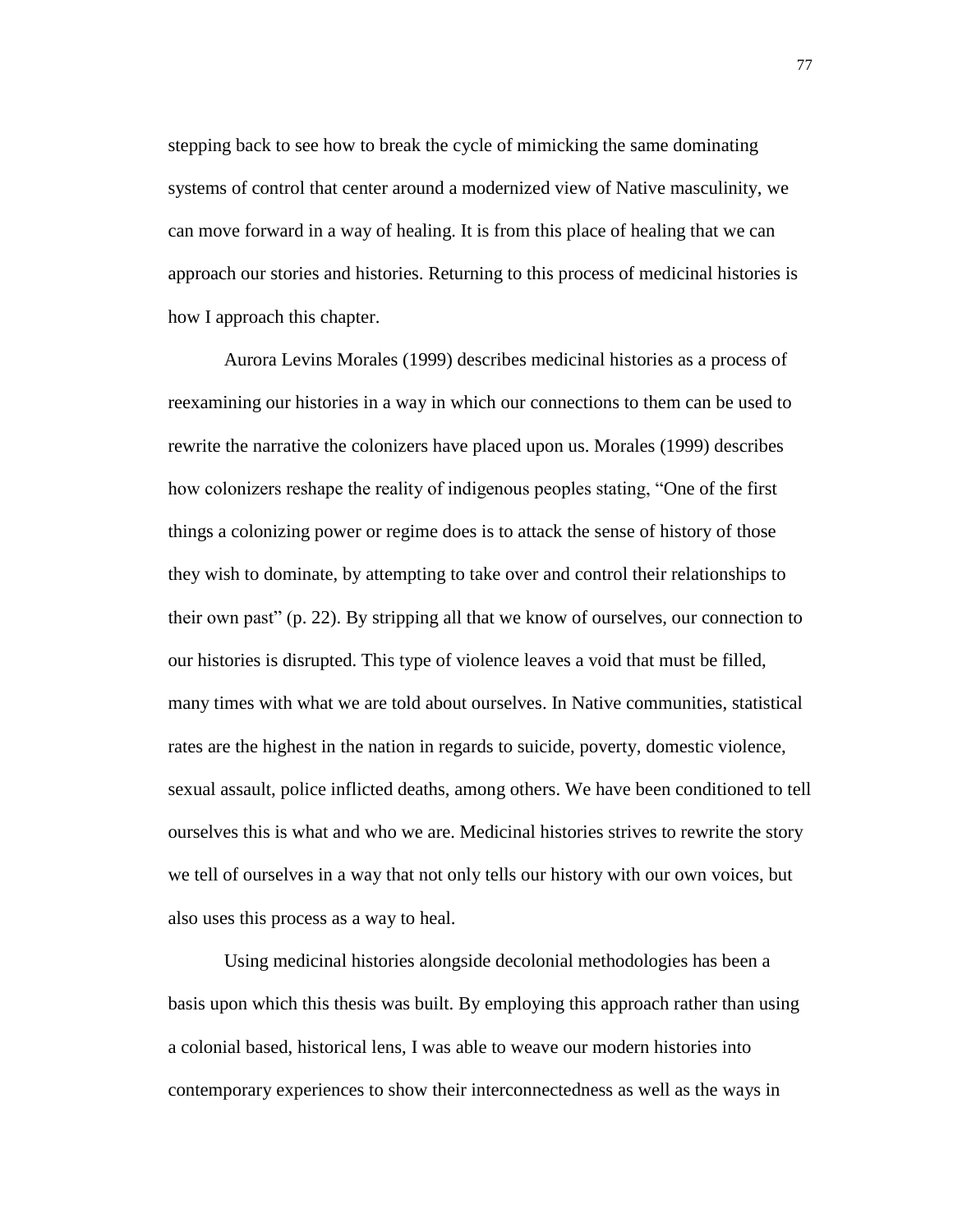which they can be used to move towards a place of healing in our communities. Morales helps us understand this process in the following passage:

Taking full responsibility for the legacy of relationships that our ancestors have left us is empowering and radical. Guilt and denial and the urgently defensive pull to avoid blame require immense amounts of energy and are profoundly immobilizing. Giving them up can be a great relief. Deciding that we are in fact accountable frees us to act. Acknowledging our ancestors' participation in the oppression of others (and this is ultimately true of everyone if you really dig) and deciding to balance the accounts on their behalf leads to greater integrity and less shame, less self-righteousness and more righteousness, humility and compassion and a sense of proportion. (Morales 1999, p. 76)

By facing our histories, both far removed and recent, in a manner that does not discount their involvement with the ways in which our communities are oppressed can lead towards a place where we are liberated from fulfilling a legacy of subjugation. As Morales points out, looking at the place from which our ancestors were acting upon helps us understand why certain things happened rather than live in imbalance.

In relation to the American Indian Movement, much has been written about its development and work during the 1960s-1970s, yet it has largely been written in a lens of a historical approach that has been influenced by settler colonialism. Chapter two of this thesis examines the role outside influence has in the story of AIM that has been told as well as the ways in which settler colonial presence influenced the way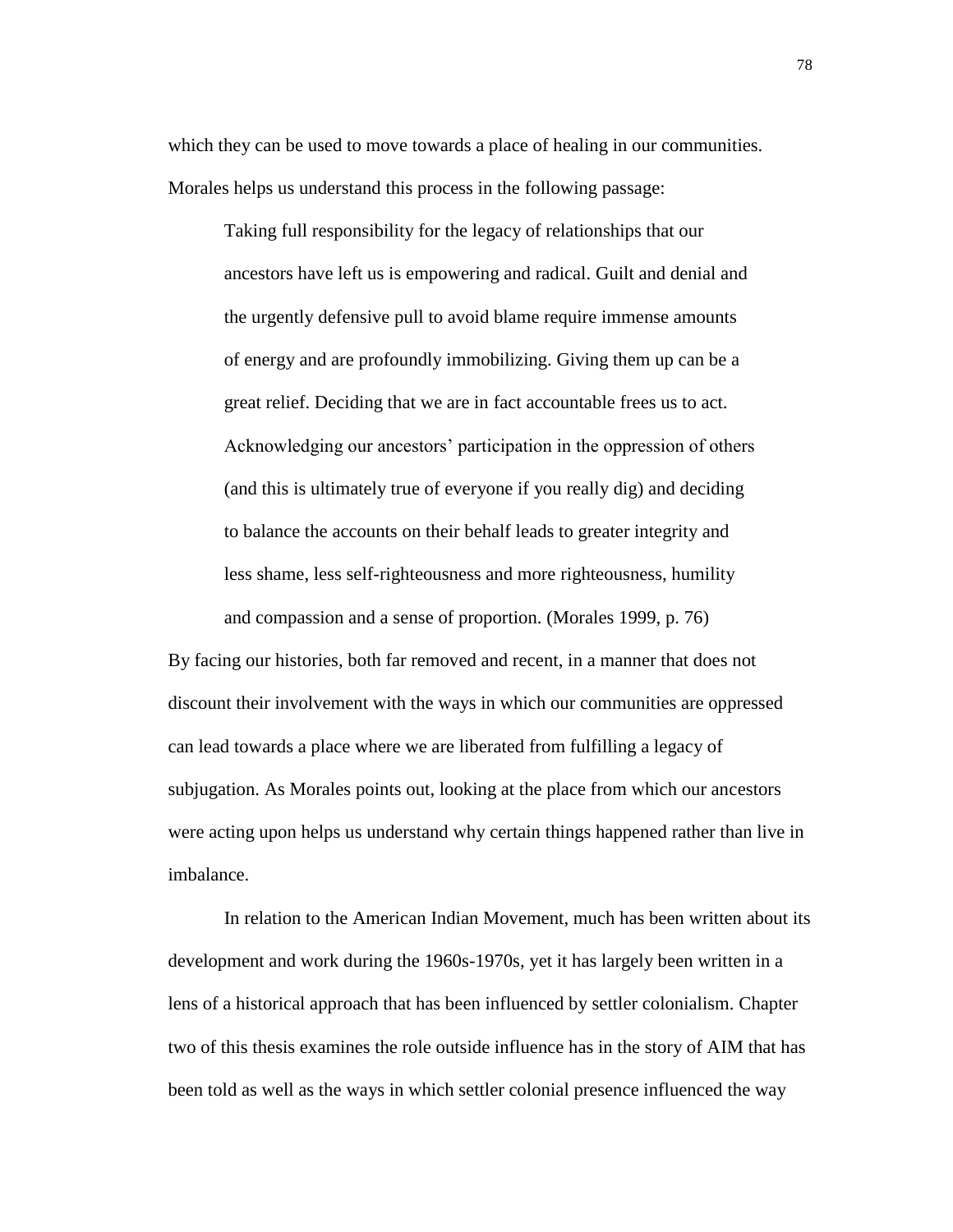AIM was structured. It is through this structure we could see how internalized oppression resulted from replicating the heteropatriarchal systems of oppression they endeavored to resist. While AIM changed the course of governmental relations with tribes, they did not change the way in which power and control was expressed in Native communities. Rather, they reinforced the oppressive power structures that were in place. Although there were models of leading, such as matriarchal societies and clan structures among others, that could have been reclaimed, AIM followed a heteropatriarchal model of power and control much like that of the colonizers. By doing so, they helped solidify the ways in which the colonial power strove to discredit and dismantle Indigenous power structures that existed prior to colonization.<sup>3</sup>

AIM brought much cultural awakening in Native communities as well, yet only brought part of this history with them. Homophobia and misogyny prevented the reclamation of certain roles in the communities that may have helped reshape entire communities. While we cannot say how Native communities would be had this shift occurred, we can look at ways in which incorporating a more inclusive approach can build upon the legacy AIM started. We live in spaces which continue to be occupied, and as a consequence, our concepts of who we are continue to be occupied. Linda Tuhiwai Smith (1998) reminds us that the concept of postcolonialism is based upon the notion that we are beyond colonial times. However, if this were truly the case, there would not be the need to justify our continued existence as Indigenous people. Smith writes:

 $\overline{a}$ 

<sup>&</sup>lt;sup>3</sup> This is an important issue that I cannot address in the context of this project.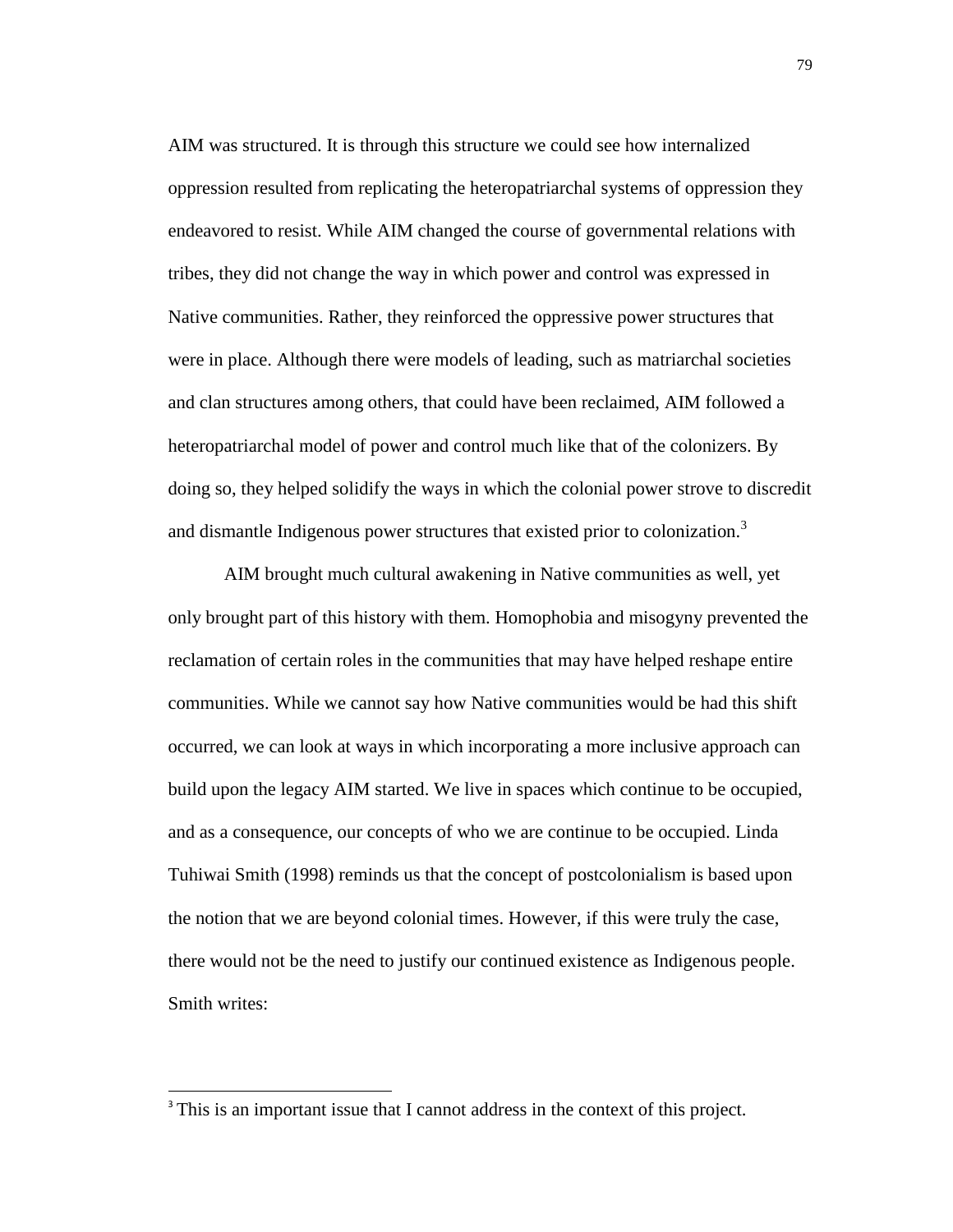To acquiesce is to lose ourselves entirely and implicitly agree with all that has been said about us. To resist is to retrench in the margins, retrieve what we were and remake ourselves. The past, our stories local and global, the present, our communities, cultures, languages and social practices – all may be spaces of marginalization, but they have also become spaces of resistance and hope. (Smith 1998, p. 4)

Rather than leave pieces of our communities in the margins, we can collectively reclaim our spaces and identities. In order to do this, we must build communities that embrace each other for who we are. This cannot happen until we address the ways in which colonization redefined our identities in ways that we now consider a part of who we truly are. Remembering that much of this is based on a colonial view of male/female binaries can help us reclaim spaces that were once occupied that exist beyond these adopted roles. Remembering that we all have a place within our communities will help create spaces for these roles to return to. We can continue the work AIM started in revitalizing our cultural memories. However, in order to begin this work, we must look to our past to move forward towards collective healing.

The ways in which internalized oppression played itself out within AIM was actualized by looking more closely at Anna Mae Aquash and her murder in chapter three. This chapter helps us see how deep rooted this learned behavior became. There was a clear message that was sent through Anna Mae's murder: Native women's voices continue to be silenced, even within our own communities. Additionally, we saw that heteropatriarchal power has become a normalized existence within Native communities to a point that those who challenge this dynamic do not have a place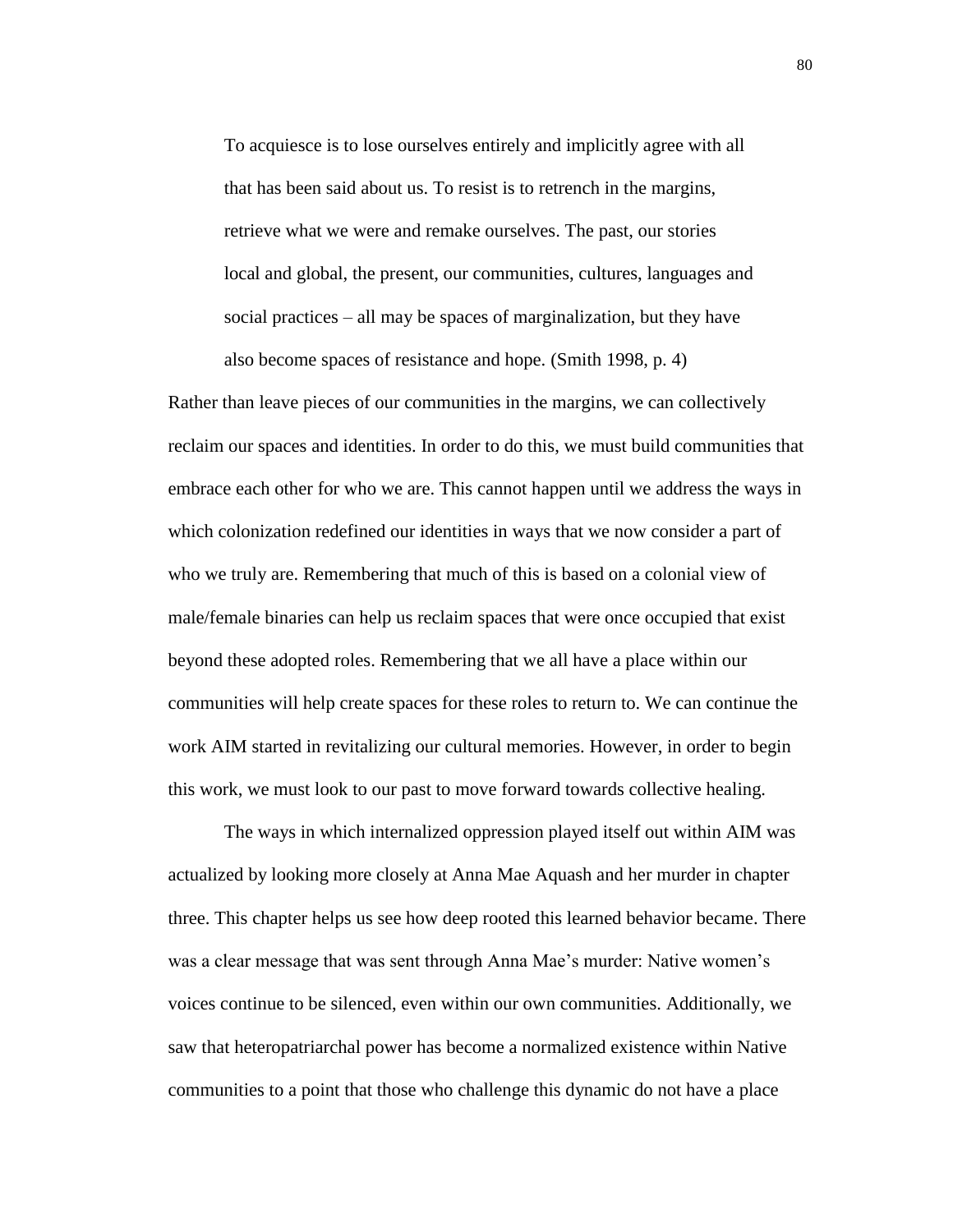within it. Anna Mae's story remains highly complex and this is just one part of it. Telling this piece of her story from a medicinal history stand offers an understanding of her death that will allow us to move forward in a way that seeks healing rather than a closed case.

A part of the healing that needs to take place is from the oppression we have faced from our own communities. Surviving a genocidal history that completely disrupted Indigenous ways of being left many scars in our communities. Some of these scars grew over parts of our identities as Native people leaving a void to be filled. Without a connection to these pieces of ourselves, influence from those in power was looked at for a source to fill this void. Maile Arvin, Eve Tuck, and Angie Morrill discuss the process in which settler colonialism interferes with our state of being. They state:

…as settler nations sought to disappear Indigenous peoples' complex structures of government and kinship, the management of Indigenous peoples' gender roles and sexuality was also key in remaking Indigenous peoples into settler state citizens…The imposition of heteropatriarchy and heteropaternalism does much to interrupt Indigenous nations' very 'sense of being a people', with serious material consequences for Indigenous nations' futures. (Arvin et al. 2013, p. 14-15)

This multilayered and violent infusion of colonial ideals into Indigenous communities had very real consequences. As Arvin, et al. point out, the goal was to replace Indigenous identity with that of the colonizer. The ways in which AIM maintained a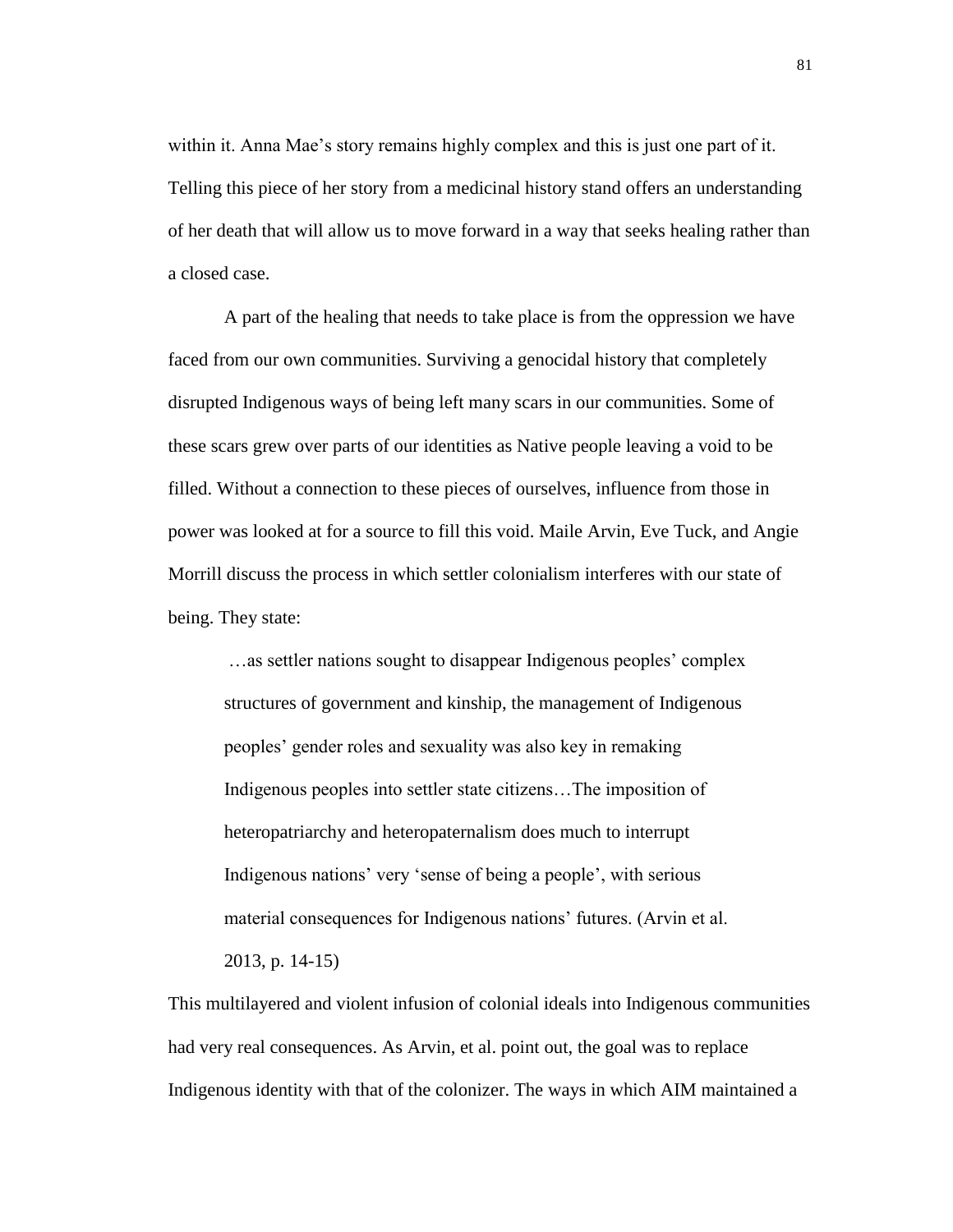heteropatriarchal model of leadership and control served as a reinforcement of the colonial power. Knowing this, we must move forward in a manner that seeks to reclaim who we are. Breaking free of the colonizers definitions of who we are as a people can help us remember who we truly are. Reclaiming gender roles in ways that reject the heteronormative, patriarchal narratives can help us move closer to our traditional ways of living as well as traditions that may have been nearly lost. We must remember, and we must bring back to life the collective strength we have when our people are whole.

Morales (1998) tells us that part of medicinal histories is following a path that can raise questions that guide community towards looking for alternative outcomes. Researching AIM and Anna Mae has led me to several questions that serve more to guide communities to a place where they reimagine ways of being rather than actual answers. Specifically, had a paradigm shift occurred that challenged heteropatriarchal power rather than embrace it, where would our communities be now? Would they be in the same state they are now, or would the communities be more uplifted to change our entire courses of existence? Would we live in balance with more love for all members of our communities? This is hard to determine, but we can use this framework to imagine and actualize ways our communities can begin to heal from settler colonial violence while rewriting the histories of who we are. In this process we can bring new meaning to our existence. It is our time to do this now. AIM was many things and was not many things. They were an awakening of the spirit and an example of the power of collective community. They brought about changes in governmental policy that make it possible for many of the rights we have as Native

82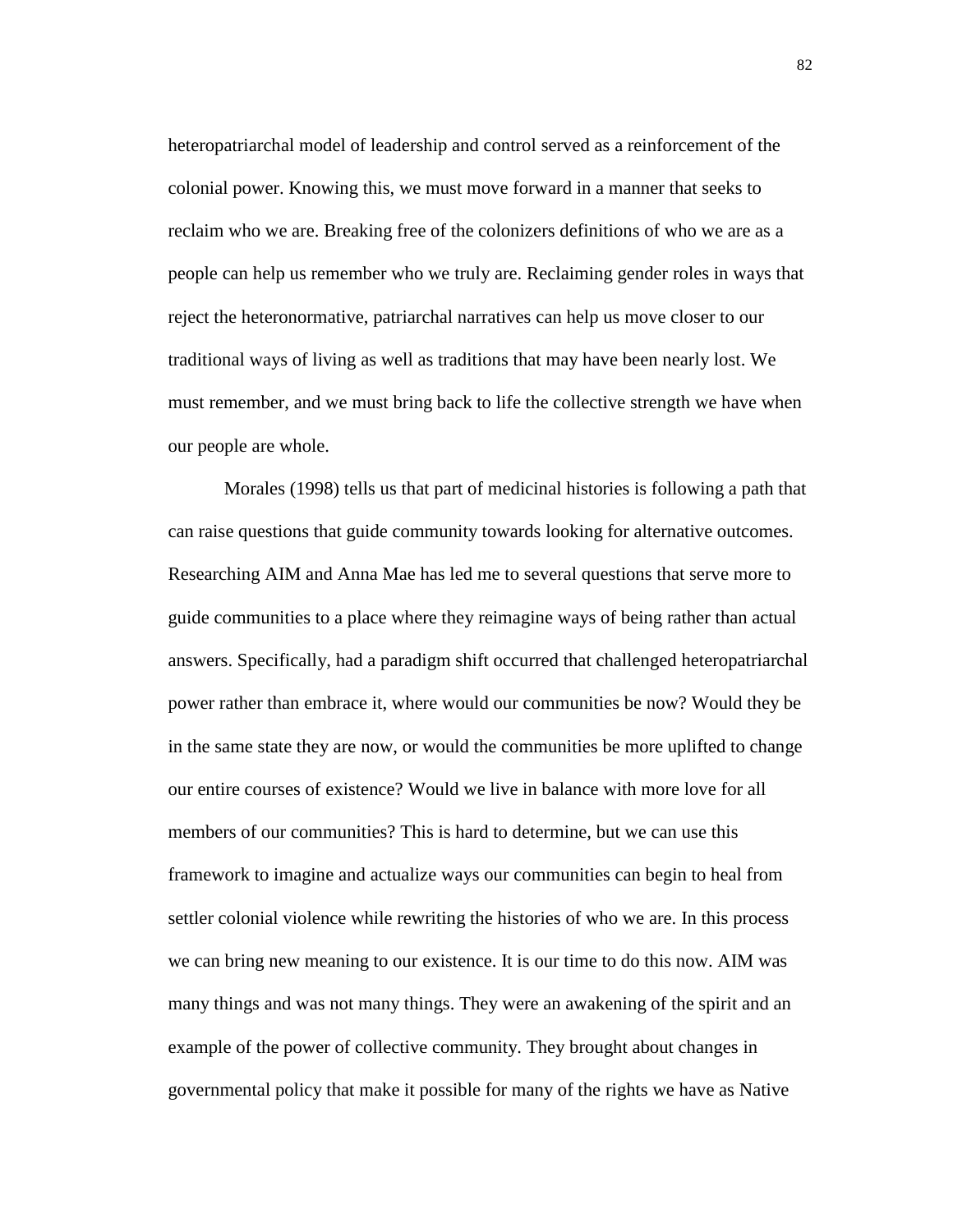people today. Yet, they were also trying to find their way during a time period where our existence as Native people was being terminated in a political and literal sense. While they did what they could with what they had, they did not fully challenge the power dynamics that were oppressing them. Rather, they replicated it in the areas of the most influence which was the leadership. That being said, the work they did laid the foundation of who we are as Native people in current times. By revisiting this time period, we can begin a process to heal our communities.

While the time period in this thesis focused on the 1960s-1970s, we cannot overlook the impact Anna Mae's murder has on contemporary times. Much controversy resulted during the murder trials as well as the time period leading up to them. A division in the movement became very apparent to the public eye. In 1999 the first public statement was issued about AIM's involvement with Anna Mae's murder (Weller 1999). During this press conference, Russell Means speaks up about perception of what happened as well as the silence around it. Means is paraphrased in Weller's (1999) article as saying, "... it has been long suspected within AIM that its own members had killed Pictou-Aquash but no one wanted the information to get out because it would discredit the movement" (np). Using a medicinal histories approach allows us to look at this statement and ask how bringing this information to light would have in fact strengthened AIM by taking ownership of its own histories and learning from them. Rather, maintaining such silence around her murder maintained the oppressive structure that was adopted and implemented as well as shaped the entire course of the American Indian Movement. The ripple effect of this can be felt throughout Native communities.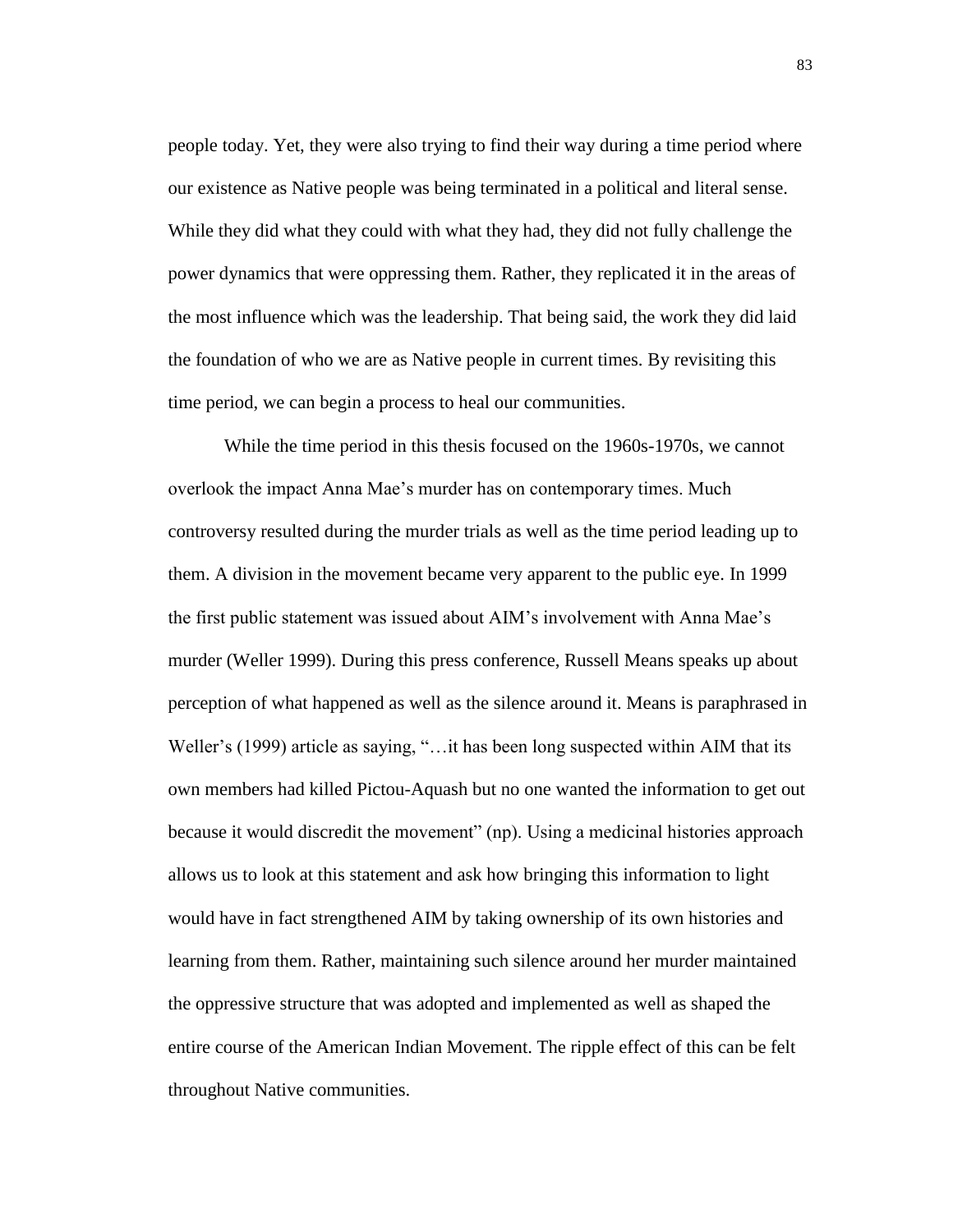The silence allowed Anna Mae's murder to remain a reminder of the repercussions of challenging the existing power structure. Further, the division it created within the leadership was apparent. Means is quoted as accusing Clyde and Vernon Bellecourt as responsible for the order of Anna Mae's murder, and the Bellecourts are in turn quoted as accusing Means of saying this to take attention away from his involvement in her murder (Weller 1999). This division between key leadership of the American Indian Movement created confusion amongst younger generations as well. Following Morale's approach of using questions to reimagine our communities is especially helpful with addressing this confusion. How can we, as Indigenous communities, look past complexity of what happened to Anna Mae when it is so connected to our lives now? In response to her murder Joy Harjo wrote a poem titled "For Anna Mae Pictou Aquash, Whose Spirit is Present Here and in the Dappled Stars (for we remember the story and must tell it again so we may all live)". In the poem, Harjo expresses:

I heard about it in Oklahoma, or New Mexico, how the wind howled and pulled everything down in a righteous anger.

(It was the women who told me) and we understood wordlessly

the ripe meaning of your murder. (Harjo 1990, pg. 8)

If we do not accept what happened as part of our recent histories in a full sense, we can never really heal from it.

Shawn Wilson has shown us how using an Indigenous lens to research is infusing our traditions into them. Reading articles, watching videos, and listening to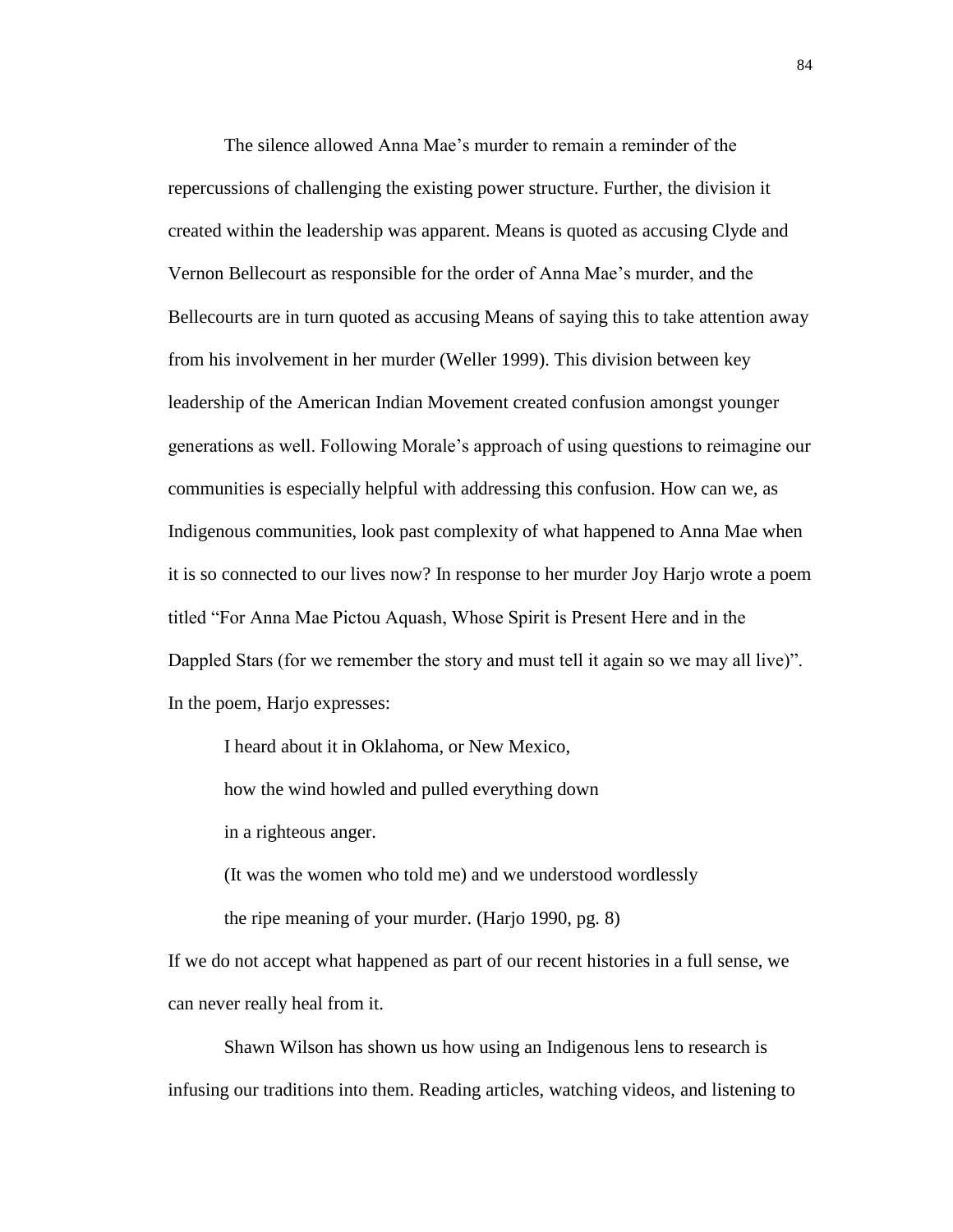speeches about Anna Mae's murder are all connected to a type of personal research. Keeping in mind the concept that Wilson introduces that research is truly ceremony, we can ask ourselves what we hope to gain by engaging with the historical and contemporary stories that arise. How do we approach this tragic piece of AIM's history in a way that does not erase it or continue to divide our communities? Wilson offers a reminder of what ceremony woven into this type of research can look like in the following passage:

The importance of the spiritual in ceremony as well as everyday life was stressed to me by one of my Elders. He always said that part of a ceremony that people see, like the sweat lodge, the communion or whatever, is only the period at the end of a long sentence. There is a lot of work, dedication and time spent in building up the relationships with the cosmos that allow the visible ceremony to happen. In our research ceremony, the sacred nature of not only our grand and noble topics and methodologies need to be upheld, but the seemingly mundane relationships that we hold with our everyday world. (Wilson 2008, p. 89-90)

Remembering that we are all connected to this story when we engage with it, and that research extends beyond academia, can help us continue to maintain a connection to our Indigenous ways of knowing while we interact with our histories. What we learn about ourselves and our communities through the everyday interactions we participate in reflects the ways in which research exists beyond academia. Much can be learned from each other as well as our stories that hold as much value as a published piece.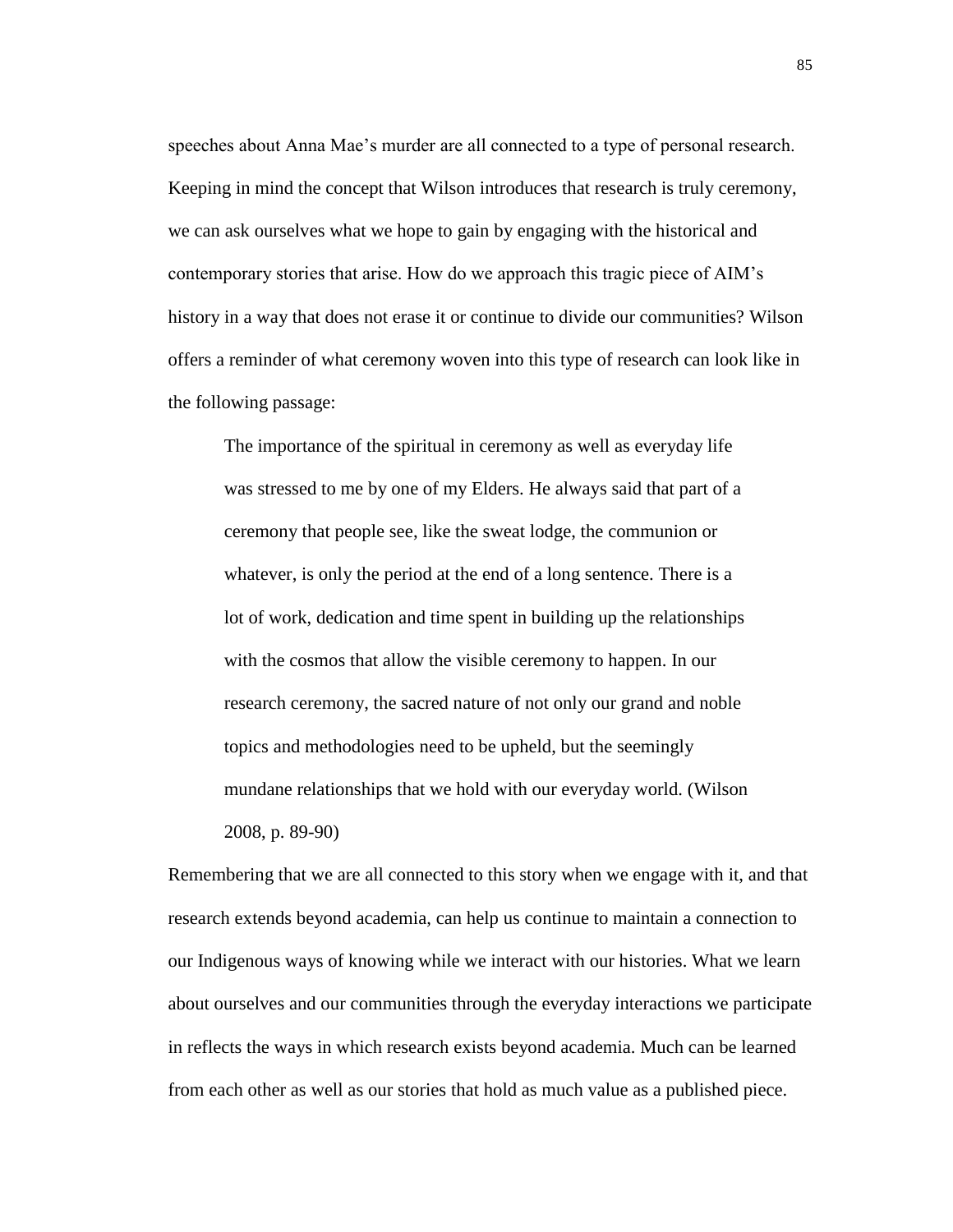Applying this same approach in academia can help ethnic, feminist, and queer studies as we revisit AIM and this time period giving them a deeper meaning to the work being done. It will help others understand that we are our histories and that both our identities as well as our histories are more than books and theories. We live our theories and feel them deeply. Understanding that the past cannot be separated from the present and that we must heal our histories has the power to impact both academia and social movements to imagine beyond their present moments. It is all connected to the ways in which we work together collectively. There may have been a separation that was influenced by heteropatriarchy and settler colonialism that divides the work of Native, feminist, and queer movements, but we must remember that it was not always this way. Remembering our places in circles as sacred will help us move closer to the healing we so desperately need. It is a type of ceremony that is based on our ancestral memories, that our very being is scared. This is what will help keep our stories alive and present in understanding our identities and our communities inside and outside academia.

During an interview with Richie Richards (2015), Anna Mae's daughter Denise Pictou-Maloney discusses her mother's views of AIM's connection to community, as well as her own view of how AIM evolved. Pictou-Maloney is quoted in the article as stating, "My mother was a member of AIM. She loved what they represented. It was about the whole collective and their desire to bring changes to Indian Country, but they lost their way along the way" (Richards 2015, np). While it is not fair to lump the entirety of every person involved with AIM into the statement of losing their way based on the actions of some, we know that this can be said of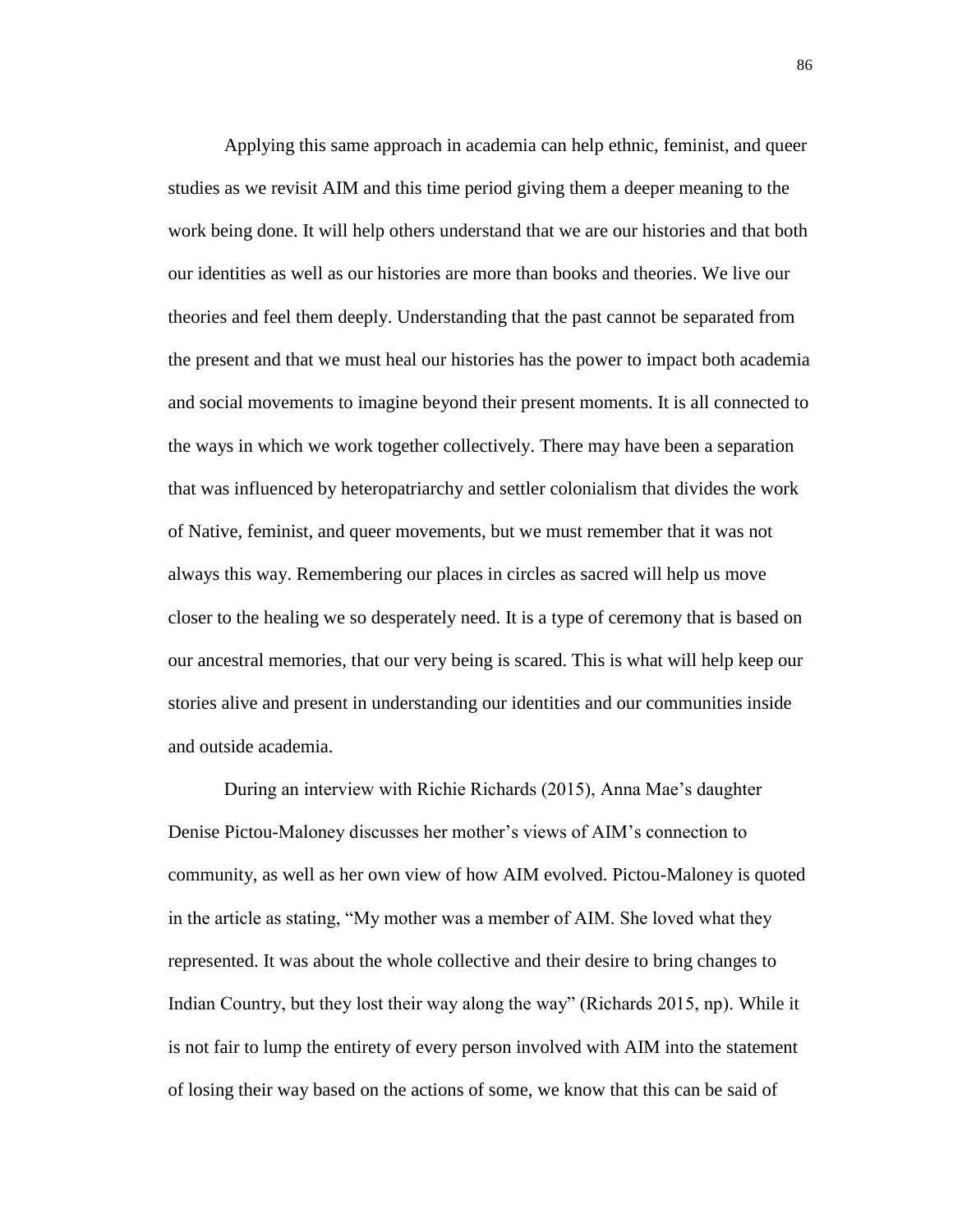individuals, especially since we know that leadership has the power to shape communities. Pictou-Maloney's description of her mother's sentiments coupled with her own shows the connection of this piece of our contemporary histories in our current times. Additionally, in her poem dedicated to Anna Mae, Joy Harjo writes:

Anna Mae, everything changes and nothing changes.

You are the shimmering young woman

who found her voice,

when you warned to be silent, or have your body cut away from you like an elegant weed.

You are the one whose spirit is present in the dappled stars. (Harjo

1990, pg. 7)

Viewing these words as interwoven fabrics of our communal and individual identities can allow us to realize the impact our histories have on our lives today. As Wilson suggests, it is how we maintain that ceremonial connection to these histories that will give them a relationship to them.

Understanding how research is a ceremony of itself that can help lead us to healing is what will separate us from the internalized oppression we continue to inflict upon each other. Following Morales' concept of medicinal histories will help us unravel this part of our learned and practiced behaviors that have become incorporated into who we are as Native people. This thesis and the research that was done for it truly showed me what is meant by using story to heal when approaching our histories in a ceremonial way. My words are not meant to solve the complexities of our continued existence and the multiple oppressions that we face as Indigenous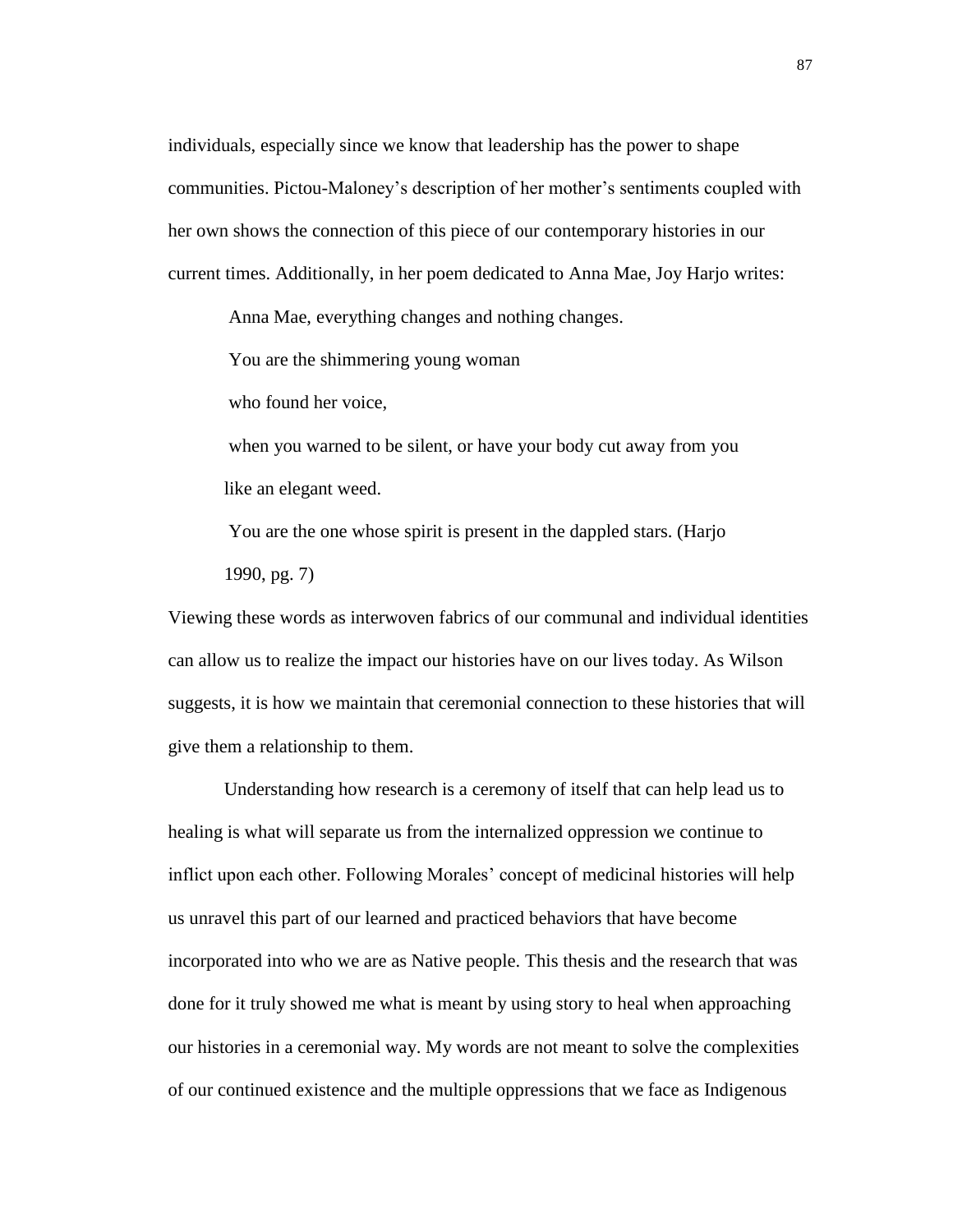people. Rather, they are meant to help show how we can look back in a way that acknowledges the roles we have played, specifically the integration and maintaining of heteropatriarchy, in locking ourselves in these cycles of oppression. My words are offered as a form of ceremony to understand where these cycles came from and how they became embedded into our identities. They are not meant to discredit or disrespect the work the American Indian Movement did and the accomplishments they collectively made. Rather, they are to understand the complexity of our modern histories in a way that honors Anna Mae while helping us understand the healing that needs to take place, and that this healing cannot take place without taking ownership of all the complexities of our histories.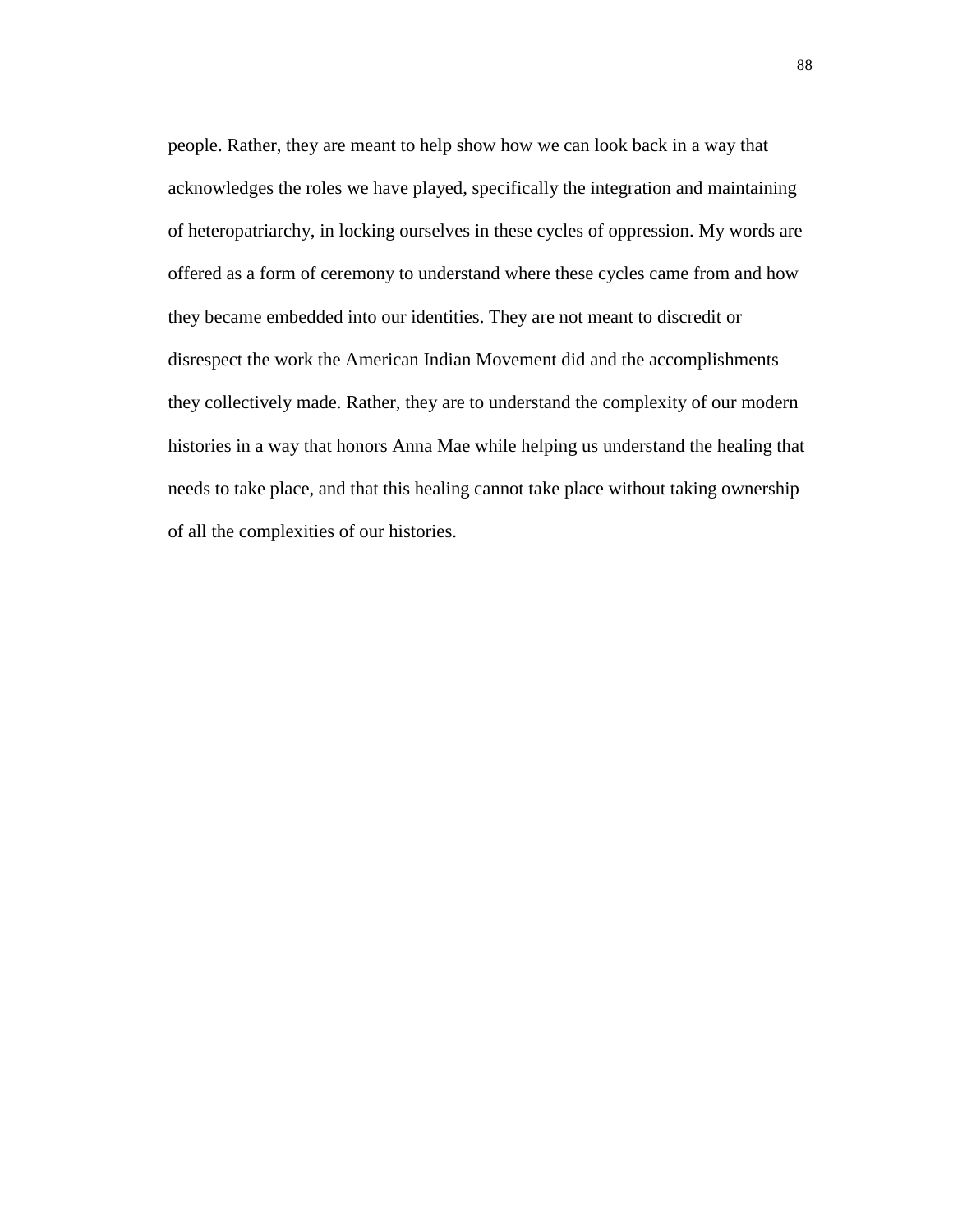#### References

- American Indian Movement (AIM): Overview. (2016). Minnesota History Center Gale Family Library. Retrieved from libguides.mnhs.org/aim.
- Arvin, M., E. Tuck, A. Morrill. (Spring 2013). "Decolonizing Feminism: Challenging Connections between settler colonialism and heteropatriarchy". *Feminist Formations*. *25*(1), 8-34.
- Barber, J. (June 2, 2015). "Canada's Indigenous Schools Policy was 'Cultural Genocide', Report Says". *The Guardian.* Retrieved from [http://www.theguardian.com/world/2015/jun/02/canada-indigenous-schools](http://www.theguardian.com/world/2015/jun/02/canada-indigenous-schools-cultural-genocide-report)[cultural-genocide-report](http://www.theguardian.com/world/2015/jun/02/canada-indigenous-schools-cultural-genocide-report)
- Bhabha, H. (2002). Of Mimicry and Man. In P. Essed & D. Goldberg (Eds.), *Race critical theories* (pp. 113-122). Malden, MA: Blackwell Publisher.
- Bordewich, F. (1996). *Killing the white man's Indian: Reinventing Native Americans at the end of the twentieth century.* New York, NY:Doubleday.
- Brand, J. (1996). *The life and death of Anna Mae Aquash: Second edition*. Toronto, Ontario: J. Lorimer.
- Comaroff, J. & Comaroff, J. (2009). *Ethnicity Inc.* Chicago, IL: University of Chicago Press.
- Crow Dog, M. & R. Erdoes. (1990). *Lakota Woman.* New York, NY: Grove Weidenfeld.
- Cruz, L. E. (2011). "Medicine Bundle of Contradictions," in *Feminism for Real,* ed. J. Yee. 49-60.
- Das, V. (2008). Violence, gender, and subjectivity. *Annual Review of Anthropology, 37*, 283-299.
- Deer, S. (2015). *The beginning and end of rape: Confronting sexual violence in Native America.* Minneapolis, MN: University of Minnesota Press.
- Deloria Jr., V. & C. M. Lytle. (1983). *American Indians, American justice.* Austin, TX: University of Texas Press.
- Donnelly, M. (January 17, 2006). "Killing Anna Mae Aquash, Smearing John Trudell." Retrieved from [http://www.counterpunch.org/2006/01/17/killing](http://www.counterpunch.org/2006/01/17/killing-anna-mae-aquash-smearing-john-trudell/)[anna-mae-aquash-smearing-john-trudell/](http://www.counterpunch.org/2006/01/17/killing-anna-mae-aquash-smearing-john-trudell/)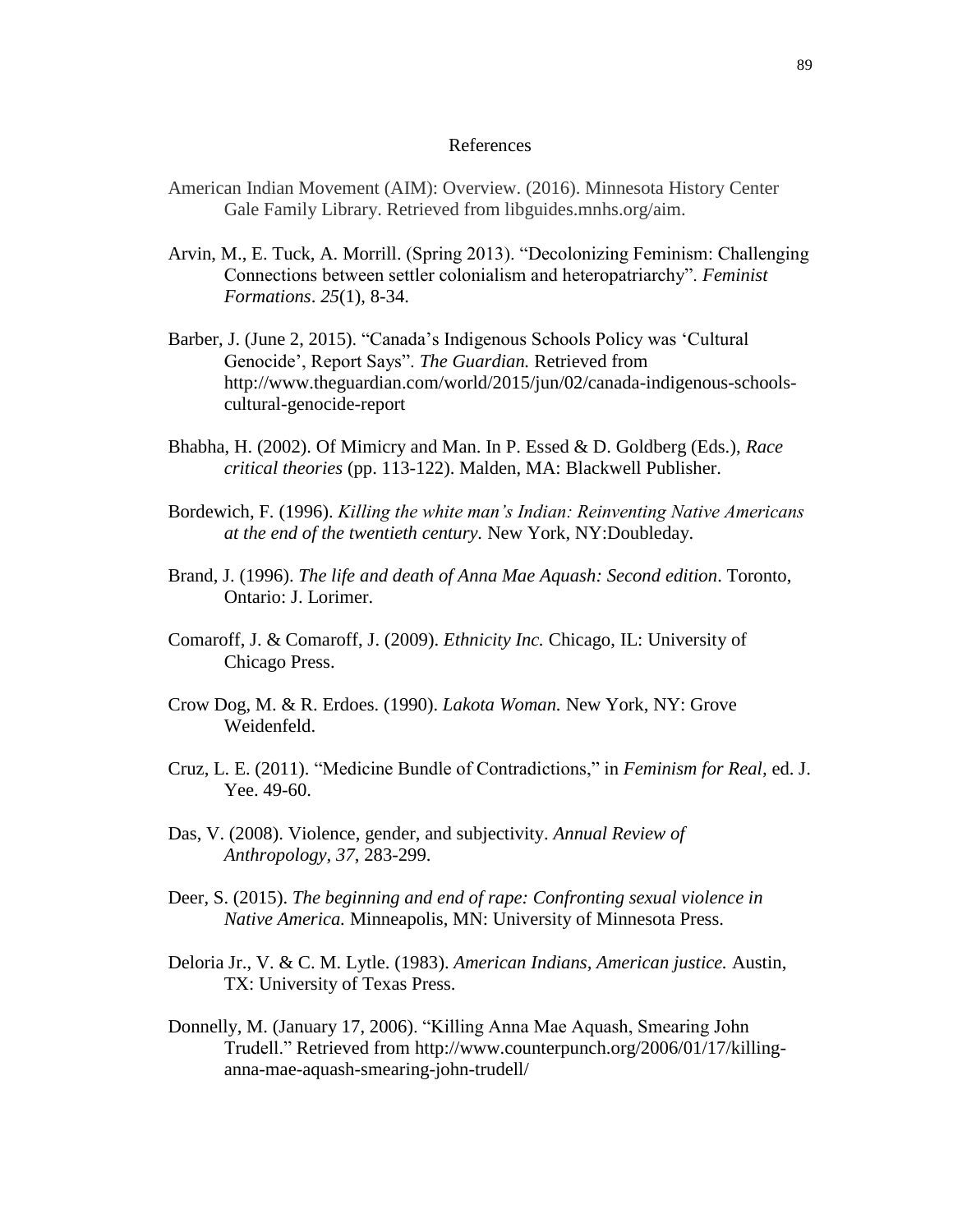- Driskill, Q. (Summer 2004). "Stolen from our bodies: First Nations Two-Spirit/Queers and the journey to a sovereign erotic". *Studies in American Indian Literatures, 16*(2), 50-64.
- Dunbar-Ortiz, R. (2014). *An indigenous peoples' history of the United States.* Boston, MA: Beacon Press.
- Gease, H. (Dec. 10, 2010). "Graham guilty of felony murder kidnapping in AIM slaying". *Rapid City Journal*. Retrieved from [http://rapidcityjournal.com/news/graham-guilty-of-felony-murder-kidnapping](http://rapidcityjournal.com/news/graham-guilty-of-felony-murder-kidnapping-in-aim-slaying/article_14420a8c-04b9-11e0-a1af-001cc4c03286.html)[in-aim-slaying/article\\_14420a8c-04b9-11e0-a1af-001cc4c03286.html](http://rapidcityjournal.com/news/graham-guilty-of-felony-murder-kidnapping-in-aim-slaying/article_14420a8c-04b9-11e0-a1af-001cc4c03286.html)
- Harjo, J. (n.d.). Untitled quote. Indigenous Women for Justice. Retrieved from http://www.indigenouswomenforjustice.org/
- Harjo, J. (1990). *In mad love and war*. Middleton, CT: Wesleyan University Press.
- Innes, R. A. & K. Anderson. (2015). "Introduction: Who's walking with our brothers?" In Innes, R. & K. Anderson (edts), *Indigenous masculinities: Legacies, identities, regeneration.* (pp. 3-17). Winnipeg, Manitoba: University of Manitoba Press.
- Jaimes, M. A. (1992). "American Indian women at the center of Indigenous resistance in contemporary North America. In Jaimes, M. A. (edt), *The state of Native American: Genocide, colonization, and resistance.* Boston, MA: South End Press.
- Janda, S. E. (2007). *Beloved women*. DeKalb, IL: Northern Illinois University Press.
- Konigsberg, E. (April 25, 2014). "Who Killed Anna Mae". *The New York Times Magazine.* Retrieved from [http://www.nytimes.com/2014/04/27/magazine/who-killed-anna](http://www.nytimes.com/2014/04/27/magazine/who-killed-anna-mae.html?_r=0)mae.html?  $r=0$ .
- Lang, S. (1998). *Men as women, women as men: Changing gender in Native American cultures.* Austin, TX: University of Texas Press.
- Langston, D. (March 21, 2006). "American Indian Women's Activism in the 1960s and 1970s". Retrieved from [https://www.indybay.org/newsitems/2006/03/21/18095451.php.](https://www.indybay.org/newsitems/2006/03/21/18095451.php)
- Maloney-Pictou, D. (N.d.). Untitled. Indigenous Women for Justice. Accessed via <http://indigenouswomenforjustice.org/denise.html>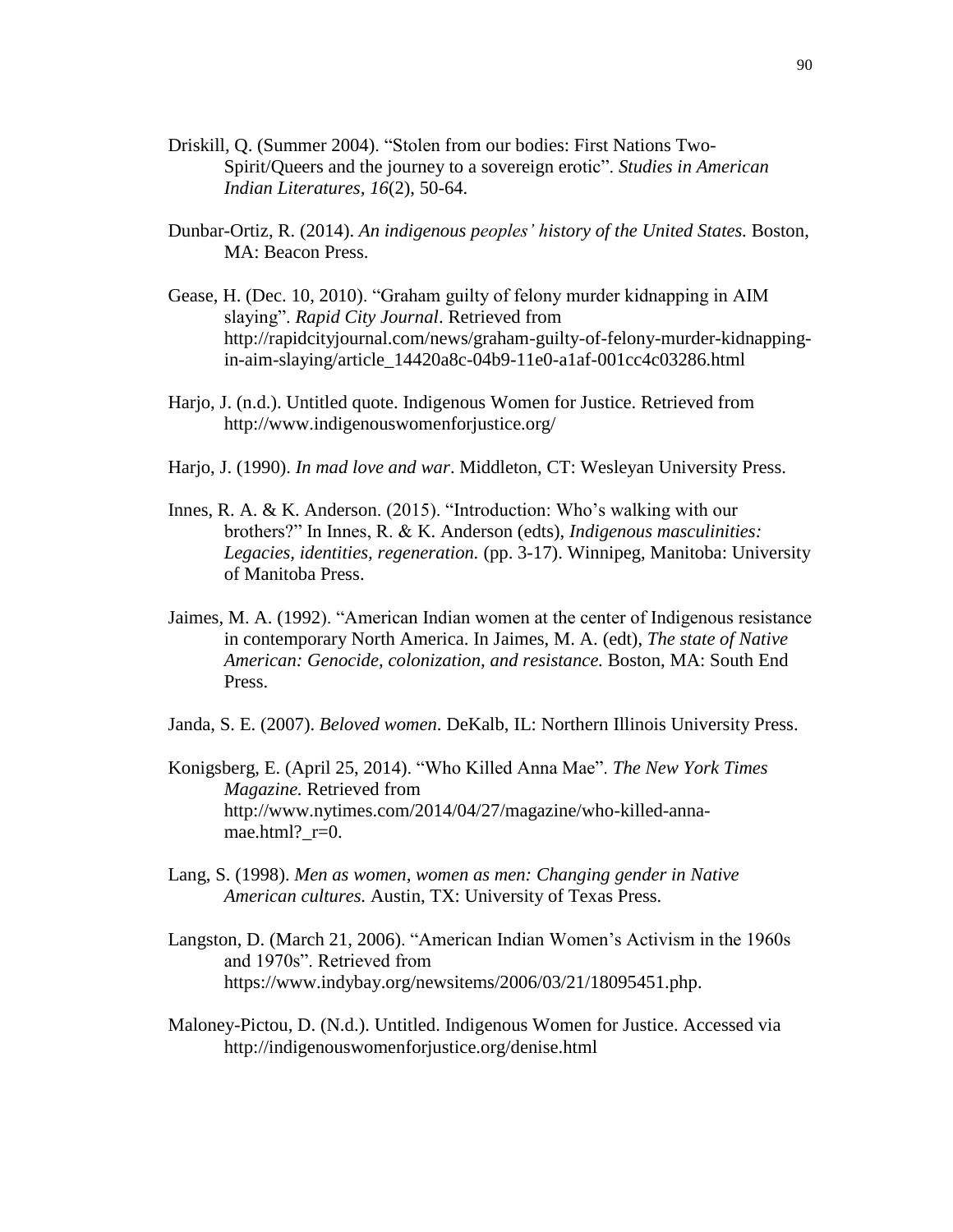- Maracle, L. (1996). *I am woman: A Native perspective on sociology and feminism.* Berkeley, CA: Publishers Group West.
- McKegney, S. (2014). "Into the full grace of the blood in men" In Sam McKegney, S. (edt), *Masculindians: Conversations about indigenous manhood.* (pp. ). Winnipeg, Manitoba: University of Manitoba Press.
- Mihesuah, D. A. (2003). *Indigenous American women: Decolonization, empowerment, activism*. Lincoln, NE: University of Nebraska Press.
- Million, D. (2013). *Therapeutic nations: healing in an age of indigenous human rights*. Tucson, AZ: The University of Arizona Press.
- Miranda, D. (2013). *Bad Indians: A tribal memoir.* Berkeley, CA: Heyday.
- Morales, A. L. (1999). *Medicine stories: History, culture and the politics of integrity.*  Brooklyn, NY: South End Press.
- Morgensen, S. L. (2011). *Spaces between us: Queer settler colonialism and indigenous decolonization.* Minneapolis, MN: University of Minnesota Press.
- O'Sullivan, M. D. (2007). *'We worry about survival': American Indian women, sovereignty, and the right to bear and raise children in the 1970's.* Chapel Hill, NC: University of North Carolina at Chapel Hill.
- Omi, M. & H. Winant. (2015). *Racial formation in the United States.* New York, NY: Routledge.

"Policy Insights Brief: Statistics of Violence Against Native Women". (February 2013). National Congress of American Indians Policy Research Center. Retrieved from http://www.ncai.org/attachments/PolicyPaper\_tWAjznFslemhAffZgNGzHUqI WMRPkCDjpFtxeKEUVKjubxfpGYK\_Policy%20Insights%20Brief\_VAWA \_020613.pdf.

- Richards, R. (March 2, 2016). "Murder of Anna Mae still leaves many questions unanswered". *Native Sun News.* Retrieved from [http://www.nsweekly.com/news/2016-03-](http://www.nsweekly.com/news/2016-03-02/More_News/Murder_of_Anna_Mae_still_leaves_many_questions_una.html) 02/More News/Murder of Anna Mae still leaves many questions una.ht [ml.](http://www.nsweekly.com/news/2016-03-02/More_News/Murder_of_Anna_Mae_still_leaves_many_questions_una.html)
- Roman Nose, R. (November 30, 2012). "American Indian Movement Leader, Mary Jane Wilson Walks On". *Indian Country Today Media Network.* Retrieved from [http://indiancountrytodaymedianetwork.com/2012/11/30/american](http://indiancountrytodaymedianetwork.com/2012/11/30/american-indian-movement-leader-mary-jane-wilson-walks-145972)[indian-movement-leader-mary-jane-wilson-walks-145972](http://indiancountrytodaymedianetwork.com/2012/11/30/american-indian-movement-leader-mary-jane-wilson-walks-145972)